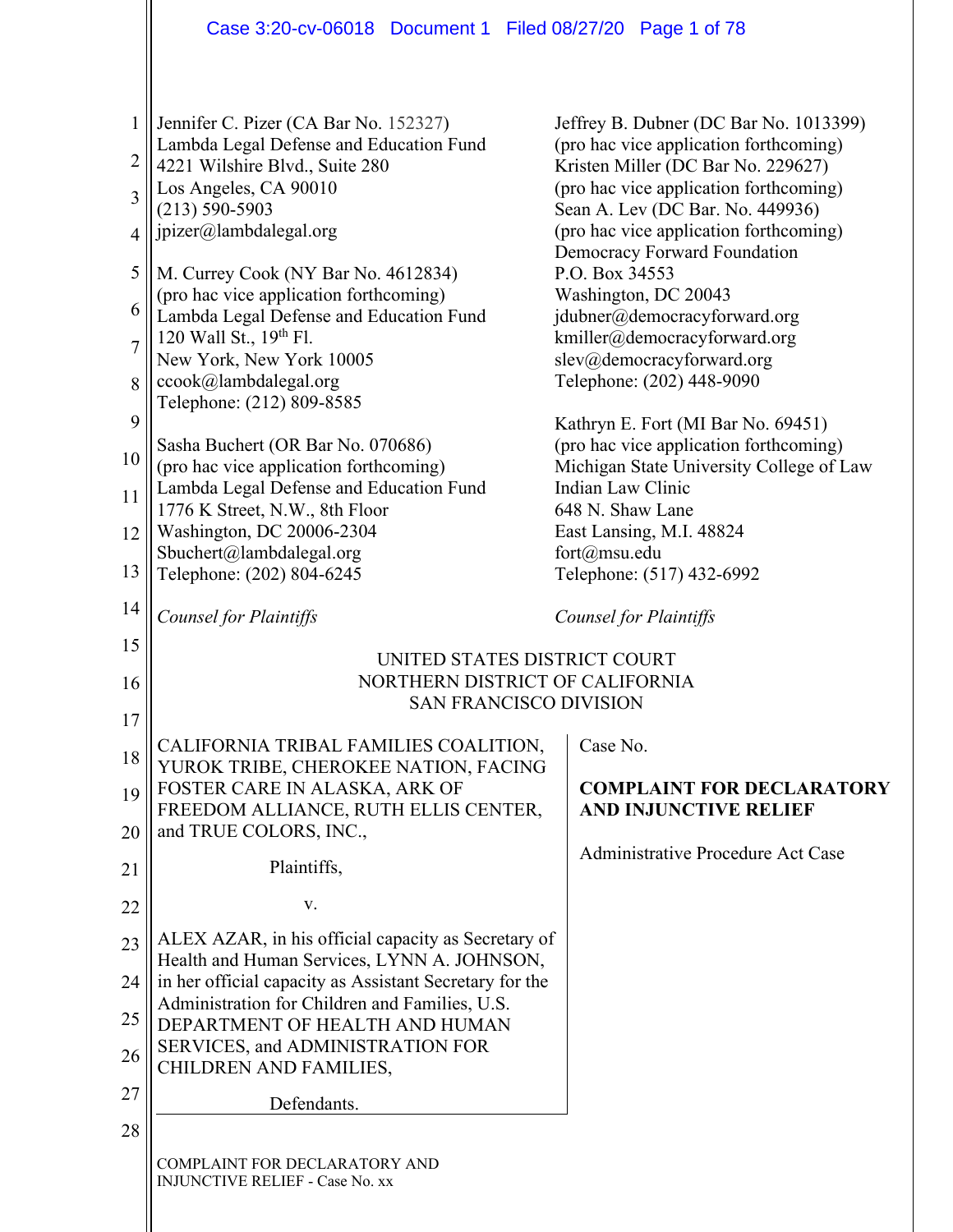|          |      |                 | Case 3:20-cv-06018 Document 1 Filed 08/27/20 Page 2 of 78                               |      |
|----------|------|-----------------|-----------------------------------------------------------------------------------------|------|
| 1        |      |                 | <b>TABLE OF CONTENTS</b>                                                                |      |
| 2        |      |                 |                                                                                         | Page |
| 3        | I.   |                 |                                                                                         |      |
| 4        | Π.   |                 |                                                                                         |      |
| 5        | III. |                 |                                                                                         |      |
| 6        | IV.  |                 |                                                                                         |      |
| 7        |      | A.              |                                                                                         |      |
| 8        |      | <b>B.</b>       | The Adoption and Foster Care Analysis and Reporting System15                            |      |
| 9        |      | $\mathcal{C}$ . | The Overrepresentation of and Poor Outcomes for LGBTQ+ and AI/AN                        |      |
| 10       |      |                 | 1.                                                                                      |      |
| 11<br>12 |      |                 | Issues Regarding American Indian and Alaska Native Youth in<br>2.                       |      |
| 13       |      | D.              | The Decade-Long Effort Producing the 2016 Revisions to AFCARS26                         |      |
| 14       |      |                 | $\mathbf{1}$ .                                                                          |      |
| 15       |      |                 | 2.                                                                                      |      |
| 16       |      |                 | 3.                                                                                      |      |
| 17       |      | Ε.              | Defendants' Efforts to Prevent the 2016 Final Rule from Taking Effect 36                |      |
| 18       |      | F.              |                                                                                         |      |
|          |      |                 | 1.                                                                                      |      |
| 19       |      |                 | 2.                                                                                      |      |
| 20       | V.   |                 |                                                                                         |      |
| 21       |      | A.              |                                                                                         |      |
| 22       |      | <b>B.</b>       |                                                                                         |      |
| 23       |      | $\mathcal{C}$ . |                                                                                         |      |
| 24       |      | D.              |                                                                                         |      |
| 25       |      | E.              |                                                                                         |      |
| 26       |      | F <sub>1</sub>  |                                                                                         |      |
| 27       |      | G.              |                                                                                         |      |
| 28       | VI.  |                 |                                                                                         |      |
|          |      |                 | COMPLAINT FOR DECLARATORY AND<br>$\mathbf{i}$<br><b>INJUNCTIVE RELIEF - Case No. xx</b> |      |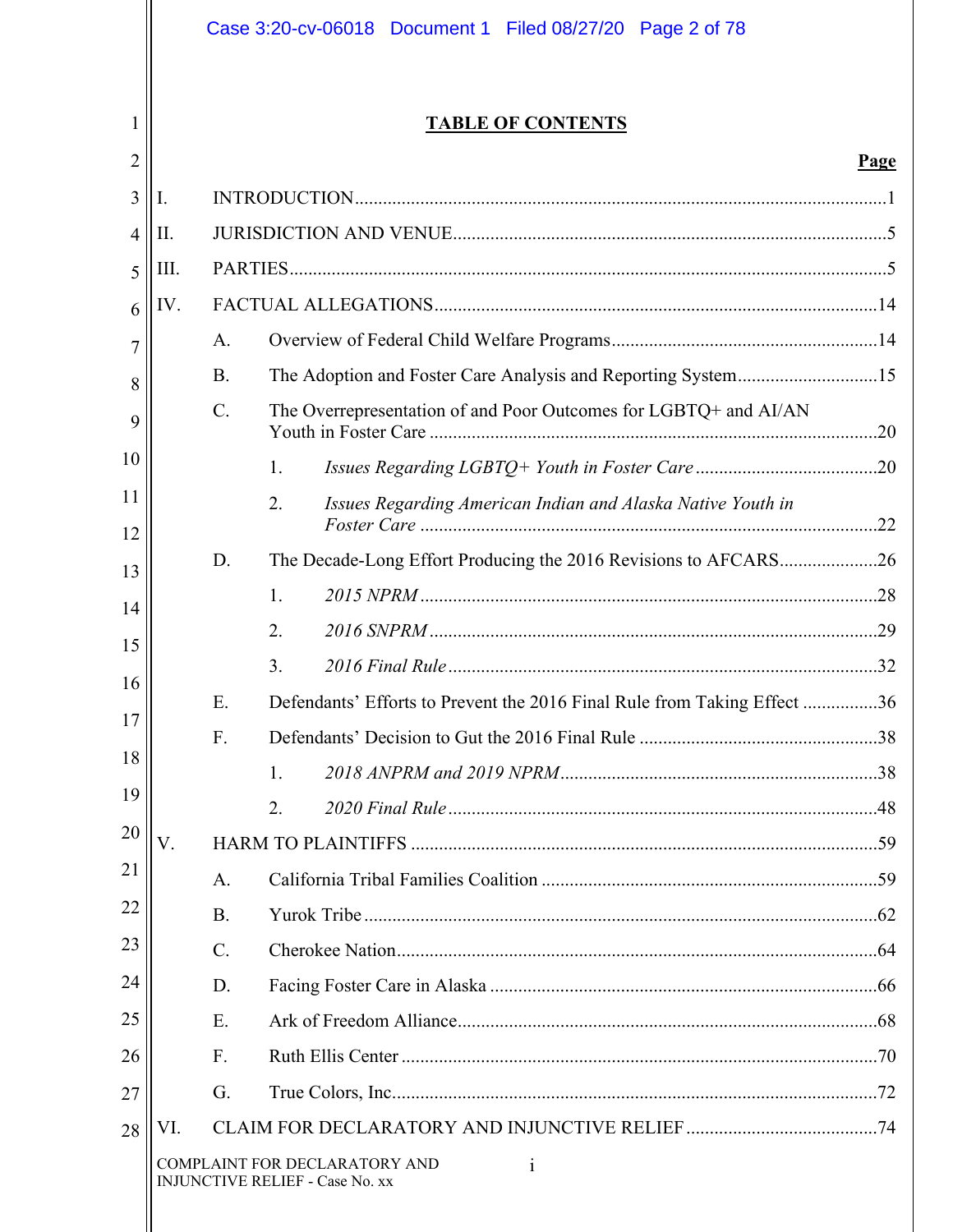1 2 3 Plaintiffs California Tribal Families Coalition, Yurok Tribe, Cherokee Nation, Facing Foster Care in Alaska, Ark of Freedom Alliance, Ruth Ellis Center, and True Colors, Inc., by and through undersigned counsel, hereby allege as follows:

4

## **I. INTRODUCTION**

5 6 7 8 9 10 1. More than 430,000 children are removed from their homes and placed in foster care every year. As a result of systemic inequities, marginalized populations are significantly overrepresented in the child welfare system and experience worse outcomes once they become involved with the system. This includes children of color, children from low-income families, and—of particular relevance to this case—lesbian, gay, bisexual, transgender, queer/questioning, and two-spirit ("LGBTQ+") youth and American Indian and Alaska Native ("AI/AN") youth.<sup>1</sup>

11 12 13 14 15 16 17 18 2. To address long-standing concerns about the safety, health, and long-term outcomes of children in care and the efficacy of states' child welfare systems, Congress requires Defendant Department of Health and Social Services ("HHS") to collect "comprehensive national information" on the number of youth in foster care, their demographics and status, and their experiences in care. 42 U.S.C. § 679(c)(3). This data collection, known as the Adoption and Foster Care Analysis and Reporting System ("AFCARS"), is used to inform policy and direct resources at both the federal and state level and to ensure that the \$10 billion per year of taxpayer funding that goes to support state child welfare systems is spent effectively.

19 20 21 22 3. Until 2016, AFCARS was operating under regulations issued in 1993. For years, HHS and its division Defendant Administration for Children and Families ("ACF") had recognized that those regulations were outdated and inadequate to capture the demographics of children in care nationwide and how they fared when placed out of home.

23

4. Between 1993 and 2016, a growing body of research funded by HHS and ACF, in addition to information from participants across the child welfare system, highlighted the

25

24

26 27  $1$  LGBTQ+ is used throughout this complaint, except when quoting or referring to documents that use a different acronym. LGBTQ+ includes terms not listed above and reflects the variety of terms children and youth may use to describe themselves in terms of their sexual orientation, gender identity, and gender expression, such as pansexual, asexual, genderqueer, and nonbinary, among others. Two-spirit is an umbrella term that some AI/AN people use to describe themselves in relation to sexual orientation, gender identity, or gender expression, but is not a term used by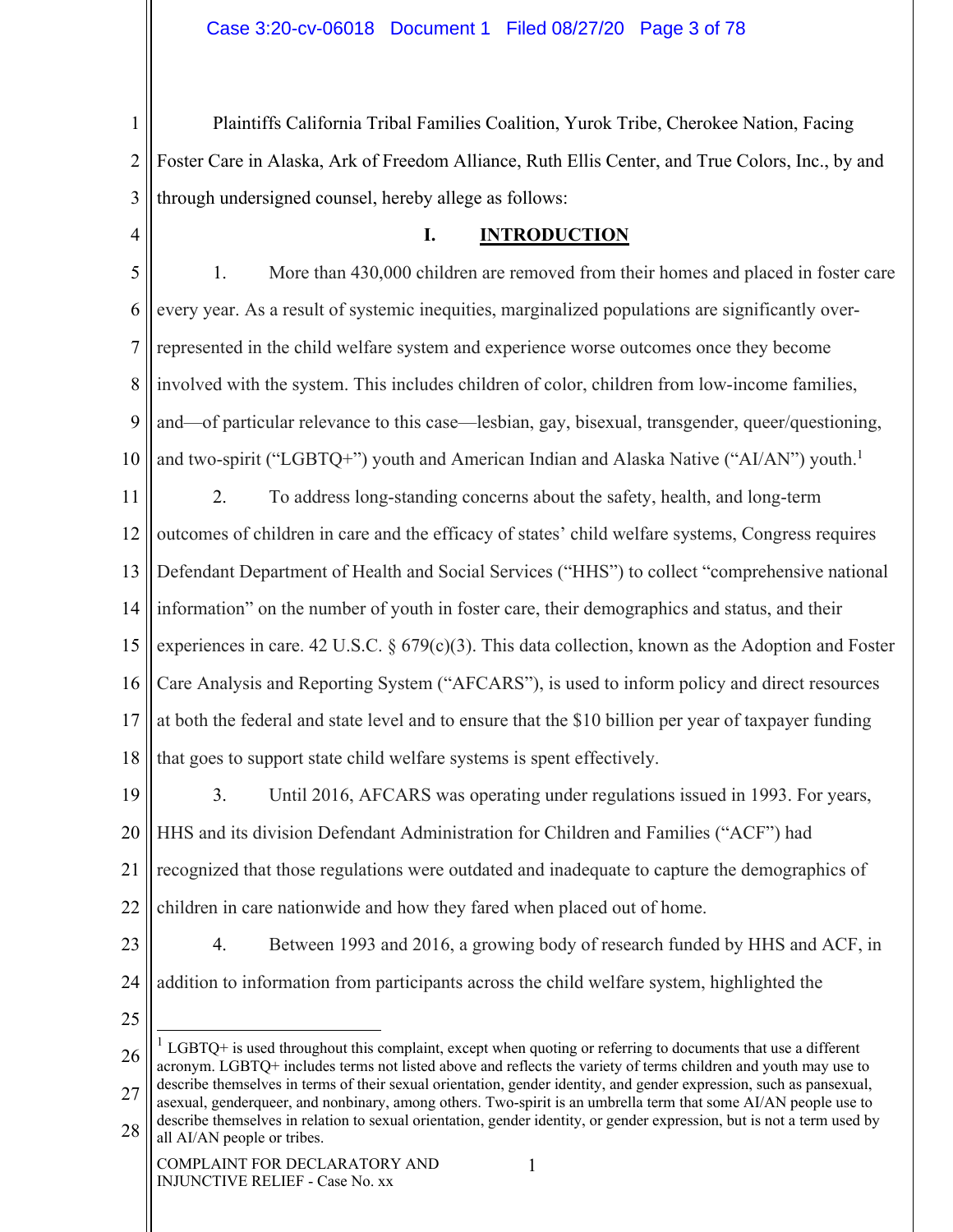#### Case 3:20-cv-06018 Document 1 Filed 08/27/20 Page 4 of 78

1 2 3 4 5 6 7 8 9 10 numerous systemic failures in foster care, including those for AI/AN and LGBTQ+ children and youth. Among these systemic ills was an alarming rate of poor educational outcomes, justice system involvement, commercial sexual exploitation or trafficking, and homelessness for children in care; the greater likelihood of children of color being removed from their families and their communities; and an ongoing shortage of foster and adoptive families and an over-reliance on congregate care, including group homes and treatment facilities, as placements for children who cannot safely be at home. Additionally, child welfare agencies frequently ignore the rights of AI/AN tribes to participate in the foster care and adoption process when their children are involved and to ensure their children's well-being and placement with family—rights that Congress codified in the Indian Child Welfare Act ("ICWA") in 1978, 25 U.S.C. § 1901 *et seq.* 

11 12 13 5. Despite this research, nationwide data is lacking to measure and develop solutions to problems, including the particular challenges faced by AI/AN LGBTQ+ youth and other LGBTQ+ youth of color.

14 15 16 17 18 19 20 6. In 2016, after more than a decade of work, including thousands of interviews with stakeholders and multiple notice-and-comment periods, ACF finalized a rule updating the AFCARS regulations for the first time in nearly 25 years, addressing these and other issues. Of particular note, the 2016 rule required child welfare agencies to report data on the sexual orientation of foster youth aged 14 and older as well as legal guardians, foster parents, and adoptive parents, and data showing how state child welfare agencies implement ICWA's requirements, such as attempting to place AI/AN children with relatives or tribal members.

21 22 23 24 25 26 27 28 7. As ACF recognized when issuing the 2016 rule, the data would have immense value to ACF and participants throughout the child welfare system—including the most vulnerable among the hundreds of thousands of children in care across the country. The data would help ACF, child welfare agencies, tribes, and organizations serving youth in foster care identify the most pressing problems, direct their resources more effectively, understand how the intersection of issues like sexual orientation and race affects experiences and outcomes, and work to ameliorate some of the problems that drive youth into homelessness, involvement with the juvenile justice system, sexual exploitation, and other traumatic experiences.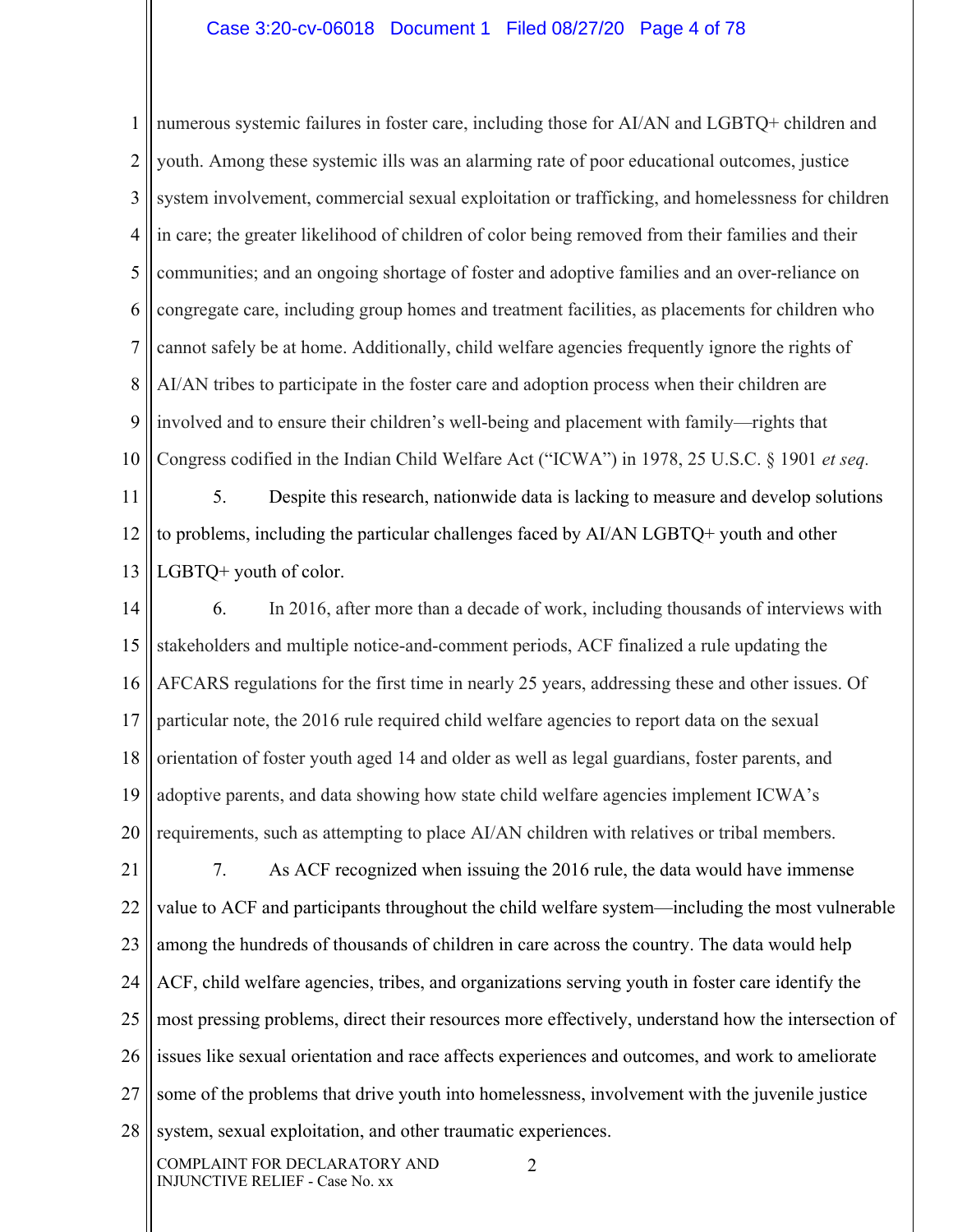#### Case 3:20-cv-06018 Document 1 Filed 08/27/20 Page 5 of 78

1 2 3 4 8. After a change in administration, however, ACF's decade of work has gone for naught. Despite overwhelming support for the changes from tribes, organizations representing and working with foster youth, LGBTQ+ civil rights groups, service providers, and other stakeholders, Defendants delayed and then, in May 2020, rescinded large portions of the 2016 rule.

5 6 7 8 9 10 11 12 13 9. The May 2020 rule reversing much of the 2016 update is arbitrary and capricious. Its analysis is riddled with errors and omissions, from a cost-benefit analysis that ignores any consideration of the lost benefit to children and families of the abandoned data; to a failure to consider the core statutory requirement that Defendants collect "comprehensive national information" about the "demographics," "status," and "characteristics" of foster youth, 42 U.S.C.  $§ 679(c)(3);$  to a refusal to consider arguments and alternatives other than Defendants' favored ones; to a failure to address substantive comments; to a mischaracterization of key documents; to numerous unexplained departures from its previous analysis, research, and long-standing positions.

14 15 16 17 18 19 20 21 22 10. For example, Defendants eliminated the requirement that child welfare agencies collect voluntarily reported data on the sexual orientation of youth aged 14 and older, legal guardians, and foster and adoptive parents. Their principal justification for this reversal was a supposed concern that the questions were too sensitive to be asked of youth 14 and over or foster parents, adoptive parents, and legal guardians, even on a voluntary basis. But the document that they relied upon for this claim expressly approves the exact same questions as asked on an HHS behavioral survey administered to youth. Moreover, ACF considered and rejected this concern during the 2016 rulemaking, yet, in conflict with basic principles of reasoned decision-making, Defendants refused to grapple with or rebut their prior analysis.

23 24 25 26 27 11. Similarly, Defendants eliminated most questions related to how child welfare agencies treat children to whom ICWA applies. Although ACF had in 2016 found these questions essential to guide its allocation of resources to help AI/AN youth, Defendants abandoned them without any discussion of the value of the information being lost for AI/AN youth and the tribes seeking to protect them.

28 COMPLAINT FOR DECLARATORY AND INJUNCTIVE RELIEF - Case No. xx 3 12. Plaintiffs in this case include two federally recognized Indian tribes, a coalition of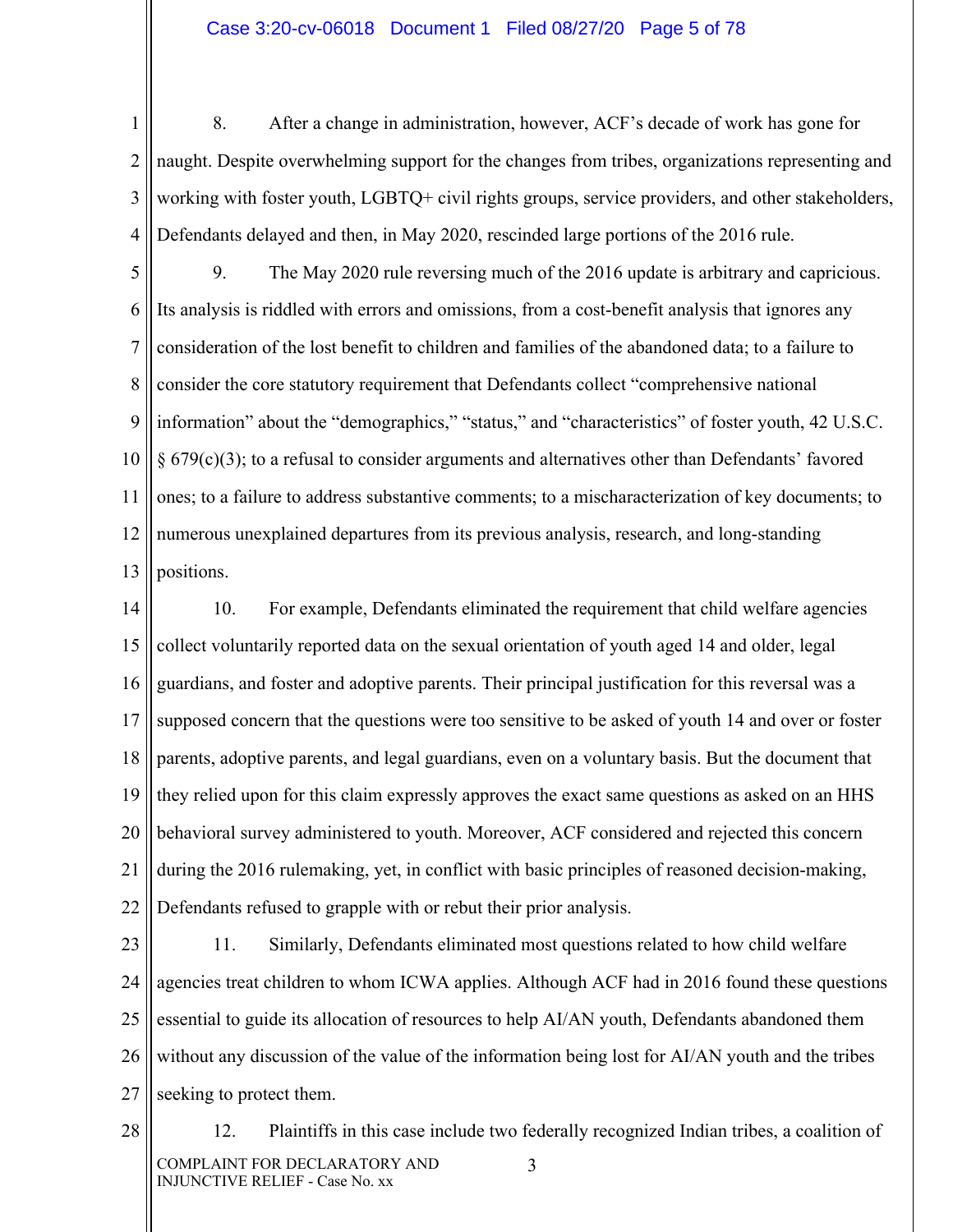#### Case 3:20-cv-06018 Document 1 Filed 08/27/20 Page 6 of 78

1 2 3 4 5 6 36 tribes based in California, a foster youth and foster care alumni organization, and three organizations that work with LGBTQ+ foster youth and/or youth who have experienced sex or labor trafficking with the goal of improving their living conditions, connecting them with educational and supportive services such as medical care and mental health counseling, helping them advocate for themselves, and reducing the chances that they will end up homeless, incarcerated, or otherwise severely harmed.

7 8 9 10 11 12 13 14 15 13. The data that Defendants have abandoned are irreplaceable for making these efforts effective. As Defendants themselves recognized when requiring the data in 2016, both the sexual orientation data and the ICWA data are crucial: the sexual orientation data for identifying and addressing the drivers contributing to the over-representation of LGBTQ+ youth in the foster care population and their disproportionately negative experiences while in care and for recruiting and retaining potential foster and adoptive parents who are supportive of LGBTQ+ youth; and the ICWA data for facilitating tribes' efforts to vindicate their and their children's rights and wellbeing in individual cases and improving deficient and harmful practices at underperforming child welfare agencies.

16 17 18 19 20 21 22 23 24 25 26 27 14. Without the data, organizations providing services to LGBTQ+ youth have no way to determine whether they are reaching the full population of LGBTQ+ youth in child welfare systems or to identify what programs and services are needed to reduce their over-representation in care, poor treatment while in care, and worse outcomes. The lack of data disqualifies them from some grants and makes it more difficult to obtain and deploy other funding for programs and services, and impairs their ability to advocate for training, changes in practice, and law and policy reform. Tribes have no idea how many of their children are in state systems, whether a court has ordered ICWA to apply to them, and whether they have been placed into non-kin or non-tribal families despite the ICWA's statutory placement preferences. And, most importantly, the harmful experiences of many of the most vulnerable children in America continue unabated in the shadows of the child welfare system, unexamined at the comprehensive, national level that AFCARS requires.

28 COMPLAINT FOR DECLARATORY AND INJUNCTIVE RELIEF - Case No. xx 4 15. Accordingly, and for the reasons set forth herein, Plaintiffs respectfully request that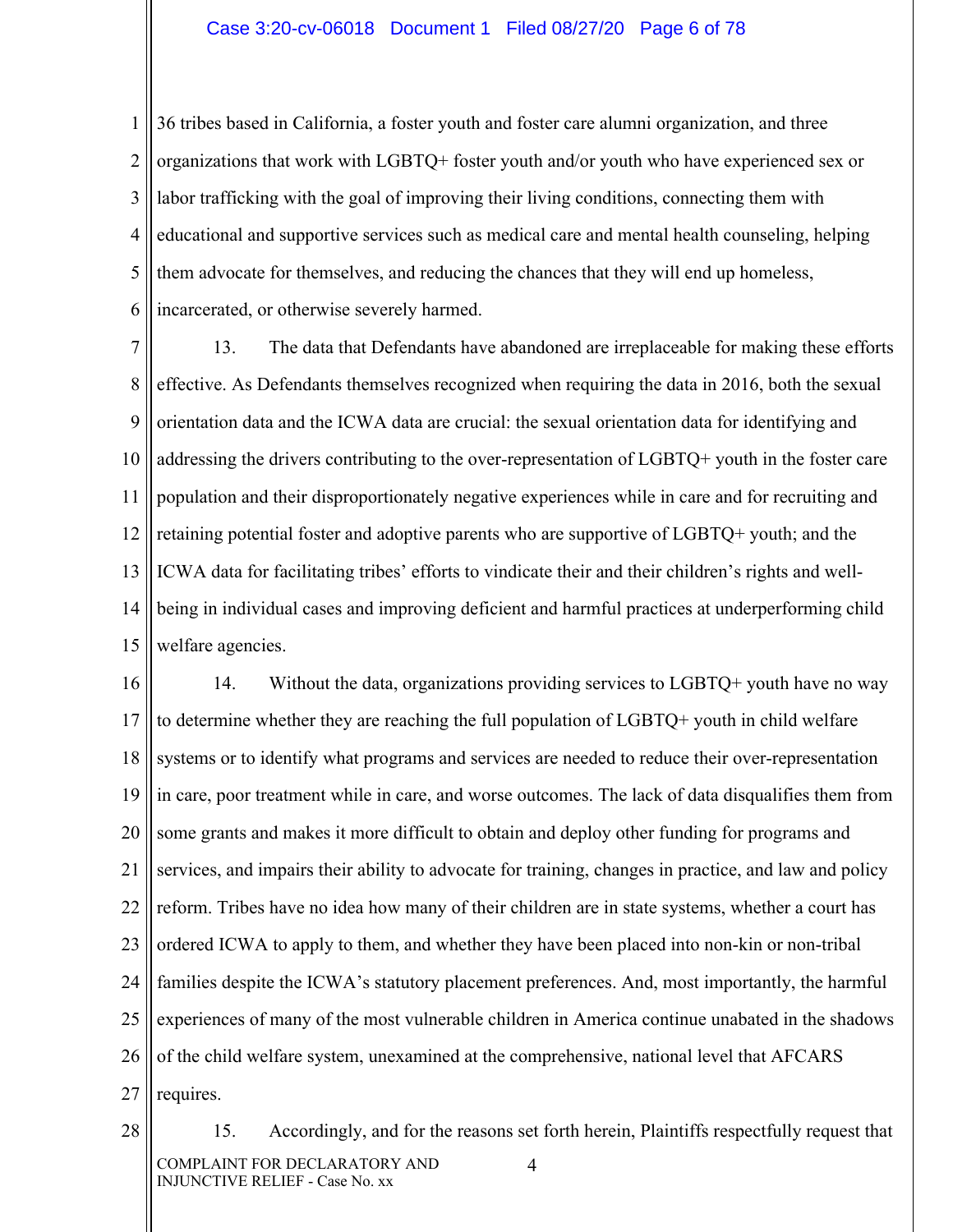1 2 the Court set aside the 2020 final rule as arbitrary and capricious under the Administrative Procedure Act, 5 U.S.C. § 706(2)(A).

3

### **II. JURISDICTION AND VENUE**

4 5 16. This Court has jurisdiction over this action pursuant to 5 U.S.C. § 702 and 28 U.S.C. § 1331.

6 7 8 17. Venue is proper under 28 U.S.C. § 1391(e)(1) because Plaintiff Yurok Tribe, the largest federally recognized tribe in California, is located in and has reservation lands in Del Norte and Humboldt counties. These counties are located within the Northern District of California.

9

INJUNCTIVE RELIEF - Case No. xx

### **III. PARTIES**

10 11 12 13 14 15 16 17 18 19 20 21 22 23 24 25 26 27 28 COMPLAINT FOR DECLARATORY AND 5 18. Plaintiff California Tribal Families Coalition ("CTFC") is a 501(c)(4) non-profit membership association of 36 federally recognized tribes, including Plaintiff Yurok Tribe, and three Tribal Leaders' Associations located in California. CTFC's broad mission is to promote and protect the health, safety, and welfare of tribal children and families, which are inherent tribal governmental functions and at the core of tribal sovereignty and governance. CTFC was formed to carry out the recommendations of California's ICWA Compliance Task Force, an independent and tribal-led group comprised of tribal leaders, representatives, and advocates. Convened in 2015 at the invitation of the California Attorney General, the Task Force's central objective was to identify ways to improve the implementation of ICWA and California's corresponding state legislation for the benefit of tribes, Indian families, and their children. The Task Force recognized that tribal rights under ICWA continue to be frustrated four decades after the statute's enactment, leaving tribes unable to effectively protect their member children in state child welfare systems or prevent their children from being removed from their communities unnecessarily. After conducting listening sessions to identify gaps where tribes, Indian families, and their children were left out of legal protections, the Task Force issued its recommendations in the form of a final report ("Task Force Report"). 19. CTFC accomplishes its mission through a variety of activities guided by the Task Force Report. Among other things, CTFC works to improve data collection on ICWA implementation as recommended by the Task Force Report, which explained that the Task Force's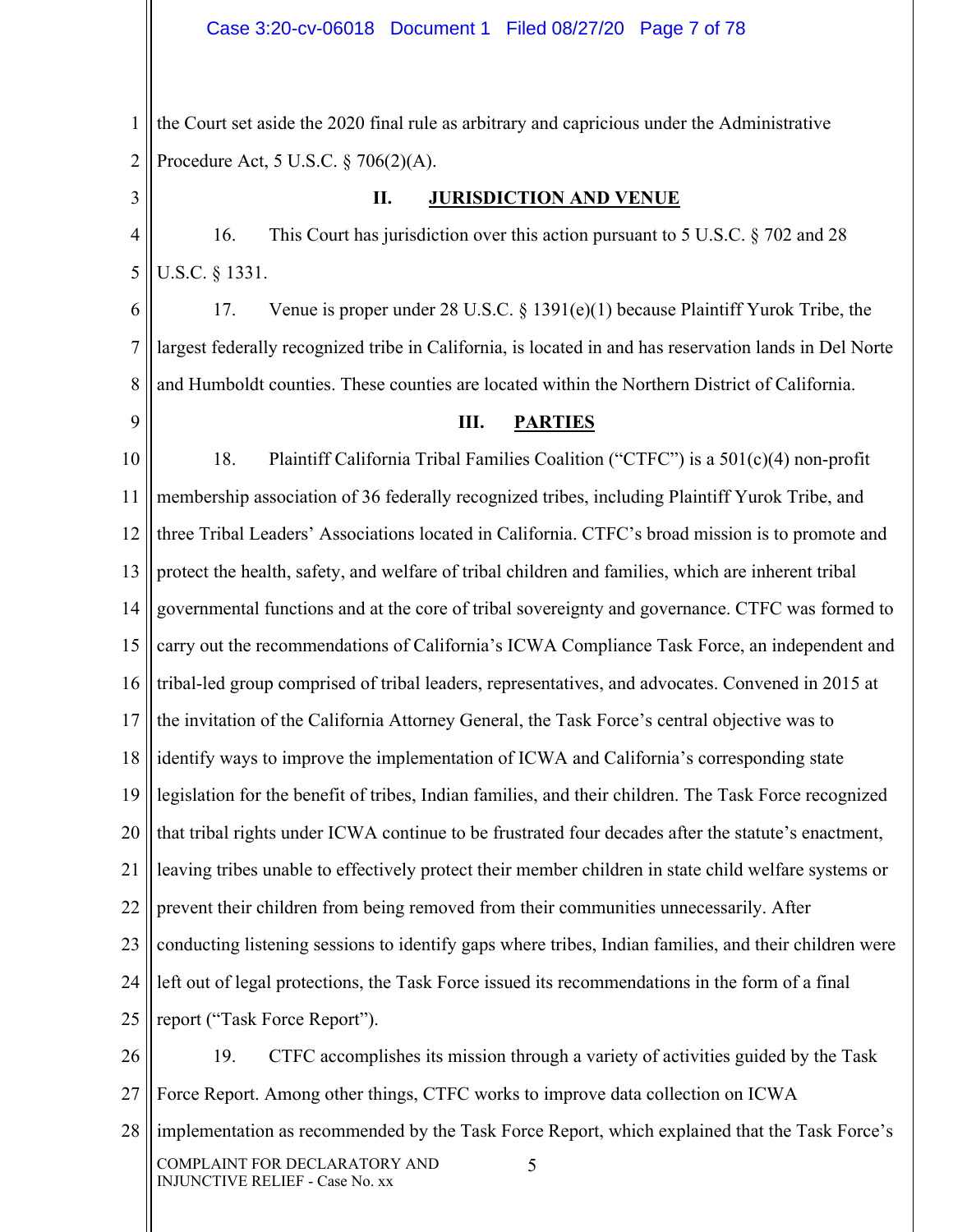### Case 3:20-cv-06018 Document 1 Filed 08/27/20 Page 8 of 78

1 2 3 4 5 6 7 8 9 10 ability to understand and improve ICWA implementation was severely hindered by a lack of data. The Report explained that the California child welfare system lacks "data sets essential to tracking ICWA compliance," making it "much more difficult for tribes to guide policy and budget allocation processes to ensure compliance."<sup>2</sup> The Report recognized that this problem would be addressed in part by ACF's 2016 Final Rule adding ICWA data to AFCARS.<sup>3</sup> As the successor organization to the Task Force, CTFC has a significant interest in ICWA data and has engaged in both state- and federal-level efforts to improve ICWA data collection, including by working with California's Department of Social Services to develop and implement state-level data collection requirements once it became clear that ACF intended to gut ICWA data elements from the AFCARS reporting requirements, and by submitting comments opposing ACF's proposal.4

11 12 13 14 15 16 17 18 19 20 21 22 20. CTFC also works in a myriad of other ways to address the challenges identified by the Task Force Report and would benefit greatly from the collection of ICWA data. For example, CTFC works to improve ICWA competency for various individuals and organizations working in the child welfare system, including by providing free ICWA training to child welfare agencies and social workers, and by advocating for policy changes, such as a revision of court rules that would mandate ICWA competency among attorneys, party representatives, and social workers. CTFC also works to address challenges faced by tribes in state courts when seeking to intervene in cases involving tribal children, including by securing the right of tribes to participate in courtroom proceedings, improving tribal access to case records, and ensuring that tribes obtain legal counsel. Additionally, CTFC advocates for state legislation and regulations that would improve outcomes under ICWA, such as a Foster Care Bill of Rights Amendment. Similarly, CTFC regularly engages with the California Department of Social Services to improve the agency's ICWA

23

26 <sup>3</sup> *Id.*

28 https://www.regulations.gov/document?D=ACF-2018-0003-0297.

<sup>24</sup> 25 2 California ICWA Compliance Task Force, *Report to the California Attorney General's Bureau of Children's Justice* 98 (2017) ("Task Force Report"), https://www.caltribalfamilies.org/wpcontent/uploads/2019/06/ICWAComplianceTaskForceFinalReport2017.pdf.

<sup>27</sup> <sup>4</sup> CTFC, Comment Letter on Adoption and Foster Care Analysis and Reporting System ("AFCARS") Notice of Proposed Rulemaking (June 17, 2019),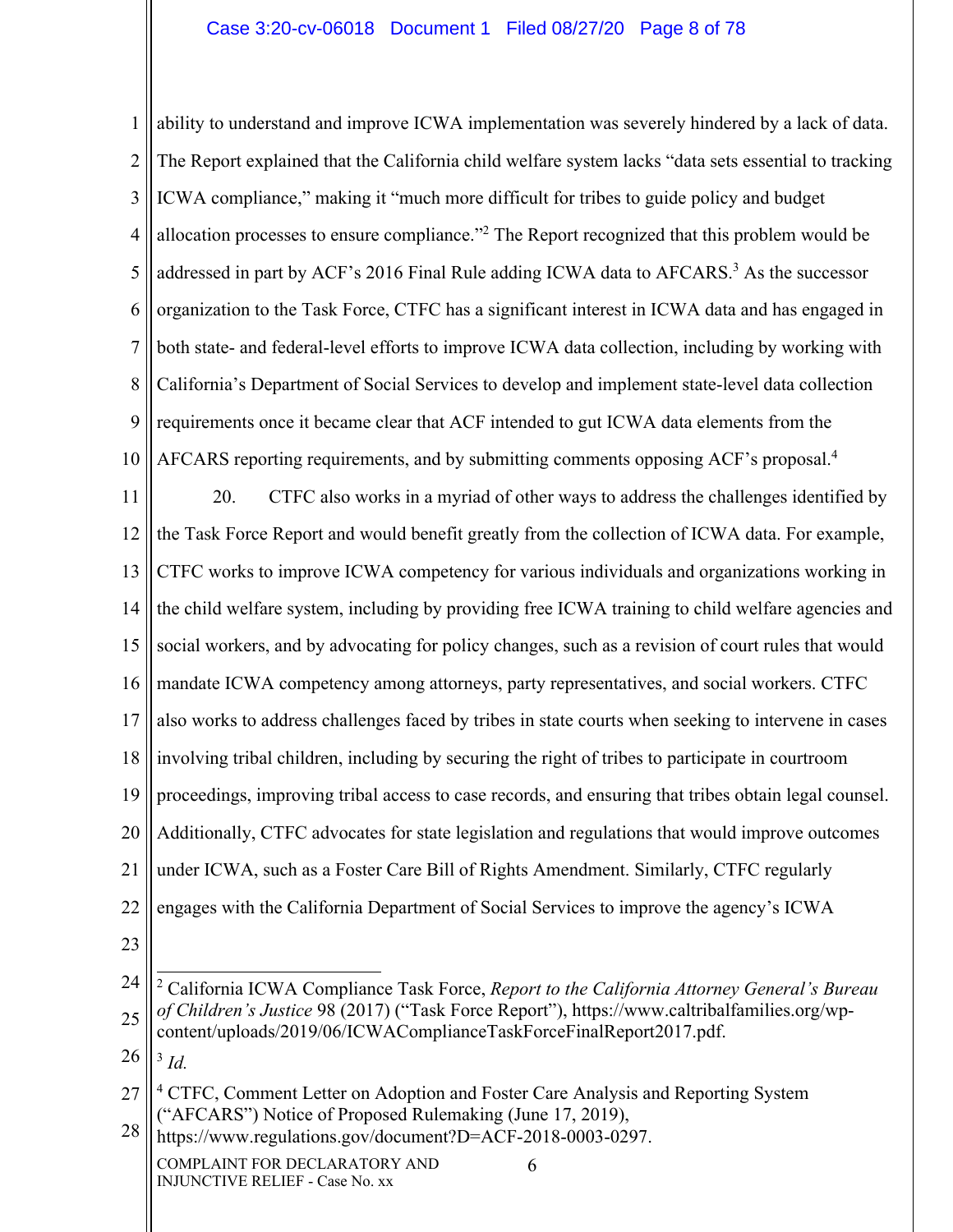### Case 3:20-cv-06018 Document 1 Filed 08/27/20 Page 9 of 78

1 2 3 4 policies and implementation, including enhanced oversight of the county-level subdivisions that are ultimately responsible for complying with ICWA's requirements. As explained further below, CTFC's ability to conduct trainings, engage in advocacy, and improve outcomes under ICWA would be greatly improved if it had access to data on ICWA implementation.

5 6 7 8 9 10 21. Plaintiff Yurok Tribe ("Yurok" or "the Tribe") is a federally recognized Indian tribe located in Del Norte and Humboldt Counties in California. With 6,234 members and 1,279 reported households, the large majority of which are family or multi-family households, Yurok Tribe is the largest Native American tribe in California. Yurok Tribe is committed to continuing its tribal traditions, including respect for the dignity and individual rights of all persons living within its jurisdiction.

11 12 13 14 15 16 17 18 19 20 21 22 23 24 22. Consistent with that mission, Yurok Tribe aims to help its tribal members and families achieve independence and self-sufficiency. To do so, and to ensure that Yurok children are safe and remain with their families and the Yurok community, the Tribe provides a variety of services through its designee Yurok Health and Human Services ("YHHS"), a social services agency that receives partial funding under a title IV–E "pass-through agreement" with the state of California.<sup>5</sup> As part of that work, YHHS collaborates with state child welfare agencies to ensure that the state agency is properly implementing ICWA to protect Yurok children. The Tribe also provides direct services to children eligible for tribal membership and their families, including, but not limited to: intake and investigation of reports of abuse and neglect; services designed to ensure the safety of children in their homes and placements; prevention services designed to reduce the likelihood that a child will be removed from the home; referrals to other services to strengthen families; case management services for children placed in the custody of YHHS; and court intervention services designed to ensure YHHS involvement throughout the life of a child's court case.

25

26

27 28 5 As explained further below, *infra* ¶ 54, title IV–E of the Social Security Act is the principal statutory provision through which the federal government funds state and tribal child welfare agencies. While tribes can receive money directly from the federal government, they may also receive such funding indirectly by entering into a "pass-through" agreement with the state.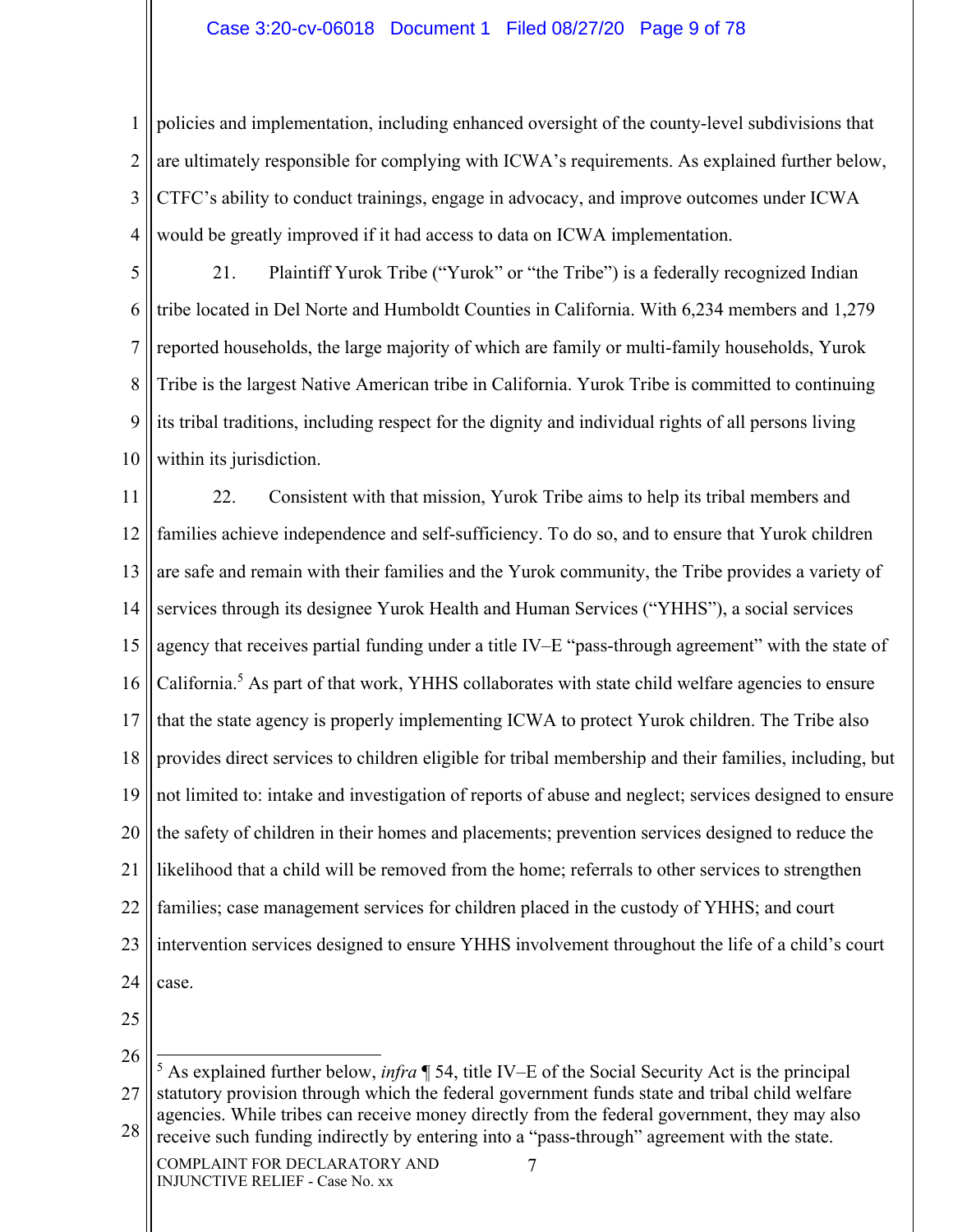### Case 3:20-cv-06018 Document 1 Filed 08/27/20 Page 10 of 78

1 2 3 4 5 6 7 23. Yurok Tribe also maintains a Wellness Court, with separate calendars for families, adults, and youth, that provides additional services such as foster care placement, counseling sessions, and drug testing. The Tribe also intervenes and participates in ICWA cases heard in state courts throughout California and the Pacific Northwest.<sup>6</sup> The Tribe's ICWA-eligible children live across North America. As explained further below, Yurok's ability to work with state child welfare agencies to improve ICWA implementation and provide services to its families and children would be greatly improved if it had access to data on ICWA implementation.

8 9 10 11 12 13 14 24. Plaintiff Cherokee Nation is the sovereign government of the Cherokee people and is the largest tribe in the United States, with more than 380,000 tribal citizens residing across the country. Cherokee Nation is committed to protecting its inherent sovereignty; preserving and promoting Cherokee culture, language, and values; and improving the quality of life for future generations of Cherokee Nation citizens. To that end, Cherokee Nation provides a number of governmental services, including health and human services, education, employment, housing, economic development, and environmental protection.

15 16 17 18 19 20 21 22 23 24 25 25. Among other services, Cherokee Nation provides Indian Child Welfare services under a direct title IV–E plan, including foster care and adoption services for Indian children. As part of that work, Cherokee Nation engages in the following activities: (1) advocating for and establishing the safest and most appropriate environment for the child; (2) providing referrals and networking services to parents and children; (3) conducting home assessments to determine whether a child's living environment is safe; (4) making recommendations to courts regarding a child's best interest; (5) providing expert testimony in cases involving Indian children; (6) monitoring case activity to ensure compliance with ICWA and other relevant state and tribal laws; and (7) educating attorneys, court-appointed guardians, and families on their rights and responsibilities within the judicial system to ensure the protection of Cherokee children under federal and state law.

26

26. Cherokee Nation also has a nationwide Court Advocacy and Permanency Service

27

28 6 As discussed *infra* ¶ 82, under ICWA, every federally recognized tribe has a right of intervention in state child custody proceedings that involve their children.

COMPLAINT FOR DECLARATORY AND INJUNCTIVE RELIEF - Case No. xx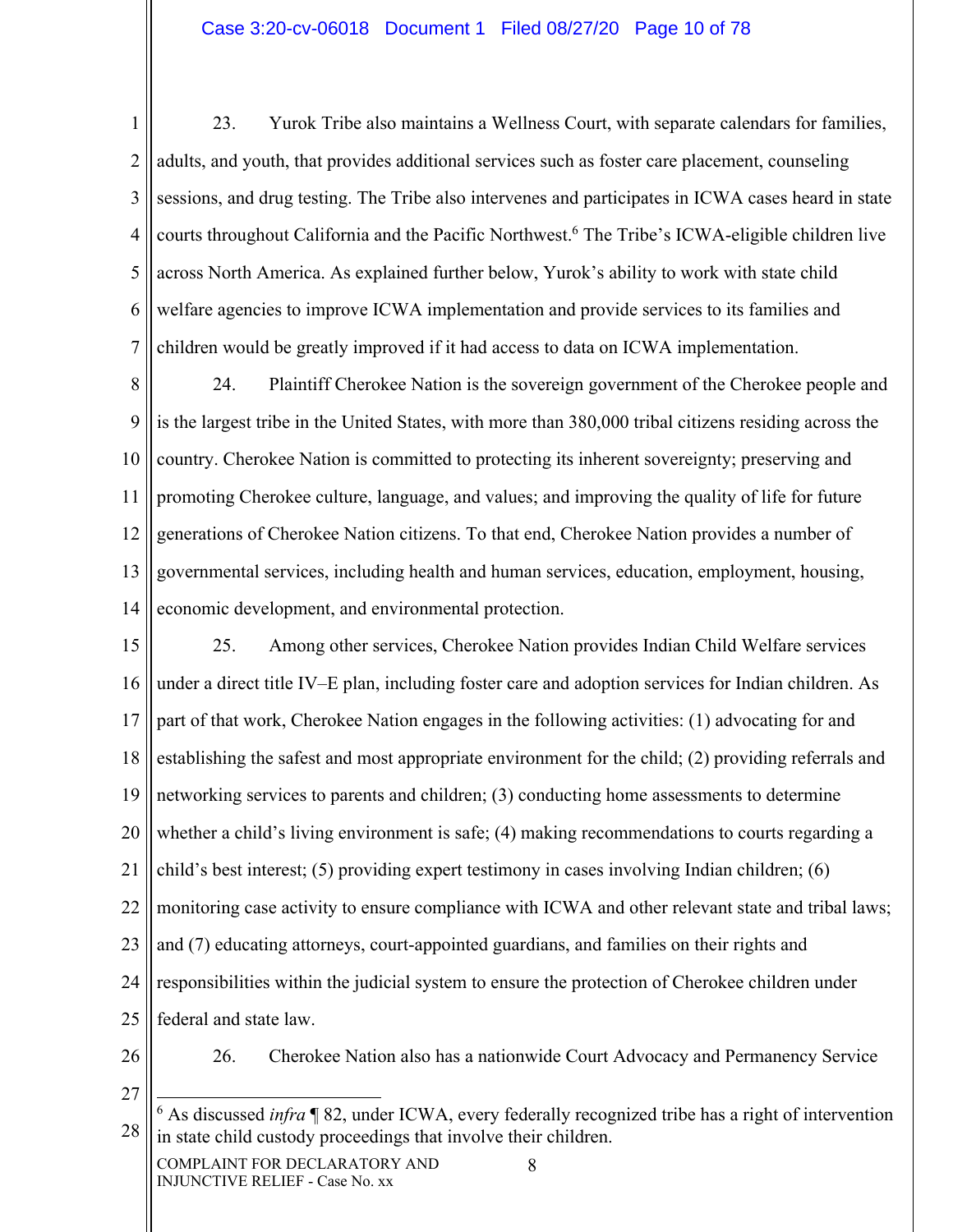1 2 3 4 5 6 7 ("CAPS") that provides advocacy for Cherokee families and children in tribal and state court systems. To ensure that Cherokee children receive the protections offered under ICWA and similar state laws, the CAPS program sends advocates to court hearings on behalf of Cherokee children, provides planning services, and helps refer children and families to services designed to address problems that contributed to the initial removal of a child. As explained further below, Cherokee Nation's ability to provide its advocacy and child welfare services would be greatly improved if it had access to comprehensive ICWA data.

8 9 10 11 12 13 14 15 16 17 18 27. Plaintiff Facing Foster Care in Alaska ("FFCA") is a 501(c)(3) non-profit membership organization comprised of current and former foster youth. FFCA is dedicated to improving the foster care system, developing leadership and self-advocacy skills among its members, and creating a network of peer support that is a lifeline for many foster youth and alumni. FFCA's members include more than 300 current and former foster youth in Alaska, including Alaska Native youth (who represent approximately 60 percent of youth in foster care in Alaska despite making up only 16 percent of the general population), LGBTQ+ youth, and Alaska Native LGBTQ+ youth. To represent the views of its members, FFCA is led by a Statewide Youth Leadership Board composed of 9 elected FFCA members aged 15-24. FFCA's staff and Board of Directors oversee the organization's non-profit operations and follow the direction of the Youth Leadership Board to further the organization's mission.

19 20 21 22 23 24 25 26 27 28 COMPLAINT FOR DECLARATORY AND INJUNCTIVE RELIEF - Case No. xx 9 28. To advance its mission, FFCA staff and members conduct various activities. First, FFCA regularly advocates at the state level for legislation, regulations, and policies that will improve the safety, permanency, and well-being of youth in the foster care system, including LGBTQ+ and Alaska Native youth. As part of that work, FFCA mentors its members to improve their ability to advocate for themselves and for policy changes that will improve the experiences of foster youth. For example, FFCA members have successfully advocated for millions of dollars to be included in the state operating budget for transition-aged youth; those dollars have been focused on housing, education, employment, mentorship, extended foster care, re-entry, and increased staff positions in Alaska's Office of Children Services ("OCS"), Alaska's state child welfare agency. FFCA members are currently working to secure passage of a foster youth bill of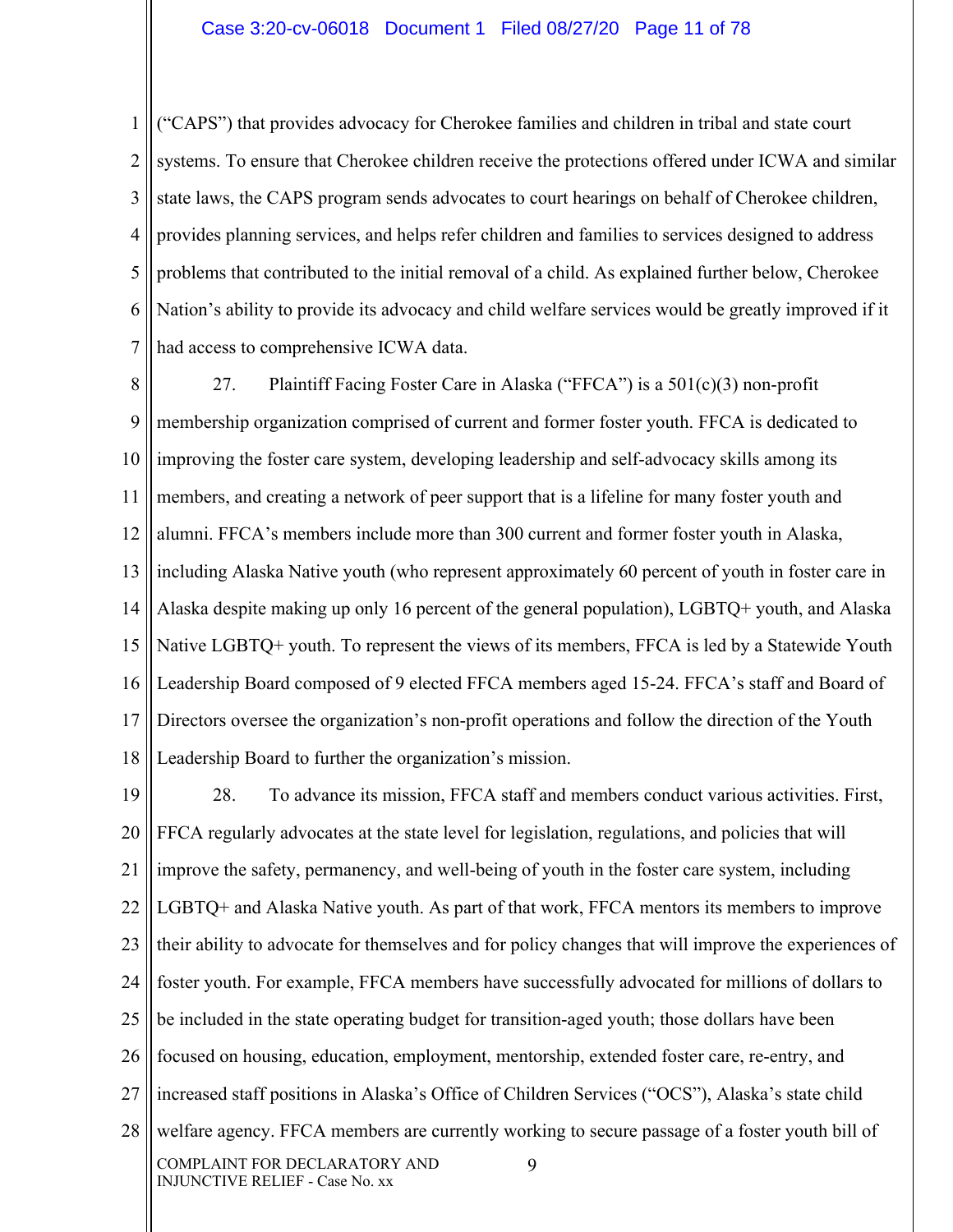### Case 3:20-cv-06018 Document 1 Filed 08/27/20 Page 12 of 78

1 2 3 4 5 6 rights that would include, among other things, the right: to be free from discrimination on the basis of age, race, disability, religion, sexual or gender identity, foster care status, or family history; to be placed in a safe, supportive, and stable environment; to practice the child's religion and engage in cultural activities; and to consent to the use of medication. In addition to legislative advocacy, the Youth Leadership Board meets with OCS officials on a quarterly basis to educate the agency on the needs of youth in foster care and to collaborate to improve agency policies and practices.

7 8 9 10 11 12 29. Second, FFCA provides direct services and support to current and former foster youth through trainings and peer support. For example, FFCA contracts with OCS to host quarterly retreats through OCS's Independent Living Program designed to help foster youth develop the skills and resiliency that are key to their transition to adulthood. Through interactive sessions and presentations, FFCA's retreats focus on a variety of topics, such as reproductive health, healthy relationships, cooking, career and job skills, and higher education.

13 14 15 16 17 18 19 20 21 22 30. Third, FFCA provides community education and training to ensure that individuals involved in the child welfare system—such as child welfare staff, judges, child advocates, tribal advocates, service providers, educators, and foster parents—have the tools to support foster youth throughout their experience in the foster care system. In the past, such trainings have covered topics such as the unique challenges faced by Alaska Native children, including reducing the overrepresentation of Alaska Native children in the foster care population in Alaska, the importance of cultural and educational continuity for children when moved to a new placement, and the ways in which caregivers can provide safe and supporting environments for LGBTQ+ youth and reduce the disproportionately high representation and poor outcomes of LGBTQ+ youth in care, including by increasing the number of safe and supportive foster homes.

23

24 25 31. As explained further below, FFCA's ability to engage in advocacy, provide direct services to youth, and educate adults in the child welfare system would be greatly improved if it had access to data on ICWA implementation and sexual orientation.

26 27 28 COMPLAINT FOR DECLARATORY AND INJUNCTIVE RELIEF - Case No. xx 10 32. Plaintiff Ark of Freedom Alliance ("AFA") is a 501(c)(3) non-profit organization that works to end the sex and labor trafficking of children and young adults and to empower male and LGBTQ+ survivors, as well as youth at risk, by providing a variety of services and economic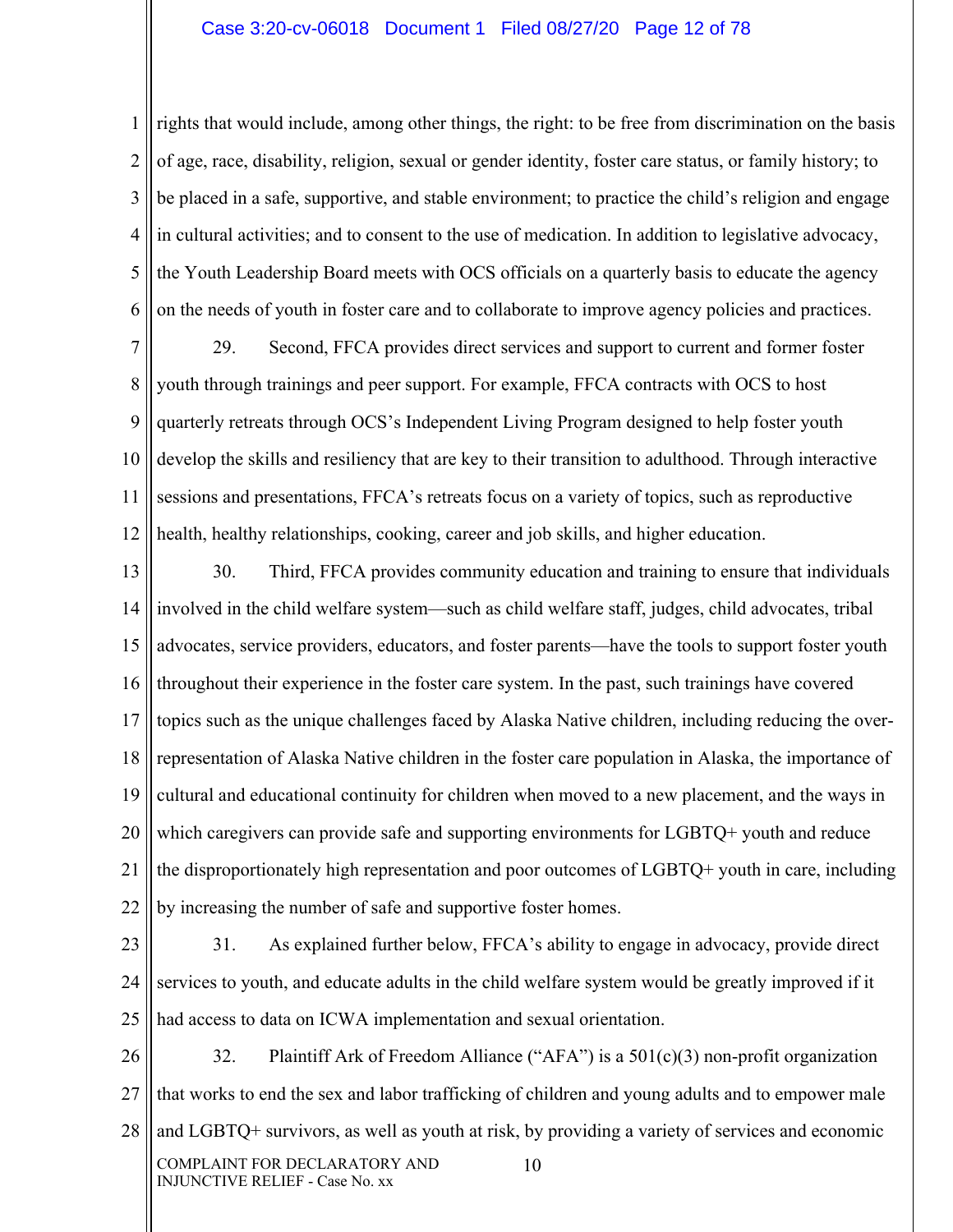1 2 3 4 5 support to those young people. To that end, AFA provides services to communities, children, LGBTQ+ youth, youth in and aging out of foster care, and young adult male survivors of violence, human trafficking, and exploitation, with a particular focus on those experiencing homelessness, with mental health disorders, or struggling with addiction. Relevant here, youth in the child welfare system are particularly at risk of trafficking.

6 7 8 9 10 11 12 13 14 15 16 17 18 33. To accomplish its mission, AFA engages in a number of activities. First, it provides a variety of support services to youth, including education, housing, mental health services, and economic empowerment. Second, AFA provides preventative outreach, mentoring, and education to youth at risk of exploitation as a result of homelessness, anti-LGBTQ+ discrimination, histories of abuse, substance abuse, mental health challenges, barriers to employment, or involvement with the criminal justice system. Third, because more than half of all youth exploited for commercial sex identify as male, AFA provides community outreach and training in order to educate the community, law enforcement, and service providers on (1) how to identify and engage with male victims and others at risk of human trafficking and (2) how to report trafficking and otherwise support marginalized youth. Fourth, given the high correlation between involvement with the foster care system and the risk of trafficking, AFA provides education to child welfare system professionals and stakeholders about male and LGBTQ+ youth and young adult survivors of trafficking.

19 20 34. As explained further below, AFA's ability to provide its services would be greatly improved if it had access to data on the sexual orientation of youth in the child welfare system.

21 22 23 24 25 26 35. Plaintiff Ruth Ellis Center ("Ruth Ellis") is a  $501(c)(3)$  non-profit organization that provides trauma-informed services to LGBTQ+ youth in Michigan, with an emphasis on youth of color (given their over-representation in Michigan's child welfare and other government systems of care), youth experiencing homelessness, youth in the child welfare and juvenile justice systems, and youth experiencing other barriers to health and well-being. Ruth Ellis provides services through five core programs.

27 28 COMPLAINT FOR DECLARATORY AND INJUNCTIVE RELIEF - Case No. xx 11 36. First, Ruth Ellis runs a health and wellness center that provides fully integrated primary and behavioral health care, including care for long-term medical issues, STI testing and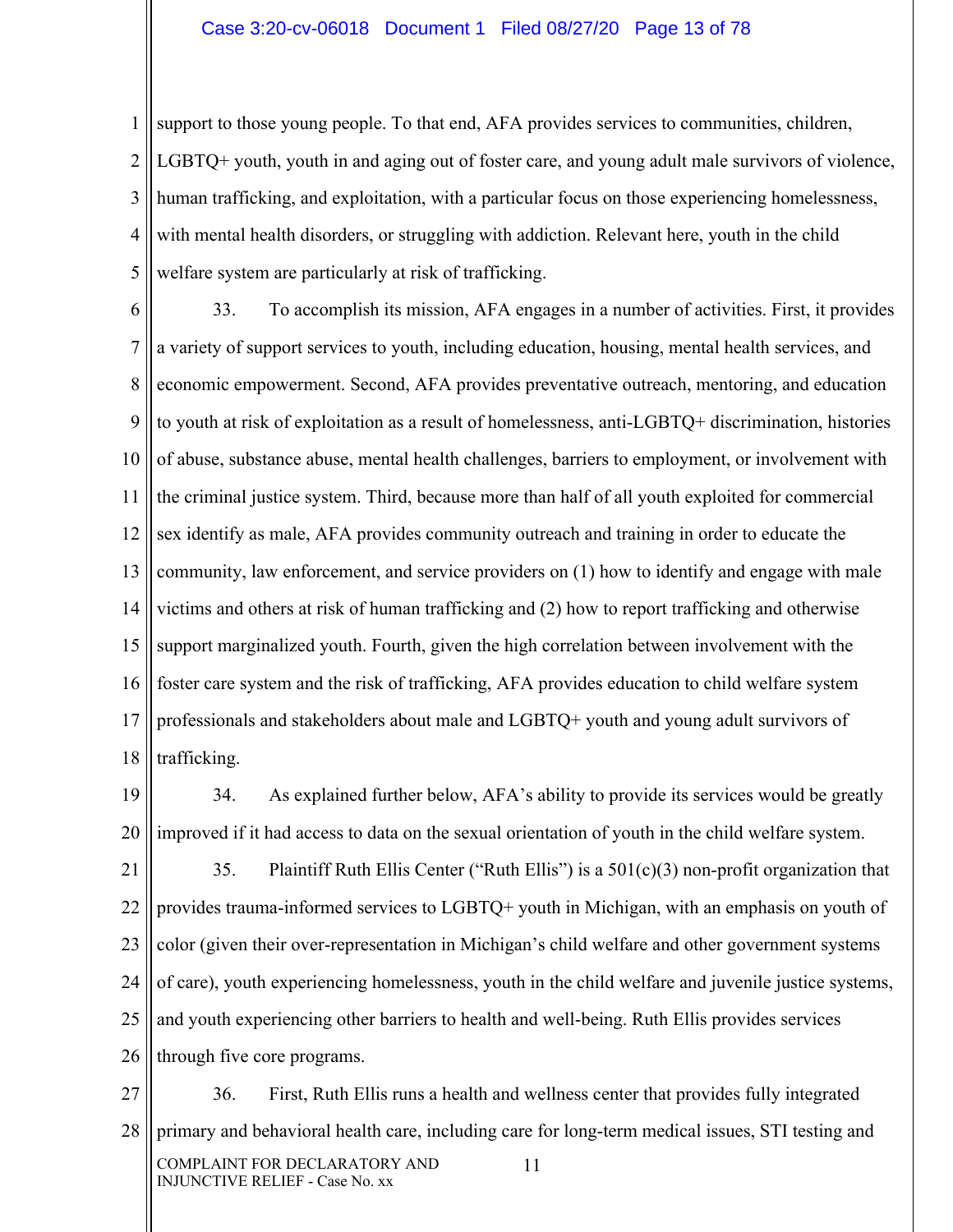### Case 3:20-cv-06018 Document 1 Filed 08/27/20 Page 14 of 78

1 2 treatment, HIV prevention services, transition care, gender-affirming hormone treatment, birth control, and screening for medical emergencies.

3 4 37. Second, Ruth Ellis' drop-in center provides support groups, case management, and a safe place for LGBTQ+ youth and young adults to connect with each other and their community.

5 6 7 8 38. Third, Ruth Ellis operates a Center for Lesbian and Queer Women and Girls that provides outreach and case management services to girls and women, including education, workforce development, health and wellness, family/parenting support, and juvenile justice and foster care support services.

9 10 11 39. Fourth, through the Ruth Ellis Institute, Ruth Ellis advocates for policies to reform both Michigan's foster care system and nation-wide systems of care, including the child welfare system, to ensure that LGBTQ+ youth can be safe and supported.

12 13 14 15 16 17 18 19 20 21 22 40. Fifth, Ruth Ellis operates several pilot programs designed to study how novel direct services and trainings might improve outcomes for LGBTQ+ youth. For example, in recognition of the importance of sexual orientation and gender identity data to its other programs, Ruth Ellis is currently operating a pilot program to train foster care workers in three counties on collecting such data in a culturally competent manner. Similarly, Ruth Ellis is conducting a pilot program to work directly with the families of LGBTQ+ youth to improve family acceptance of their child's identity, which is understood to play a significant role in improving outcomes for such youth, including reducing the over-representation of LGBTQ+ youth in foster care. Ruth Ellis is currently shifting from operating a group home specifically for LGBTQ+ youth who could not find supportive foster home placements or need additional support to providing training and technical assistance on LGBTQ+-supportive programing for group homes that serve all youth.

23

24

41. As explained further below, Ruth Ellis's programs would benefit from access to sexual orientation data through AFCARS.

25 26 27 28 42. Established in 1999, Plaintiff True Colors, Inc. ("True Colors") is a 501(c)(3) nonprofit organization that works with child welfare agencies, other social services agencies, schools, organizations, and communities to ensure that the needs of LGBTQ+ youth in Connecticut are both recognized and competently met.

COMPLAINT FOR DECLARATORY AND INJUNCTIVE RELIEF - Case No. xx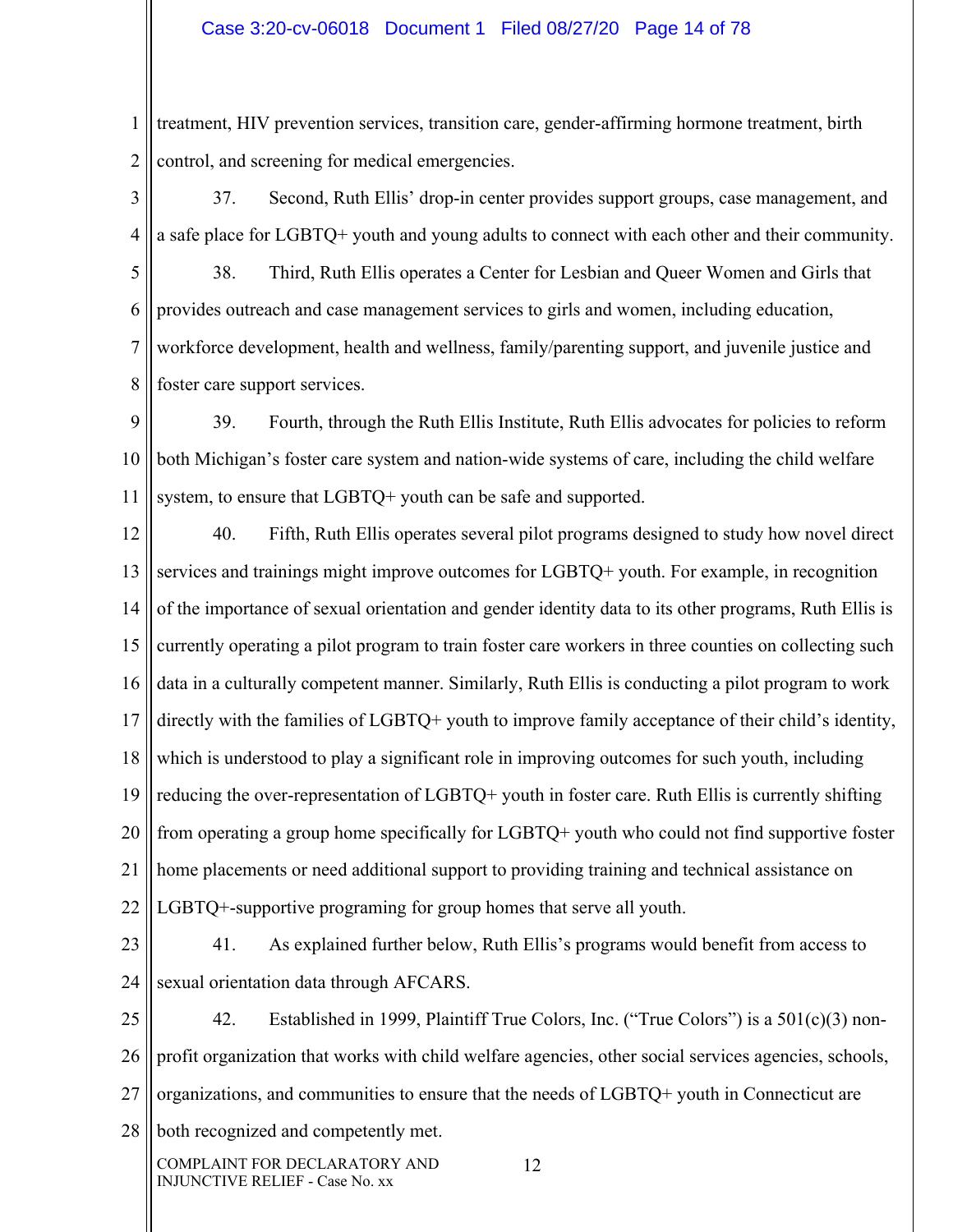### Case 3:20-cv-06018 Document 1 Filed 08/27/20 Page 15 of 78

1 2 3 4 5 6 7 8 9 43. True Colors accomplishes its mission in a variety of ways. First, in collaboration with Connecticut's Department of Children and Families ("DCF"), True Colors has established a Safe Harbor Project designed to ensure that DCF staff and contractors provide competent, safe, and supportive services to LGBTQ+ youth. To that end, the Safe Harbor Project provides trainings on LGBTQ+ cultural competency for a variety of professionals (e.g., social workers, clinicians, youth service providers, child welfare professionals, and educators), covering topics such as how to balance professional responsibilities with personal beliefs, how to identify risks and challenges specific to LGBTQ+ populations (e.g., a lack of supportive foster placements and homelessness), and how to address sensitive situations involving LGBTQ+ youth in the child welfare system.

10 11 12 13 14 15 16 44. Second, True Colors regularly advocates for legislative, regulatory, and policy reform through the Safe Harbor Project, which has established a Task Force whose sole purpose is to identify and fill gaps in services for LGBTQ+ youth. In that role, the Task Force has successfully advocated for the implementation of supportive policies at DCF, including policies that prohibit DCF service providers from discriminating on the basis of sexual orientation and gender identity and expression, as well as written protocols for serving transgender and non-binary youth in congregate and foster care.

17 18 19 45. Third, through the Safe Harbors Taskforce, True Colors works to enlarge the pool of foster homes for LGBTQ+ youth by recruiting affirming foster parents, including parents who are themselves LGBTQ+, and providing them with training on LGBTQ+ issues.

20 21 22 23 24 25 26 46. Fourth, True Colors provides a number of direct services to LGBTQ+ youth, including Connecticut's first mentoring program that pairs LGBTQ+ youth in out-of-home care with an LGBTQ+ adult or ally, weekly activities designed to improve the overall quality of life for LGBTQ+ youth in foster care by helping them to connect with their communities, and leadership programs that empower LGBTQ+ youth to advocate for themselves and others. Youth participating in True Colors' mentoring program reflect the over-representation of youth of color in Connecticut's foster care system.

27 28 47. As explained further below, True Colors' trainings, advocacy, and direct services would be greatly improved if it had access to sexual orientation data through AFCARS.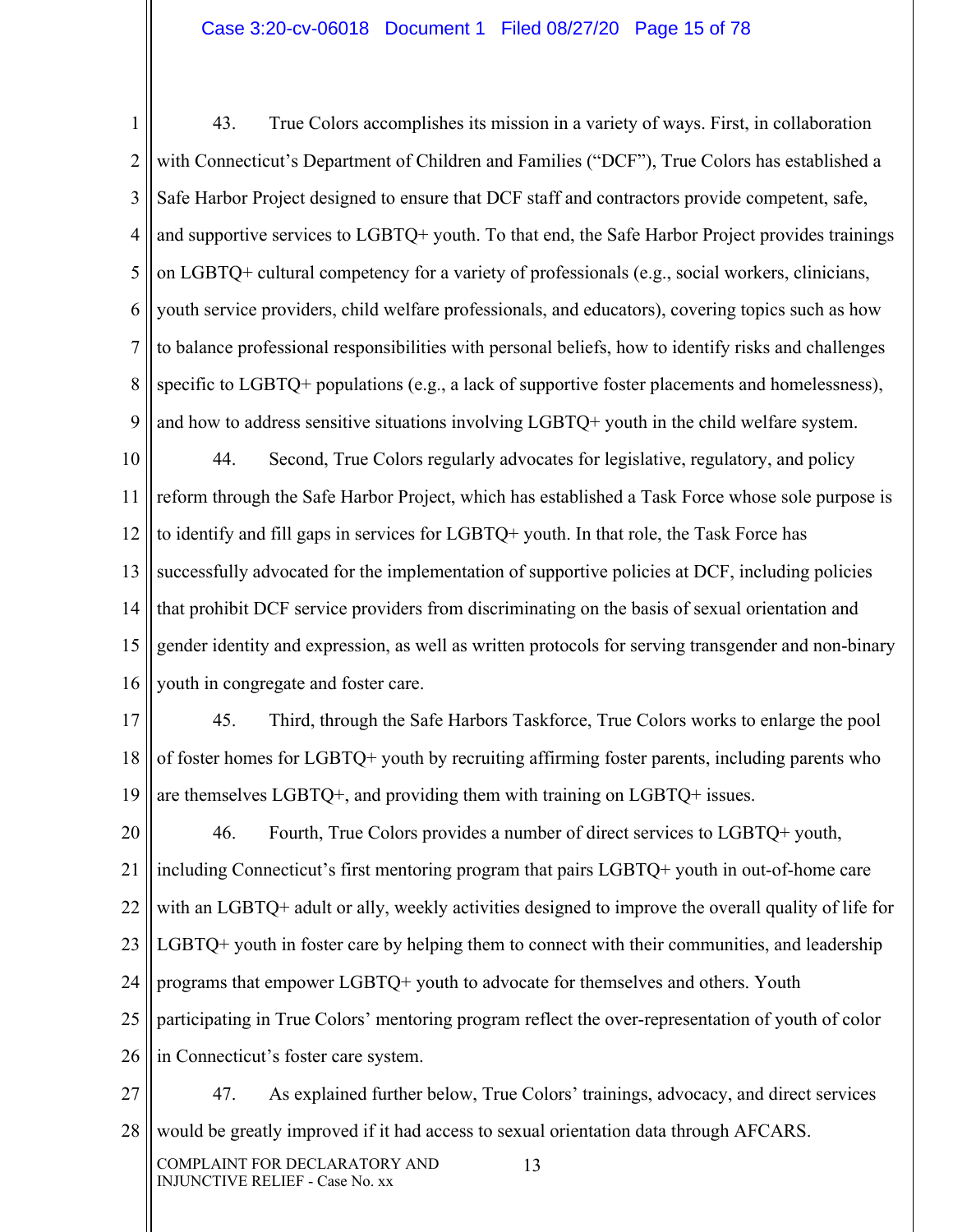1 2 3 48. Defendant Alex Azar is sued in his official capacity as the U.S. Secretary of Health and Human Services. His official address is 200 Independence Avenue SW, Washington, DC 20201.

4 5 6 49. Defendant Lynn A. Johnson is sued in her official capacity as the Assistant Secretary for the Administration for Children and Families. Her official address is 330 C Street SW, Washington, DC 20201.

7 8 9 50. Defendant U.S. Department of Health and Human Services ("HHS") is a federal agency headquartered in Washington, DC at 200 Independence Avenue SW, Washington, DC 20201. HHS is an "agency" within the meaning of the APA. 5 U.S.C. § 551(1).

10 11 12 51. Defendant Administration for Children and Families ("ACF") is a federal agency and a division of HHS headquartered in Washington, DC at 330 C Street SW, Washington, DC 20201. ACF is an "agency" within the meaning of the APA. 5 U.S.C. § 551(1).

13

14

### **IV. FACTUAL ALLEGATIONS**

# **A. Overview of Federal Child Welfare Programs**

15 16 17 18 19 52. Since Congress enacted the Social Security Act of 1935, 42 U.S.C. § 301 *et seq.*, the federal government and its agencies have administered federal funding for child welfare programs. In 1974, Congress passed the first national child welfare law, the Child Abuse Prevention and Treatment Act, 42 U.S.C. § 5101 *et seq.* Over the last 46 years, Congress has continued to fund and regulate state child welfare agencies through federal legislation.<sup>7</sup>

20 21 22 23 24 53. In 1991, ACF was created to "promote[] the economic and social well-being of families, children, individuals and communities through a range of educational and supportive programs in partnership with states, tribes, and community organizations."<sup>8</sup> ACF, largely through its Children's Bureau subdivision, administers the vast majority of the federal government's child welfare efforts, including programs to help state and tribal, as well as government-funded private

25

28 COMPLAINT FOR DECLARATORY AND INJUNCTIVE RELIEF - Case No. xx 14 <sup>8</sup> ACF, ACF History, https://www.acf.hhs.gov/about/history.

<sup>26</sup> 27 <sup>7</sup> *See e.g.*, Adoption Assistance and Child Welfare Act of 1980, Pub. L. No. 96-272, 94 Stat. 500; Adoption and Safe Families Act of 1997, Pub. L. No. 105-89, 111 Stat. 2115; Family First Prevention Services Act, Pub. L. No. 115-123, §§ 50701-82, 132 Stat. 64, 232-69 (2018).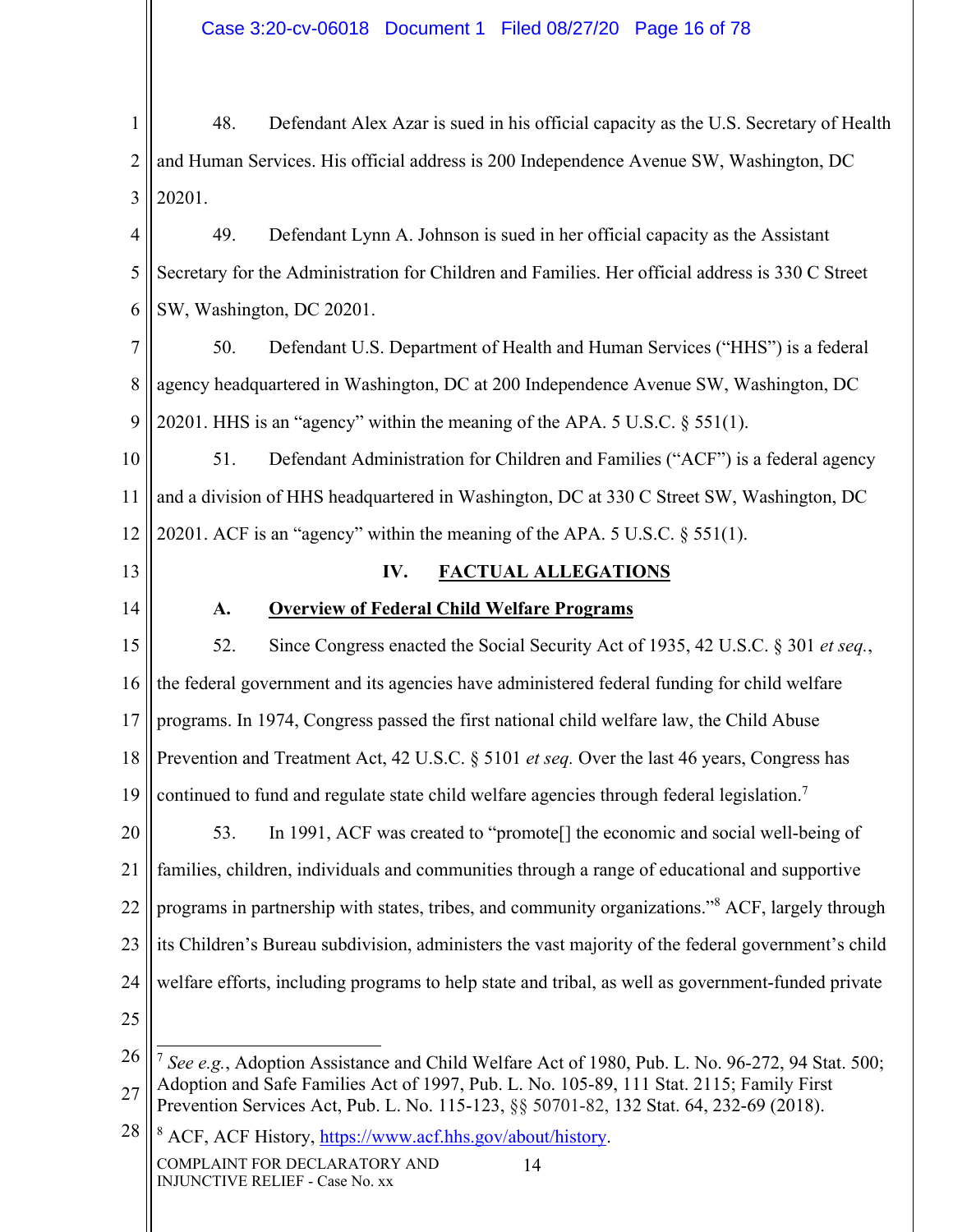1 2 and nonprofit, child welfare agencies administer their own programs and provide for the best interests of the children in their care.

3 4 5 6 7 8 9 54. The federal government spends nearly \$10 billion a year to support state child welfare programs.<sup>9</sup> The principal means through which Congress allocates this money are title IV-E of the Social Security Act (the "Act"), which partially reimburses states for providing foster care, adoption assistance, and guardianship assistance, and title IV–B, which provides grants to states and tribes for child welfare services that protect children from abuse or neglect, preserve and reunite families, and promote and support adoption. *See* 42 U.S.C. §§ 621, 624, 670, 674. Agencies that receive this funding are known as "title IV–E agencies."

10 11 12 13 55. One of the core goals of modern child welfare initiatives is permanency—that is, long-term placement in a "legally permanent, nurturing family," rather than care in foster homes or congregate care.<sup>10</sup> This can be achieved through family reunification, guardianship, or adoption.

14 15 16 17 18 56. In spite of ACF's work on behalf of children, child welfare disparities continue to disproportionately impact certain groups of children. These disparities affect which children and families are likely to enter the foster care system, which children achieve permanent placements, how children are treated within the system, which children are trafficked or exploited within or after exiting the system, and what outcomes those children experience.<sup>11</sup>

19

# **B. The Adoption and Foster Care Analysis and Reporting System**

20 21 22 57. The Adoption and Foster Care Analysis and Reporting System ("AFCARS") is the only source of national data on the almost 500,000 children in foster care or adopted through a

23

25 26 10 Child and Family Services Reviews: Information Portal, *Achieving Permanency*, https://training.cfsrportal.acf.hhs.gov/section-2-understanding-child-welfare-system/3030.

27 <sup>11</sup> *See, e.g.*, Children's Bureau, *Racial Disproportionality and Disparity in Child Welfare* 6 (2016), https://www.childwelfare.gov/pubpdfs/racial\_disproportionality.pdf; Children's Bureau, *Human* 

28 *Trafficking and Child Welfare: A Guide for Caseworkers* 4 (2017),

https://www.childwelfare.gov/pubPDFs/trafficking\_caseworkers.pdf.

<sup>24</sup> 9 Emilie Stoltzfus, Congr. Research Serv., *Child Welfare Funding in FY 2018* (July 30, 2018), https://fas.org/sgp/crs/misc/R45270.pdf.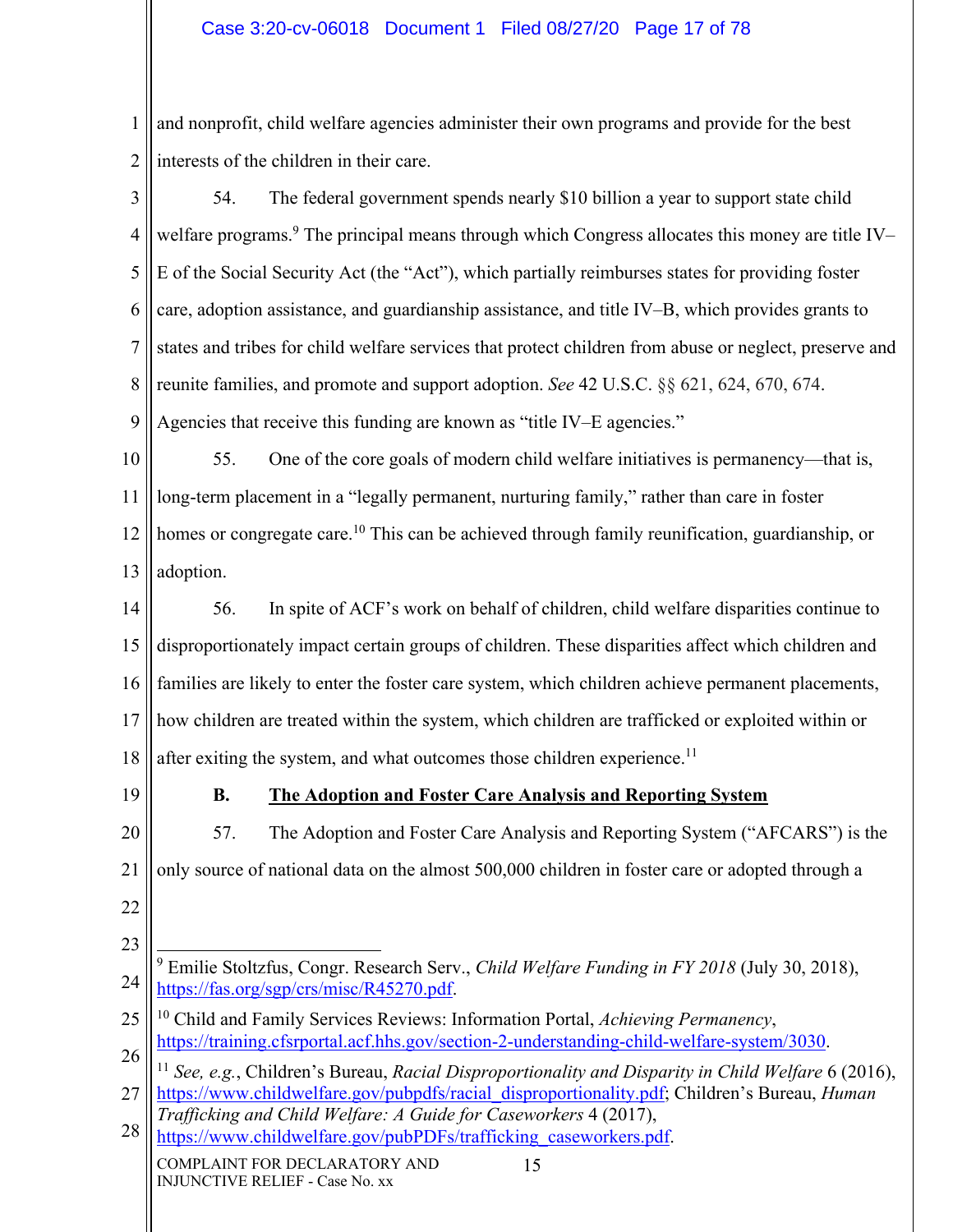|  | $1$ state agency. |
|--|-------------------|
|--|-------------------|

| $\overline{2}$ | 58.<br>To maximize the benefit of its child welfare expenditures to improve the wellbeing                                                                                                                                                                                                                                                  |  |  |
|----------------|--------------------------------------------------------------------------------------------------------------------------------------------------------------------------------------------------------------------------------------------------------------------------------------------------------------------------------------------|--|--|
| 3              | of children in foster care, Congress and HHS have long expressed an interest in collecting data to                                                                                                                                                                                                                                         |  |  |
| 4              | understand the demographics, procedures, and challenges of the foster care and adoption system.                                                                                                                                                                                                                                            |  |  |
| 5              | From the late 1940s through the early 1970s, the Children's Bureau collected this information                                                                                                                                                                                                                                              |  |  |
| 6              | voluntarily. <sup>13</sup> But this data was "characterized by variation from State to State in reporting periods,                                                                                                                                                                                                                         |  |  |
| $\overline{7}$ | the lack of common definitions for data elements and services, and inconsistent methodologies in                                                                                                                                                                                                                                           |  |  |
| 8              | reporting." 58 Fed. Reg. at 67,913. These shortcomings "limit[ed] its usefulness for purposes of                                                                                                                                                                                                                                           |  |  |
| 9              | planning or policy development at either the Federal or State levels." Id.                                                                                                                                                                                                                                                                 |  |  |
| 10             | 59.<br>As a result, both ACF and state agencies were operating in the dark. "[P]ublic child                                                                                                                                                                                                                                                |  |  |
| 11             | welfare systems in many of the States did not know how many children were actually in foster                                                                                                                                                                                                                                               |  |  |
| 12             | care; how long they had been in care; where they resided; their race, age, sex and special needs; or                                                                                                                                                                                                                                       |  |  |
| 13             | the plan for each child." <i>Id</i> . The results for youth were dismal:                                                                                                                                                                                                                                                                   |  |  |
| 14             | [T] he public child welfare system had become a receiving and holding system for                                                                                                                                                                                                                                                           |  |  |
| 15             | children in foster care [T] housands of children remained in foster care with<br>little hope of being reunited with their parents or placed with adoptive families.<br>The prospect of adoption was particularly bleak if the child was a member of an<br>ethnic or racial minority group, an older child, a member of a sibling group, or |  |  |
| 16             |                                                                                                                                                                                                                                                                                                                                            |  |  |
| 17             | mentally or physically disabled.                                                                                                                                                                                                                                                                                                           |  |  |
| 18             | Id.                                                                                                                                                                                                                                                                                                                                        |  |  |
| 19             | 60.<br>Motivated by this "belief that the public child welfare system had become a                                                                                                                                                                                                                                                         |  |  |
| 20             | receiving and holding system for children in foster care," id., Congress passed a series of laws                                                                                                                                                                                                                                           |  |  |
| 21             | between 1978 and 1986 authorizing and then requiring HHS to develop a comprehensive reporting                                                                                                                                                                                                                                              |  |  |
| 22             | system, which became AFCARS. See 42 U.S.C. § 679(c).                                                                                                                                                                                                                                                                                       |  |  |
| 23             | 61.<br>By statute, AFCARS must:                                                                                                                                                                                                                                                                                                            |  |  |
| 24             |                                                                                                                                                                                                                                                                                                                                            |  |  |
| 25             | <sup>12</sup> HHS, <i>The AFCARS Report No. 26</i> , 1 (2019),                                                                                                                                                                                                                                                                             |  |  |
| 26             | https://www.acf.hhs.gov/sites/default/files/cb/afcarsreport26.pdf ("HHS AFCARS Report")<br>(number of youth in foster care or adopted with public child welfare agency involvement during                                                                                                                                                  |  |  |
| 27             | Fiscal Year 2018).                                                                                                                                                                                                                                                                                                                         |  |  |
| 28             | <sup>13</sup> See Title IV-B and IV-E of the Social Security Act: Data Collection for Foster Care and<br>Analysis, 58 Fed. Reg. 67,912, 67,913 (Dec. 22, 1993) ("1993 Rule").                                                                                                                                                              |  |  |
|                | COMPLAINT FOR DECLARATORY AND<br>16<br><b>INJUNCTIVE RELIEF - Case No. xx</b>                                                                                                                                                                                                                                                              |  |  |
|                |                                                                                                                                                                                                                                                                                                                                            |  |  |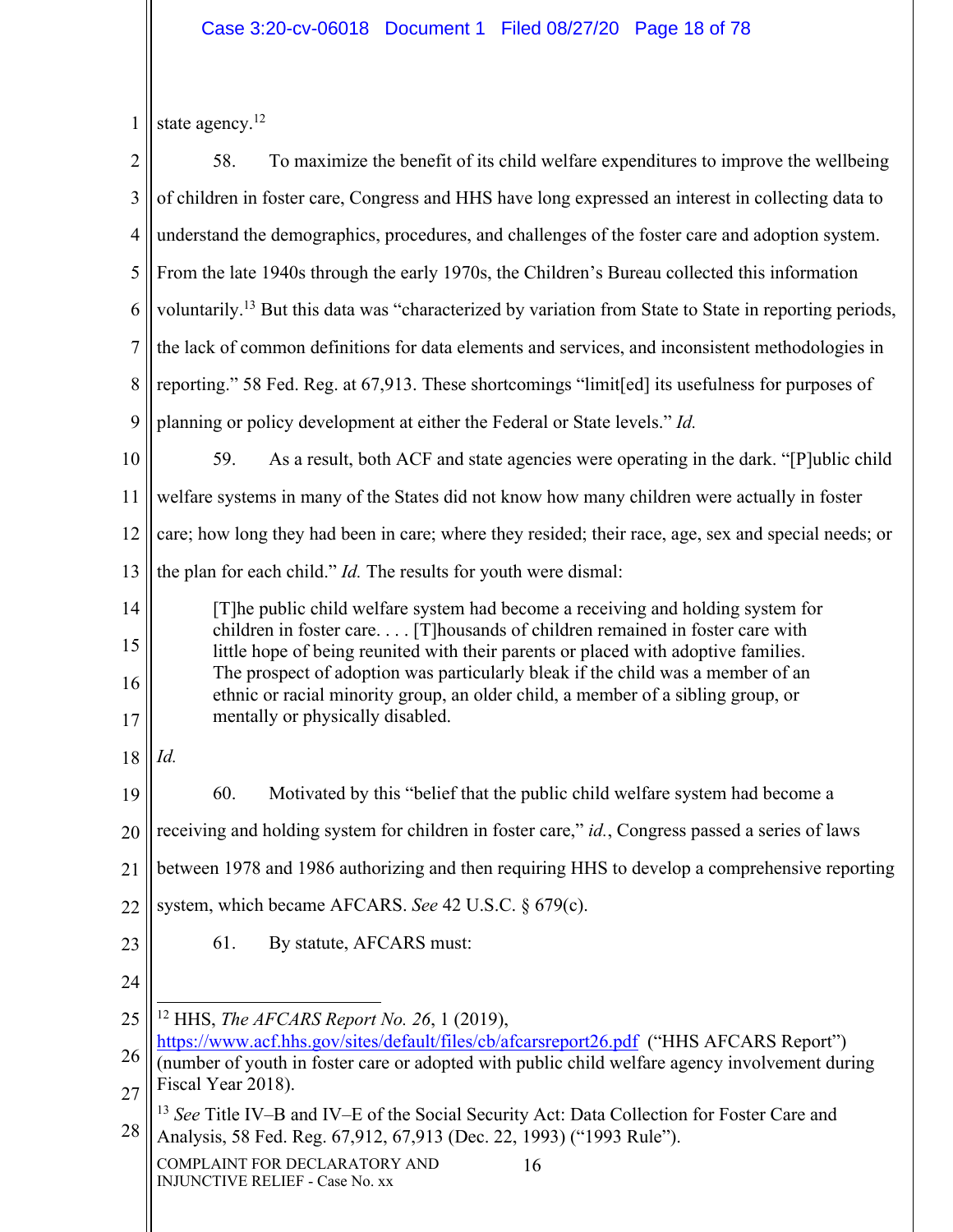|                     | Case 3:20-cv-06018  Document 1  Filed 08/27/20  Page 19 of 78                                                                                                                                                            |  |  |
|---------------------|--------------------------------------------------------------------------------------------------------------------------------------------------------------------------------------------------------------------------|--|--|
|                     | (3) provide comprehensive national information with respect to--                                                                                                                                                         |  |  |
|                     |                                                                                                                                                                                                                          |  |  |
| $\overline{2}$<br>3 | (A) the demographic characteristics of adoptive and foster children and their<br>biological and adoptive or foster parents,                                                                                              |  |  |
| 4<br>5              | (B) the status of the foster care population (including the number of children in<br>foster care, length of placement, type of placement, availability for adoption,<br>and goals for ending or continuing foster care), |  |  |
| 6                   | (C) the number and characteristics of--                                                                                                                                                                                  |  |  |
| 7                   | (i) children placed in or removed from foster care,                                                                                                                                                                      |  |  |
| 8<br>9              | (ii) children adopted or with respect to whom adoptions have been terminated,<br>and                                                                                                                                     |  |  |
| 10                  | (iii) children placed in foster care outside the State which has placement and<br>care responsibility,                                                                                                                   |  |  |
| 11                  | (D) the extent and nature of assistance provided by Federal, State, and local                                                                                                                                            |  |  |
| 12                  | adoption and foster care programs and the characteristics of the children with<br>respect to whom such assistance is provided; and                                                                                       |  |  |
| 13<br>14            | (E) the annual number of children in foster care who are identified as sex<br>trafficking victims--                                                                                                                      |  |  |
| 15                  | (i) who were such victims before entering foster care; and                                                                                                                                                               |  |  |
| 16                  | (ii) who were such victims while in foster care; and                                                                                                                                                                     |  |  |
| 17                  | (4) utilize appropriate requirements and incentives to ensure that the system functions                                                                                                                                  |  |  |
| 18                  | reliably throughout the United States.                                                                                                                                                                                   |  |  |
| 19                  | <i>Id.</i> § $679(c)(3)-(4)$ .                                                                                                                                                                                           |  |  |
| 20                  | 62.<br>The AFCARS collection must "avoid unnecessary diversion of resources from                                                                                                                                         |  |  |
| 21                  | agencies responsible for adoption and foster care" and "assure that any data that is collected is                                                                                                                        |  |  |
| 22                  | reliable and consistent over time and among jurisdictions through the use of uniform definitions                                                                                                                         |  |  |
| 23                  | and methodologies." <i>Id.</i> § $679(c)(1)-(2)$ .                                                                                                                                                                       |  |  |
| 24                  | 63.<br>ACF also must "disseminate the data and information made available through"                                                                                                                                       |  |  |
| 25                  | AFCARS via the National Adoption Information Clearinghouse, a public database administered                                                                                                                               |  |  |
| 26                  | by HHS to centralize information related to child welfare, adoption, and foster care. Id. § 679a(4).                                                                                                                     |  |  |
| 27                  | The full AFCARS dataset is available to the public through the National Data Archive on Child                                                                                                                            |  |  |
| 28                  | Abuse and Neglect. In addition, ACF releases annual AFCARS Reports that provide preliminary<br>COMPLAINT FOR DECLARATORY AND<br>17<br><b>INJUNCTIVE RELIEF - Case No. xx</b>                                             |  |  |
|                     |                                                                                                                                                                                                                          |  |  |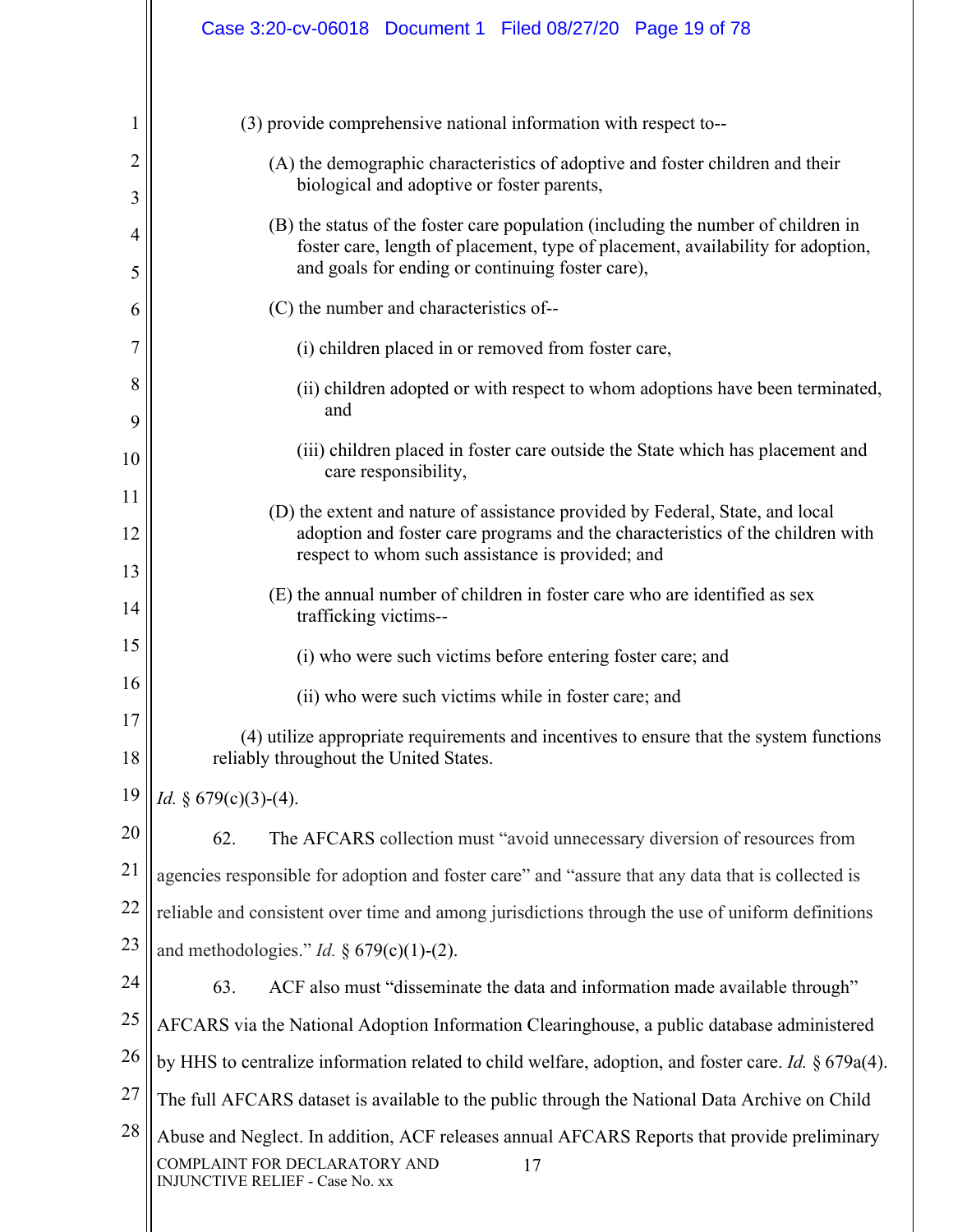1 snapshots based on the data sent in by the states.

2 3 4 5 6 7 8 64. States and tribes are required to report information to AFCARS as prescribed by ACF's implementing regulations. In return for providing this data and meeting other federal requirements, including the submission of a sufficient state plan for foster care and adoption assistance, *id.* § 671, states and tribes receive title IV–B grants and a significant reimbursement of their title IV–E costs, including 50 percent of expenditures "to plan, design, develop, install, and operate data collection and information retrieval systems" that comply with AFCARS requirements. *Id.* § 674(a)(3)(C), (c).

9 10 11 12 13 14 65. Until 2016, AFCARS operated under regulations ACF issued in 1993. *See* 58 Fed. Reg. at 67,912. In devising those 1993 regulations, ACF "was guided by the . . . principles" that the data collection must "produce national information on adoption and foster care, permit meaningful State-specific analyses, permit meaningful comparisons among States, allow for detailed analyses which address critical child welfare policy issues, [and] not unduly burden the Federal government or the States." *Id.* at 67,915 (punctuation and capitalization altered).

15 16 17 18 19 20 21 22 66. The 1993 Rule required states to report a number of data elements about foster and adopted youth and their parents, including date of birth, demographic information such as sex and race, the circumstances of a child's removal from a home, the presence of abuse or neglect, previous placements, details of the current placement, adoptive parents, the length of time youth remain in foster care, information about their caretakers, and whether parental rights are terminated. *See id.* at 67,912, 67,926-27. As the agency recognized during the rulemaking, AFCARS serves a number of vital purposes for child welfare programs and ultimately is a "catalyst" for local improvement. *Id.* at 67,915.

23 24 25 26 27 28 COMPLAINT FOR DECLARATORY AND INJUNCTIVE RELIEF - Case No. xx 18 67. As ACF recognized when it finalized the 1993 AFCARS data requirements (and as Congress recognized when it required dissemination of AFCARS data), AFCARS data provide broad benefits to diverse stakeholders, including to Congress, states, federal agencies, tribes, child welfare advocates, and researchers—and ultimately to youth in care themselves. Comprehensive data would "enable policymakers to assess the reasons why children are in foster care and develop remedies to prevent it" and "be useful for research, the ultimate purpose of which is to gain a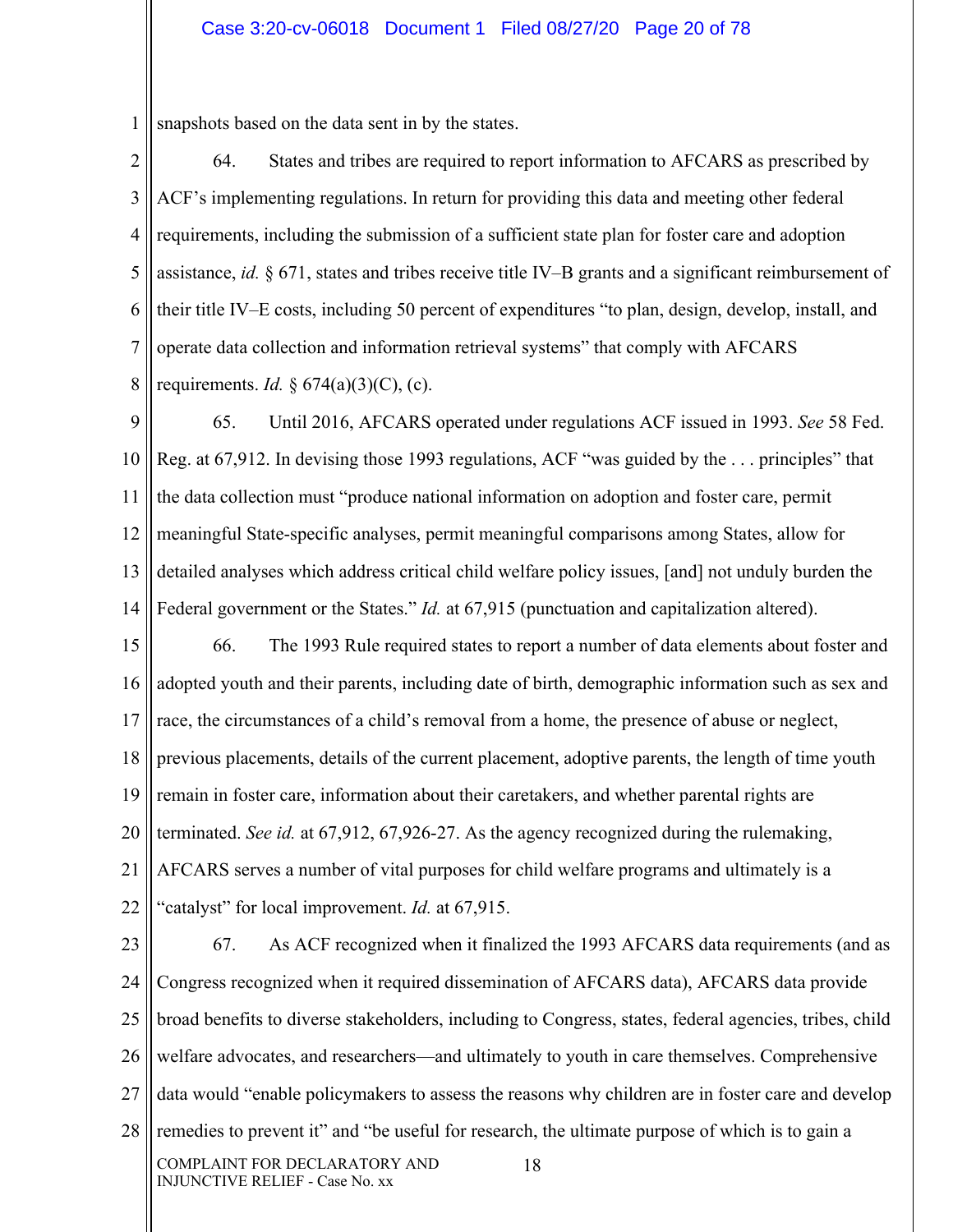### Case 3:20-cv-06018 Document 1 Filed 08/27/20 Page 21 of 78

1 2 3 4 5 better understanding of the foster care program and the causes and other factors contributing to its expansion and other changes; and, eventually, to make suggestions and proposals for change to improve the child welfare system." *Id.* at 67,912. They also noted that it would "strengthen and preserve family life insofar as the demographic information provided on children in foster care will aid in permanency planning for these children and their families." *Id.* at 67,923.

6 7 8 9 10 68. ACF identified a number of purposes for which it would use the data, including "[s]hort and long-term budget projections; trend analyses and short and long-term planning; targeting areas for greater or potential technical assistance efforts, for discretionary service grants, for research and evaluation, and for regulatory change; and background and justification for policy changes and legislative proposals." *Id.* at 67,912 (punctuation and capitalization altered).

11 12 13 14 69. ACF also explained that it would use the data "to respond to questions and requests from other Departments and agencies, including the General Accounting Office,<sup>[14]</sup> the Office of Management and Budget (OMB), the DHHS Office of Inspector General, national advocacy organizations, States and other interested organizations." *Id.*

15 16 17 70. ACF also recognized that, as a congressionally mandated advisory committee had found, "[s]pecial provision needs to be made for Indian children who are affected by requirements in the Indian Child Welfare Act of 1978." *Id.* at 67,914.

18 19 20 21 22 23 24 25 26 27 71. ACF issued the 1993 Final Rule over "frequent expressions of concern [about] the potential time and cost burdens on the States resulting from the time required to collect and process the data and the possible diversion of resources from services to children; [and] the need for greater Federal support in the costs of the information system." *Id.* at 67,915. In adopting a semi-annual collection over these objections, ACF relied significantly on the provision of "technical assistance to those States desiring it on the planning, development and implementation of the required system." *Id.* at 67,916. It further encouraged states to implement technological solutions that could reduce the burden of collection, and promised to "provide guidance in the development of these comprehensive systems." *Id.* It also anticipated that AFCARS "would allow

28 COMPLAINT FOR DECLARATORY AND INJUNCTIVE RELIEF - Case No. xx 19 <sup>14</sup> Now called the Government Accountability Office ("GAO").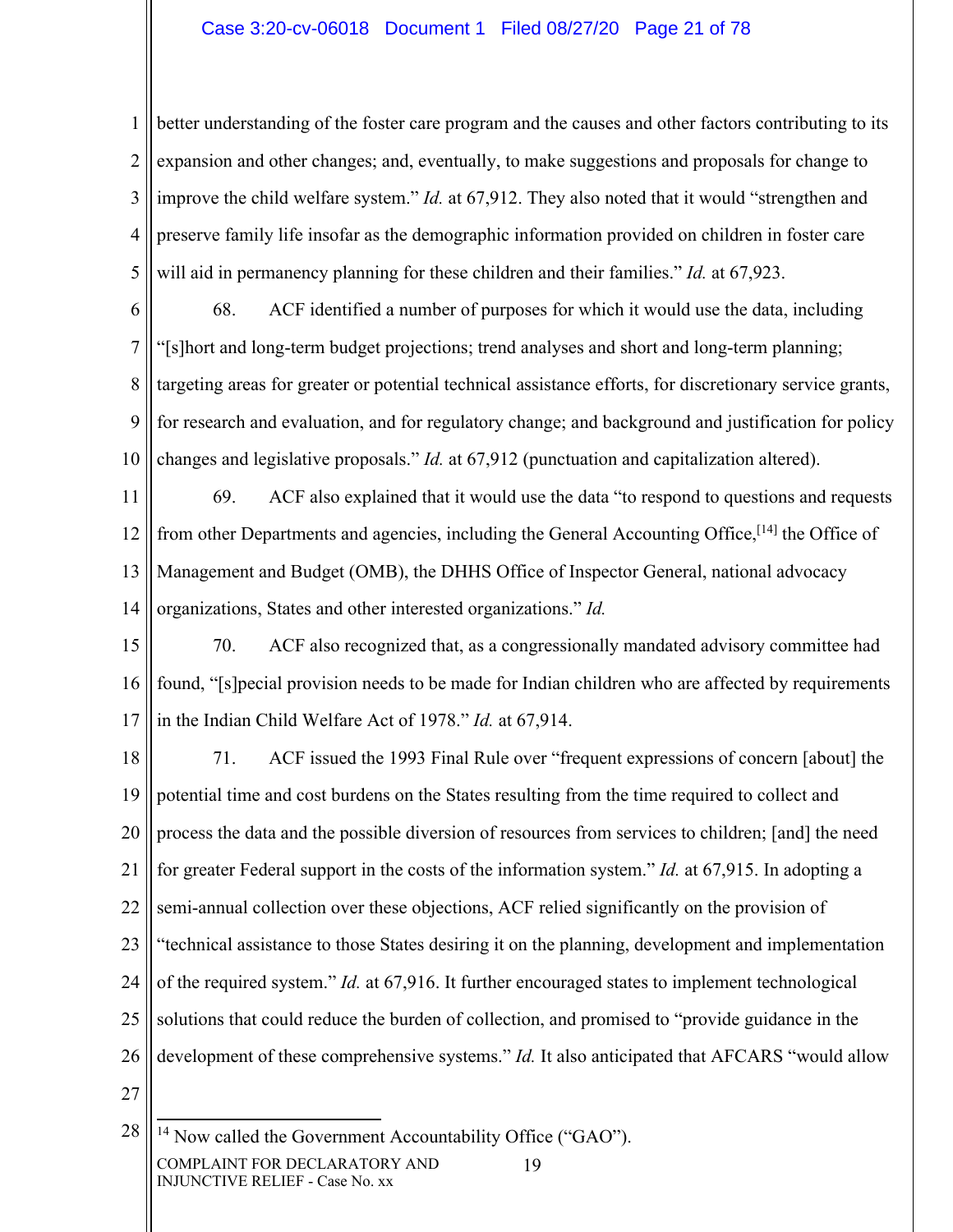1 and encourage States to manage programs more effectively." *Id.* at 67,915.

2 3

### **C. The Overrepresentation of and Poor Outcomes for LGBTQ+ and AI/AN Youth in Foster Care**

4 5 6 7 8 9 10 11 72. Under the 1993 Final Rule, AFCARS did not collect any demographic data on sexual orientation or gender identity, and provided only race-based information on AI/AN youth, without distinguishing between youth protected by ICWA and those to whom it did not apply. Over the next 25 years, however, ACF-funded research and the efforts of tribes, states, and nonprofits revealed that both LGBTQ+ youth and AI/AN youth are overrepresented in the foster care system compared to their numbers in the general population and suffer disproportionately from a wide range of negative outcomes, including sex trafficking, abuse and neglect, placement instability, homelessness, juvenile justice involvement, psychiatric hospitalization, and housing in group homes and residential treatment facilities.

12 13

14

15

16

73. Without data on LGBTQ+ youth or the status and treatment of AI/AN youth under ICWA, AFCARS could not shed any light on the causes and factors contributing to the disproportionately negative outcomes of LGBTQ+ and AI/AN youth in foster care (or LGBTQ+ AI/AN, in particular), nor could it help ACF or title IV–E agencies determine how to use their resources to address those problems.

17 18

# **1.** *Issues Regarding LGBTQ+ Youth in Foster Care*

19 20 21 22 23 74. LGBTQ+ youth are disproportionately represented in the child welfare system and in the population of youth experiencing homelessness. As ACF has acknowledged, studies have found that, although LGBTQ+ people represent approximately 5 to 10 percent of the general U.S. population, they account for more than 20 percent of female youth and more than 10 percent of male youth in the child welfare system.<sup>15</sup> As many as 65 percent of LGBTQ+ youth have lived in

24

27 2018-0003-0371 ("Williams Inst. NPRM Comment") (citing studies, including ACF-funded research, finding "that there are two times as many LGBTQ youth in foster care as in the general

20

28 COMPLAINT FOR DECLARATORY AND INJUNCTIVE RELIEF - Case No. xx population").

<sup>25</sup> 15 ACF, ACYF-CB-IM-11-03, *Lesbian, Gay, Bisexual, Transgender and Questioning Youth in Foster Care*, 1-2 (2011), https://www.acf.hhs.gov/sites/default/files/cb/im1103.pdf ("2011 ACF

<sup>26</sup> Info. Mem."); *see also* UCLA School of Law Williams Institute, Comment Letter on AFCARS Notice of Proposed Rulemaking (June 18, 2019), https://www.regulations.gov/document?D=ACF-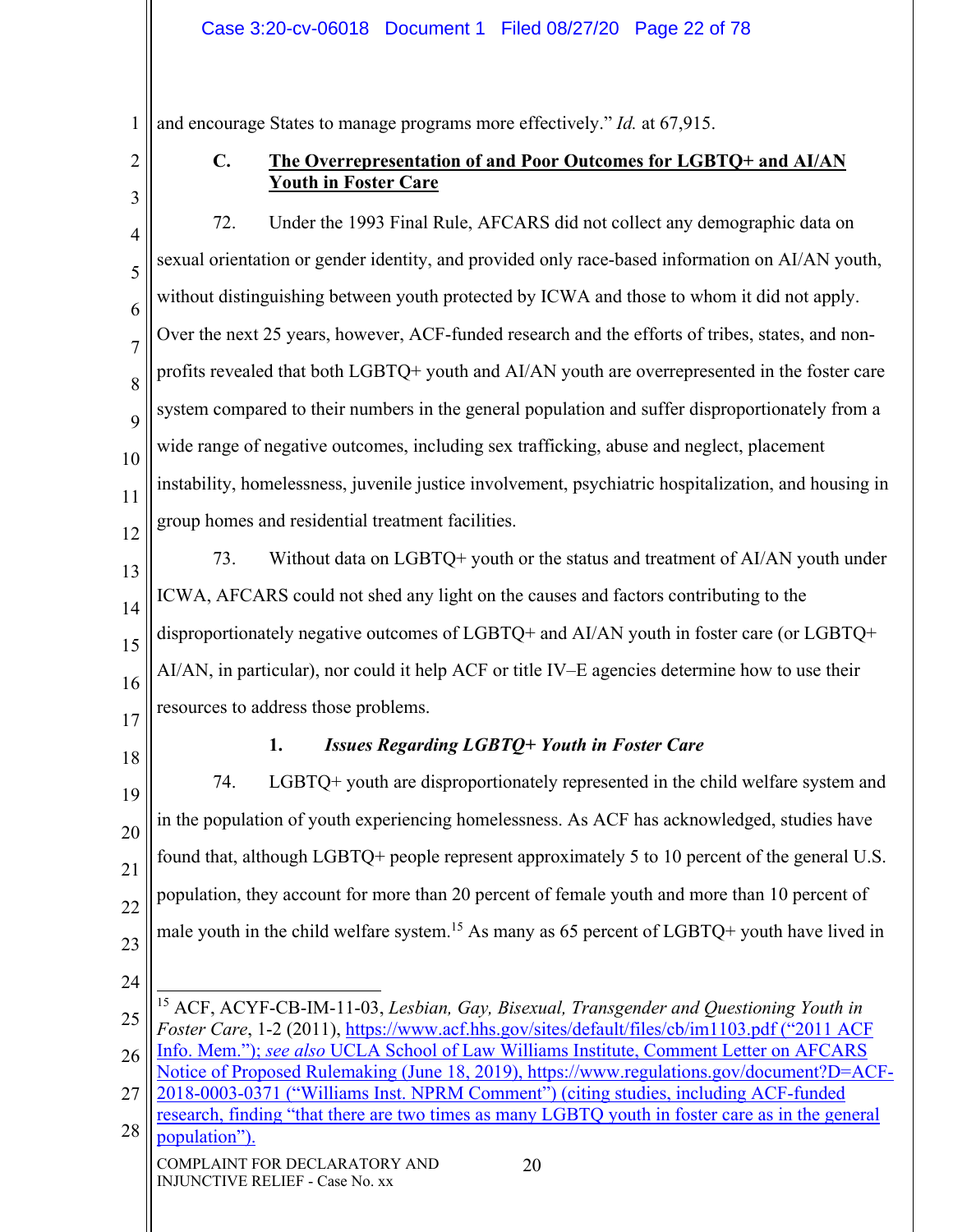### Case 3:20-cv-06018 Document 1 Filed 08/27/20 Page 23 of 78

1 2 3 a foster or group home, and 39 percent have been forced to leave their home because of adverse reactions to their sexual orientation or gender identity.16 And between 20 and 40 percent of youth who become homeless each year are LGBTQ+.<sup>17</sup>

4 5 6 7 8 9 10 75. The treatment of LGBTQ+ youth within the child welfare system and their outcomes after entering the system are also disproportionately negative. LGBTQ+ youth are more than twice as likely to report being treated poorly within the child welfare system than their non-LGBTQ+ peers.<sup>18</sup> LGBTQ+ foster youth suffer higher numbers of total placements while in care, higher rates of placement in group homes, longer stays in residential care, higher rates of homelessness, greater rates of hospitalization for emotional reasons, and greater rates of justice system involvement than their non-LGBTQ+ peers.<sup>19</sup>

11 12 13 14 15 16 17 18 76. The poor safety, permanency, and well-being outcomes for LGBTQ+ youth are fueled by a lack of services promoting acceptance and support by parents or legal guardians and a lack of safe and supportive foster and adoptive homes, including LGBTQ+ foster and adoptive parents, who are more likely to foster, adopt, and provide supportive homes for LGBTQ+ youth. Many states have historically banned LGBTQ+ parents from adopting or fostering children or otherwise discriminated against LGBTQ+ foster and adoptive parents. At least 9 states permit government-funded contract child welfare agencies to refuse to license LGBTQ+ prospective foster and adoptive parents.

19 20 21 22 77. Given the disproportionate numbers of children of color in the foster care system, studies show a majority of LGBTQ+ youth in care are youth of color and, thus, also face the same disparities and poor outcomes that disproportionately impact youth of color generally in the child

23 16 2011 ACF Info. Mem. at 2.

24 <sup>17</sup> *Id.*

<sup>25</sup> 26 <sup>18</sup> *See, e.g.*, Lambda Legal et al., Comment Letter on AFCARS Notice of Proposed Rulemaking (June 18, 2019) ("Lambda Legal NPRM Comment"), https://beta.regulations.gov/document/ACF-2018-0003-0358.

<sup>27</sup> 28 <sup>19</sup> *Id.*; *see also* Williams Inst. NPRM Comment; Child Welfare League of Am., Comment Letter on AFCARS Advance Notice of Proposed Rulemaking (June 12, 2018) ("Child Welfare ANPRM Comment"), https://beta.regulations.gov/document/ACF-2018-0003-0109.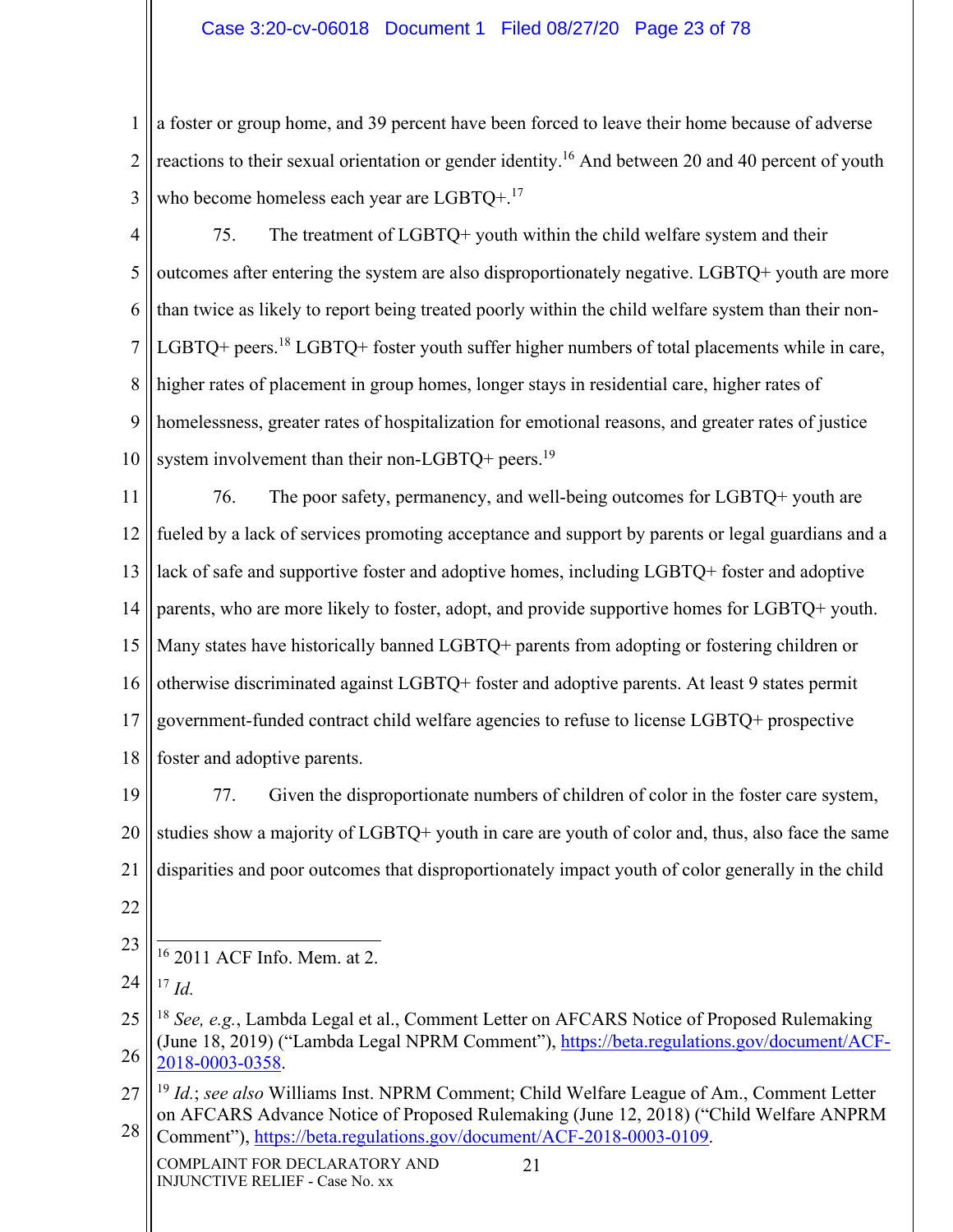1 2 welfare system, including AI/AN children.<sup>20</sup> There is no nationwide data, however, regarding numbers or experiences of LGBTQ+ youth of color in foster care.

# **2.** *Issues Regarding American Indian and Alaska Native Youth in Foster Care*

78. AI/AN youth have been vastly overrepresented in the child welfare system for decades. During the 1970s, a Congressional inquiry found that approximately 25 to 35 percent of all AI/AN youth had been removed from their homes and placed into non-tribal homes.<sup>21</sup> Out-ofhome placements, especially non-family or non-tribal placements, are associated with adverse impacts on the health and well-being of those children.<sup>22</sup>

- 10 11 12 13 14 15 79. For example, AI/AN youth adopted by non-tribal families are more likely to report mental health problems than their white counterparts, including alcohol addiction, alcohol recovery, drug recovery, eating disorders, self-harm, and suicidal ideation.<sup>23</sup> Removing AI/AN children to non-tribal placements on a large scale has also had devastating consequences for tribal communities, causing intergenerational and historical trauma that "shattered [the] social fabric and homelands of Indigenous populations  $\dots$ ."<sup>24</sup>
- 16 17 18 19 20 80. To combat the harms caused by the "alarmingly high percentage of Indian families . . broken up by the removal . . . of their children," 25 U.S.C. § 1901(4), Congress enacted ICWA. In doing so, Congress recognized that children are a vital resource "to the continued existence and integrity of Indian tribes" and declared that it was national policy to "protect the best interests of Indian children and to promote the stability and security of Indian tribes and families."
- 21

3

4

5

6

7

8

9

COMPLAINT FOR DECLARATORY AND INJUNCTIVE RELIEF - Case No. xx

<sup>22</sup> 23 <sup>20</sup> *See* Equality N.C. and N.C. Child, Comment Letter on AFCARS Advance Notice of Proposed Rulemaking (June 12, 2018), https://beta.regulations.gov/document/ACF-2018-0003-0116 ("Equality N.C. ANPRM Comment").

<sup>24</sup> <sup>21</sup> *See* H.R. Rep. No. 95-1386, at 9 (1978), *as reprinted in* 1978 U.S.C.C.A.N. 7530, 7531.

<sup>25</sup> 26 <sup>22</sup> *See generally, e.g.*, Attorney Gen.'s Advisory Comm. on Am. Indian/Alaska Native Child. Exposed to Violence, *Ending Violence so Children Can Thrive* 38-39 (2014) ("AG Report"), https://www.justice.gov/sites/default/files/defendingchildhood/pages/attachments/2015/03/23/endi ng violence so children can thrive.pdf.

<sup>27</sup> <sup>23</sup> *See, e.g.*, *id.* at 94 (discussing adverse childhood experiences and outcomes).

<sup>28</sup> <sup>24</sup> *Id.* at 40.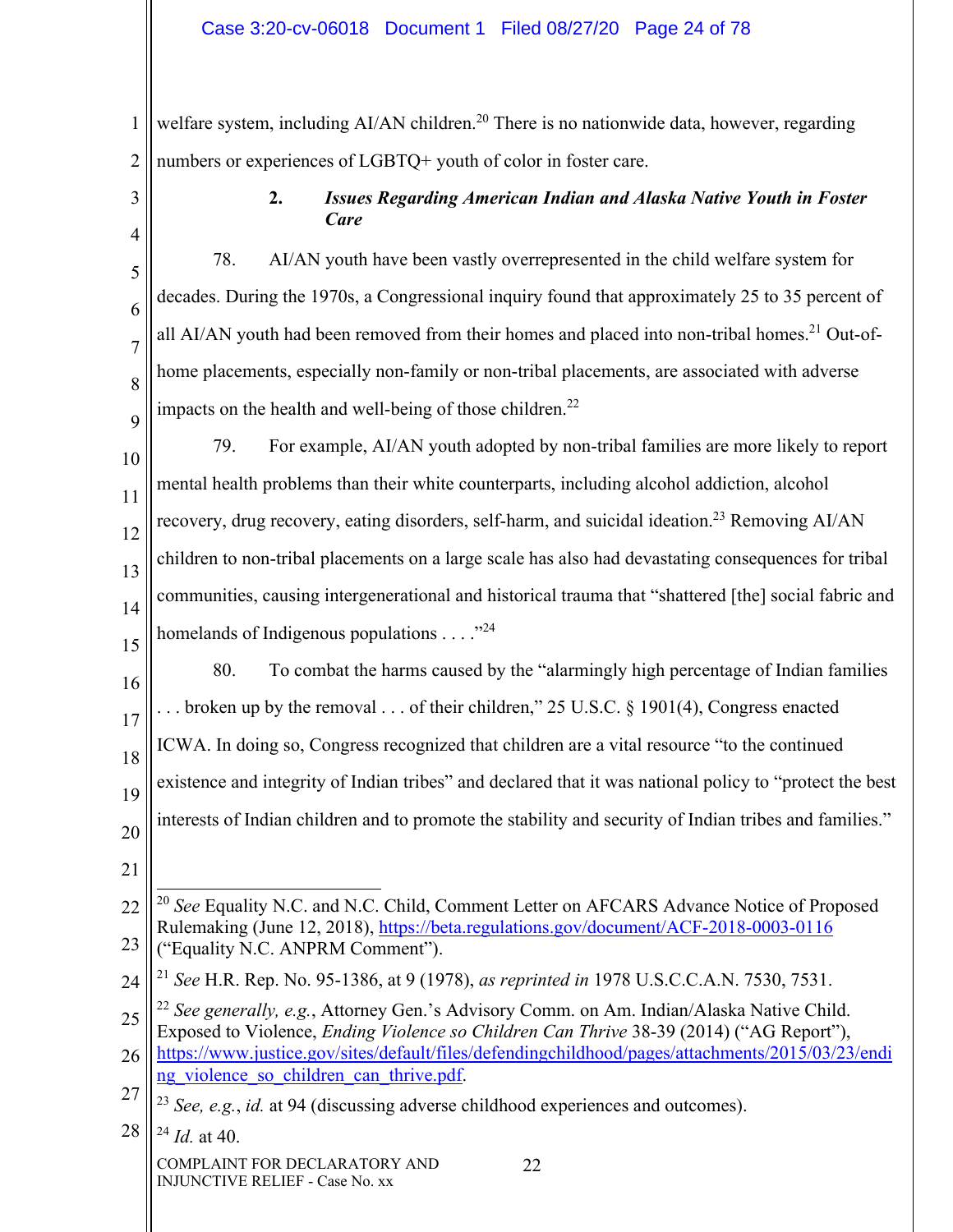# Case 3:20-cv-06018 Document 1 Filed 08/27/20 Page 25 of 78

| 1              | Id. §§ 1901(3), 1902.                                                                                                                                                                                                                                                                                                                                                                                                           |                                                                                                             |  |
|----------------|---------------------------------------------------------------------------------------------------------------------------------------------------------------------------------------------------------------------------------------------------------------------------------------------------------------------------------------------------------------------------------------------------------------------------------|-------------------------------------------------------------------------------------------------------------|--|
| $\overline{2}$ | 81.                                                                                                                                                                                                                                                                                                                                                                                                                             | ICWA implements this policy through a variety of provisions intended to keep                                |  |
| 3              | AI/AN youth in their communities, including minimum federal standards for the removal of                                                                                                                                                                                                                                                                                                                                        |                                                                                                             |  |
| $\overline{4}$ | AI/AN children from their families.                                                                                                                                                                                                                                                                                                                                                                                             |                                                                                                             |  |
| 5              | 82.                                                                                                                                                                                                                                                                                                                                                                                                                             | For example, in any child custody proceeding— $e.g.,$ proceedings regarding foster                          |  |
| 6              |                                                                                                                                                                                                                                                                                                                                                                                                                                 | care, the termination of parental rights, pre-adoptive placements, and adoptive placements, id. §           |  |
| 7              | 1903(1)—involving an "Indian Child," <sup>25</sup> ICWA provides that the child's tribe has a right to                                                                                                                                                                                                                                                                                                                          |                                                                                                             |  |
| 8              | intervene, id. $§$ 1911(c).                                                                                                                                                                                                                                                                                                                                                                                                     |                                                                                                             |  |
| 9              | 83.                                                                                                                                                                                                                                                                                                                                                                                                                             | Similarly, ICWA contains several provisions intended to prevent unwarranted                                 |  |
| 10             |                                                                                                                                                                                                                                                                                                                                                                                                                                 | removals of AI/AN youth from their families, including:                                                     |  |
| 11             |                                                                                                                                                                                                                                                                                                                                                                                                                                 | a. a requirement that parties who initiate proceedings to terminate parental rights or to                   |  |
| 12             |                                                                                                                                                                                                                                                                                                                                                                                                                                 | put an AI/AN child in foster care must notify a child's tribe and parents, id. §                            |  |
| 13             |                                                                                                                                                                                                                                                                                                                                                                                                                                 | 1912(a);                                                                                                    |  |
| 14             |                                                                                                                                                                                                                                                                                                                                                                                                                                 | b. a provision establishing the right of parents to court-appointed counsel in any such                     |  |
| 15             |                                                                                                                                                                                                                                                                                                                                                                                                                                 | proceeding if the court determines indigency, <i>id.</i> $\S$ 1912(b);                                      |  |
| 16             | c.                                                                                                                                                                                                                                                                                                                                                                                                                              | a requirement that parties seeking to terminate parental rights or to make a foster                         |  |
| 17             |                                                                                                                                                                                                                                                                                                                                                                                                                                 | care placement demonstrate to the court that they have made active efforts without                          |  |
| 18             |                                                                                                                                                                                                                                                                                                                                                                                                                                 | success to prevent the breakup of the Indian family $(e.g., throught)$ remedial services                    |  |
| 19             |                                                                                                                                                                                                                                                                                                                                                                                                                                 | or rehabilitative programs), id. § 1912(d); and                                                             |  |
| 20             |                                                                                                                                                                                                                                                                                                                                                                                                                                 | d. a requirement that such parties demonstrate, based on heightened burdens of proof                        |  |
| 21             |                                                                                                                                                                                                                                                                                                                                                                                                                                 | (including testimony of a qualified expert witness), that the continued custody of                          |  |
| 22             |                                                                                                                                                                                                                                                                                                                                                                                                                                 | the child by the parent or Indian custodian is likely to result in serious physical or                      |  |
| 23             |                                                                                                                                                                                                                                                                                                                                                                                                                                 | emotional damage to the child, <i>id.</i> § 1912(e)-(f).                                                    |  |
| 24             |                                                                                                                                                                                                                                                                                                                                                                                                                                 |                                                                                                             |  |
| 25             |                                                                                                                                                                                                                                                                                                                                                                                                                                 | <sup>25</sup> ICWA defines an Indian child as "any unmarried person who is under age eighteen and is either |  |
| 26             | (a) a member of an Indian tribe or (b) is eligible for membership in an Indian tribe and is the<br>biological child of a member of an Indian tribe." 25 U.S.C. § 1903(4). This definition reflects the<br>unique political status of Indian people, whose rights and status are tied to their membership of a<br>federally recognized tribe, rather than race or place of birth. See Morton v. Mancari, 417 U.S. 535<br>(1974). |                                                                                                             |  |
| 27             |                                                                                                                                                                                                                                                                                                                                                                                                                                 |                                                                                                             |  |
| 28             |                                                                                                                                                                                                                                                                                                                                                                                                                                 |                                                                                                             |  |
|                |                                                                                                                                                                                                                                                                                                                                                                                                                                 | COMPLAINT FOR DECLARATORY AND<br>23<br><b>INJUNCTIVE RELIEF - Case No. xx</b>                               |  |
|                |                                                                                                                                                                                                                                                                                                                                                                                                                                 |                                                                                                             |  |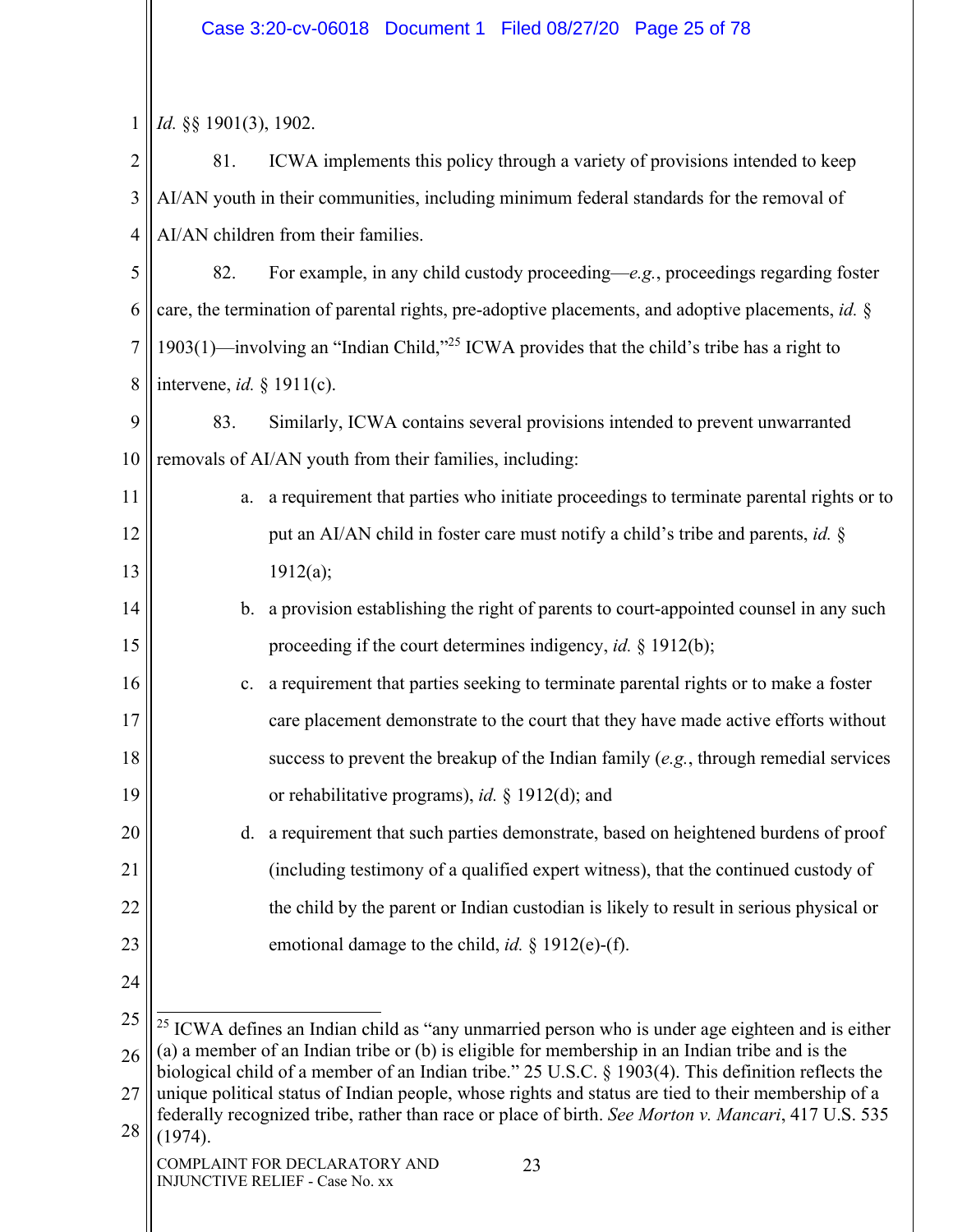1 2 84. ICWA also permits parents and Indian tribes to petition for a child custody proceeding to be transferred to tribal court jurisdiction. *Id.* § 1911(b).

3 4 5 85. In those cases where foster care or adoption is ordered, ICWA mandates that child welfare agencies comply with placement preferences that prioritize placing children with extended family members and/or within their tribal community. *Id.* § 1915.

6 7 8 86. These provisions are intended to afford protections for the approximately two million  $A$ I/AN children<sup>26</sup> who are members of, or are the biological child of a member of and are eligible for membership in, one of the 576 federally recognized Indian tribes in the United States.

9 10 11 87. Because of the protections ICWA provides to AI/AN children, families, and communities, ICWA's requirements are broadly considered the "gold standard" for child welfare.27

12 13 14 88. Nevertheless, due in significant part to state child welfare agencies' failures to meet ICWA's requirements and the lack of data from which those failures can be pinpointed, states have not achieved Congress's goals in passing ICWA. AI/AN youth continue to be

15 overrepresented in the child welfare system at a rate twice that of their representation in the

16 population, accounting for 2 percent of all children in foster care in 201828 despite accounting for

17 approximately 1 percent of all youth in the United States during that same time period.29 In some

18 states, AI/AN youth are the largest, most disproportionately represented group. For example, a

19 2005 GAO study found that approximately 62% of all youth in foster care in Alaska were AI/AN

- 20
- 21
- 22

23  $26$  U.S. Census Bureau, Annual Estimates of the Resident Population by Sex, Age, Race Alone or in Combination, and Hispanic Origin for the United States: April 1, 2010 to July 1, 2019,

24 https://www2.census.gov/programs-surveys/popest/tables/2010-2019/national/asrh/nc-est2019 asr5h.xlsx.

<sup>25</sup> 26 <sup>27</sup> *See, e.g.*, Cal. Tribal Families Coal., Comment Letter on AFCARS Notice of Proposed Rulemaking (June 17, 2019), https://beta.regulations.gov/document/ACF-2018-0003-0297.

<sup>27</sup> <sup>28</sup> HHS AFCARS Report at 2.

<sup>28</sup> 29 Tina Norris et al., *The American Indian and Alaska Native Population: 2010*, U.S. Census Bureau, 3 (2012), https://www.census.gov/history/pdf/c2010br-10.pdf.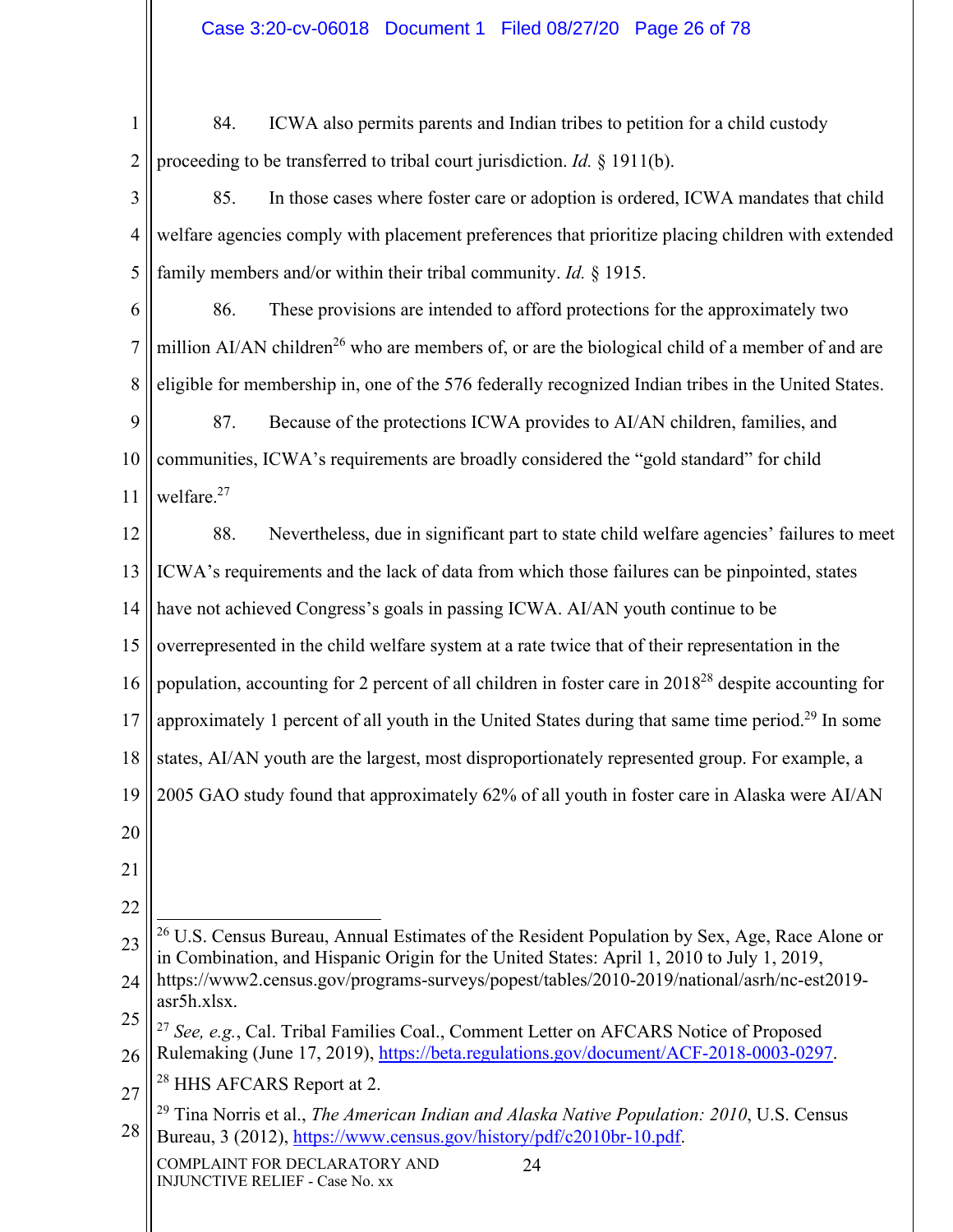1 youth.30

2 3 4 5 6 7 8 9 89. ACF has recognized that ICWA's inability to remedy these disproportionalities is the result of inconsistent and flawed implementation of ICWA's requirements. For example, ACF has acknowledged, as detailed further below, that state child welfare agencies and state courts have failed to implement ICWA's requirements and that there has generally been confusion regarding when and how to apply the law.<sup>31</sup> Similarly, a taskforce convened by the California Attorney General found that, nearly four decades after ICWA's passage, "the promise and potential of the federal ICWA . . . [has] not been fully realized, as neither the letter nor the spirit of the law has been fully implemented."32

10 11 12 13 14 15 16 17 18 19 90. This problem is exacerbated by the fact that there is no national dataset that tracks the implementation of ICWA and the outcomes for children in ICWA cases. Policymakers and stakeholders—including tribes, foster youth, and families—have struggled to identify effective solutions in part because they lack the data necessary to understand the precise nature and extent of the flaws in ICWA's implementation. For example, without data collection from ICWA cases, stakeholders are unable to know whether state courts and child welfare agencies are implementing specific ICWA requirements.<sup>33</sup> They are also unable to understand the disproportionalities that still exist for AI/AN youth in foster care,  $34$  or whether the systems serving AI/AN youth are working.<sup>35</sup> Tribal agencies are further hampered by the fact that AFCARS neither distinguishes <sup>30</sup> GAO, GAO-05-290, Indian Child Welfare Act: Existing Information on Implementation Issues

- 23 <sup>32</sup>Task Force Report at v.
- 24 <sup>33</sup> *See, e.g.*, Casey Fam. Programs, Comment Letter on AFCARS Notice of Proposed Rulemaking (June 17, 2019), https://beta.regulations.gov/document/ACF-2018-0003-0312.
- 25 26 <sup>34</sup> *See, e.g.*, Cherokee Nation, Comment Letter on AFCARS Advance Notice of Proposed Rulemaking (June 12, 2018) ("Cherokee Nation ANPRM Comment"),

28 <sup>35</sup> *See, e.g.*, Juv. L. Ctr., Comment Letter on AFCARS Notice of Proposed Rulemaking (June 18,

<sup>20</sup> 21 Could Be Used to Target Guidance and Assistance to States 13 (2005), https://www.gao.gov/assets/250/245936.pdf.

<sup>22</sup> <sup>31</sup> Adoption and Foster Care Analysis and Reporting System, 81 Fed. Reg. 20,283, 20,284 (proposed Apr. 7, 2016) ("2016 SNPRM").

<sup>27</sup> https://beta.regulations.gov/document/ACF-2018-0003-0136 ("In order to fully appreciate this disproportionality we must have better data relating to Indian children in state systems.").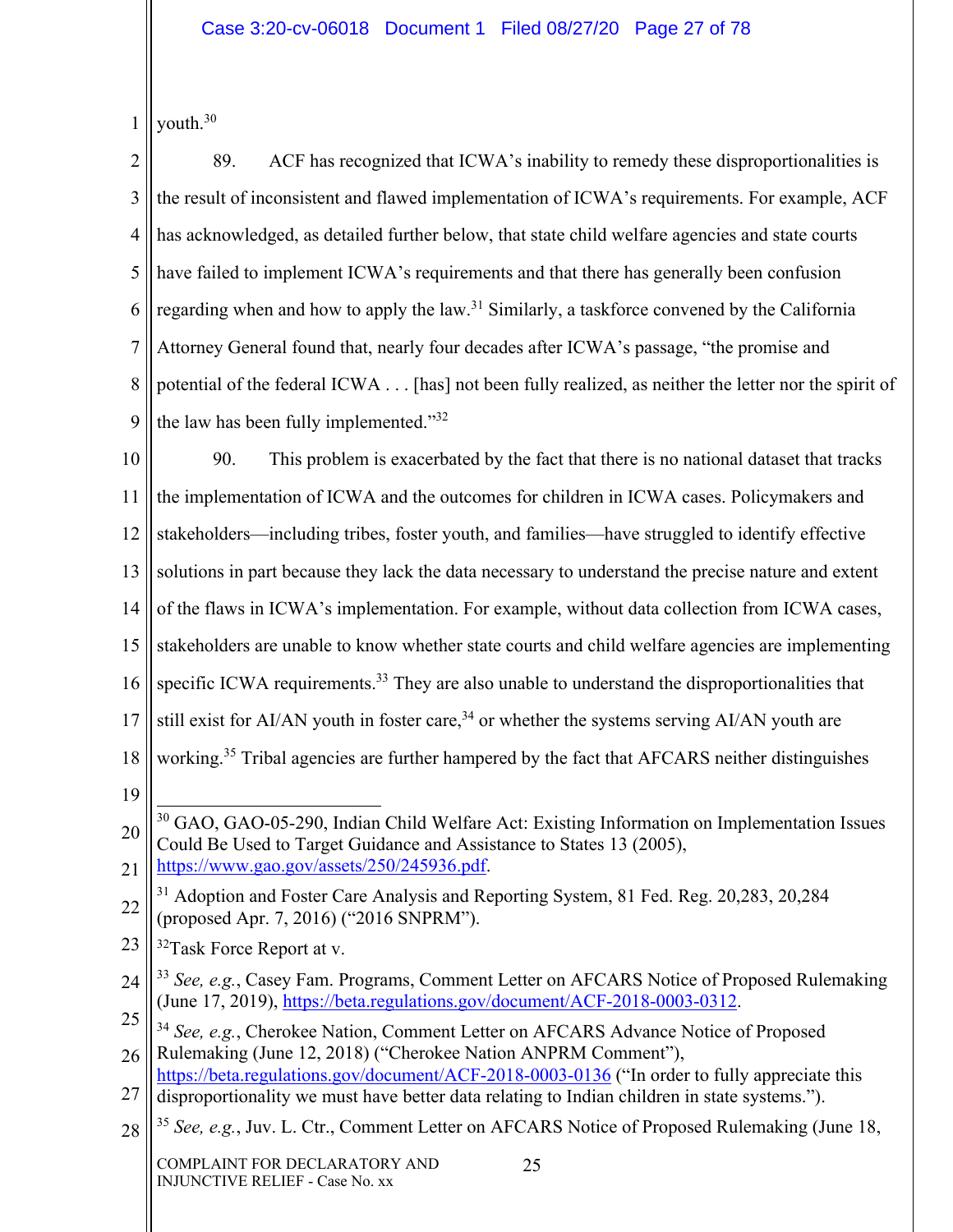1 2 between children who identify as AI/AN and those who meet the definition of "Indian child" under ICWA, nor provides data on AI/AN children by tribe.

- 3 4 5 6 7 8 9 10 11 91. The federal government has explicitly recognized these problems and the need for further data. For example, after reporting on the lack of funding for tribal social services systems, disproportionality high rates for AI/AN children in state foster care systems, the overexposure of AI/AN children to violence, and a lack of ICWA compliance in state agencies and courts, the United States Attorney General's Advisory Committee on American Indian and Alaska Native Children Exposed to Violence recommended that ACF collaborate with tribes and the Bureau of Indian Affairs to collect "data on all AI/AN children who are placed into foster care . . . to allow tribes and the BIA to make informed decisions regarding AI/AN children."36 It specifically called out the need to collect "data regarding compliance with ICWA."37
- 12

# **D. The Decade-Long Effort Producing the 2016 Revisions to AFCARS**

- 13 14 92. HHS and ACF have long recognized that the limited data collected under the 1993 Rule was insufficient.
- 15 16 17 18 19 20 21 93. In 2003, GAO and the HHS Office of the Inspector General ("OIG") both published reports discussing the limitations of existing AFCARS data.<sup>38</sup> Among other findings, the OIG concluded the data elements in AFCARS may not capture all relevant information and may produce inaccurate results. For example, the limited response categories for AFCARS data could result in youth placed with family members being mistakenly reported as placed with a "Married Couple." 2003 OIG Report at 6. States also interpreted data fields differently, resulting in inconsistent data. *See, e.g.*, *id.* at 8-9. Around this time, Congress also passed the Adoption
- 22

25 <sup>37</sup> *Id.* at 77.

<sup>23</sup> 2019), https://beta.regulations.gov/document/ACF-2018-0003-0345.

<sup>24</sup> <sup>36</sup> AG Report at 76.

<sup>26</sup> <sup>38</sup> *See* GAO, GAO-04-267T, Child Welfare: States Face Challenges in Developing Information Systems and Reporting Reliable Child Welfare Data (2003), ("2003 GAO Report"),

<sup>27</sup> 28 https://www.gao.gov/assets/120/110511.pdf; HHS OIG, OEI-07-01-00660, Adoption and Foster Care Analysis and Reporting System (AFCARS): Challenges and Limitations (2003) ("2003 OIG Report"), https://oig.hhs.gov/oei/reports/oei-07-01-00660.pdf.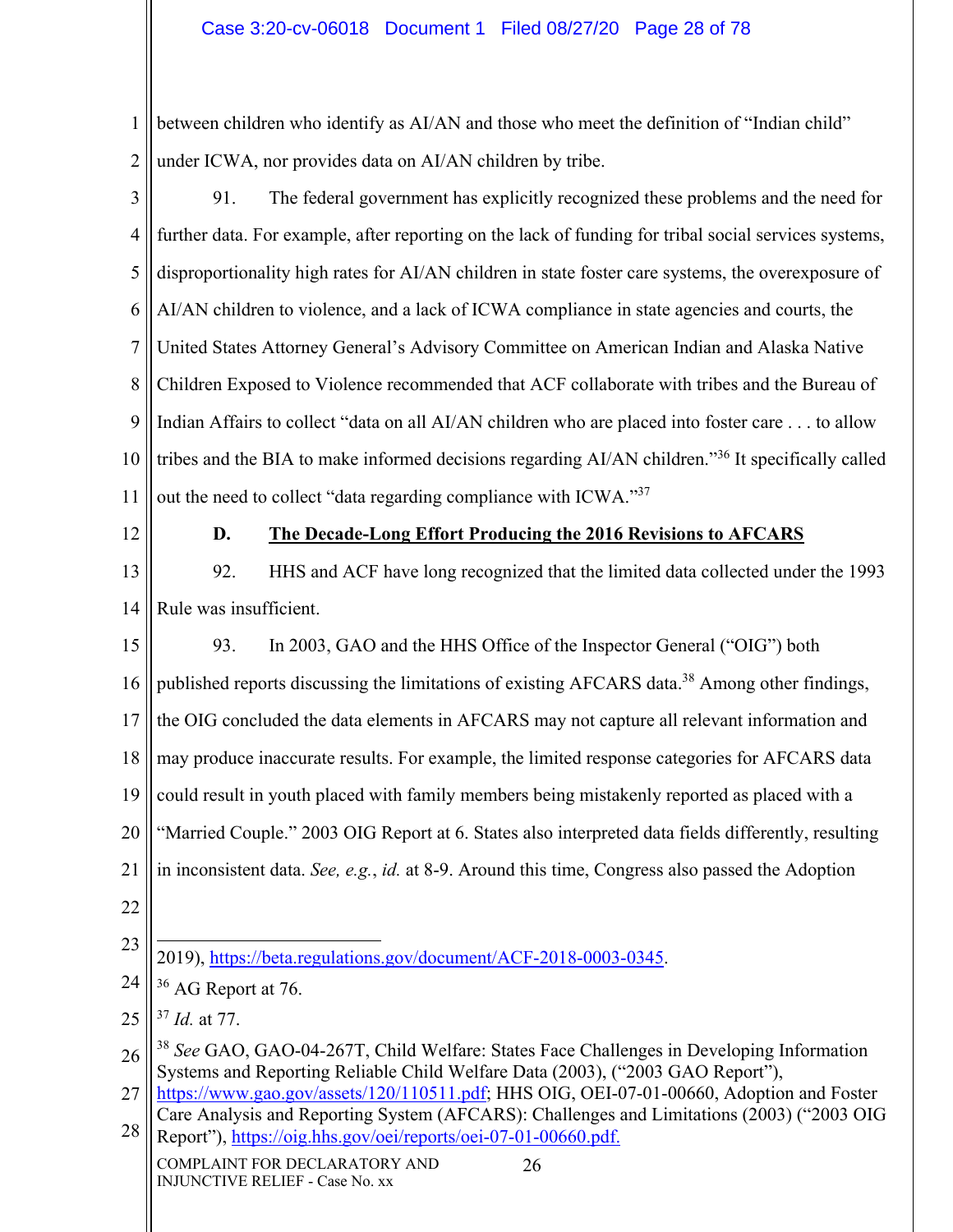1 2 Promotion Act of 2003, Pub. L. No. 108–145, 117 Stat. 1879, which necessitated changes to AFCARS.

3 4 5 6 94. ACF responded to these developments by requesting public comment on potential improvements to AFCARS.<sup>39</sup> Based on the comments it received, ACF issued a notice of proposed rulemaking in 2008 that would have expanded AFCARS data elements to support more longitudinal data analysis.<sup>40</sup>

7 8 9 10 95. Shortly after this proposal, Congress passed the Fostering Connections to Success and Increasing Adoptions Act of 2008, Pub. L. No. 110-351, 122 Stat. 3949, which amended title IV in ways that necessitated further changes to the data collection. ACF thereafter issued a request for information seeking additional public comment in 2010.<sup>41</sup>

11 12 13 14 96. Before ACF could finalize a proposed rule, Congress amended title IV again in 2014, requiring AFCARS reporting to document "the annual number of children in foster care who are identified as sex trafficking victims" before or since entering foster care. 42 U.S.C. §  $679(c)(3)(E)$ .

15 16 97. During this same time period, after extensive research, reports from focus groups with foster youth, and professional standards issued by the Child Welfare League of America and

17 others, ACF published a 2011 Information Memorandum entitled "Lesbian, Gay, Bisexual,

18 Transgender and Questioning Youth in Foster Care." The memorandum recognized that

19 "[LGBTQ] youth are often overrepresented in the population of youth served by the child welfare

20 system and in the population of youth living on the streets"; have negative experiences in care,

21 including a "heightened concern" for their physical safety; and "often cycle through foster homes,

- 22 group homes, and the streets."42 ACF also recognized that "LGBT foster and adoptive parents can
- 23

27

28 42 2011 ACF Info. Mem. at 1-3.

<sup>24</sup> <sup>39</sup> Request for Public Comment on the Improvement of the Adoption and Foster Care Analysis and Reporting System (AFCARS), 68 Fed. Reg. 22,386 (Apr. 28, 2003).

<sup>25</sup> 26 40 Adoption and Foster Care Analysis and Reporting System, 73 Fed. Reg. 2,082 (proposed Jan. 11, 2008).

<sup>27</sup> <sup>41</sup> Request for Public Comment and Consultation Meetings on the Adoption and Foster Care Analysis and Reporting System (AFCARS), 75 Fed. Reg. 43,187 (July 23, 2010).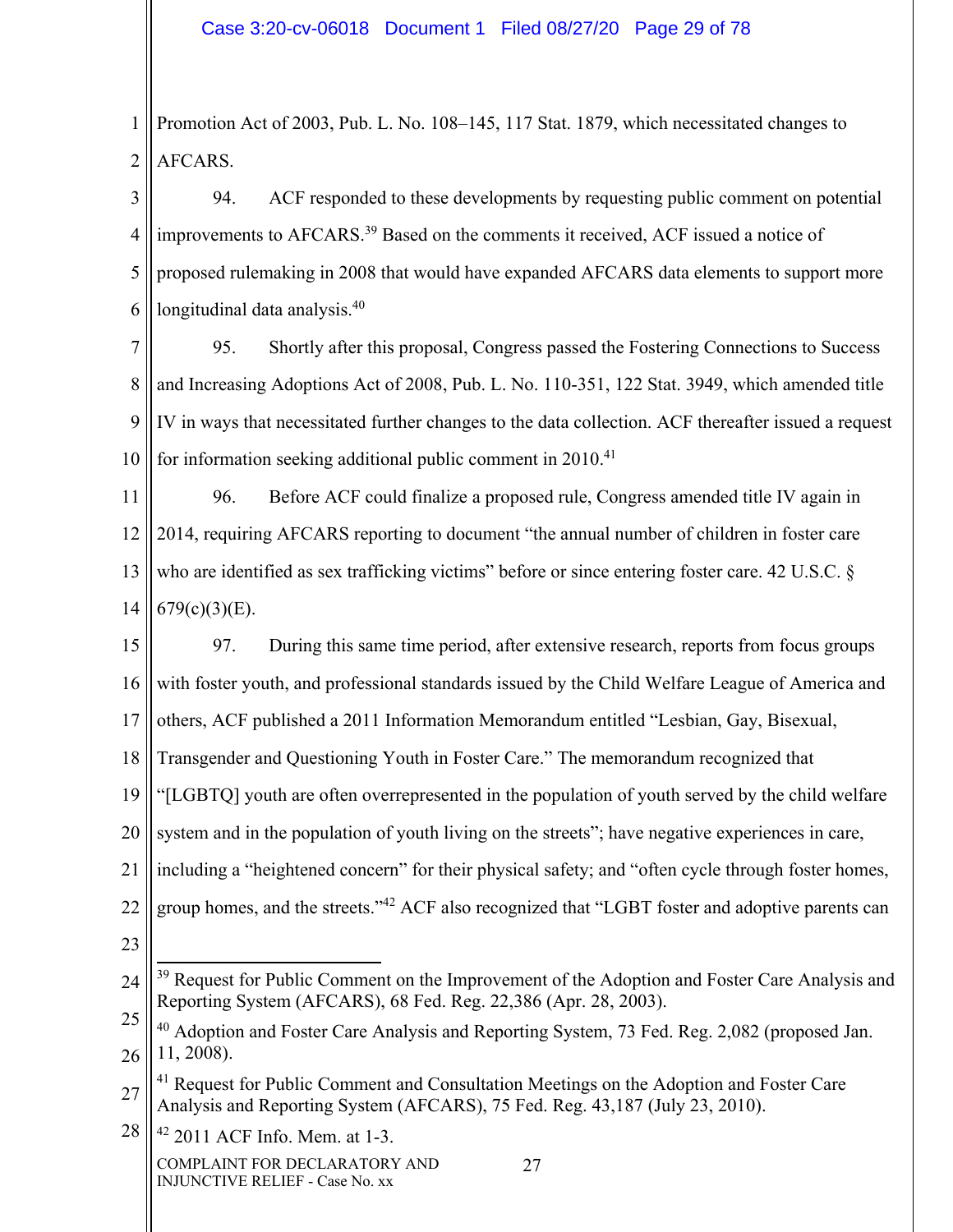1 2 provide a loving, stable home, responsive to the needs of LGBTQ youth in care, and are a largely untapped resource—an estimated 2 million LGB individuals are interested in adopting.<sup>743</sup>

3 4 5 6 7 8 98. Additionally, ACF published a notice of proposed rulemaking in August 2015 to require states to update their child welfare databases to match a new federal standard called Comprehensive Child Welfare Information Systems ("CCWIS") in order to receive federal funding.44 ACF subsequently finalized the CCWIS rule in June 2016, requiring states to update their data collection systems and use case management data systems that allowed for some flexibility in reporting.45

9 10 11 12 13 14 99. Thus, by 2015, revisions to AFCARS' implementing regulations were long overdue. Since the 1993 iteration of the regulations, Congress had passed three laws amending the child welfare system, GAO and OIG had issued reports documenting the limitations of the current AFCARS system, and ACF had received multiple rounds of public comment. Many states, moreover, were embarking on an ACF-supported effort to modernize their child welfare databases, a project that made it a particularly efficient time to add data elements to those databases.

15

*1. 2015 NPRM* 

16 17 18 19 100. After this decade-plus of inquiry and legal developments, ACF issued a new notice of proposed rulemaking in February 2015.46 The 2015 NPRM "buil[t] on" the 2008 NPRM, proposing "many of the same changes," 80 Fed. Reg. at 7132. It also included data elements needed to implement the recent congressional enactments. *Id.*

20 21 22 101. Among other subjects, the 2015 NPRM proposed to add questions regarding health assessments; health, behavioral, and mental health conditions; school enrollment; educational stability; transition planning; sex trafficking; and several other topics. *Id.* at 7148-54. It also

23

24 <sup>43</sup> *Id.* at 3 (citation omitted).

<sup>25</sup> <sup>44</sup> Comprehensive Child Welfare Information System, 80 Fed. Reg. 48,200 (proposed Aug. 11, 2015).

<sup>26</sup> 27 45 Comprehensive Child Welfare Information System, 81 Fed. Reg. 35,450 (June 2, 2016) (codified at 45 C.F.R. §§ 1355-1356).

<sup>28</sup> 46 Adoption and Foster Care Analysis and Reporting System, 80 Fed. Reg. 7132 (proposed Feb. 9, 2015) ("2015 NPRM").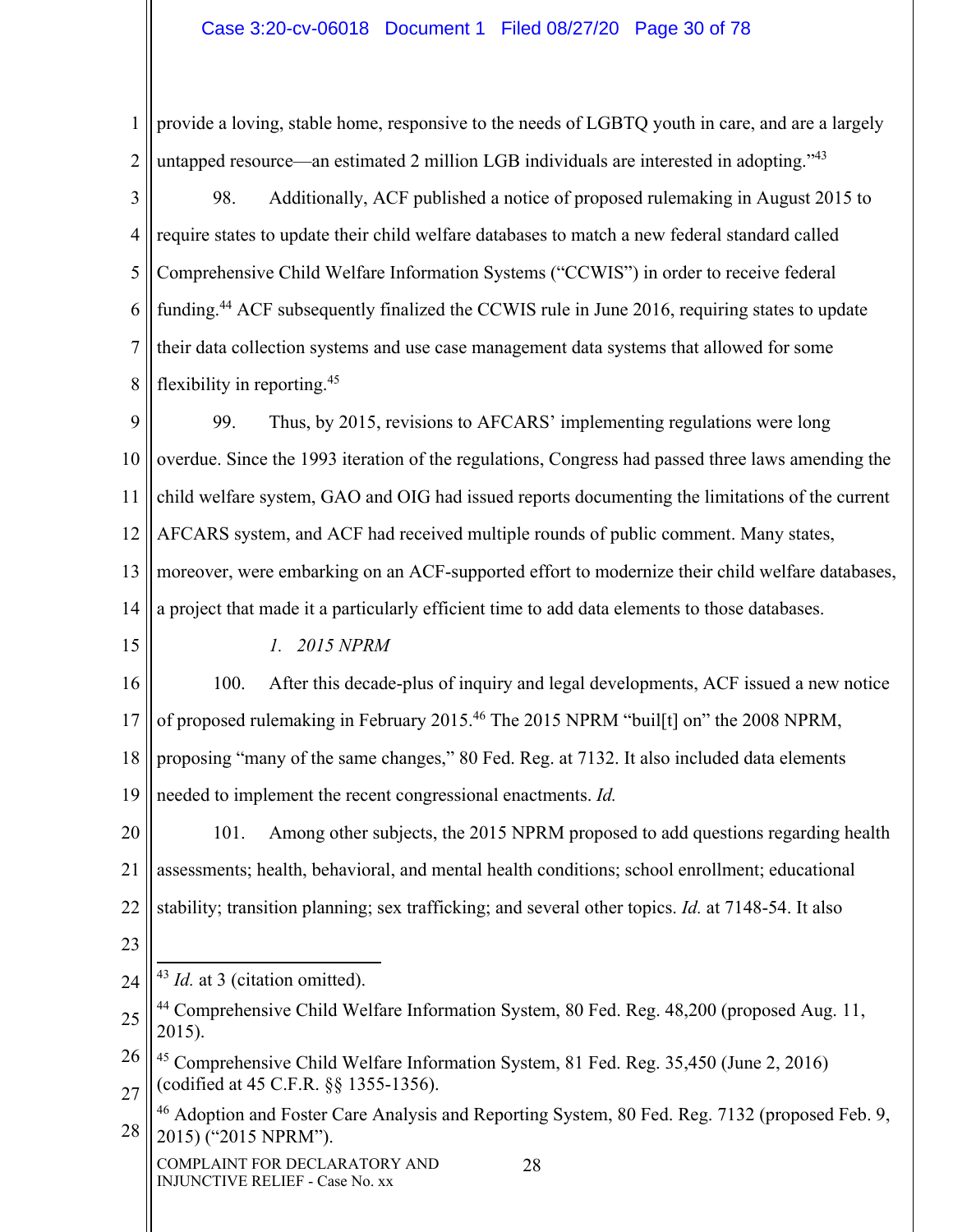1 2 3 4 5 6 omitted some data elements proposed in the 2008 NPRM due to concerns raised by state agencies and other interested parties. *Id.* at 7138-39. 102. The 2015 NPRM also recognized the ample research showing that "LGBTQ youth are often overrepresented in the population of youth served by the child welfare system and in the population of youth living on the streets, however there is little or no data on the experiences of these youth." *Id.* at 7155. To determine whether and how "to collect information on LGBTQ youth

- 7 in AFCARS in light of these practical issues and strategies for identifying LGBTQ youth in the
- 8 AFCARS reporting population in a manner that permits case-level data analysis between existing
- 9 federal data collection efforts," ACF

10 11 12 13 invite[d] comments on the issues of whether we should collect data relating to LGBTQ statuses; what, if any, data should be collected relating to these statuses; what the utility of such data collection might be; what issues would arise if there were inconsistent approaches between AFCARS and [the National Youth in Transition Database]; and how to best address such inconsistencies if a decision is made for expanded data collection relating to LGBTQ statuses.

14 *Id.*

15 16 17 18 19 20 103. ACF emphasized the unique advantages of collecting data on demographics and the experiences of foster and adoptive youth through AFCARS. As it explained, "[o]ther existing data sets cannot yield similar information because AFCARS is the only national, comprehensive caselevel data set on the incidence and experiences of children who are in foster care and/or achieve adoption or guardianship with the involvement of the State or Tribal title IV–E agency." *Id.* at 7133.

21 22 23 24 25 26 104. ACF also considered the burden of the expanded collection on state and tribal title IV–E agencies. It estimated that child welfare agencies would incur a combined \$24 million annually for the first five years, fully half of which would be reimbursed by the Federal government under title IV–E. *Id.* at 7133, 7202. ACF spelled out the assumptions underlying its burden analysis and noted that they "may be an overestimate." *Id.* at 7203-04. *2. 2016 SNPRM* 

27 28 105. Both the 2008 and 2015 NPRMs, along with the required tribal consultations ACF undertook, prompted comments requesting that ACF include additional data elements mirroring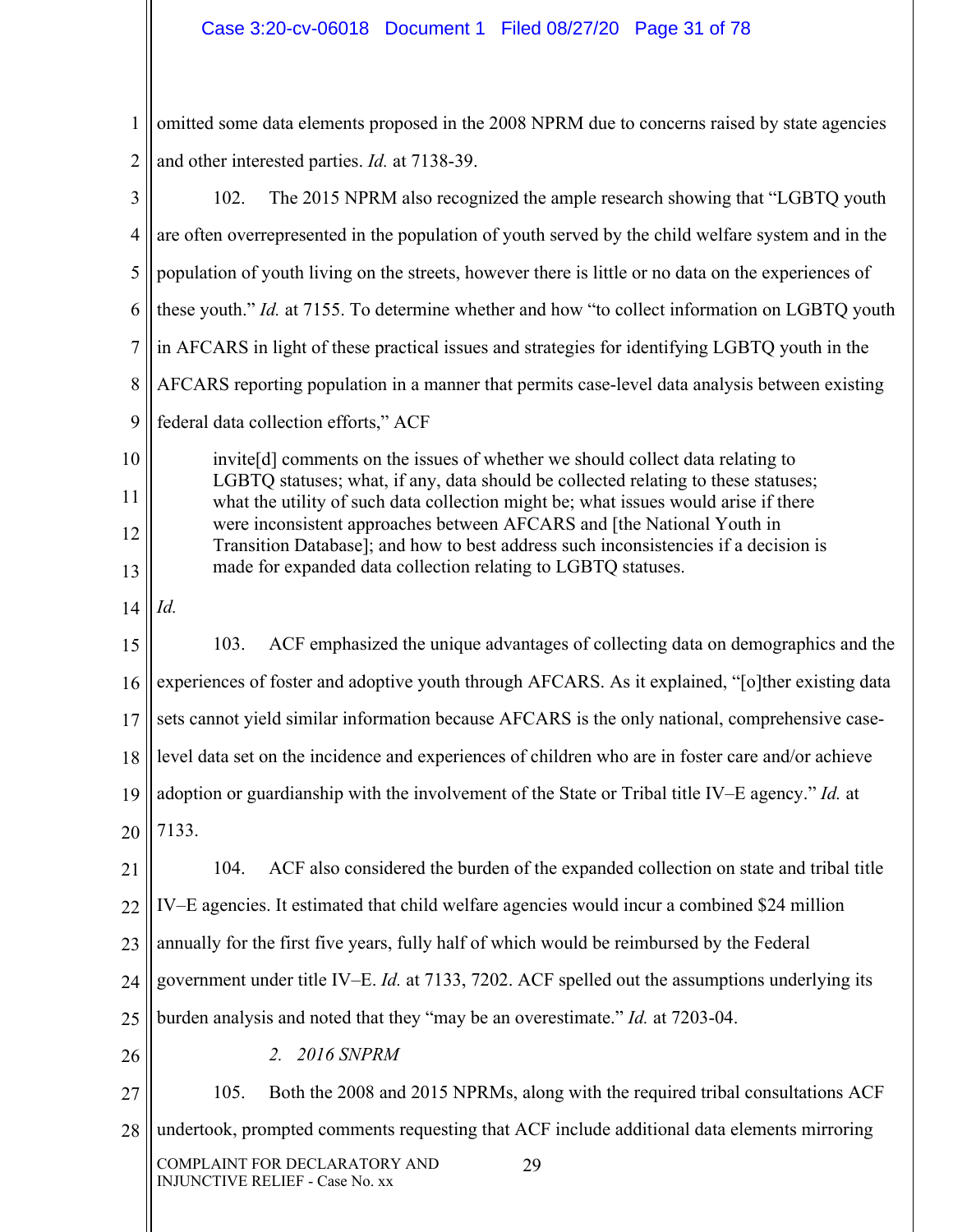1 ICWA requirements.

2 3 4 5 6 106. In April 2015, ACF issued a notice of its intent to publish a supplemental notice of proposed rulemaking, explaining that it had concluded that ACF was authorized to collect ICWArelated data because the Social Security Act "permits broader data collection in order to assess the current state of adoption and foster care programs in general, as well as to develop future national policies concerning those programs."47

7 8 9 10 11 12 13 14 107. ACF issued a supplemental notice of proposed rulemaking in April 2016, proposing to include data elements corresponding with ICWA requirements for state title IV–E agencies.48 As ACF explained, "[a]lthough ICWA was passed more than 30 years ago, it is unclear how well state agencies and courts have implemented ICWA's requirements into practice" and there was "confusion regarding how and when to apply the law" even in "states with large AI/AN populations." 81 Fed. Reg. at 20,284. This confusion was "complicated by the fact that there is no comprehensive national data on the status of AI/AN children for whom ICWA applies at any stage in the adoption or foster care system." *Id.*

15 16 17 18 19 20 21 22 23 24 25 108. ACF found that "AFCARS data can bridge this gap." *Id.* Specifically, collecting ICWA data would serve "several uses in the public interest including: To assess the current state of foster care and adoption of Indian children under the Act, to develop future national policies concerning ACF programs that affect Indian children under the Act, and to meet federal trust obligations under established federal policies." *Id.*; *see also id.* at 20,284-86 (identifying additional ways ACF will use the data). These uses reflected "Department-wide priorities to affirmatively protect the best interests of Indian children and to promote the stability and security of Indian tribes, families, and children." *Id.* at 20,284. They further implemented the Social Security Act because they "will improve the AFCARS data collection system to provide more comprehensive demographic and case-specific information on all children, including children

<sup>26</sup> 27 <sup>47</sup> Adoption and Foster Care Analysis and Reporting System, 80 Fed. Reg. 17,713, 17,713 (Apr. 2, 2015).

<sup>28</sup> <sup>48</sup> Adoption and Foster Care Analysis and Reporting System, 81 Fed. Reg. 20,283 (Apr. 7, 2016) ("2016 SNPRM").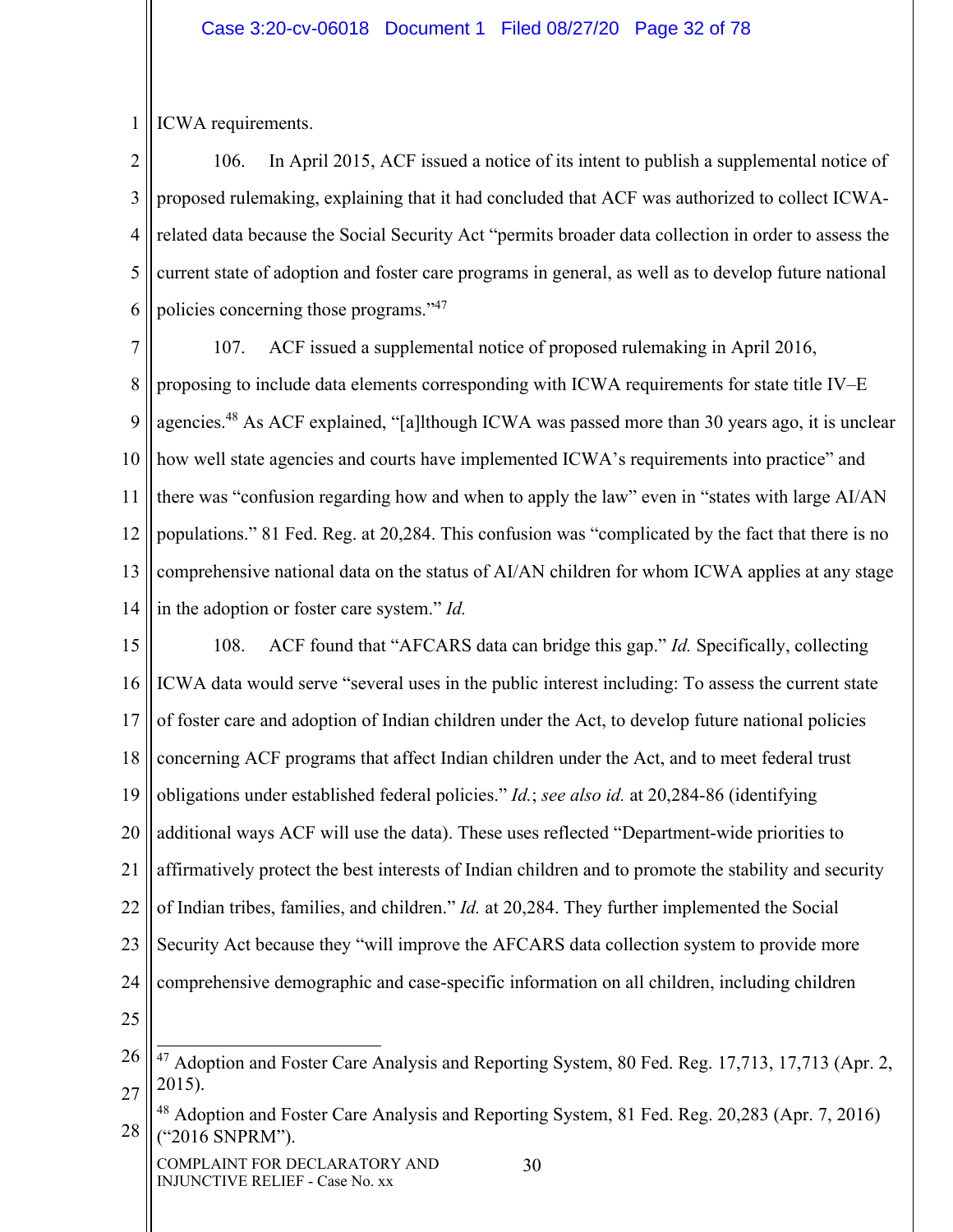#### Case 3:20-cv-06018 Document 1 Filed 08/27/20 Page 33 of 78

1 2 3 4 5 6 subject to ICWA." *Id.*; *see also id.* at 20,288 ("Such elements will help establish demographics necessary in identifying ICWA cases that involve parents who are tribal members or that involve an Indian custodian. . . . More accurate data will help ACF better understand the scope of ICWA's impact in AI/AN child foster care cases and state systems, help identify where the application of ICWA may need reinforcement, and help inform ACF technical assistance to state title IV–E agencies.").

7 8 9 10 11 12 13 14 15 16 17 109. Accordingly, ACF proposed to include a series of data elements to collect information on how the agency implemented ICWA in a child's case. These data elements "represent the minimum that a state title IV–E agency should be collecting to determine whether the child is an Indian child under ICWA." *Id.* at 20,288. States would need to complete the full set of ICWA data elements only for the roughly 2 percent of youth to whom ICWA applies*. Id*. at 20,297. For all other youth—nearly 98 percent of the children about whom states reported—states would need to supply only three data elements addressing whether they knew or had reason to know that the child is an Indian child as defined by ICWA. *Id.* at 20,297, 20,300. Thus, the ICWA questions would impose little burden on child welfare agencies in the vast majority of cases—just half an hour per non-ICWA child, compared to 10 hours per child covered by ICWA. *Id.* at 20,298.

18 19 20 21 22 23 24 110. ACF detailed the need for and benefit of each element that it proposed to include. *Id.* at 20,288-91. It also explained how it tailored the proposed data elements to comply with the Social Security Act's requirement that data collection avoid unnecessarily diverting resources from agencies responsible for adoption and foster care. *Id.* at 20,286. It similarly identified alternatives that it had considered and rejected, specifically noting that "including too few data elements . . . may exclude Indian children and families from the additional benefit of improving AFCARS data." *Id.* at 20,295-96.

25 26 27 28 COMPLAINT FOR DECLARATORY AND INJUNCTIVE RELIEF - Case No. xx 31 111. Considering comments it received from title IV–E agencies, ACF estimated that the one-time costs of modifying systems and training personnel would be approximately \$6.5 million, while the annual cost would be approximately under \$15 million. *Id.* at 20,298. ACF noted that these estimates likely overstated the burden on title IV–E agencies, because "[a]s more states build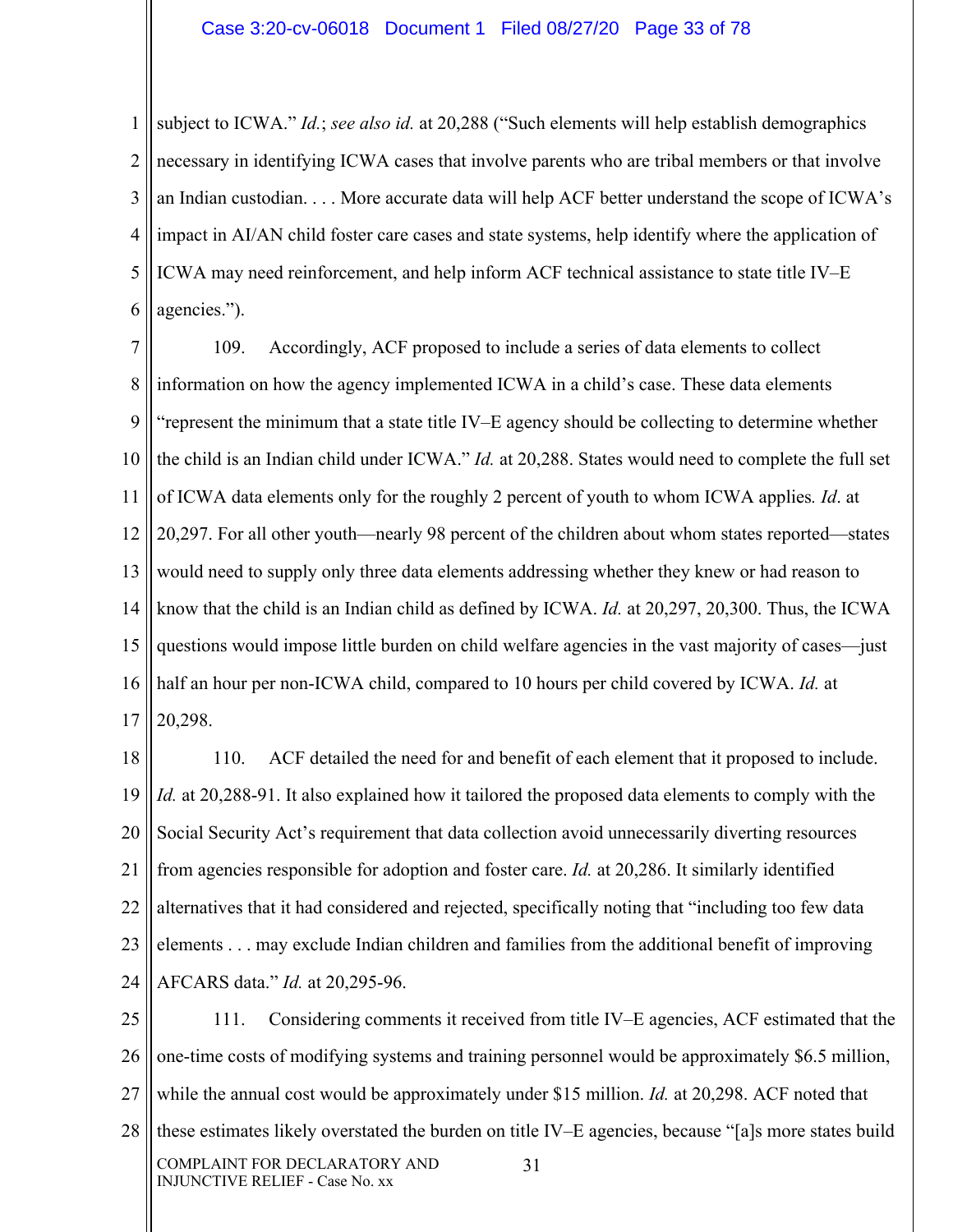### Case 3:20-cv-06018 Document 1 Filed 08/27/20 Page 34 of 78

1 2 [CCWIS], ACF anticipates it will lead to more efficiency in reporting and less cost and burden to the state agencies." *Id.* at 20,297.<sup>49</sup>

3

15

16

17

18

19

20

21

22

23

24

25

*3. 2016 Final Rule* 

| 4 | 112. In response to the 2015 NPRM and 2016 SNPRM, ACF received 217 comments                         |
|---|-----------------------------------------------------------------------------------------------------|
|   | $5$ from "states, Indian tribes and organizations representing tribal interests, national advocacy/ |
|   | 6    public interest groups, universities, and private citizens." $50$                              |

7 8 9 113. After considering these comments, ACF issued a 74-page Final Rule adopting many of the data elements proposed in the 2015 NPRM and 2016 SNPRM, but "remov[ing] some data elements in response to comments . . . and modiffying] others." 81 Fed. Reg. at 90,524.

10 114. ACF began the 2016 Final Rule by reiterating its mandate under the Social Security

11 Act to maintain "a data collection system which provides comprehensive national information on:

12 the demographic characteristics of adopted and foster children and their parents; the status and

13 characteristics of the foster care population;" and other information. *Id.* at 90,525. It then

14 explained the many different purposes for which ACF uses AFCARS data, including:

- Draw[ing] national statistics and trends about the foster care and adoption populations for assessing the current state of foster care and adoption.
- Complet[ing] the annual Child Welfare Outcomes Report to Congress (section 479A of the Act).
- Develop[ing] our budgets.
- Calculat [ing] payments for the Adoption and Guardianship Incentive Payments program.
- Monitor [ing] title IV–E agency compliance with title IV–B and IV–E requirements, including drawing the population sample for title IV–E reviews.
	- Develop[ing] appropriate national policies with respect to adoption and foster care; and
		- Address[ing] the unique needs of Indian children as defined by ICWA in foster care or who exit to adoption, and their families.

<sup>26</sup> 27 <sup>49</sup> ACF referred to the Statewide Automated Child Welfare Information System ("SACWIS"), the predecessor to CCWIS.

<sup>28</sup> <sup>50</sup> Adoption and Foster Care Analysis and Reporting System, 81 Fed. Reg. 90,524, 90,525 (Dec. 14, 2016) ("2016 Final Rule").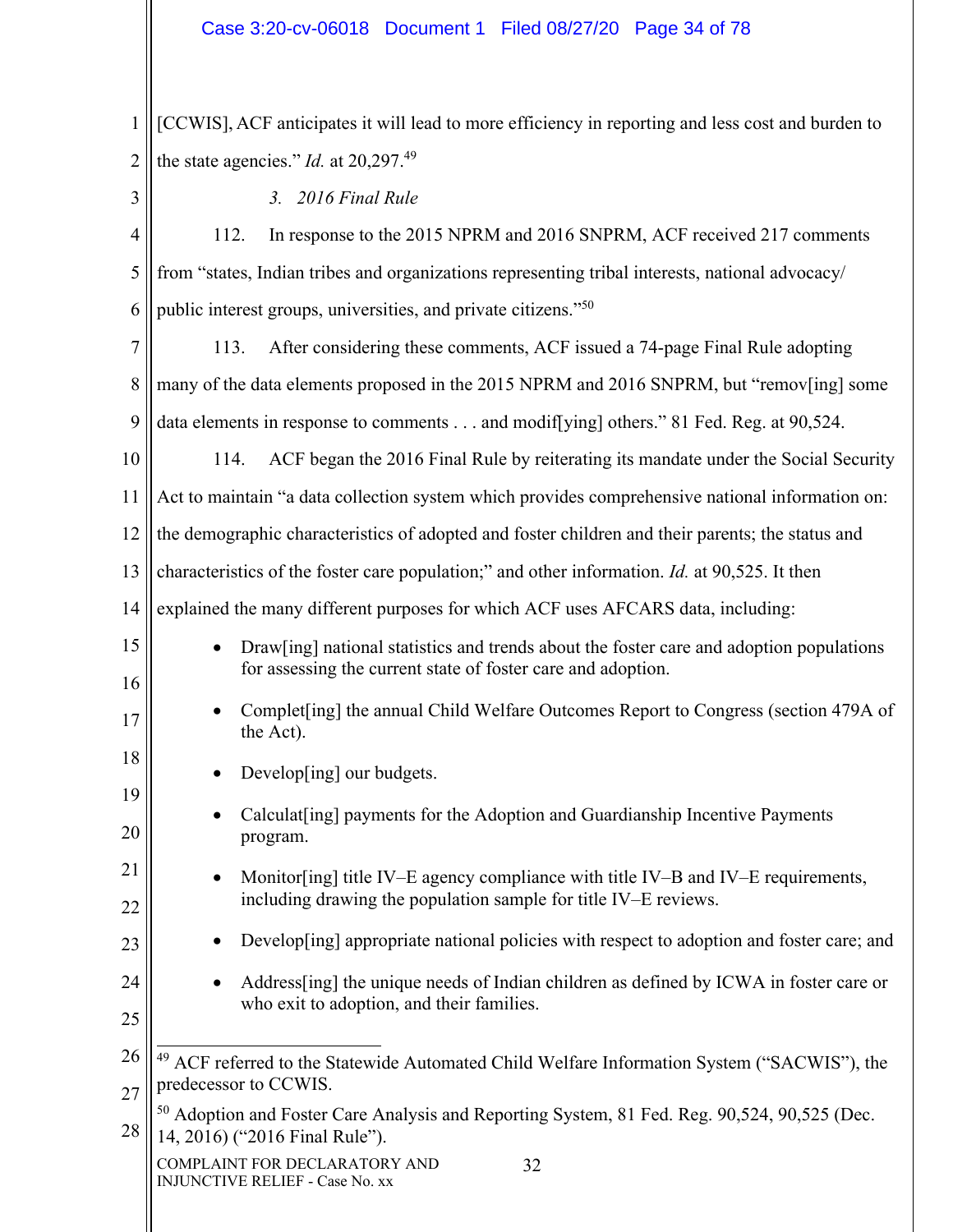1 *Id.*

27

2 3 4 5 6 7 115. ACF explained the many benefits it believed the 2016 Final Rule would provide, including "more comprehensive information to deepen [its] understanding of guardianships and to address the unique needs of Indian children as defined in ICWA" and "further [its] work to draw national statistics and trends about the foster care, adoption, and guardianship populations for assessing the current state of these federal programs and inform national policies with respect to adoption, guardianship, and foster care." *Id.* at 90,525.

8 9 10 11 12 13 14 15 116. The Final Rule included data elements on most of the topics addressed in the 2015 NPRM and 2016 SNPRM, including health assessments; health, behavioral, and mental health conditions; school enrollment; educational stability; transition planning; sexual orientation; ICWA; and sex trafficking. *See id.* at 90,539-41, 90,550, 90,552-56. In various places, it deleted, modified, or clarified the required data elements in response to comments from title IV–E agencies and others. For example, in response to comments from state title IV–E agencies, ACF deleted data elements regarding whether children were born in the United States and whether they had qualifying disabilities under the Individuals with Disabilities in Education Act. *Id.* at 90,534.

16 17 18 117. As most relevant to this case, the Final Rule included demographic questions regarding sexual orientation and questions about the status and characteristics of, and the extent of assistance and procedural protections provided to, children protected by ICWA.

19 20 21 22 23 118. Regarding sexual orientation, ACF was "persuaded" by commenters that showed that LGBTQ+ youth "are overrepresented in the child welfare system, but we do not have a full picture of their experiences in foster care," and that "such youth often have unique service needs, are at an increased risk for poor outcomes, are more likely to be placed in group settings and experience more placements." *Id.*

24 25 26 119. Accordingly, the Final Rule incorporated a data element requiring title IV–E agencies to report the child's voluntarily self-reported sexual orientation for youth age 14 and older. *Id.*

120. ACF explained that it included this demographic question

28 COMPLAINT FOR DECLARATORY AND INJUNCTIVE RELIEF - Case No. xx 33 to move closer toward our goal to better support children and youth in foster care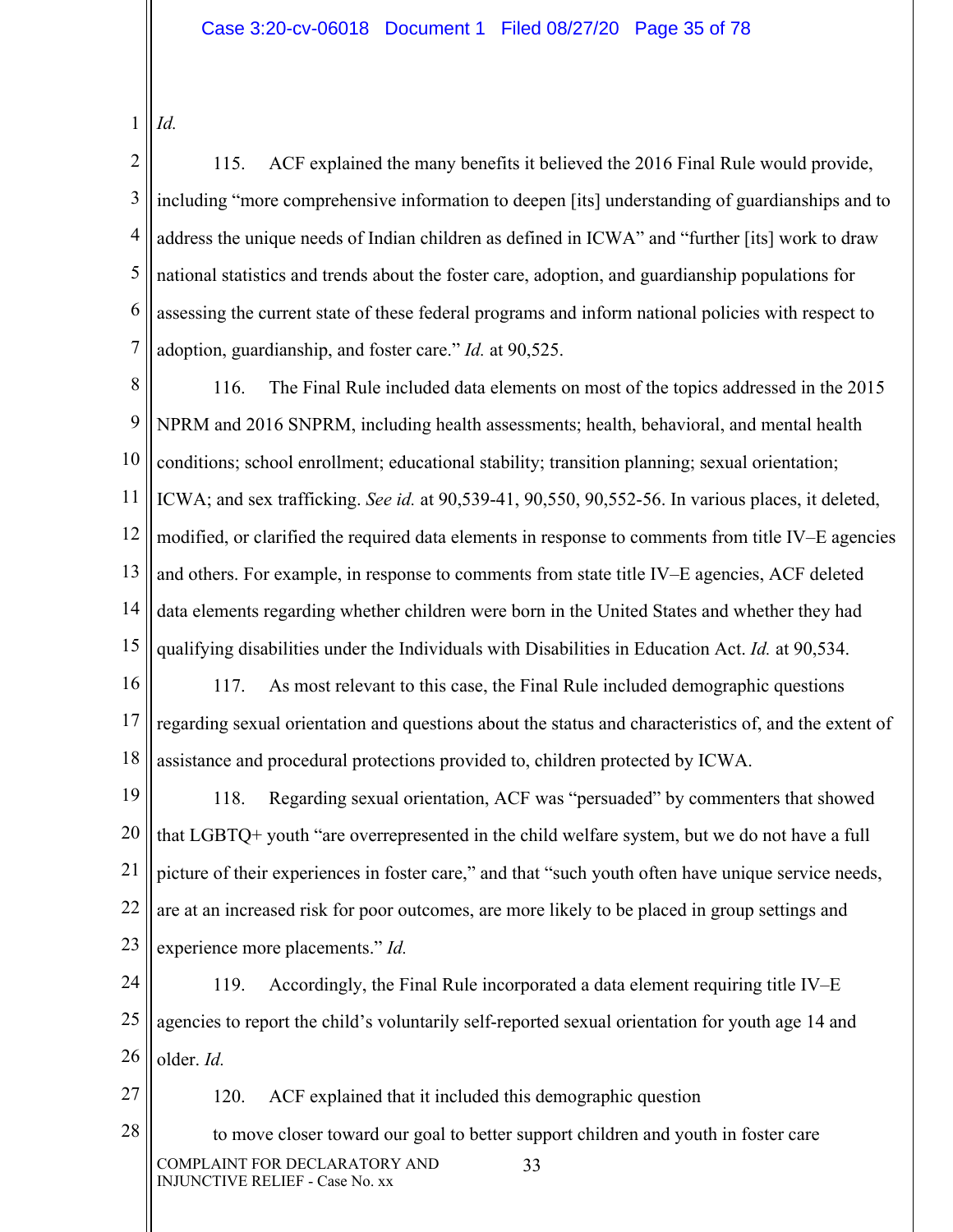### Case 3:20-cv-06018 Document 1 Filed 08/27/20 Page 36 of 78

1

2

3

who identify as LGBTQ and ensure that foster care placement resources and services are designed appropriately to meet their needs. We are aware of situations where youth in foster care have been unsupported in their foster care placements when their foster caregivers became aware of their sexual orientation.

4 5 6 7 *Id.* at 90,534-35. It also noted that the data would "assist title IV– E agencies in recruiting and training foster care providers in meeting the needs of these youth." *Id.* at 90,535; *see also id.* at 90,526 ("Our goal in including this information is that the data will assist title IV–E agencies to help meet the needs of LGBTQ youth in foster care.").

8 9 10 11 12 121. ACF rejected commenters' requests to include additional data elements asking about gender identity or gender expression, or to include additional response options. Instead, it chose to make the sexual orientation response options identical to data routinely gathered on sexual orientation through the Youth Risk Behavior Surveillance System questionnaire from the Centers for Disease Control and Prevention ("CDC"). *Id.* at 90,534.

13 14 15 16 17 18 19 20 122. ACF acknowledged that some title IV–E agencies, while "express[ing] appreciation for ACF's interest in supporting and protecting LGBTQ+ youth in foster care and agree[ing] that it is important to work toward a mechanism for collecting information related to a youth's sexual orientation, gender identity and expression," opposed the sexual orientation question because the self-reported nature of the question "could result in an undercount of LGBTQ children in foster care;" because sexual orientation is sensitive and private; and because collecting the data could pose safety concerns due to the discrimination that LGBTQ+ individuals still face in many parts of the country. *Id.*

21 22 23 24 25 26 27 28 123. ACF considered but rejected these concerns, both because response was voluntary and therefore youth who did not feel comfortable disclosing their sexual orientation could decline to share it, and because all child welfare databases are subject to confidentiality requirements. *Id.* at 90,535. Recognizing the sensitivity of the question, ACF explained that "[s]everal state and county agencies, advocacy organizations and human rights organizations have developed guidance and recommended practices" for addressing sexual orientation in adoption, foster care, and out-ofhome placement settings. *Id.* at 90,526. It identified resources to guide title IV–E agencies in asking such questions. *Id.*

COMPLAINT FOR DECLARATORY AND INJUNCTIVE RELIEF - Case No. xx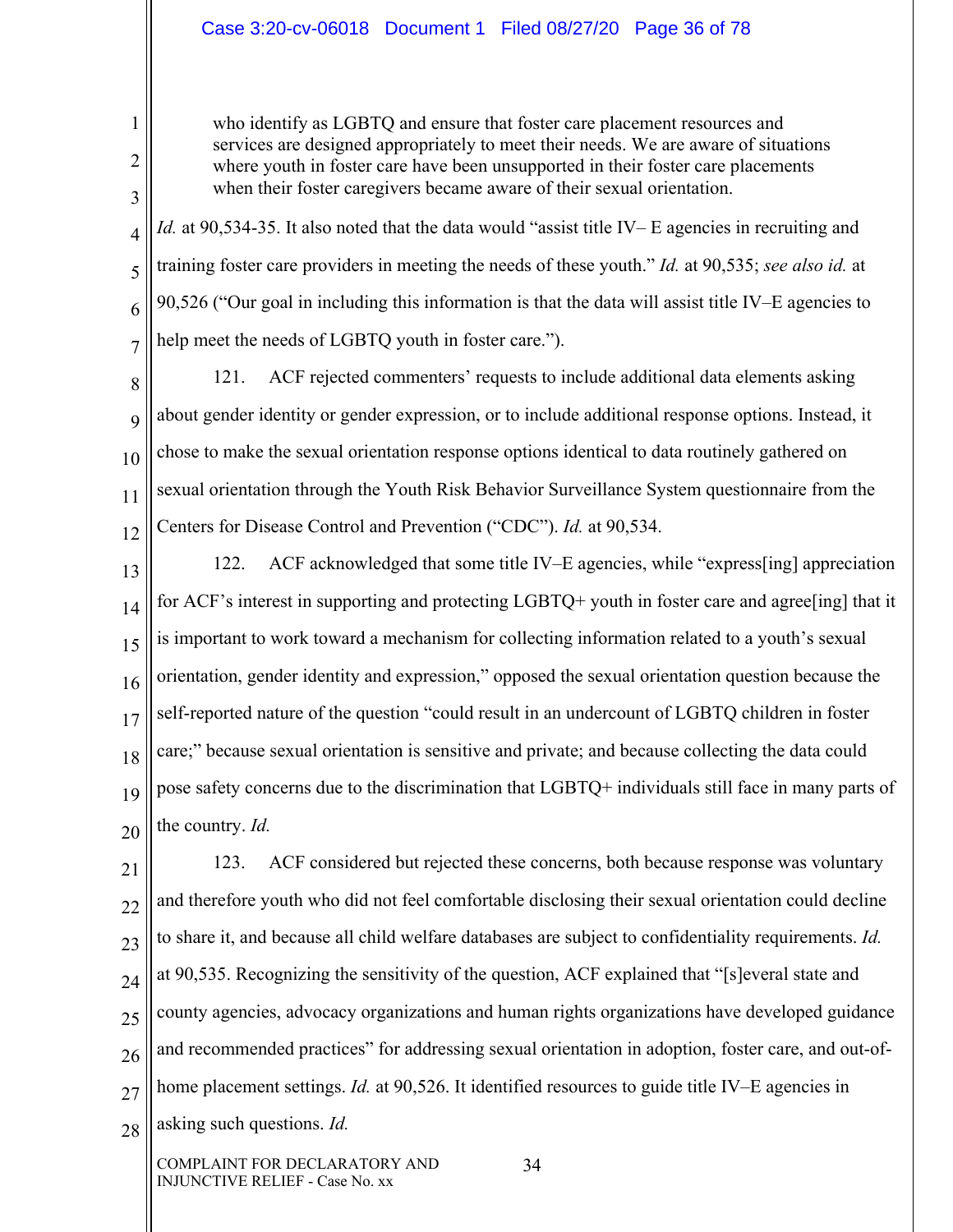## Case 3:20-cv-06018 Document 1 Filed 08/27/20 Page 37 of 78

1 2 3 4 5 124. Additionally, the Final Rule included a demographic question asking about the sexual orientation of foster parents, adoptive parents, and legal guardians, as well as a data element recording whether there was family conflict related to the child's sexual orientation, gender identity, or gender expression at removal, reflecting findings in ACF's 2011 LGBTQ Information Memorandum. *See id.* at 90,526, 90,554, 90,558-59.

6 7 8 9 10 11 12 13 14 15 16 17 18 19 20 21 22 23 24 25 26 27 28 COMPLAINT FOR DECLARATORY AND INJUNCTIVE RELIEF - Case No. xx 35 125. The Final Rule also included a series of ICWA-related data elements, which were drafted to reflect the requirements in recently issued Bureau of Indian Affairs regulations implementing ICWA. *Id.* at 90,536. As in the 2016 SNPRM, these included three data elements designed to assess whether ICWA applies, followed by a set of data elements that only needed to be answered for the roughly 2 percent of children to whom ICWA applies. *See id.* at 90,570. 126. In response to comments, the Final Rule explained why each element was necessary. *See id.* at 90,535-39, 90,545-48, 90,552-53, 90,556, 90,560-61. For example, ACF explained that it included a data element identifying the availability of ICWA-specific placement options because it was "essential for ACF to determine whether resources are needed for recruitment to increase the availability of AI/AN homes that can meet ICWA's placement preferences." *Id.* at 90,552. 127. Similarly, ACF explained that it was including a set of yes/no data elements about the basis for court orders for foster care placement because they would provide data on the extent to which Indian children as defined in ICWA are removed in a manner that conforms to ICWA's standards, inform[] ACF about the frequency of and evidentiary standards applied to removals of Indian children, help<sup>[]</sup> identify needs for training and technical assistance related to ICWA, and highlight<sup>[]</sup> substantive opportunities for building and improving relationships between states and tribes. Removing [the question] . . . would diminish our ability to achieve these purposes. *Id*. at 90,548. 128. ACF included only data elements recording child welfare practices "required under the ICWA," and rejected suggestions for questions that addressed data not required by ICWA. *Id.* at 90,547. ACF explicitly determined *not* to add some questions proposed by commenters who sought to expand the ICWA elements further, explaining that it chose not to include them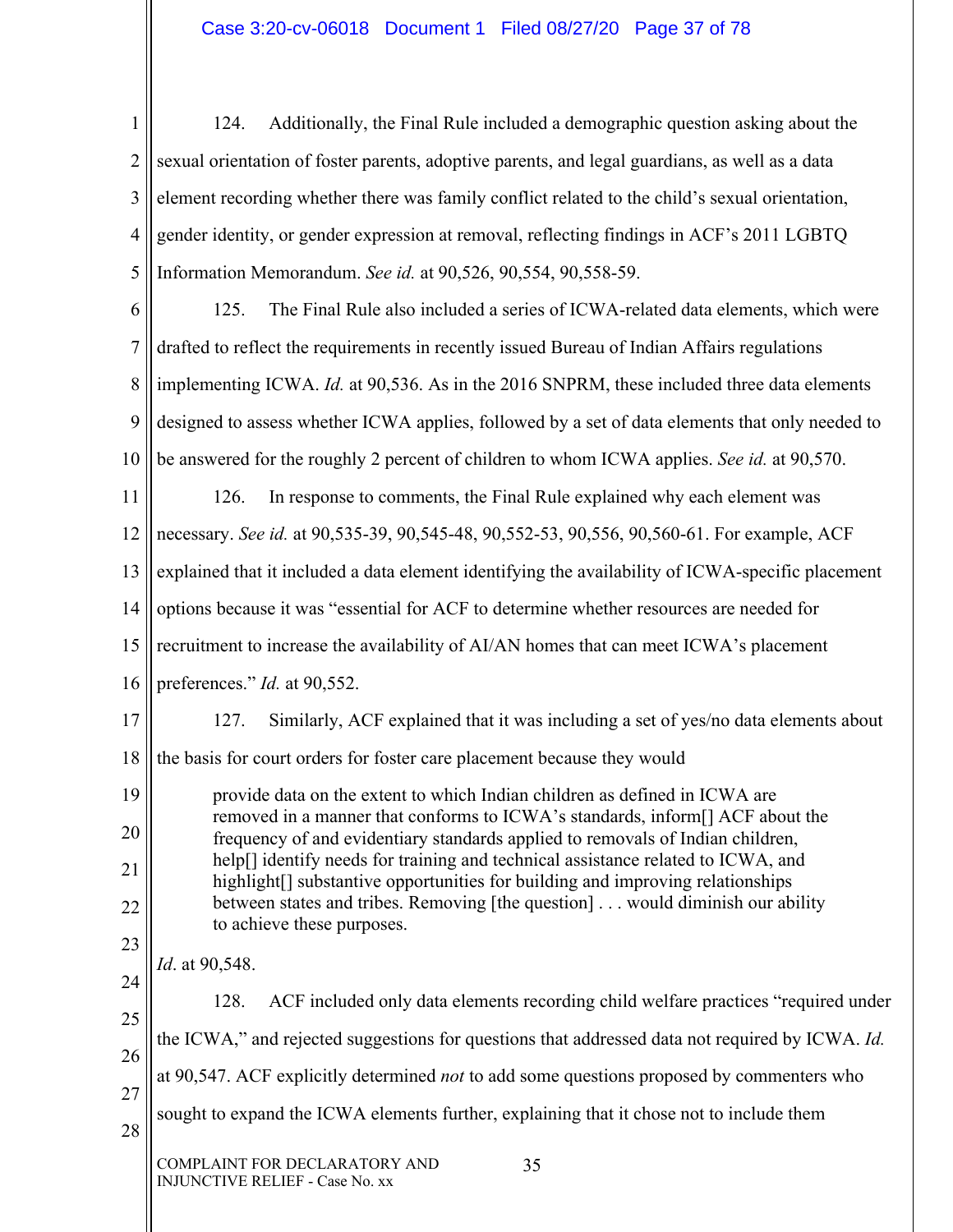#### Case 3:20-cv-06018 Document 1 Filed 08/27/20 Page 38 of 78

1 2 "because we must balance the need to have the information with the burden and cost it places on state agencies to do so." *Id.* at 90,536; *see also, e.g.*, *id.* at 90,547.

3 4 5 6 7 8 9 129. ACF also conducted a cost and burden analysis, concluding that title IV–E agencies would incur aggregate annual costs of approximately \$81 million, half of which would be reimbursed by the federal government. *Id.* at 90,567. ACF noted that these costs would likely decline "[a]s more title IV–E agencies build CCWIS." *Id.* It had also noted previously that title IV–E agencies may be able to obtain further reimbursement because "enhancements in the title IV–E agency's case management system to support new data collection requirements may be eligible for [CCWIS] development funding." 80 Fed. Reg. at 7136.

10 11 12 13 14 130. ACF explained the main alternatives that it considered and why it rejected each one. 81 Fed. Reg. at 90,565. Most notably, it noted that no other data set could yield similar information, because "AFCARS is the only comprehensive case-level data set on the incidence and experiences of children who are in out-of-home care under the placement and care of the title IV–E agency or who are adopted under a title IV–E adoption assistance agreement." *Id.*

15 16 17 18 19 131. Finally, ACF delayed implementation of the new reporting requirements until October 1, 2019, giving title IV–E agencies two fiscal years to prepare to implement the required changes. *Id.* at 90,529. Many title IV–E agencies had commented that they would need "more time than one year" to prepare. *Id.* Just two states had indicated that they would need two to three years. *Id.*

20

### **E. Defendants' Efforts to Prevent the 2016 Final Rule from Taking Effect**

21 22 23 132. Beginning with the change in administrations in January 2017, ACF ceased all apparent efforts to help states prepare to comply with the 2016 Final Rule, and instead began working to prevent it from ever taking effect.

24 25 26 27 28 COMPLAINT FOR DECLARATORY AND INJUNCTIVE RELIEF - Case No. xx 36 133. In issuing the 2016 Final Rule, ACF stated repeatedly that it would "provide technical assistance" to title IV–E agencies to prepare to meet their new obligations. *See, e.g.*, *id.* at 90,526, 90,531-33, 90,535, 90,537, 90,539-43, 90,551-52, 90,554, 90,559. Title IV–E agencies had long expressed their need for technical assistance in complying with any new requirements. *See, e.g.*, 80 Fed. Reg. at 7136.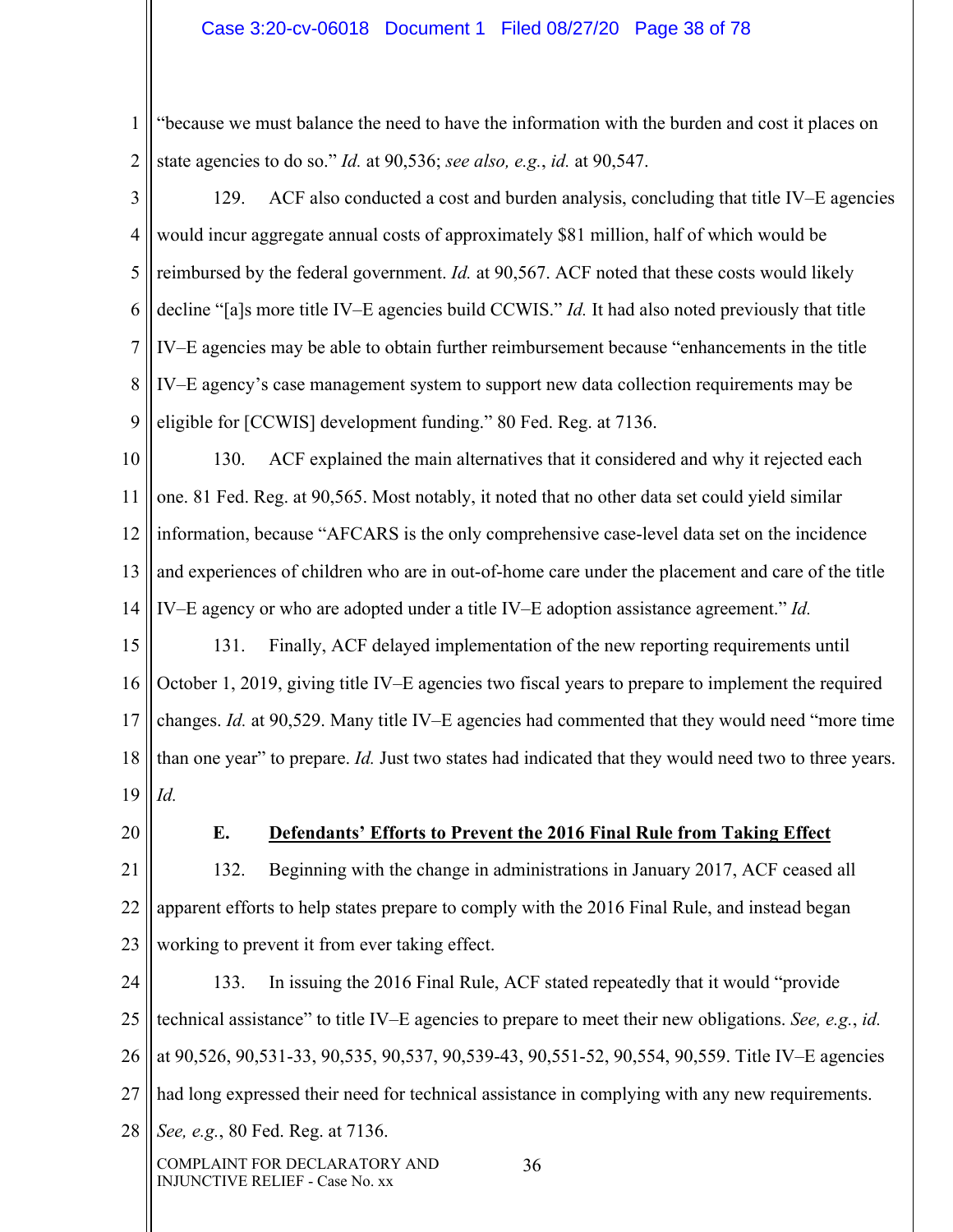## Case 3:20-cv-06018 Document 1 Filed 08/27/20 Page 39 of 78

1 2 3 4 134. Despite ACF's stated commitment to assisting states, ACF never revised the Technical Bulletins it provides to "assist title IV–E agencies in developing, implementing, and maintaining their AFCAR system."51 Nor, on information and belief, did it provide other technical assistance to title IV–E agencies to prepare them to comply with the new requirements.

5 6 135. Instead of assisting title IV–E agencies to comply, ACF began laying the groundwork to gut the 2016 Final Rule.

7 8 9 136. At least as early as the spring of 2017, ACF personnel began informing tribes that the regulation was under review. Tribes asked to discuss the AFCARS regulations with ACF's Deregulation Task Force, but were rebuffed by ACF Acting Assistant Secretary Steven Wagner.

10 11 12 13 14 15 137. Fifteen months after issuing the 2016 Final Rule, on March 15, 2018, ACF issued a notice of proposed rulemaking stating its intent to delay the compliance deadline by an additional two years.<sup>52</sup> This would give title IV–E agencies four years from the 2016 Final Rule's issuance to come into compliance, even though no agency had requested that amount of time, and the longest amount anyone requested—up to three years—was sought by only two agencies. *See* 81 Fed. Reg. at 90,529.

16 17 18 19 20 21 22 138. This notice of proposed rulemaking made clear that ACF intended to revisit the conclusions it had reached 15 months earlier, giving newfound deference to burden objections that it had rejected after evaluating them at length in the 2016 Final Rule. *See* 83 Fed. Reg. at 11,451. 139. After a 30-day comment period, ACF issued a final rule delaying compliance dates by a year.53 ACF acknowledged that the majority of the 43 comments it received—all but those from 12 states and one organization—opposed the delay. 83 Fed. Reg. at 42,225-26. And it recognized both the importance of the information to be reported to AFCARS and that the 2016

23

<sup>24</sup> 25 <sup>51</sup> Children's Bureau, AFCARS Technical Bulletins, https://www.acf.hhs.gov/cb/lawspolicies/technical-bulletins/afcars. As of the date of this filing, the links to the individual Technical Bulletins on this website all state that they were published in 2012.

<sup>26</sup> 27  $52$  Adoption and Foster Care Analysis and Reporting System, 83 Fed. Reg. 11,450 (proposed Mar. 15, 2018).

<sup>28</sup> 53 Adoption and Foster Care Analysis and Reporting System, 83 Fed. Reg. 42,225 (Aug. 21, 2018).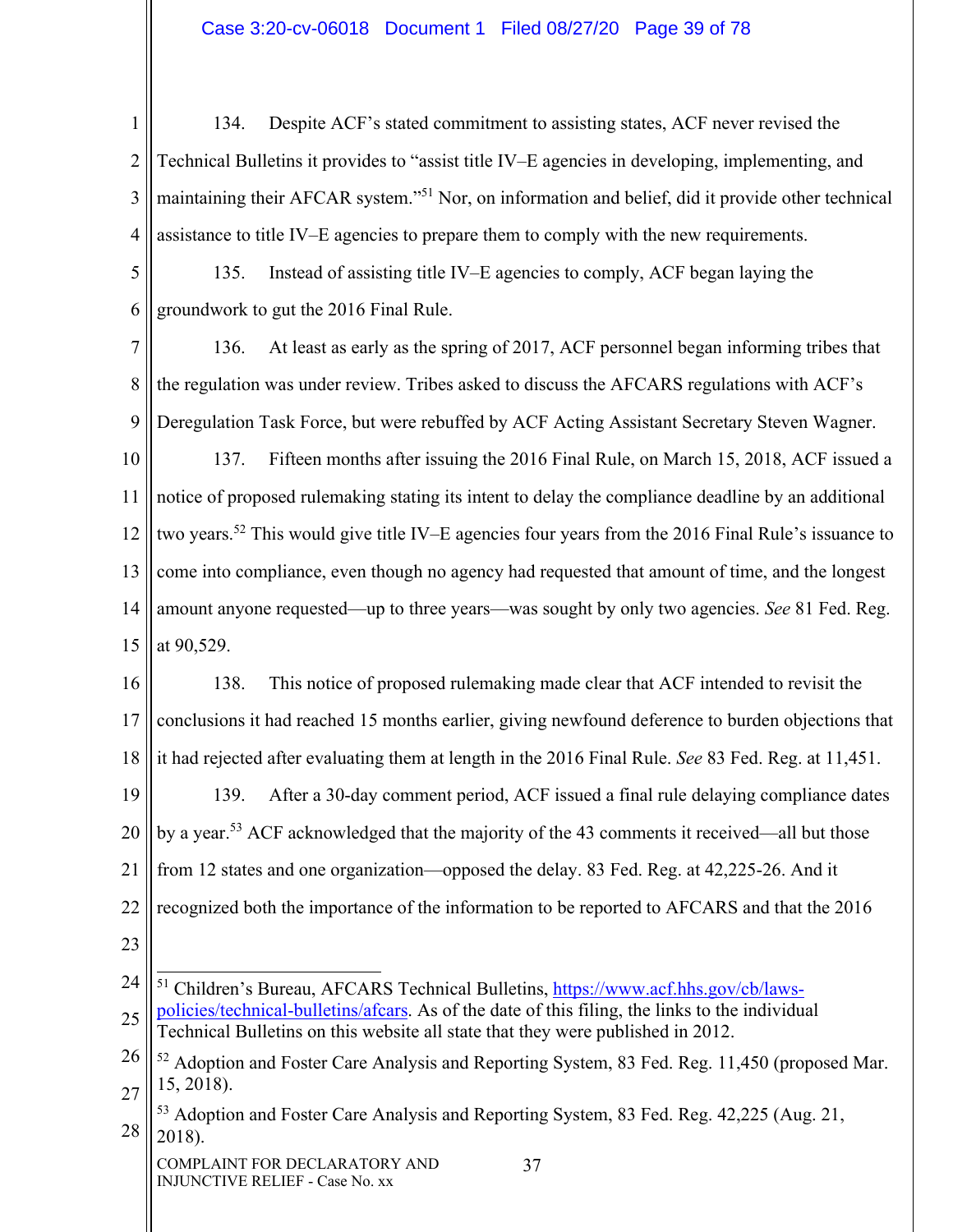## Case 3:20-cv-06018 Document 1 Filed 08/27/20 Page 40 of 78

Final Rule was the first update to the AFCARS regulations since 1993. *Id.* at 42,226.

2 3 4 5 Nevertheless, with just one sentence of explanation, it dismissed the majority of comments out of hand. *See id.* ("We must balance the need for updated data with the needs of our grantees, the title IV–E agencies, that must revise their systems to meet new AFCARS requirements and will ultimately be held accountable via compliance and penalties to report the data.").

6 7 8 9 140. Without any analysis of the effect on youth in foster care, families, tribes, or other interested parties, ACF delayed implementation by one year to October 1, 2020. *Id.* This gave states three years to come into compliance—again, longer than all but two states had requested during the rulemaking that led to the 2016 Final Rule.

10 11 12 13 14 15 141. On information and belief, ACF continued its practice of not providing technical assistance to title IV–E agencies that were preparing to comply with this extended deadline, even though states that commented in favor of the delay did so in the hope that the extra time would "allow[] ACF time to provide needed technical assistance and guidance on the new AFCARS requirements." *Id.* Instead of assisting compliance with the existing requirements, ACF turned to rescinding significant portions of the 2016 Final Rule.

16

1

#### **F. Defendants' Decision to Gut the 2016 Final Rule**

17

#### *1. 2018 ANPRM and 2019 NPRM*

18 19 20 21 22 23 24 25 26 142. Concurrent with its proposal to delay the 2016 Final Rule, ACF issued an advanced notice of proposed rulemaking seeking comments on the "burden" associated with the data elements included in the 2016 Final Rule.<sup>54</sup> The 2018 ANPRM assumed that some data elements were "overly burdensome" and requested that commenters identify those elements and "provide a rationale" for why that was so. 83 Fed. Reg. at 11,450. It invited comments as to how the data elements could be "simplif[ied]" and which data elements "would not be reliable or [are] not necessary." *Id.* It tellingly did not invite input on the benefits of the 2016 Final Rule as a whole or individual data elements, except to the limited extent that they "are important to understanding and assessing the foster care population at the national level," *id.*, just one of the many purposes of

<sup>28</sup> <sup>54</sup> Adoption and Foster Care Analysis and Reporting System, 83 Fed. Reg. 11,449 (proposed Mar. 15, 2018) ("2018 ANPRM").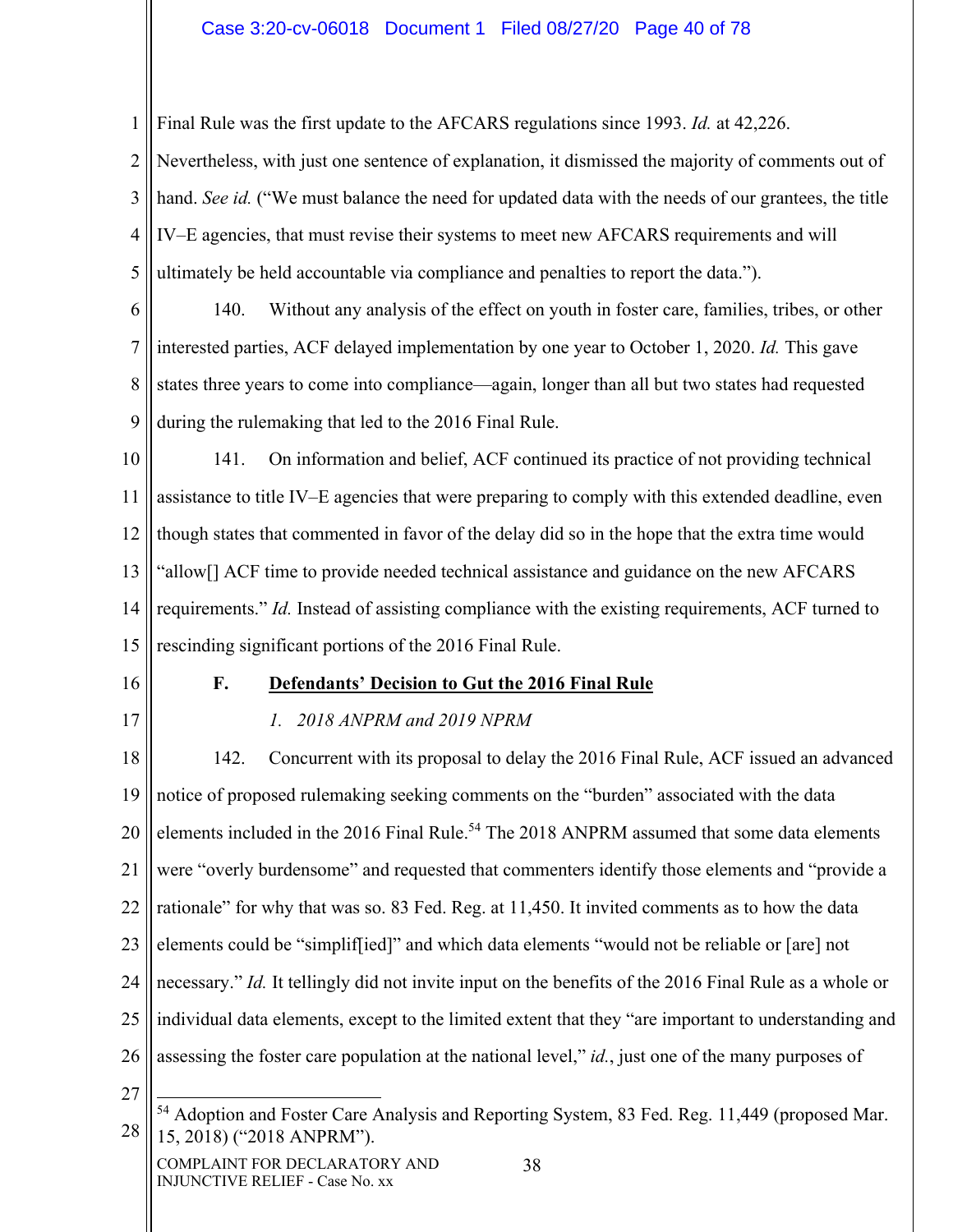1 AFCARS that ACF had recognized in both the 1993 and 2016 Rules. *See supra* ¶¶ 66-70, 114.

2 3 4 5 143. In response, ACF "received 237 comments from 38 states, 38 Indian tribes or consortiums, 62 organizations representing state or tribal interests, national public advocacy groups, professional associations, universities, two members of Congress, and 97 private citizens."55

6 7 8 9 10 11 12 13 14 15 16 17 18 144. Most (although not all) state commenters took up ACF's invitation to claim that the requested data elements were overly burdensome, repeating the arguments that they had raised against the 1993 Rule and every attempt to update it since. Their estimated burdens ranged wildly, with some states claiming it would take as many as 70,000 hours to revise their databases to track the non-ICWA data elements and 25,000 hours to do so for ICWA elements. 84 Fed. Reg. at 16,573. In other words, some states claimed it would take as much as 95,000 hours—the equivalent of 47.5 people working full-time on nothing else for a year—just to update their computer systems to comply with the 2016 Final Rule, even though they could simultaneously be reimbursed to do exactly that in the CCWIS modernization. By contrast, some states estimated just 800 and 200 hours to prepare for the non-ICWA and ICWA elements, respectively approximately 1% of the high-end estimates. *Id.* Similarly, estimates of staff training ranged from 20 hours a year to 102,000 hours a year. *Id.* Consistent with ACF's invitation to suggest a higher burden, the high-end estimates reflected a massive increase from states' comments before the 2016

19 Final Rule. *See* 81 Fed. Reg. at 90,568.

20 21 22 23 24 25 145. Despite their burden concerns, "the vast majority of states . . . expressed that the 2016 final rule was a considerable improvement to the current AFCARS, will improve data reporting, and provide national information on a number of new topics, including ICWA, health needs, and permanency." 84 Fed. Reg. at 16,573. They similarly "recognized that more comprehensive data allows them to better understand the children and families they serve." *Id.* 146. Various states recommended revisions to nearly every set of data elements,

26 including questions regarding "education, health assessments and conditions, youth

27

<sup>28</sup> <sup>55</sup> Adoption and Foster Care Analysis and Reporting System, 84 Fed. Reg. 16,572, 16,573 (proposed Apr. 19, 2019) ("2019 NPRM").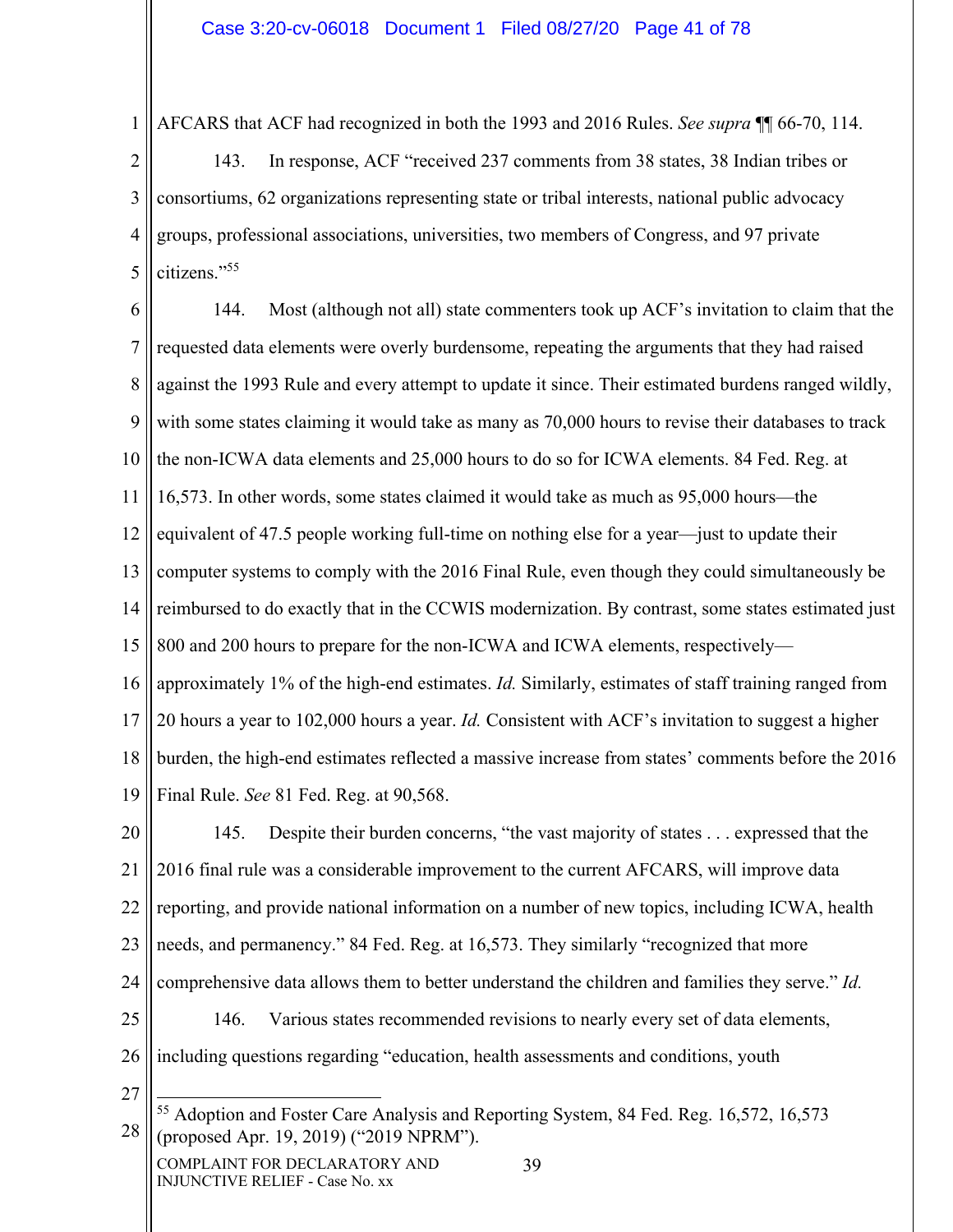# Case 3:20-cv-06018 Document 1 Filed 08/27/20 Page 42 of 78

1 2 3 4 pregnancy/fathering, siblings, prior adoptions, caseworker visits, and sex trafficking." *Id.* at 16,574. Just one-third of the states proposed to cut the sexual orientation questions, while about half of the state commenters recommended eliminating some of the ICWA elements that ACF had previously found essential. *Id.*

5 6 7 8 9 10 11 12 13 14 15 147. At least five states urged ACF to retain the sexual orientation questions,<sup>56</sup> and at least three states expressly requested that it retain many or all of the ICWA elements.<sup>57</sup> When discussing the state comments, ACF ignored the former altogether and misrepresented the latter as supporting merely "limited information." 84 Fed. Reg. at 16,574. For example, ACF claimed that "states with higher numbers of tribal children in their care reported that they supported including limited information related to ICWA in AFCARS," *id.*, when in actuality the state with the largest number of AI/AN youth in care expressed "steadfast and unequivocal support for the data collection set forth in the [2016 Final Rule]," specifically singling out its ICWA and LGBTQ+ elements as "necessary for the proper performance of the functions of the agency."58 148. Virtually every other commenter opposed the proposed retrenchment. *See id.* They explained the benefits of the requested data elements, which ACF had previously considered in

- 16 issuing the 2016 Final Rule. *Id.*
- 17

28 58 California ANPRM Comment.

<sup>18</sup> 19 56 Cal. Dep't of Soc. Servs., Comment Letter on AFCARS Advance Notice of Proposed Rulemaking (June 5, 2018), https://www.regulations.gov/document?D=ACF-2018-0003-0016 ("California ANPRM Comment"); Minn. Dep't of Hum. Servs., Comment Letter on AFCARS

<sup>20</sup> Advance Notice of Proposed Rulemaking (June 13, 2018),

<sup>21</sup> https://www.regulations.gov/document?D=ACF-2018-0003-0180; Ohio Dep't of Job and Fam. Servs., Comment Letter on AFCARS Advance Notice of Proposed Rulemaking (June 13, 2018),

<sup>22</sup> https://www.regulations.gov/document?D=ACF-2018-0003-0143; Oregon, Comment Letter on AFCARS Advance Notice of Proposed Rulemaking (June 14, 2018),

<sup>23</sup> 24 https://www.regulations.gov/document?D=ACF-2018-0003-0210; Pa. Dep't of Hum. Servs., Comment Letter on AFCARS Advance Notice of Proposed Rulemaking (June 13, 2018), https://www.regulations.gov/document?D=ACF-2018-0003-0211.

<sup>25</sup> 57 California ANPRM Comment; North Dakota, Comment Letter on AFCARS Advance Notice of Proposed Rulemaking (June 12, 2018), https://www.regulations.gov/document?D=ACF-2018-

<sup>26</sup> 0003-0119; Wash. State Child.'s Admin., Comment Letter on AFCARS Advance Notice of

<sup>27</sup> Proposed Rulemaking (June 13, 2018), https://beta.regulations.gov/document/ACF-2018-0003- 0149.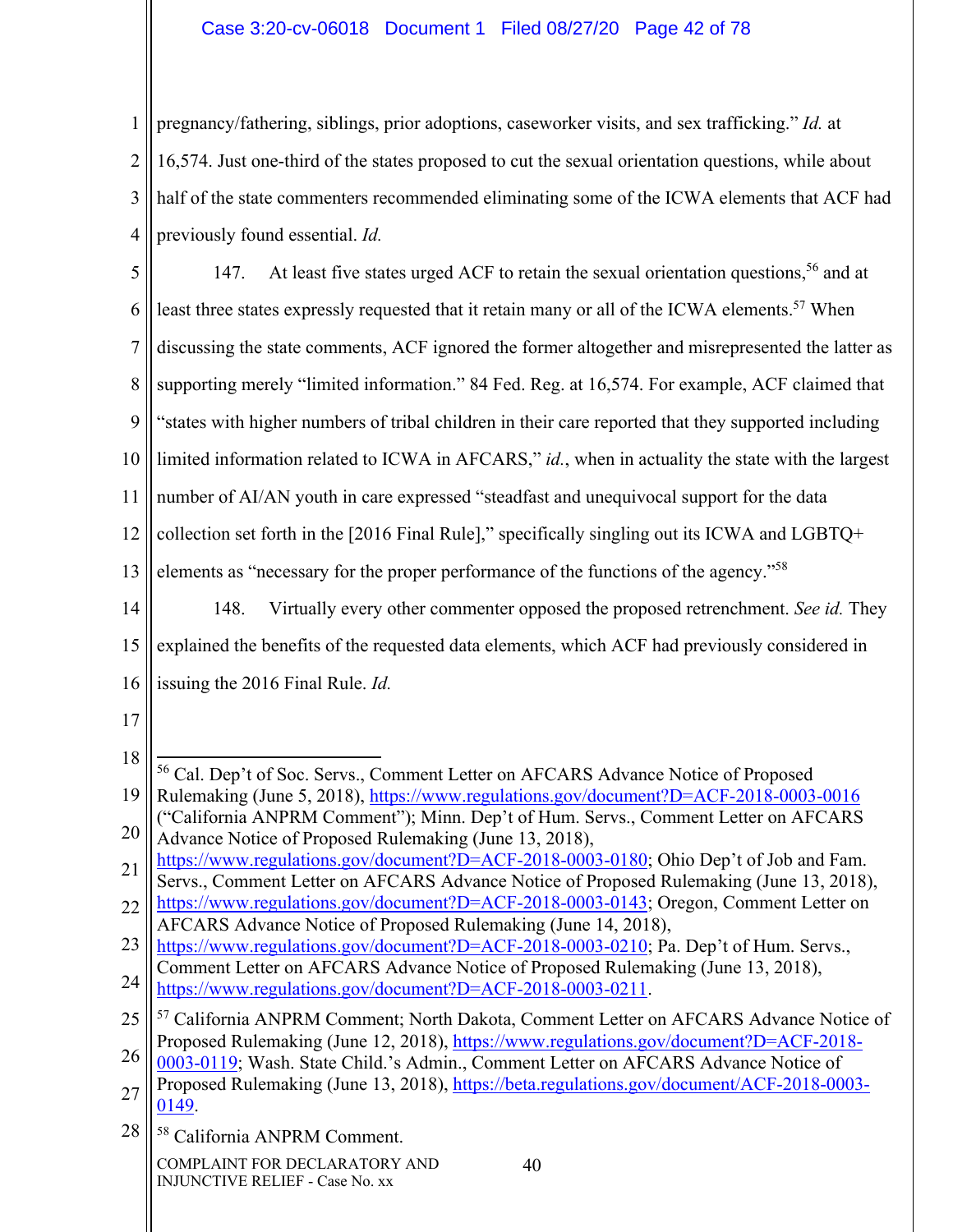1 2 3 4 5 6 7 149. ACF took a strikingly narrow view of these comments, rejecting them as simply providing "broad commentary on the benefit of having new data outweighs the burden of having to report it [sic]." *Id.* It largely dismissed these comments as "outside the scope of the ANPRM," because they addressed topics such as "ACF's authority to collect ICWA-related data elements in AFCARS" or the adequacy of prior "opportunities to comment on AFCARS via prior rulemakings," rather than specific "comments on or estimates for cost or burden related to any aspect of the 2016 final rule." *Id.*

8 9 10 11 12 13 14 15 150. ACF's claim that the commenters that opposed evisceration of the 2016 Final Rule "did not provide specific comments on . . . cost or burden," *id.*, was false. Numerous commenters explained why they believed states' burden estimates were overstated, explaining, *inter alia*, that much of the burden of updating states' systems would exist regardless of the ICWA data elements; that many states had already begun updating their systems and incurring such costs; and that title IV–E agencies would need to answer only three ICWA-related data elements for the vast majority of youth in care, ignoring all others as "not applicable" for the 98% of youth in care to whom ICWA does not apply.59

16 17 18 19 20 21 151. Despite ACF's single-minded solicitude for *state* title IV–E agencies rather than children and families, it did not even acknowledge that at least five of the tribes that submitted comments have direct title IV–E agencies, including Plaintiff Cherokee Nation—and all of them opposed the proposed streamlining. Nor did it acknowledge that California, the state with the largest AI/AN population in the country and thus the heaviest burden of compliance, supported retaining the ICWA data elements in full.

22 23 24 25 26 152. After the comment period closed, ACF issued a new notice of proposed rulemaking on April 19, 2019. 84 Fed. Reg. at 16,572. ACF stated that the purpose of the 2019 NPRM was "to reduce the AFCARS reporting burden." *Id.* It proposed to effectuate this goal by eliminating a data element about the sexual orientation of youth in foster care aged 14 and older; a data element about the sexual orientation of foster parents, adoptive parents, and legal guardians; the vast

<sup>28</sup> COMPLAINT FOR DECLARATORY AND INJUNCTIVE RELIEF - Case No. xx 41 <sup>59</sup> *See, e.g.*, Cherokee Nation ANPRM Comment; Child Welfare ANPRM Comment.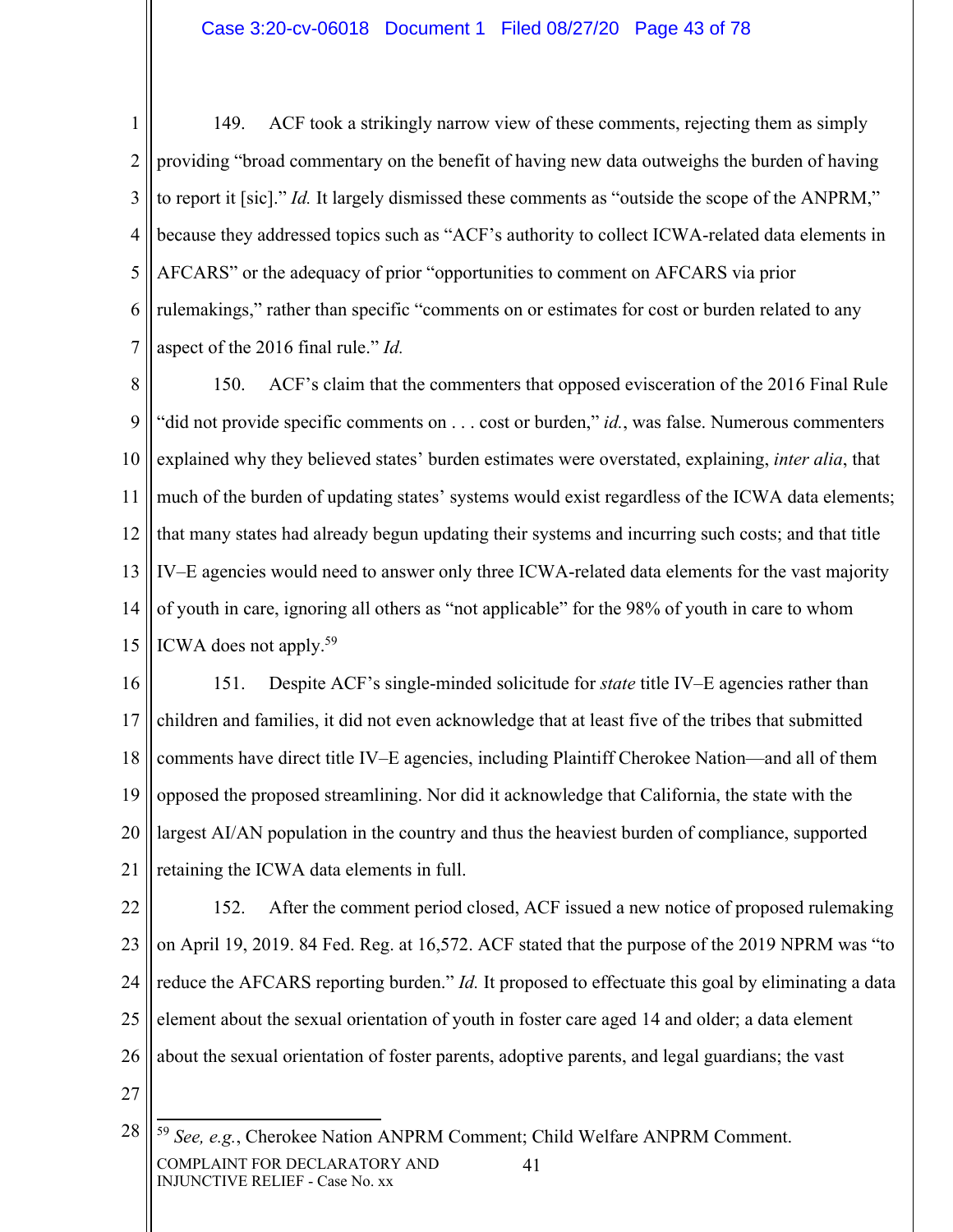#### Case 3:20-cv-06018 Document 1 Filed 08/27/20 Page 44 of 78

1 2 majority of ICWA-related data elements; and various data elements regarding health assessments, educational stability, juvenile justice involvement, and other issues. *See id.* at 16,576-81.

3 4 5 6 153. In keeping with ACF's single-minded focus on reducing burden, its so-called "Costs and Benefits" section did not acknowledge *any* downsides to eliminating these data elements. *See id.* at 16,572. Instead, it focused solely on the "benefit" of reducing title IV–E agencies' reporting burden. *Id.*

7 8 9 10 11 154. The 2019 NPRM omitted any mention of the extensive benefits ACF had identified when proposing and enacting the 2016 Final Rule. *See supra* ¶¶ 108, 115, 120, 126-27. The many benefits to youth in foster care, families, title IV–E agencies, and the groups that serve them went completely unconsidered, as did the vast majority of federal purposes ACF believed the new data would advance.

12 13 14 15 16 17 18 155. Instead, ACF identified a vague and much narrower set of goals, limiting the purposes of ACF for the first time to "for title IV–B/IV–E statute and program monitoring, Congressional reporting, budgeting, and areas where reporting of required information to AFCARS would improve the accuracy and reliability of the data in AFCARS." *Id.* at 16,576. This was a significant change in policy from the set of purposes ACF had cited as far back as the 1993 Rule. *See supra* ¶¶ 66-70. ACF did not acknowledge that it was limiting its view of AFCARS' purposes, much less provide a reasoned justification for its shift.

19 20 21 22 23 24 25 26 27 28 COMPLAINT FOR DECLARATORY AND INJUNCTIVE RELIEF - Case No. xx 42 156. ACF also made two general assertions that directly contradicted its previous conclusions without explanation. First, it claimed that "it was not well illustrated why AFCARS is the best vehicle for collecting this data when there are other effective options for gathering qualitative information at the national level, such as via surveys, research, or the Child and Family Services Review." *Id.* at 16,575. ACF had previously analyzed this exact issue and concluded that "AFCARS is the only comprehensive case-level data set on the incidence and experiences of children who are in out-of-home care under the placement and care of the title IV–E agency or who are adopted under a title IV–E adoption assistance agreement." 81 Fed. Reg. at 90,565; *see supra* ¶ 130. ACF did not acknowledge this prior reasoning and made no effort to explain the analysis that prompted this reversal. Nor did it attempt to explain or justify its characterization of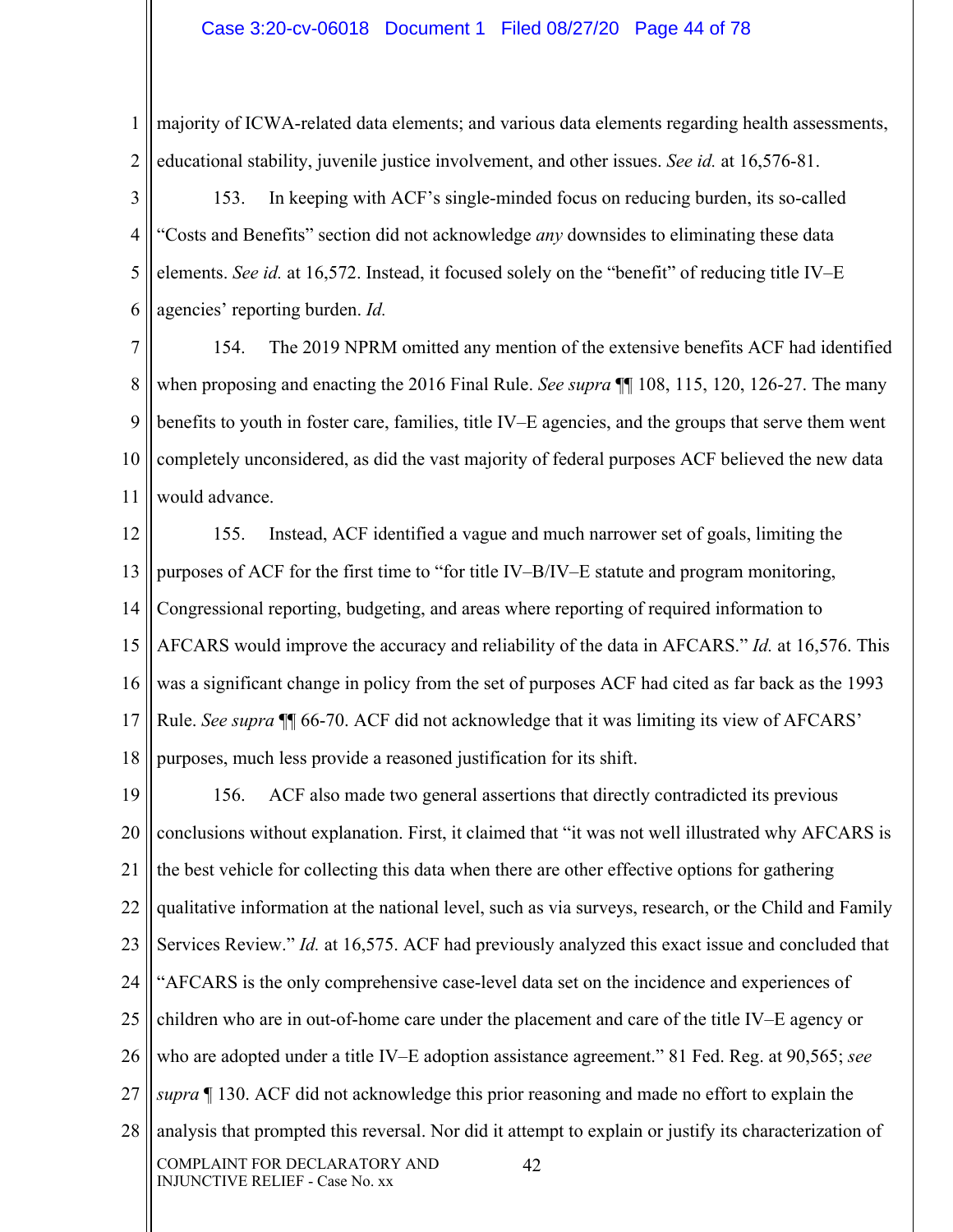1 the data as "qualitative."

2 3 4 5 6 157. Second, ACF claimed that the comments did not "sufficiently validate[]" the assertion that the data elements in the 2016 Final Rule were "essential for policy making." 84 Fed. Reg. at 16,575. Of course, this was not just commenters' opinion, but ACF's own position during the prior rulemaking—a fact that ACF again failed even to acknowledge, much less rebut. *See, e.g.*, 81 Fed. Reg. at 90,527, 90,556.

7 8 9 10 11 12 13 14 15 16 17 18 19 20 21 22 23 24 25 26 27 158. The only justification ACF proffered was the non sequitur that "Congress has passed approximately 24 laws that significantly amended federal child welfare programs since 1995, when AFCARS became effective." 84 Fed. Reg. at 16,575. The fact that Congress had passed legislation amending child welfare programs does not suggest that the data at issue would not aid future policymaking. For example, sections 50701-82 of the Family First Prevention Services Act, signed into law in February 2018, requires states to reduce the number of children in congregate care and utilize evidence-based treatment programs—the exact kinds of efforts that data collection would inform. *See* 42 U.S.C. § 671(e)(5)(B)(vii). ACF's decision to pull elements that would provide national data regarding placement and permanency for LGBTQ+ and AI/AN youth and promote the ability to measure the success of programs through enhanced data collection is in direct conflict to its assertion that Congress's actions weigh against Defendants' disfavored data elements. 159. As to its specific proposed revisions, ACF provided at best brief and insufficient rationales. 160. For example, regarding the sexual orientation questions, the 2019 NPRM opined that asking for sexual orientation may be perceived as intrusive and worrisome to those who have experienced trauma and discrimination as a result of gender identity or sexual orientation. This would be a mandatory conversation a worker must have in order to complete the data elements. Mandating such a conversation may be contraindicated based on a child's history of abuse or neglect. 84 Fed. Reg. at 16,576. 161. Here again, ACF had previously considered and rejected this exact contention,

COMPLAINT FOR DECLARATORY AND INJUNCTIVE RELIEF - Case No. xx

28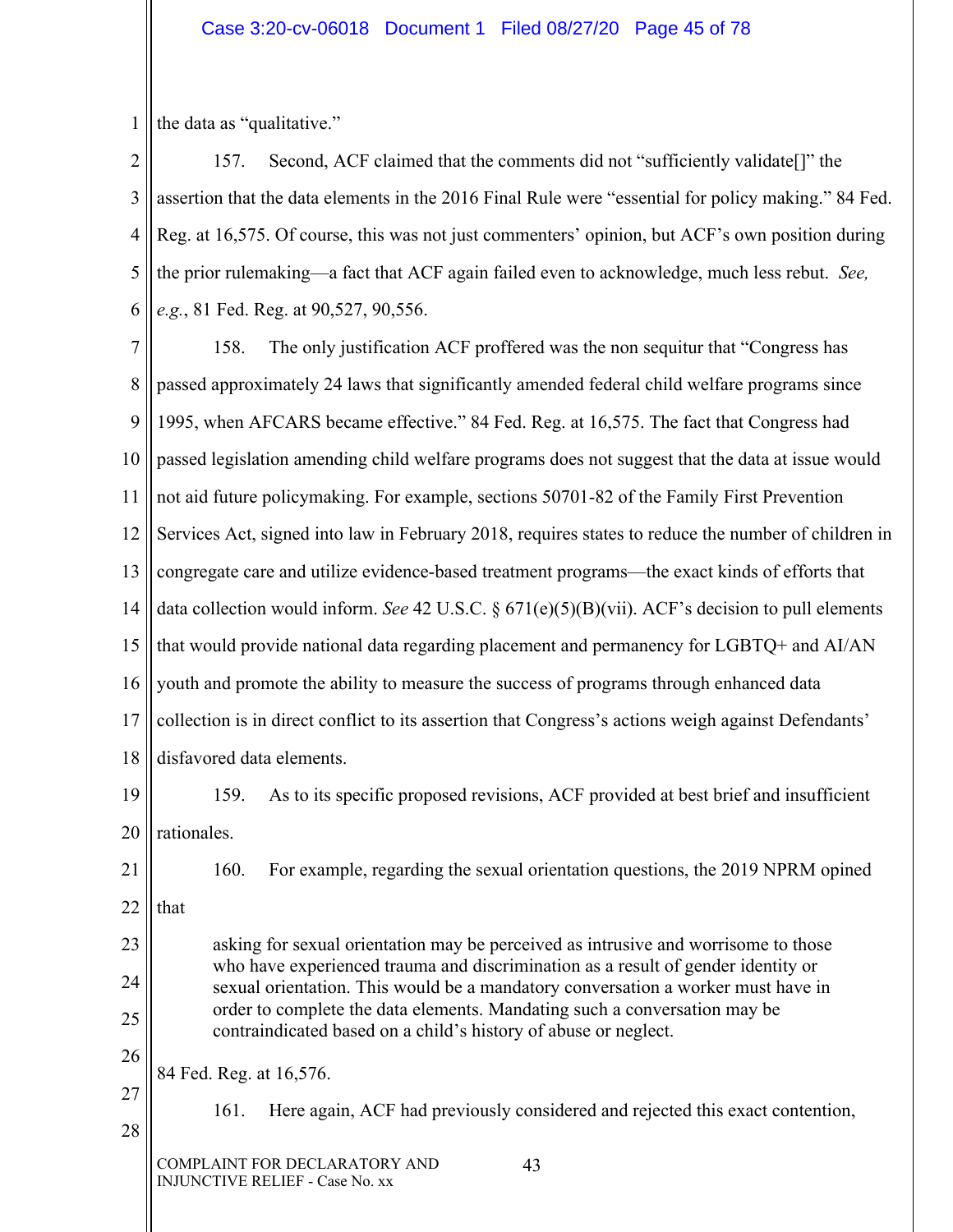## Case 3:20-cv-06018 Document 1 Filed 08/27/20 Page 46 of 78

1 2 3 4 5 6 7 noting that a response from youth was voluntary and that guidelines existed for asking such questions sensitively and safely. *See, e.g.*, 81 Fed. Reg. at 90,526, 90,535; *see also supra* ¶ 123. The 2019 NPRM did not attempt to explain why ACF had abandoned this view, nor address the fact that other HHS divisions already collect sexual orientation information for youth.<sup>60</sup> Nor did ACF provide any basis for its pseudoscientific speculation that asking a question about sexual orientation on a voluntary basis may be "contraindicated based on a child's history of abuse or neglect." 84 Fed. Reg. at 16,576.

8 9 10 11 12 13 162. The 2019 NPRM also purported to rely on a white paper issued by an Office of Management and Budget working group.<sup>61</sup> According to ACF, the OMB White Paper "advises" that new questions added to a survey or data base should be validated with qualitative techniques and question validation efforts should include both the SOGI [i.e., sexual orientation and gender identity] and non-SOGI groups." 84 Fed. Reg. at 16,576. ACF asserted that its abandonment of the sexual orientation questions was based "in particular" on this validation concern. *Id.*

14 15 16 17 18 19 20 21 22 163. However, ACF misrepresented the OMB White Paper's recommendations. The working group did not recommend that validation testing be employed for any "new questions added to a survey or data base." *Id.* Rather, it recommended validation only when an agency chooses to develop a question not previously used on other surveys or used in "a new setting with a different audience." OMB White Paper at 17. The questions ACF incorporated in the 2016 Final Rule were taken directly from the Centers for Disease Control and Prevention's Youth Risk Behavior Surveillance System ("YRBSS"), whose questions the OMB White Paper explicitly recognized as one of the "main ways sexual identity is asked in Federal surveys/studies." *Id.* at 5, 9. Indeed, the 2016 Final Rule had expressly rejected suggestions to broaden the questions beyond

<sup>24</sup> 25 <sup>60</sup> *See, e.g.*, Hum. Rts. Campaign, Comment Letter on AFCARS Advance Notice of Proposed Rulemaking (June 13, 2018), https://www.regulations.gov/document?D=ACF-2018-0003-0161.

<sup>26</sup> <sup>61</sup> See Fed. Interagency Working Group on Improving Measurement of Sexual Orientation and Gender Identity in Fed. Survs., *Current Measures of Sexual Orientation and Gender Identity in* 

<sup>27</sup> *Federal Surveys* (2016) ("OMB White Paper"), https://cpb-us-

<sup>28</sup> e1.wpmucdn.com/sites.northwestern.edu/dist/3/817/files/2017/01/WorkingGroupPaper1\_Current Measures 08-16-1xnai8d.pdf.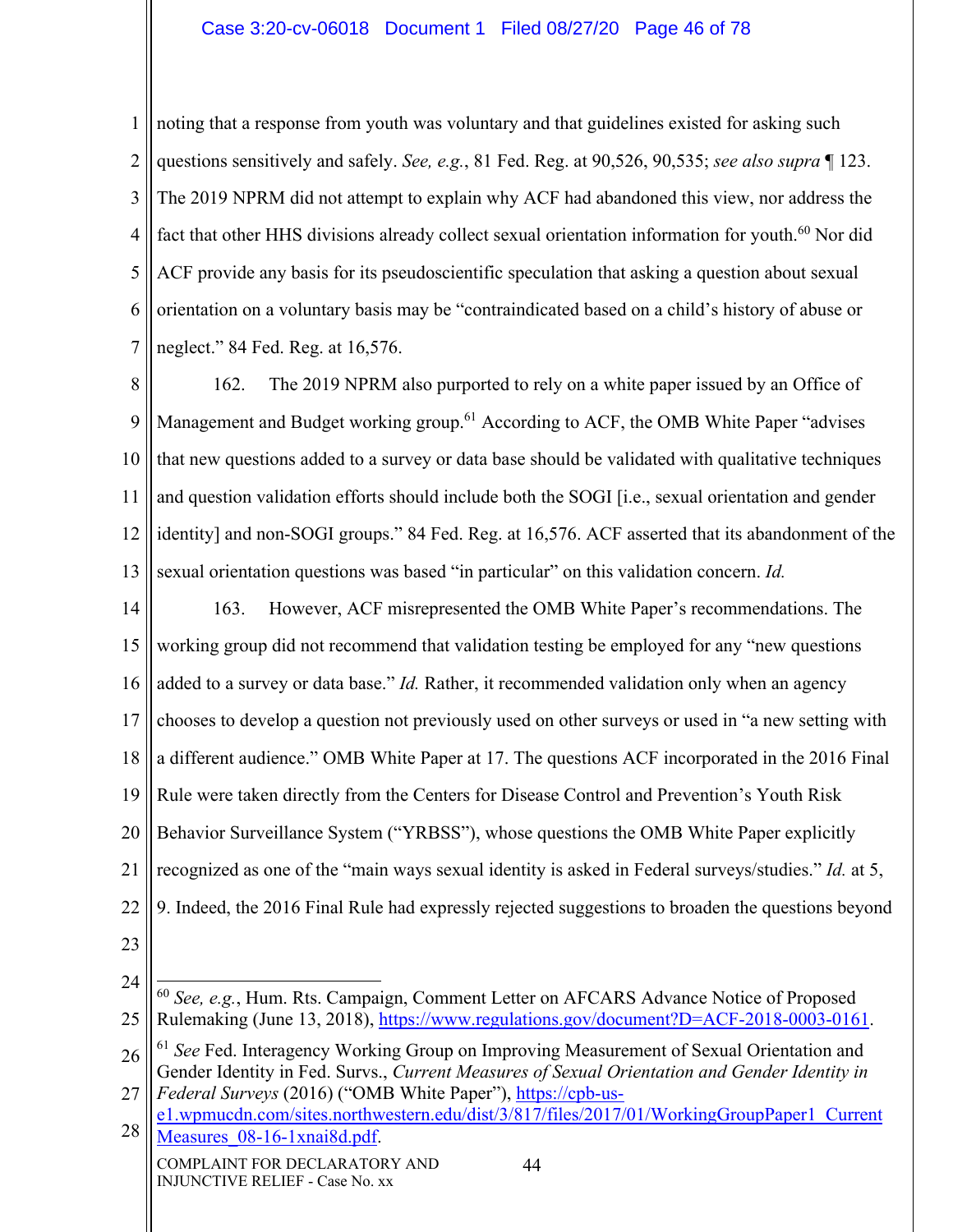1 2 the YRBSS model, hewing to the precise questions approved by the OMB White Paper. *See* 81 Fed. Reg. at 90,534.

3 4 5 6 7 8 9 10 11 12 13 164. The purported justification of intrusiveness is even flimsier with regard to the elimination of data elements reporting the sexual orientation of foster parents, adoptive parents, and legal guardians. Foster parent home studies to determine suitability routinely involve questions about relationships, relationship history, familial history, and relationship status realities of child welfare casework that ACF did not acknowledge. Moreover, ACF's suggestion that sexual orientation could be "gleaned" from parents' and guardians' "sex and marital status," 84 Fed. Reg. at 16,577, is the same type of flawed inference that HHS had long recognized as a shortcoming of the pre-2016 AFCARS questions. *See* 2003 OIG Report at 6 (criticizing data limitations under which an aunt and uncle serving as a foster family would be reported only as a "Married Couple"). ACF's inferential method would lead to inaccurate results and be entirely useless for single and unmarried parents and guardians.

14 15 16 17 18 19 20 21 165. The 2019 NPRM also failed to address the benefits identified in the 2016 Final Rule with regard to gathering sexual orientation data. In the 2016 Final Rule, ACF noted that the questions would enable the agency "to move closer toward our goal to better support children and youth in foster care who identify as LGBTQ and ensure that foster care placement resources and services are designed appropriately to meet their needs" and would "assist title IV–E agencies in recruiting and training foster care providers in meeting the needs of these youth." 81 Fed. Reg. at 90,534-35. The 2019 NPRM failed to acknowledge, let alone explain away, its change in position as to these benefits.

22 23 24 25 166. Similarly, the 2019 Proposed Rule eliminated the vast majority of ICWA-related data elements, despite having found just three years earlier that each one was essential to evaluate whether AI/AN youth were being appropriately treated and where ACF could provide additional resources and guidance. *See supra* ¶¶ 126-28.

26 27 28 COMPLAINT FOR DECLARATORY AND INJUNCTIVE RELIEF - Case No. xx 45 167. For example, where the 2016 Final Rule required title IV–E agencies to report, for each child to whom ICWA applies, whether they had inquired about the child's status with the child and the child's biological or adoptive parents, Indian custodian, and extended family, as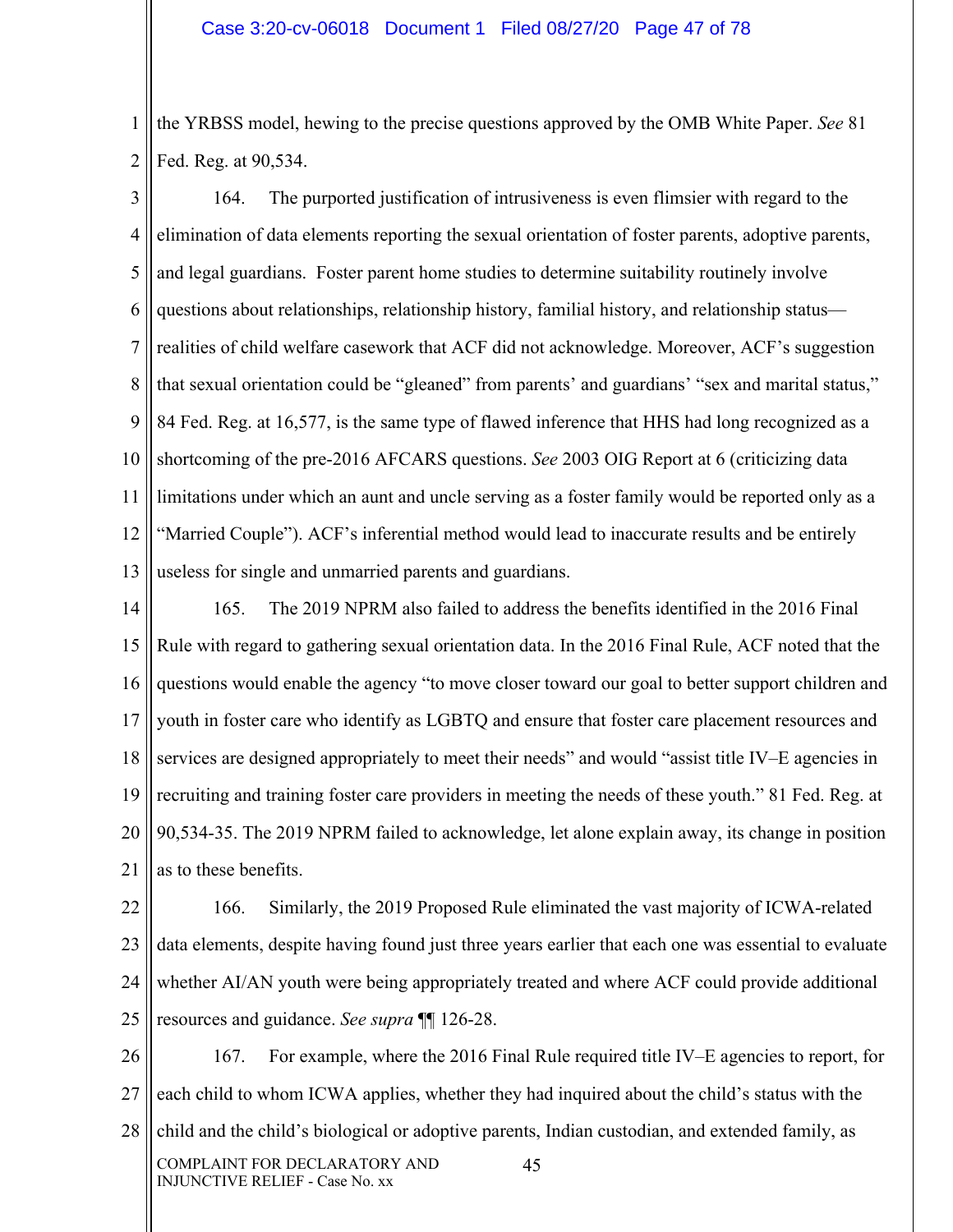1 2 3 4 5 6 7 required by ICWA, *see* 81 Fed. Reg. at 90,570 (codifying requirements at 45 C.F.R. § 1355.44(b)(3)), the 2019 NPRM proposed to require title IV–E agencies only to report generically whether they made undefined "inquiries," *see* 84 Fed. Reg. at 16,577, 16,579. Similarly, the 2019 NPRM struck nearly all data elements tracking implementation of the ICWA provisions designed to prevent unwarranted removals and keep AI/AN children within tribal communities where possible. *Compare* 81 Fed. Reg. at 90,574-78 (codifying requirements at 45 C.F.R. § 1355.44(d)(3), (e)(8)-(11)) *with* 84 Fed. Reg. at 16,577, 16,594, 16,597.

8 9 10 11 12 13 14 168. For most of the abandoned data elements, ACF did not even attempt to engage with its previous analysis. For example, as discussed above, ACF previously concluded that questions about the specific types of ICWA-related placement options available were "essential for ACF to determine whether resources are needed for recruitment to increase the availability of AI/AN homes that can meet ICWA's placement preferences." 81 Fed. Reg. at 90,552; *see supra* ¶ 126. The 2019 Proposed Rule did not acknowledge this conclusion, much less explain its reasons for departing from it.

15 16 17 18 19 20 21 22 23 24 25 169. Instead, the 2019 Proposed Rule generally provided a generic and conclusory rationale that such data were "better suited for a qualitative review." 84 Fed. Reg. at 16,574; *see also, e.g.*, *id.* at 16,577-78. But nearly all of the data elements ACF proposed to cut were yes/no options, dates of recorded events, or similarly quantitative and discrete facts. *See* 81 Fed. Reg. at 90,584-97. As numerous commenters pointed out, these were not "qualitative" by any definition, and were facially *less* qualitative than other questions ACF was retaining.<sup>62</sup> ACF did not explain how these were in any relevant sense "qualitative." Nor did it attempt to explain how it or any other entity might conduct a "qualitative review" of information that AFCARS did not collect, let alone on the "comprehensive national" level that the Act requires, 42 U.S.C. § 679(c)(3), or compare the costs of such a hypothetical "qualitative review" against the purported savings from eliminating the data elements from AFCARS.

26

<sup>27</sup> 28 <sup>62</sup> *See, e.g.*, Seattle U. Sch. of L. Ctr. For Indian L. & Pol'y, Comment Letter on AFCARS Notice of Proposed Rulemaking (July 17, 2019) ("Ctr. for Indian Law & Pol'y NPRM Comment"), https://beta.regulations.gov/document/ACF-2018-0003-0284.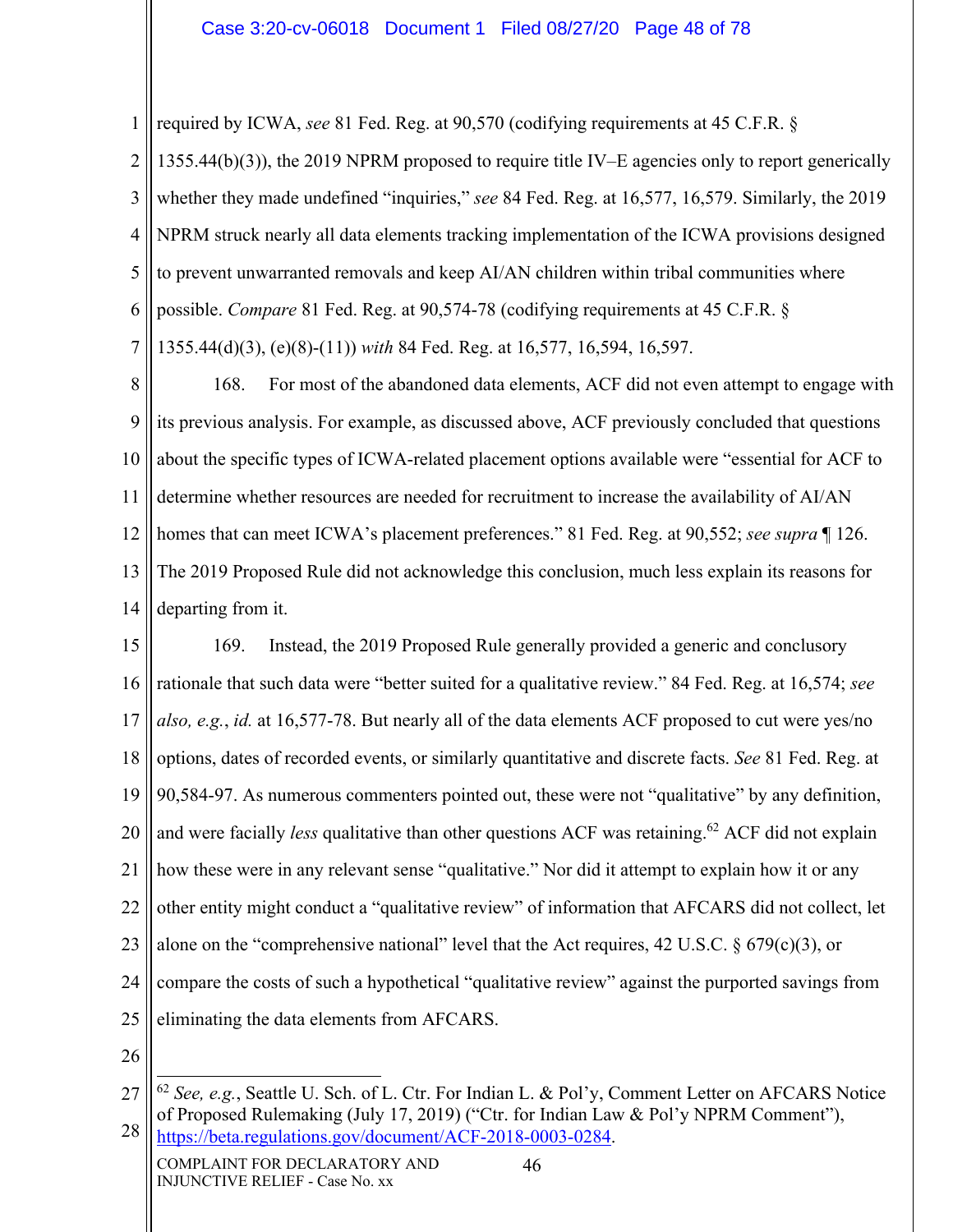1 2 3 4 5 6 7 170. ACF also claimed that it would use the State Court Improvement Program ("CIP") instead of AFCARS to address the issues.<sup>63</sup> 84 Fed. Reg. at 16,578. The 2019 Proposed Rule promised that "the next program instruction for the CIP will encourage grantees to work with the dependency courts across their jurisdictions to enhance efforts to collect and track key ICWA data indicators." *Id.* This proved a hollow promise: when ACF sought to renew its CIP program instruction five months later, it submitted it with "minimal updates" that did not address ICWA at all.64

8 9 10 11 12 13 14 171. Finally, ACF took the title IV–E agencies' estimates at face value, even though some states reported it would take nearly *50 person-years* of full-time work to update their systems. *See supra* ¶ 144. ACF made no effort to determine whether the new estimates were reasonable or to eliminate outlier data, simply adopting the median estimate for development costs and average estimate for annual reporting burdens. 84 Fed. Reg. at 16,587. ACF did not explain why it chose to use the median for one figure and average for another, an approach it had not used in the 2016 Final Rule.

- 15 16 17 18 19 20 21 22 23 172. ACF also changed its methodology for estimating the hours needed for reporting and recordkeeping for each child in care. In the 2016 Final Rule, ACF separately calculated burdens for children to whom ICWA applies and those it does not, estimating 13 hours per child for the former and 3 hours per child for the latter. *See* 81 Fed. Reg. at 90,568. This differential estimate was appropriate because title IV–E agencies need to answer only three questions for children to whom ICWA does not apply, marking the rest as not applicable. *See id.* at 90,570; *see supra* ¶ 109. Because there were 273,539 children in care, but only 6,044 reported to be American Indian or Alaska Native, this methodology resulted in a total estimate of 872,027 hours. 81 Fed. Reg. at 90,568.
- 24

COMPLAINT FOR DECLARATORY AND INJUNCTIVE RELIEF - Case No. xx

<sup>25</sup>  $63$  CIP is a statutorily mandated program that provides funding to state court systems to assess certain aspects of their child welfare proceedings. *See* 42 U.S.C. § 629h; Children's Bureau, Court

<sup>26</sup> 27 Improvement Program (May 7, 2012), https://www.acf.hhs.gov/cb/resource/court-improvementprogram.

<sup>28</sup> <sup>64</sup> Submission for OMB Review; State Court Improvement Program (OMB #0970–0307), 84 Fed. Reg. 50,847, 50,847 (Sept. 26, 2019).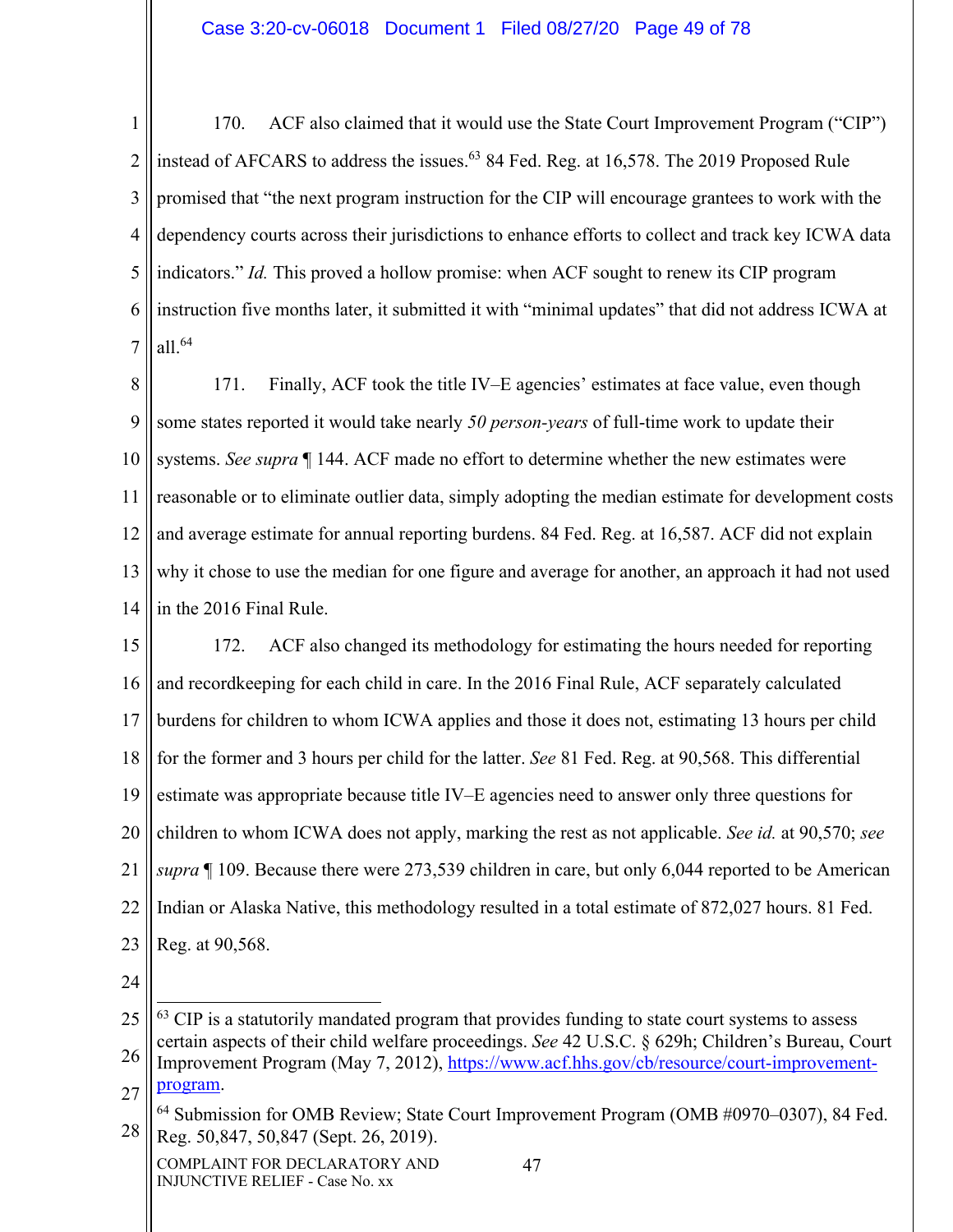1 2 3 4 5 6 173. By contrast, the 2019 Proposed Rule lumped *all* children together, even though the vast majority of ICWA questions would be asked of just 2 percent of children (*i.e.*, 6,044 out of 273,539). *See* 84 Fed. Reg. at 16,589. This unexplained methodological change increased the estimate for *all* children to 6 hours per child, including the 98% of children for whom title IV–E agencies would only need to answer three questions. This unreasoned and unjustifiable change nearly doubled ACF's estimate of the burden of the 2016 Final Rule. *Id.*

7 8 9 10 11 12 174. Similarly, ACF's method for estimating the cost savings to states appeared to assume that all questions would be asked of all youth, even though title IV–E agencies would need to report only three threshold questions regarding whether ICWA applied at all for 98% of youth. Despite the small minority of cases in which the cost savings would occur, the 2019 Proposed Rule assumed a 33% across-the-board cost savings, significantly inflating the apparent savings. *Id.* at 16,586.

13 14 15 16 17 18 175. Nor did ACF attempt to disaggregate the portion of costs that title IV–E agencies would be incurring even without the 2016 Final Rule as they converted their systems to CCWIS, as commenters noted.<sup>65</sup> Similarly, it failed to account for the progress that some states reported having made since the 2016 Final Rule's promulgation, which would presumably reduce the burden of finishing their efforts to come into compliance. Instead, it increased its cost estimates even for states that had already begun implementing the 2016 Final Rule.

19

*2. 2020 Final Rule*

20 21 22 23 176. The comment period from the 2019 Proposed Rule produced "150 comments from 24 state and local child welfare agencies; 33 Indian tribes, tribal organizations or consortiums; 10 organizations representing tribal interests; 45 national advocacy groups and universities; one Member of Congress; and 37 anonymous or private citizens."<sup>66</sup>

24

177. As before, many—but not all—of the state title IV–E agencies supported

25

26 27 <sup>65</sup> *See, e.g.*, Children's Defense Fund, Comment Letter on AFCARS Advance Notice of Proposed Rulemaking (June 13, 2018), https://beta.regulations.gov/document/ACF-2018-0003-0212.

28 66 Adoption and Foster Care Analysis and Reporting System, 85 Fed. Reg. 28,410, 28,411 (May 12, 2020) ("2020 Final Rule").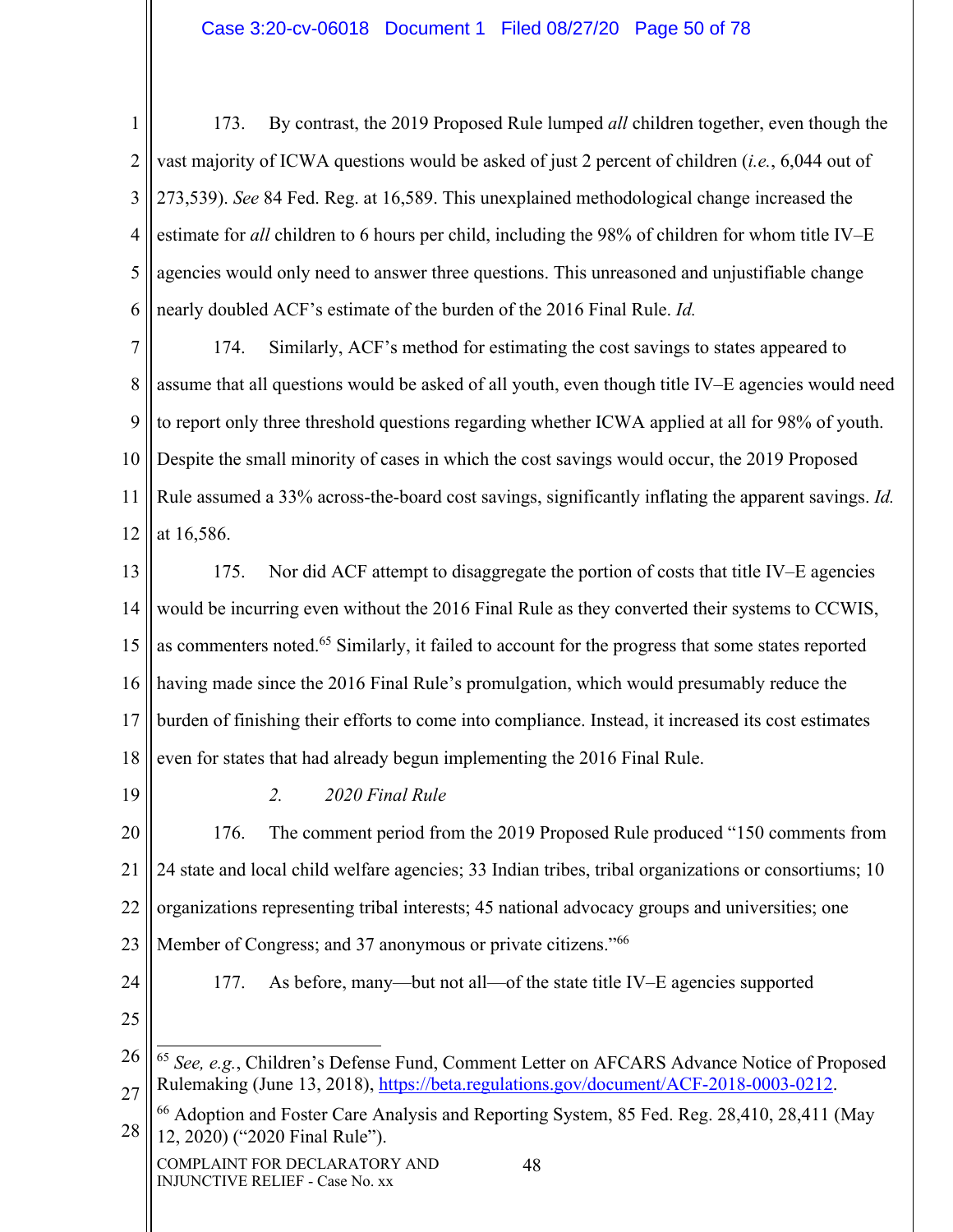### Case 3:20-cv-06018 Document 1 Filed 08/27/20 Page 51 of 78

1 2 3 4 5 6 eliminating data elements on the basis of putative burden concerns. *See* 85 Fed. Reg. at 28,411. And as before, virtually all other commenters opposed the changes. *Id.* This included five tribes that operated direct title IV–E agencies and opposed the elimination of the requirements. Once again, ACF did not even acknowledge the tribal IV–E agencies' position. *See supra* ¶ 151. Nor did it respond to the state title IV–E agencies that specifically supported the sexual orientation and ICWA data elements. *See supra* ¶ 147 & nn.56-58.

7 8 9 10 178. Despite the overwhelming majority of comments, ACF finalized the changes that it had proposed in the Proposed Rule on May 12, 2020. The 2020 Final Rule, issued by Defendants HHS and ACF and signed by Defendants Azar and Johnson, retained and exacerbated the errors in the Proposed Rule.

11 12 13 14 15 16 17 18 19 20 179. The sole purpose of the changes, according to the 2020 Final Rule's executive summary, was to comply with a 2017 executive order that directed agencies to identify regulations that could be repealed or modified.<sup>67</sup> 85 Fed. Reg. at 28,410. ACF did not attempt to explain why the executive order supported its decision; it simply cited the order as a conclusory justification for its choice. But as one commenter had pointed out, *none* of the six criteria that the executive order directed deregulating agencies to consider applied to the 2016 Final Rule.<sup>68</sup> Five of the considerations were entirely inapplicable. *See* 82 Fed. Reg. at 12,286 (directing agencies to identify regulations that eliminate jobs; are outdated, unnecessary, or ineffective; interfere with regulatory reform initiatives and policies; are inconsistent with the requirements of 44 U.S.C. § 3516; or implement rescinded or substantially modified executive orders).

- 21 22 23 24 180. The only factor in the executive order that was even plausibly relevant to the 2020 Final Rule was its inquiry whether the regulation "impose[s] costs that exceed benefits." *Id.* But, as in the 2019 NPRM, the 2020 Final Rule did not even acknowledge the benefits of the 2016 Final Rule, let alone explain why they were exceeded by the costs. *See* 85 Fed. Reg. at 28,410
	- 25

https://www.regulations.gov/document?D=ACF-2018-0003-0250.

<sup>26</sup>  $67$  Exec. Order No. 13777, Enforcing the Regulatory Reform Agenda, 82 Fed. Reg. 12,285 (Feb. 24, 2017).

<sup>27</sup> 28 <sup>68</sup> *See* Sault Ste. Marie Tribe of Chippewa Indians, Comment Letter on AFCARS Notice of Proposed Rulemaking (June 3, 2019) ("Sault Ste. Marie NPRM Comment"),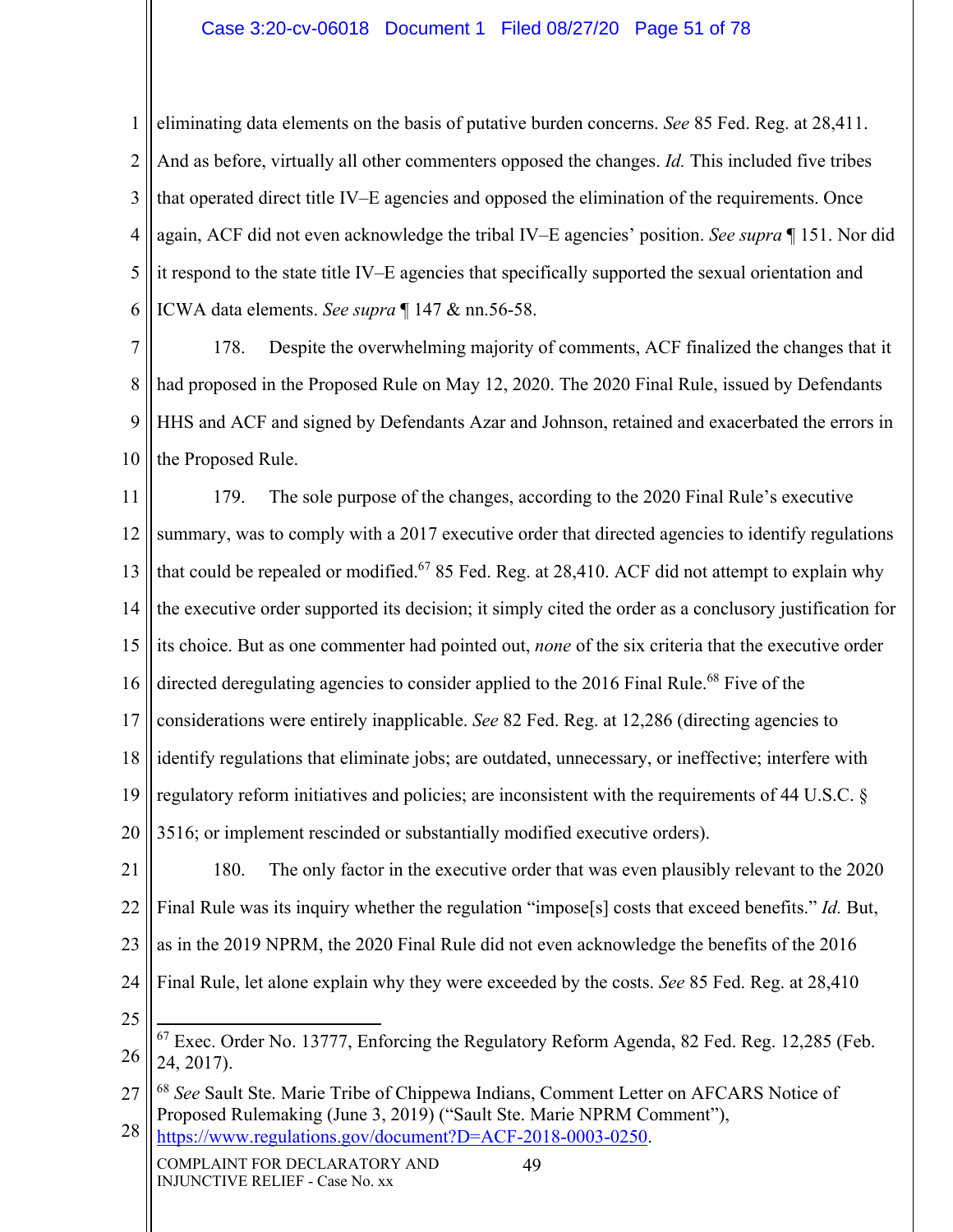1 2 2016 Final Rule). (under "Costs and benefits," listing only the supposed cost savings of eliminating portions of the

| 3              | 181.<br>Commenters identified numerous benefits from the 2016 Final Rule that would be                                                                                                                         |  |  |  |  |  |
|----------------|----------------------------------------------------------------------------------------------------------------------------------------------------------------------------------------------------------------|--|--|--|--|--|
| $\overline{4}$ | lost with the proposed changes, and thus represented factors that ACF needed to take into                                                                                                                      |  |  |  |  |  |
| 5              | consideration. Just to name a few examples, commenters explained that: states would save money                                                                                                                 |  |  |  |  |  |
| 6              | because the data would allow for better targeting of resources and provision of services, leading to                                                                                                           |  |  |  |  |  |
| 7              | more placement stability and less need to house youth in expensive congregate care facilities; <sup>69</sup>                                                                                                   |  |  |  |  |  |
| 8              | strengthen and promote ICWA's mandates to protect Indian families and communities; <sup>70</sup> help                                                                                                          |  |  |  |  |  |
| 9              | ACF and states to better recruit foster and adoptive parents; <sup>71</sup> allow ACF and others to identify                                                                                                   |  |  |  |  |  |
| 10             | discrimination and other factors negatively impacting children's safety and well-being; <sup>72</sup> allow                                                                                                    |  |  |  |  |  |
| 11             | ACF to examine the unique experiences of AI/AN LGBTQ+ youth; <sup>73</sup> and help tribes vindicate                                                                                                           |  |  |  |  |  |
| 12             | their rights and the rights of their youth, and to work with states to improve ICWA compliance. <sup>74</sup>                                                                                                  |  |  |  |  |  |
| 13             | ACF did not acknowledge <i>any</i> of these lost benefits. Nor did it explain why it was<br>182.                                                                                                               |  |  |  |  |  |
| 14             | abandoning its prior conclusion that the 2016 Final Rule advanced these goals. Instead, it simply                                                                                                              |  |  |  |  |  |
| 15             | reached the vague and unreasoned conclusion that it did not "have a sufficient justification, or a                                                                                                             |  |  |  |  |  |
| 16             | rational basis, for retaining the data elements proposed for removal." Id. at 28,411.                                                                                                                          |  |  |  |  |  |
| 17             | 183.<br>Like it did in the 2019 NPRM, ACF construed AFCARS to have a sharply                                                                                                                                   |  |  |  |  |  |
| 18             | constrained purpose, limited only to "a title IV-B or IV-E statutory requirement, program                                                                                                                      |  |  |  |  |  |
| 19             |                                                                                                                                                                                                                |  |  |  |  |  |
| 20<br>21       | $^{69}$ E.g., Hum. Rts. Campaign, Comment Letter on AFCARS Notice of Proposed Rulemaking (June<br>18, 2019) ("Hum. Rts. Campaign NPRM Comment"), https://beta.regulations.gov/document/ACF-<br>2018-0003-0339. |  |  |  |  |  |
| 22             | $^{70}$ E.g., Tribal L. & Pol'y Inst., Comment Letter on AFCARS Notice of Proposed Rulemaking<br>(June 13, 2019), https://beta.regulations.gov/document/ACF-2018-0003-0270.                                    |  |  |  |  |  |
| 23             | $71$ E.g., Hum. Rts. Campaign NPRM Comment.                                                                                                                                                                    |  |  |  |  |  |
| 24<br>25       | $72$ E.g., Port Gamble S'Klallam Tribe, Comment Letter on AFCARS Notice of Proposed<br>Rulemaking (June 17, 2019), https://www.regulations.gov/document?D=ACF-2018-0003-0362.                                  |  |  |  |  |  |
| 26             | $^{73}$ E.g., Lambda Legal NPRM Comment; Rep. Karen Bass, Comment Letter on AFCARS<br>Advance Notice of Proposed Rulemaking (Jun 12, 2018),                                                                    |  |  |  |  |  |
| 27             | https://www.regulations.gov/document?D=ACF-2018-0003-0106 ("Rep. Bass ANPRM<br>Comment").                                                                                                                      |  |  |  |  |  |
| 28             | $^{74}$ E.g., Ctr. for Indian L. & Pol'y NPRM Comment.                                                                                                                                                         |  |  |  |  |  |
|                | COMPLAINT FOR DECLARATORY AND<br>50<br><b>INJUNCTIVE RELIEF - Case No. xx</b>                                                                                                                                  |  |  |  |  |  |

II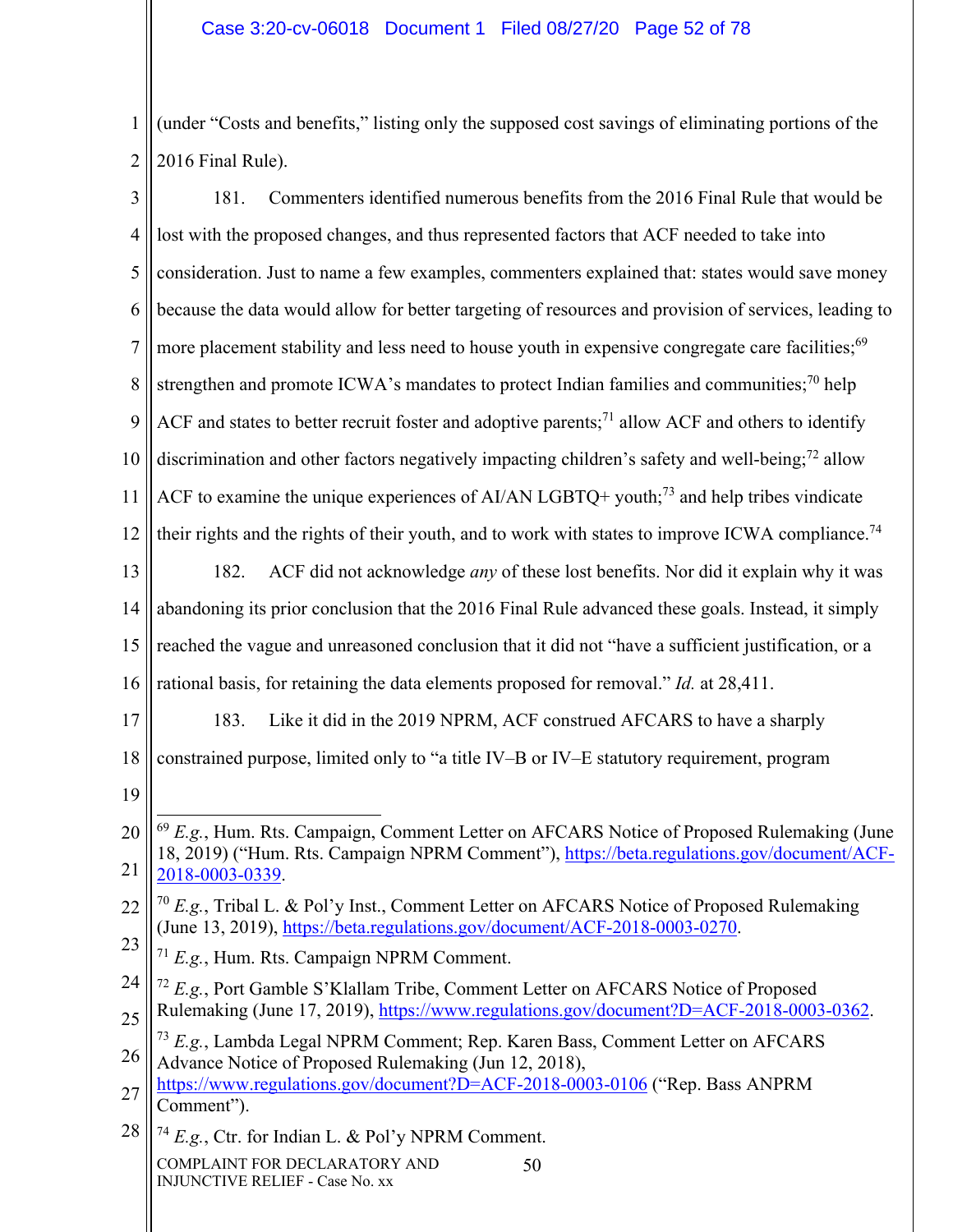## Case 3:20-cv-06018 Document 1 Filed 08/27/20 Page 53 of 78

1 2 3 monitoring, Congressional reporting, or budgeting." *Id.* at 28,410. This was a significant yet unacknowledged and unexplained shift from ACF's historic interpretation of AFCARS. *See supra* ¶¶ 66-70, 114.

4 5 6 7 8 9 10 11 184. Indeed, this statement was inconsistent even with how ACF *currently* represents its uses of AFCARS outside of this rulemaking. ACF's website, which ACF reviewed but did not change after issuing the 2020 Final Rule, identifies numerous ways "ACF uses AFCARS data" that go well beyond the stinted purposes claimed in the 2020 Final Rule, including "[p]reparing the Child Welfare Outcomes report," "[c]onducting trend analyses and short- and long-term planning efforts," "[t]argeting areas for initial or increased technical assistance efforts, discretionary service grants, research and evaluation, and regulatory changes," and "[r]esponding to request<sup>[s]</sup> for data from federal, state, tribal, and private agencies."<sup>75</sup>

12 13 14 185. ACF did not acknowledge, much less explain, the inconsistencies between this historic and continuing view of AFCARS' uses and the limited view it expressed in the 2020 Final Rule.

15 16 17 18 19 20 21 22 23 24 186. Similarly, ACF largely chose not to respond to the many arguments raised against its proposal. Instead, it downplayed the analyses provided by the overwhelming body of adverse commenters because they "were not agencies responsible for reporting data to AFCARS." *Id.* at 28,412. This was yet another unexplained departure from the approach ACF took in the 1993 and 2016 rulemaking processes. *See, e.g.*, 58 Fed. Reg. at 67,912 (including "national advocacy organizations" among the groups that had an interest in AFCARS information). Nor was it true of the five tribal title IV–E agencies that opposed the changes, including Plaintiff Cherokee Nation. ACF purported to reject these comments because they were broadly similar to the comments offered in response to the 2018 ANPRM, 85 Fed. Reg. at 28,412, even though the 2019 NPRM had not responded to most of the points raised in those comments.

25 26

187. To the limited extent that ACF acknowledged the substance of adverse comments, it significantly mischaracterized them. For example, ACF claimed that

27

<sup>28</sup> <sup>75</sup> Children's Bureau, About AFCARS, (July 2, 2012), https://www.acf.hhs.gov/cb/resource/aboutafcars. The website states that ACF last reviewed it on June 5, 2020.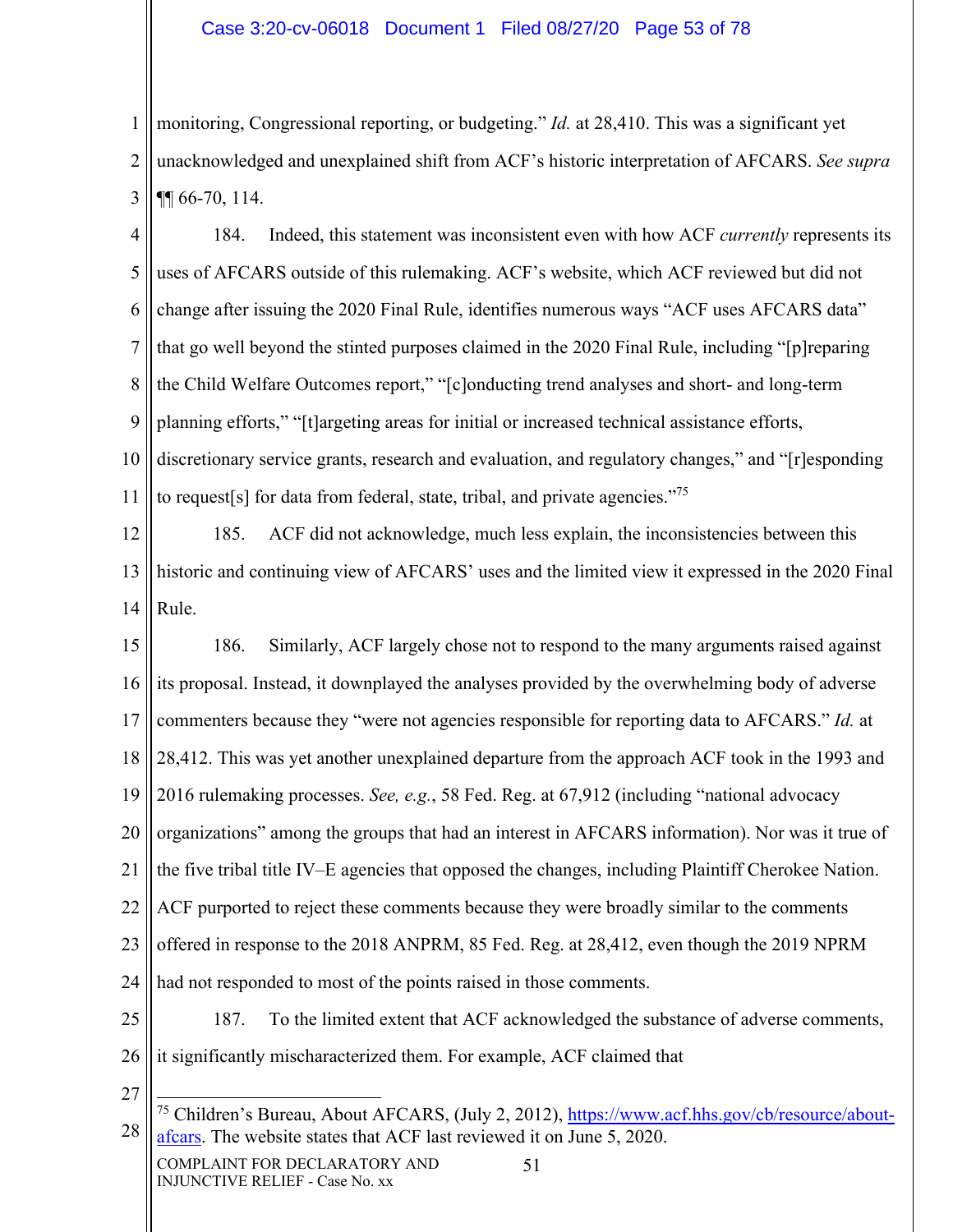|                                                                                                                                                                                                                                                                                                                                                                                                                                                                                                                              |  |  |  | Case 3:20-cv-06018 Document 1 Filed 08/27/20 Page 54 of 78 |                                                                                      |  |  |
|------------------------------------------------------------------------------------------------------------------------------------------------------------------------------------------------------------------------------------------------------------------------------------------------------------------------------------------------------------------------------------------------------------------------------------------------------------------------------------------------------------------------------|--|--|--|------------------------------------------------------------|--------------------------------------------------------------------------------------|--|--|
|                                                                                                                                                                                                                                                                                                                                                                                                                                                                                                                              |  |  |  |                                                            |                                                                                      |  |  |
| The commenters that opposed streamlining [a] did not elaborate on why AFCARS<br>is the most effective vehicle for collecting the information required under the 2016<br>final rule that we proposed to remove, which in large part was qualitative data, [b]<br>describe work done to coordinate with title IV–E agencies in collecting and<br>reporting data for AFCARS, or [c] specify how the data we proposed to remove<br>would help their specific work with children and families served by the title IV-E<br>agency. |  |  |  |                                                            |                                                                                      |  |  |
| <i>Id.</i> Each of these contentions was demonstrably false. For example:                                                                                                                                                                                                                                                                                                                                                                                                                                                    |  |  |  |                                                            |                                                                                      |  |  |
| Commenters explained that "[p] revious attempts to capture ICWA data through<br>a.                                                                                                                                                                                                                                                                                                                                                                                                                                           |  |  |  |                                                            |                                                                                      |  |  |
| case file reviews have failed[,] $\frac{1}{2}$ identifying specific deficits with existing                                                                                                                                                                                                                                                                                                                                                                                                                                   |  |  |  |                                                            |                                                                                      |  |  |
|                                                                                                                                                                                                                                                                                                                                                                                                                                                                                                                              |  |  |  |                                                            | processes for attempting to capture the data and explaining why ACF was better       |  |  |
| positioned to collect the information from child welfare agencies than the                                                                                                                                                                                                                                                                                                                                                                                                                                                   |  |  |  |                                                            |                                                                                      |  |  |
|                                                                                                                                                                                                                                                                                                                                                                                                                                                                                                                              |  |  |  |                                                            | Department of Interior, which "does not have a relationship with state child welfare |  |  |
|                                                                                                                                                                                                                                                                                                                                                                                                                                                                                                                              |  |  |  |                                                            |                                                                                      |  |  |

agencies and does not have an operational data base or resources to collect data on Indian children in state foster care systems."77

- 14 15 16 b. Commenters, including some states, described specific engagement with title IV–E agencies to improve data collection, as well as state efforts to collect similar data that had proven effective and administrable.78
	- c. Commenters explained in detail how the questions they were removing would help their specific work with children and families, such as representing youth in court proceedings<sup>79</sup> or identifying deficits in state ICWA practices. $80$
	- 188. Rather than respond to this and other evidence, ACF vaguely criticized commenters
- 20 21

17

18

19

1

2

3

4

5

6

7

8

9

10

11

12

13

76 Sault Ste. Marie NPRM Comment.

52

28 <sup>80</sup> *See, e.g.*, Ctr. for Indian L. & Pol'y NPRM Comment.

<sup>22</sup> 23 77 Nat'l Congr. of Am. Indians, Comment Letter on AFCARS Notice of Proposed Rulemaking (June 18, 2019) ("Nat'l Congr. of Am. Indians NPRM Comment"), https://www.regulations.gov/document?D=ACF-2018-0003-0365.

<sup>24</sup> 25 <sup>78</sup> *See, e.g.*, Cal. Dep't of Soc. Servs., Comment Letter on AFCARS Notice of Proposed Rulemaking (June 18, 2019), https://www.regulations.gov/document?D=ACF-2018-0003-0328;

<sup>26</sup> Ctr. for the Study of Soc. Pol'y, Comment Letter on AFCARS Notice of Proposed Rulemaking (June 18, 2019), https://www.regulations.gov/document?D=ACF-2018-0003-0308.

<sup>27</sup> <sup>79</sup> *See, e.g.*, Nat'l Ass'n of Couns. for Child., Comment Letter on AFCARS Notice of Proposed Rulemaking (June 18, 2019), https://www.regulations.gov/document?D=ACF-2018-0003-0300..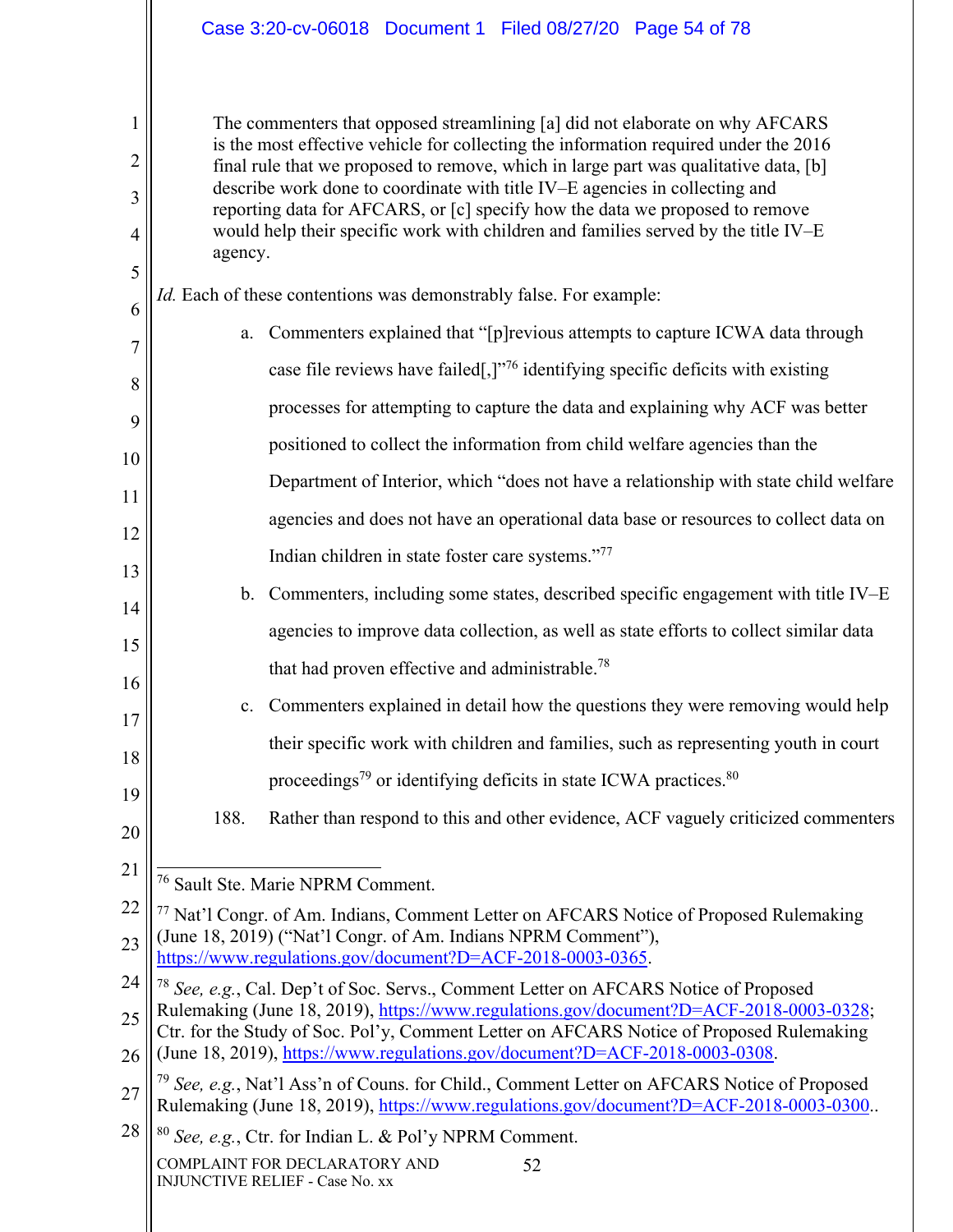1 2 3 4 5 as "misunderstanding . . . AFCARS and its functionality." 85 Fed. Reg. at 28,412. As ACF noted, "[t]he information that title IV–E agencies report to AFCARS is aggregated and de-identified at the national level." *Id.* But, contrary to ACF's apparent understanding, commenters overwhelmingly focused on the benefits of aggregate data and a national and state-by-state demographic picture—the exact point ACF accused them of misunderstanding.

6 7 8 9 10 11 12 13 189. Furthermore, ACF acknowledged that it *does* "release specific information regarding a child's tribal membership or ICWA applicability to . . . the Indian tribe of which the child is or may be a member." *Id.* at 28,413. Thus, for the tribal commenters, including Plaintiffs Yurok Tribe and Cherokee Nation, the omitted elements would provide a wealth of information regarding what happened to specific youth members of their tribes, useable in advocating for the tribes' and their children's rights. Moreover, ACF ignored comments pointing out that tribes had relied on the 2016 Final Rule, working with state child welfare agencies to develop or update agreements about data collection to match the 2016 Final Rule.<sup>81</sup>

14 15 16 17 18 190. ACF claimed without explanation that some removed data elements might not be reliable. *See, e.g.*, *id*. at 28,419. But as noted above, its changes actually *reduce* the reliability of information, relying on speculation about sexual orientation rather than data, *see supra* ¶ 164, and vague generalities about inquiries into ICWA children's status rather than the specific inquiries defined by ICWA, *see supra* ¶ 167.

19 20 21 22 23 24 25 191. ACF also asserted that "the 2016 final rule ICWA-related data elements would not be available for ICWA compliance purposes because ACF is unable to release information to other entities that could use it for this purpose." *Id.* at 28,413. But ACF did not identify any legal barriers that would prevent it from sharing the relevant data with the Bureau of Indian Affairs, with which it had collaborated in issuing the 2016 Final Rule. *See* 81 Fed. Reg. at 90,525. Nor, assuming some such barrier existed, did it deny that aggregate data could be used to determine how effectively a state was complying with its obligations.

<sup>27</sup> 28 <sup>81</sup> *See, e.g.*, Confederated Tribes of Siletz Indians of Oregon, Comment Letter on AFCARS Advance Notice of Proposed Rulemaking (June 6, 2018),

COMPLAINT FOR DECLARATORY AND INJUNCTIVE RELIEF - Case No. xx 53 https://beta.regulations.gov/document/ACF-2018-0003-0021.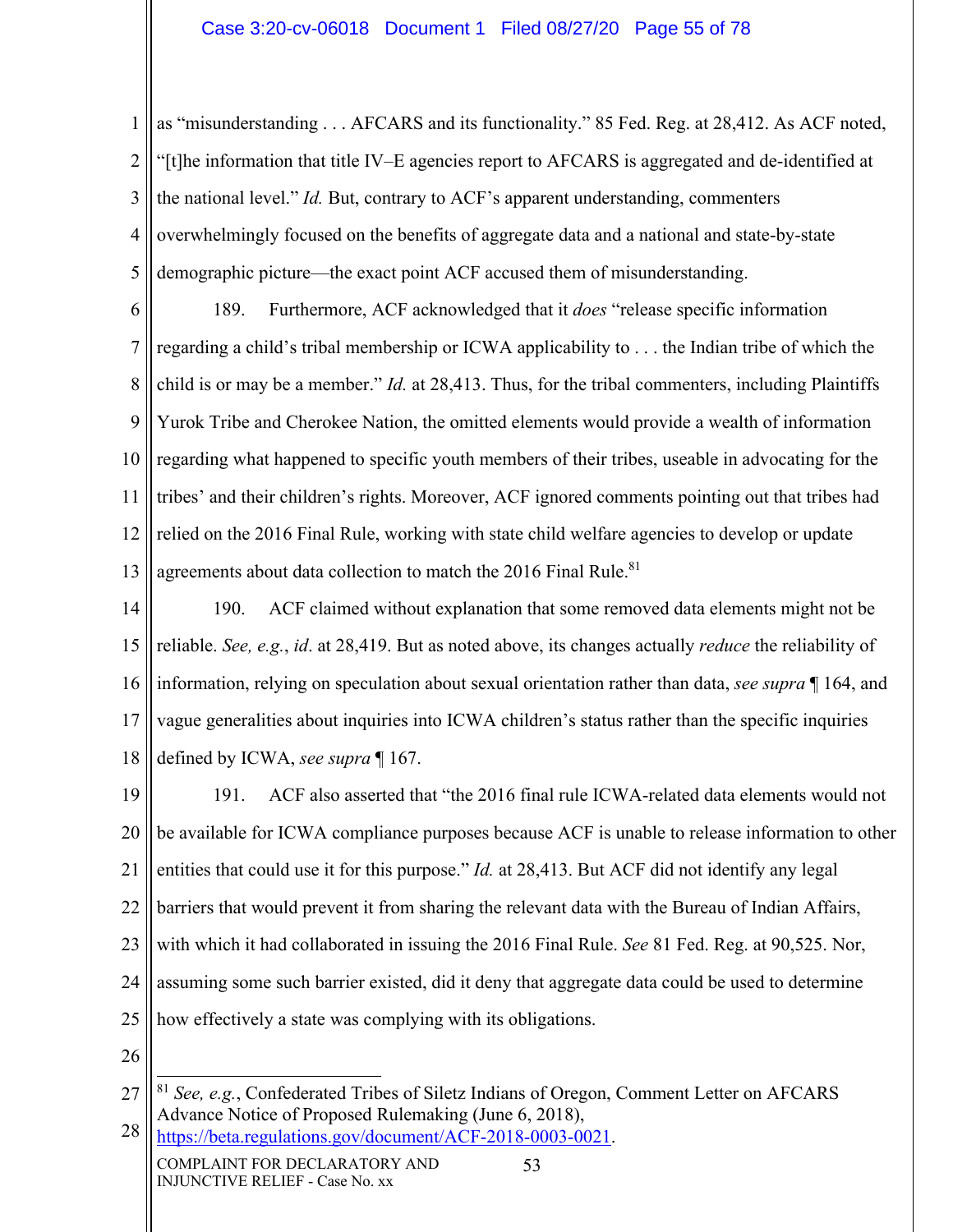#### Case 3:20-cv-06018 Document 1 Filed 08/27/20 Page 56 of 78

1 2 3 4 5 6 7 8 9 10 11 12 13 14 192. ACF likewise misstated its authority to collect the data, claiming that it has "authority only for the collection of data elements that are used for functions and oversight under HHS authority, namely the title IV–B and IV–E programs." 85 Fed. Reg. at 28,412. In particular, it claimed, "[t]he AFCARS statute does not provide authority for ACF to require states to report specific details on ICWA's requirements in AFCARS to be used for ICWA compliance." *Id.* This is not a plausible reading of the Act, which requires states to report on "the specific measures taken by the State to comply with the Indian Child Welfare Act," 42 U.S.C. § 622(b)(9), and requires ACF to collect data on both "the status of the foster care population" and "the extent and nature of assistance provided by Federal, State, and local adoption and foster care programs and the characteristics of the children with respect to whom such assistance is provided." 42 U.S.C. §  $679(c)(3)(B)$ , (D). ACF noted that it is not authorized to "determine compliance with ICWA and/or penalize states for failure to comply with ICWA," 85 Fed. Reg. at 28,412, but that is simply a non sequitur as to its authority to collect data. Nothing in the statute prohibits ACF from collecting data simply because it could be used by another agency for compliance purposes.

15 16 17 18 19 193. Moreover, this was a 180-degree reversal from ACF's position in the 2015 SNPRM and 2016 Final Rule, when it explicitly concluded that it had "authority to collect state-level ICWA-related data" after "an extensive re-evaluation of the scope of ACF's statutory and regulatory authority." 81 Fed. Reg. at 20,284. ACF did not even acknowledge, much less attempt to explain the rationale for, its change in position.

20 21 22 23 24 25 26 27 28 COMPLAINT FOR DECLARATORY AND INJUNCTIVE RELIEF - Case No. xx 54 194. The 2020 Final Rule also repeated its assurance from the 2019 Proposed Rule that "the next Court Improvement Program (CIP) program instruction will emphasize collecting and tracking ICWA-related data and will be coupled with technical assistance through the CB's technical assistance provider for CIP grantees and the courts to help address this historic and ongoing information gap." 85 Fed. Reg. at 28,424; *see also* 84 Fed. Reg. at 16,578. This was at best disingenuous: as noted earlier, ACF had *already issued* a new CIP program instruction since the 2019 NPRM, making no mention of ICWA at all. 84 Fed. Reg. at 50,847. Indeed, it had described that reissuance as a "three-year extension" of the preexisting CIP program instruction, *id.*, meaning that ACF in fact had no intention of issuing a new CIP program instruction—let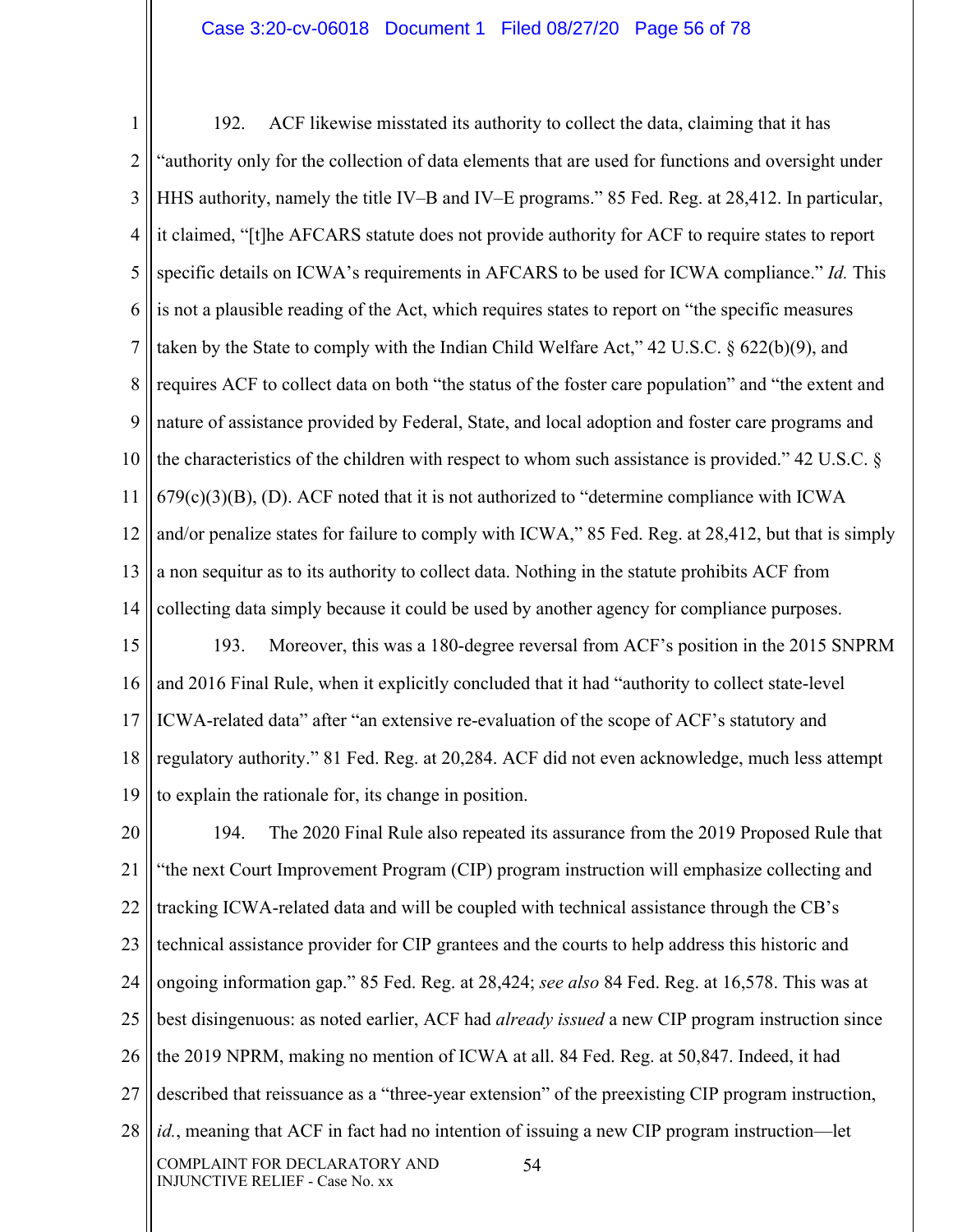### Case 3:20-cv-06018 Document 1 Filed 08/27/20 Page 57 of 78

1 2 3 alone one dealing with ICWA—until September 2022, at the earliest. And even if ACF does intend to take action under the auspices of CIP at some point in the future, it made no effort to determine how the costs of collecting the data through CIP compare to collecting it in AFCARS.

4 5 6 195. The 2020 Final Rule fared no better in attempting to justify its decision to eliminate the two data elements regarding the sexual orientation of youth, foster and adoptive parents, and legal guardians.

7 8 9 10 11 196. Fewer than half of the 24 states that responded to the 2019 Proposed Rule agreed with the proposal to eliminate the sexual orientation data elements. 85 Fed. Reg. at 28,411. Thus, more than half of the states were silent or opposed ACF's proposal, as did virtually all of the organizations, individuals, and tribes that commented. *Id.* Nonetheless, ACF adopted the minority view with less than half a page of analysis. *See id.* at 28,413.

12 13 14 15 16 17 197. As it did throughout the Final Rule, ACF ignored comments that opposed eliminating the requirements. It acknowledged that commenters explained that the data "would (1) enhance recruitment of foster homes; (2) aid permanency and case decision-making; (3) promote visibility for marginalized groups; (4) help to analyze youth outcomes; (5) address disparities; and (6) enable Congress to legislate appropriately at the national-level [sic]." *Id.* Neither the 2020 Final Rule nor the 2019 NPRM rebutted this evidence.

18 19 20 21 22 23 24 25 198. ACF was entirely silent as to how eliminating the sexual orientation data was consistent with its statutory obligation to "provide comprehensive national information with respect to . . . the demographic characteristics of adoptive and foster children and their biological and adoptive or foster parents." 42 U.S.C. §  $679(c)(3)(A)$ .<sup>82</sup> Nor did it mention how it would be possible to address over-representation of LGBTQ+ youth in care, including youth of color, and the litany of poor outcomes for LGBTQ+ youth without state-level and nationwide data, data that is clearly quantitative in nature—points that were specifically raised by commenters, including nearly half of the state agencies that discussed the sexual orientation data elements in particular.

<sup>27</sup> 28 <sup>82</sup> *See, e.g.*, Rep. Bass ANPRM Comment ("[T]o be comprehensive as required by sec. 479, AFCARS must include data elements related to race, sex, sexual orientation, gender, and tribal affiliation.").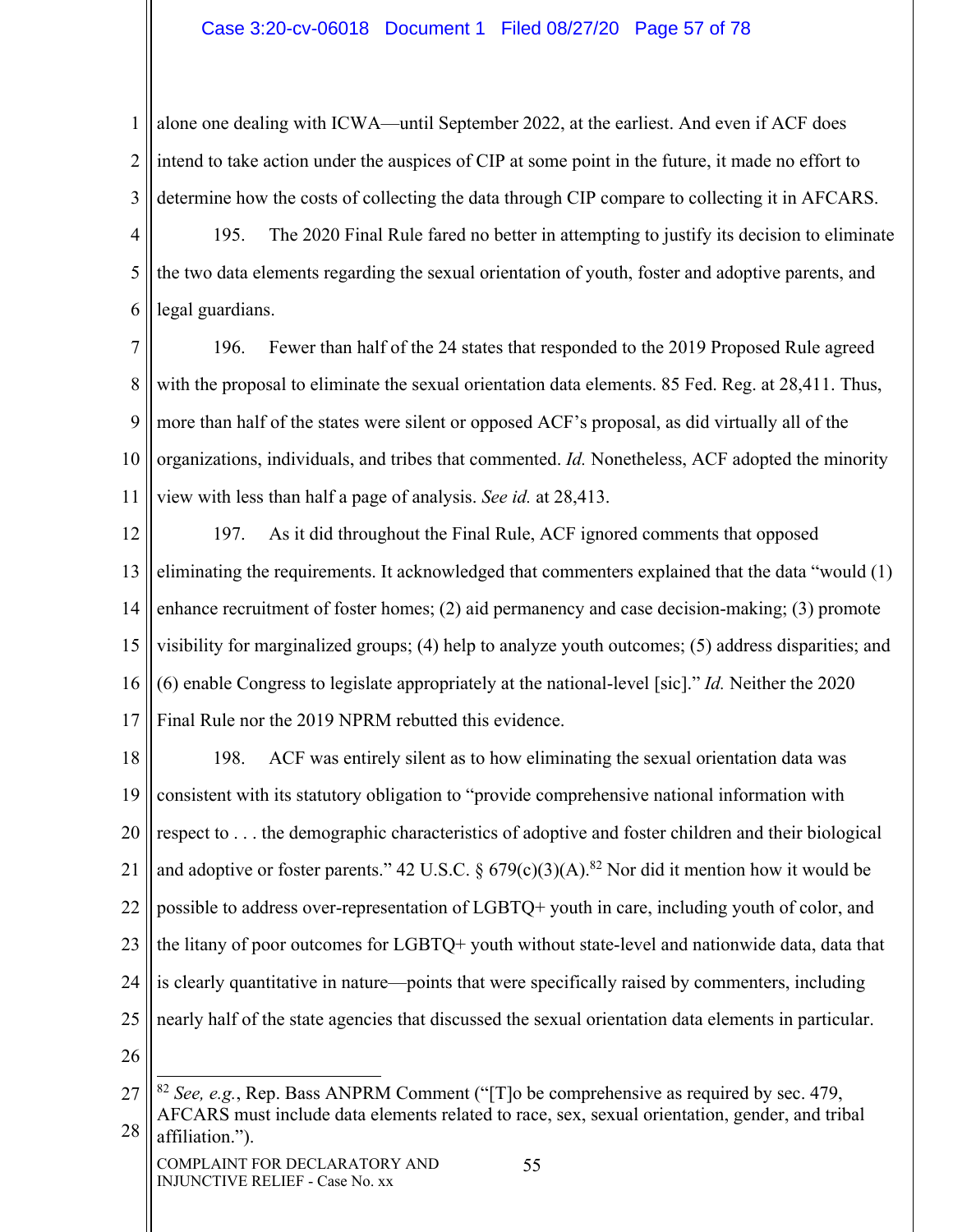1 2 3 4 5 6 7 8 9 10 11 12 13 14 199. ACF's defense of its view that the data could not be confidentially collected was similarly insufficient. In response to numerous comments identifying guidelines that provided best practices for collecting sexual orientation information,<sup>83</sup> the 2020 Final Rule concluded that "those guidelines are not relevant to collecting sexual orientation information through a Federal administrative data collection" because they provided guidelines "for child welfare staff and child welfare agencies on how they interact with clients, and gather and manage SOGI information at the case, local, and state level." 85 Fed. Reg. at 28,413. But of course, all of the information that is eventually reported to AFCARS is collected by child welfare staff and agencies through their interactions with clients; it consists entirely of information gathered and managed at the case level. The guidelines are thus directly on point, and the 2020 Final Rule's basis for dismissing them is nonsensical. Moreover, case workers already collect sensitive information that is reported to AFCARS such as abuse history, reproductive health decisions, trafficking, and mental health diagnoses and medications. ACF made no effort to explain why voluntarily disclosed sexual orientation could not be recorded and safeguarded in a consistent manner.

- 15 16 17 18 19 200. Here again ACF failed to explain its reversal of its earlier position. In the 2016 Final Rule, ACF had explicitly noted the usefulness of such guidelines in ensuring that sexual orientation information was "obtained and maintained in a manner that reflects respectful treatment, sensitivity, and confidentiality." 81 Fed. Reg. at 90,526. The 2020 Final Rule did not explain its change in view; indeed, it did not even acknowledge it.
- 20 21 22 23 24 201. ACF's only other response to the comments opposing the deletion of the sexual orientation questions was that such information "can be collected as part of the title IV–E agency's casework and should be documented in the case file, if it pertains to the circumstances of the child, and reporting it to a national database would not enhance [title IV–E agencies'] work with children and families." 85 Fed. Reg. at 28,413. But as numerous commenters explained, national
- 25

27 *Identity and Expression of Children in Child Welfare Systems* (2013), https://cssp.org/wpcontent/uploads/2018/08/Guidelines-for-Managing-Information-Related-to-the-Sexual-

<sup>26</sup> <sup>83</sup> *See* Fam. Builders, Legal Servs. for Child., Nat'l Ctr. for Lesbian Rts., & Ctr. for the Study of Soc. Pol'y, *Guidelines for Managing Information Related to the Sexual Orientation & Gender* 

<sup>28</sup> Orientation-Gender-Identity-and-Expression-of-Children-in-Child-Welfare-Systems.pdf.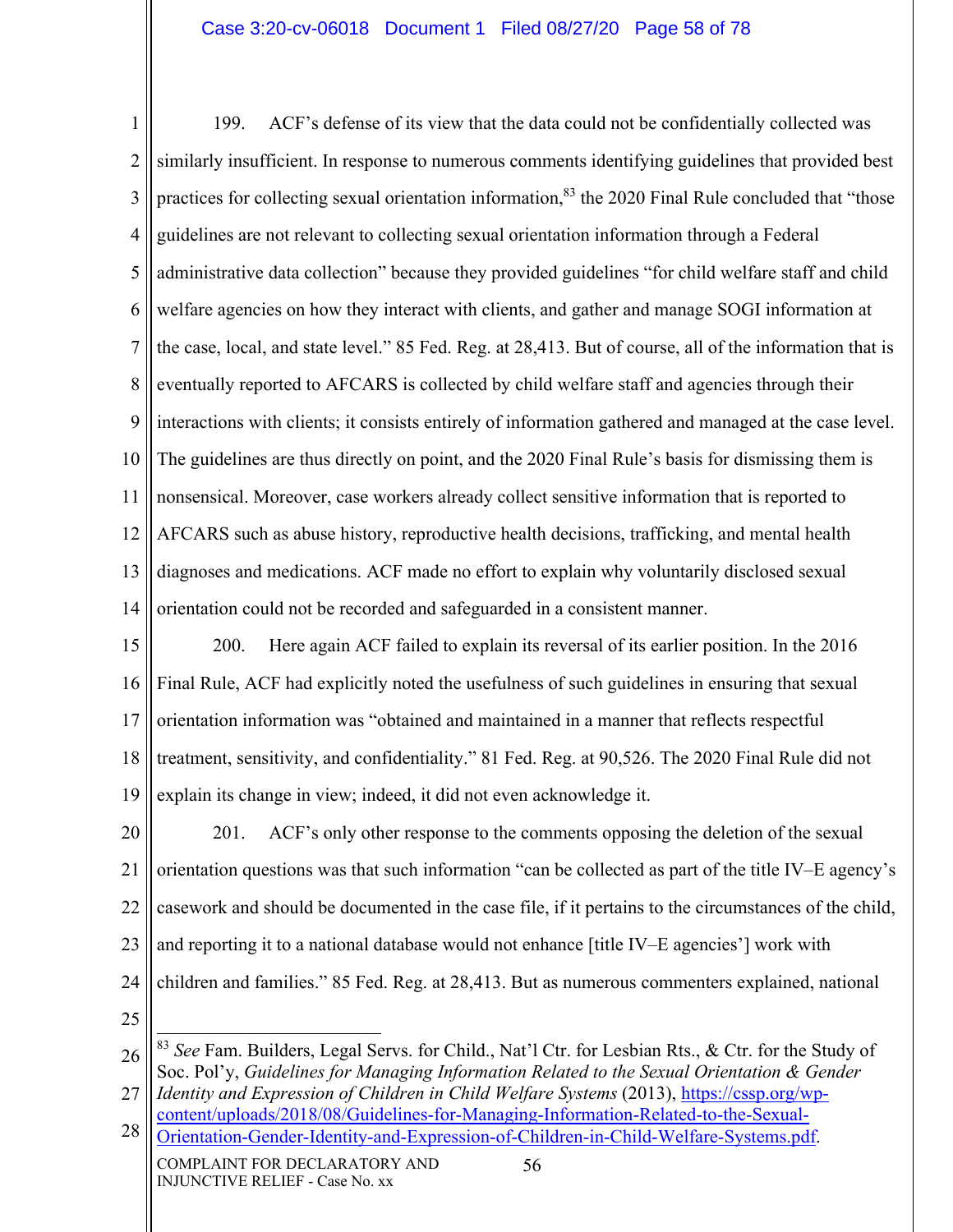## Case 3:20-cv-06018 Document 1 Filed 08/27/20 Page 59 of 78

1 2 3 4 5 6 7 8 9 10 data is needed not just to work with individual children but to determine why LGBTQ+ youth experience worse outcomes, such as greater placement instability and homelessness; to identify what can be done to increase family permanency; and to guide federal, state, and nongovernmental allocation of resources.84 ACF did not attempt to explain how similar analyses—or the programmatic improvements, resource allocations, and policy changes that would grow from them—could be performed with the data documented only in individual case files. Nor did it explain why it no longer viewed these goals, which ACF had espoused in the 2016 Final Rule, *see, e.g.*, 81 Fed. Reg. at 90,526, 90,534-35, to be a purpose of AFCARS. *Cf.* 58 Fed. Reg. at 67,912 (noting that one purpose of AFCARS data is "for research, the ultimate purpose of which is to gain a better understanding of the foster care program").

11 12 13 14 15 16 17 202. ACF also rejected out of hand numerous commenters' suggestion that they add a third gender option to allow respondents to provide a gender other than male or female and to include gender identity. *See* 85 Fed. Reg. at 28,417. ACF's only explanation was that the agency "ha[s] no need for it at the Federal level." *Id.* But the relevant statutory test is not how ACF plans to use the data, but whether it is part of "the demographic characteristics of adoptive and foster children and their biological and adoptive or foster parents." 42 U.S.C. § 679(c)(3)(A). ACF did not in any way address this statutory consideration.

18 19 20 21 22 23 203. Indeed, ACF essentially did not consider any alternatives to its preordained plan. The only alternative it considered was "not streamlining the data elements, meaning that the 2016 final rule would go into effect." 85 Fed. Reg. at 28,419. But many other alternatives were presented to ACF, from providing additional technical assistance or funding to title IV–E agencies<sup>85</sup> to staggering compliance or penalty dates.<sup>86</sup> ACF was entirely silent regarding these proposals.

24 25 204. ACF's burden analysis was substantively unchanged from its analysis in the 2019

26 27 <sup>84</sup> *See, e.g.*, Nat'l Ctr. for Transgender Equal., Comment Letter on AFCARS Notice of Proposed Rulemaking (July 18, 2019), https://www.regulations.gov/document?D=ACF-2018-0003-0303. <sup>85</sup> *See, e.g.*, Cherokee Nation ANPRM Comment.

28 <sup>86</sup> *See, e.g.*, Nat'l Congr. of Am. Indians NPRM Comment.

COMPLAINT FOR DECLARATORY AND INJUNCTIVE RELIEF - Case No. xx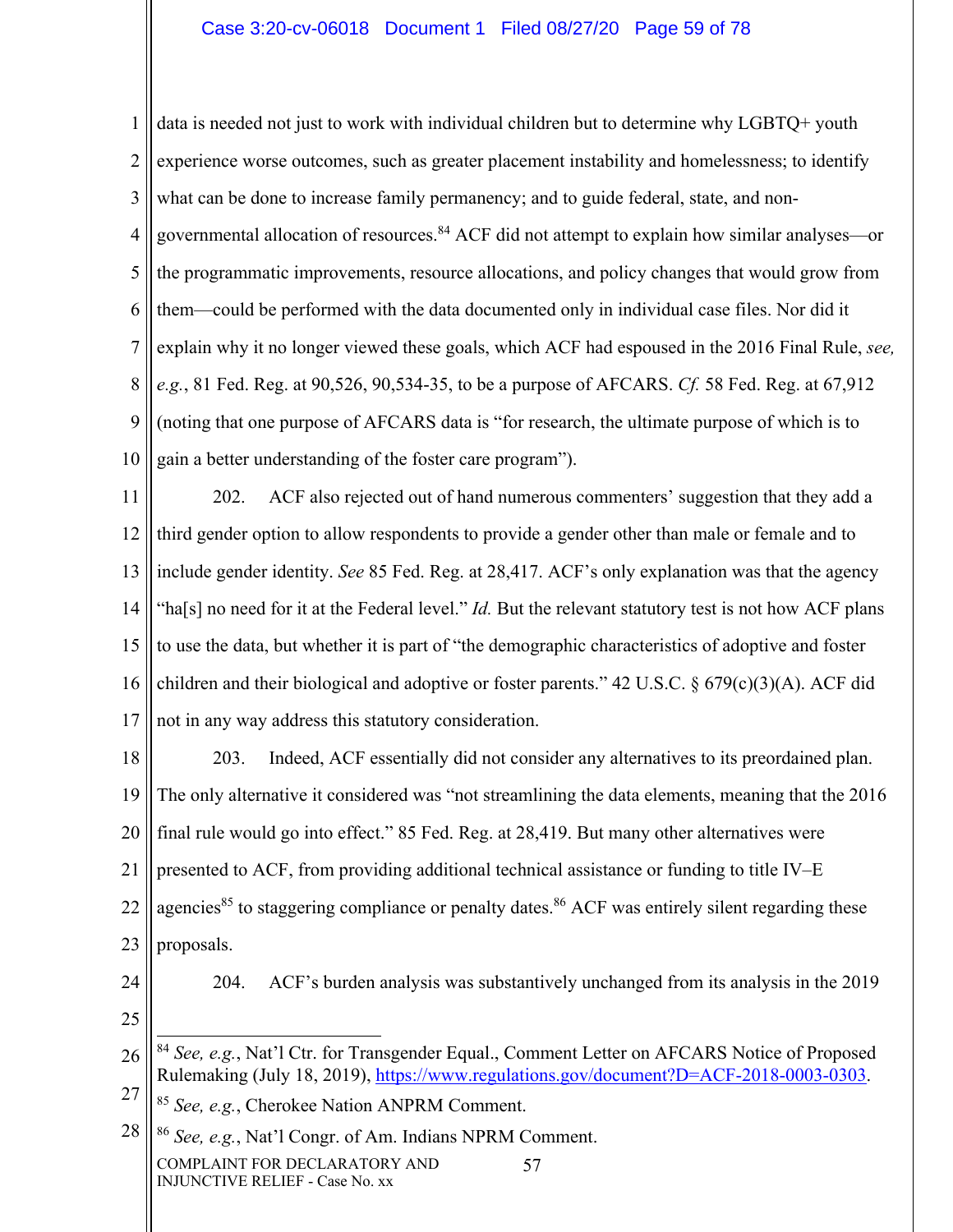1 2 3 4 5 6 7 8 9 10 11 12 13 14 Proposed Rule. *See id.* at 28,420-22; *see also supra* ¶¶ 171-75. It did not acknowledge, much less discuss, the facts and arguments that numerous commenters—including some state and tribal title IV–E agencies—provided that showed that that estimate was likely inflated. For example, it did not attempt to justify its treatment of the ICWA questions as if every question would be asked of all youth in care, as opposed to just the 2 percent of youth to whom ICWA applies. $87$  Nor did it address the concern that delaying the changes would eliminate the cost savings from timing the changes to go with states' CCWIS updates, $88$  or that at least 15 states have enacted their own ICWA data collection requirements and thus would see little cost increase due to the federal requirement.89 And it ignored commenters' point that much of the putative expense appeared to come from the fact that many states are not currently complying with ICWA, and they would need to begin meeting their obligations to be able to report the required data.<sup>90</sup> ACF simply disregarded these and many other criticisms, rather than provide a reasoned explanation for its unbalanced burden estimate. Nor did it compare the supposed burden against the benefits that would be lost from eliminating the data.

15 16 17 18 19 20 21 22 23 205. Finally, ACF provided states with an additional two years to comply with its changes, even though it was allegedly *reducing* the burden from what states had been preparing for since 2016. *Id.* at 28,411. States will not need to comply with the new requirements, including data elements added to implement explicit statutory commands, until October 1, 2022. *Id.* at 28,413. This is five years and nine months from the issuance of the 2016 Final Rule—even though all states indicated that they could comply sooner at the time. *See* 81 Fed. Reg. at 90,529; *see also supra* ¶ 131. ACF did not balance this delay against the lost years of national data required by Congress, or consider implementing the data elements that had been undisputed since 2016 on a faster timetable.

24

COMPLAINT FOR DECLARATORY AND INJUNCTIVE RELIEF - Case No. xx

<sup>25</sup> <sup>87</sup> *See, e.g.*, Oneida Nation, Comment Letter on AFCARS Notice of Proposed Rulemaking (June 18, 2019), https://www.regulations.gov/document?D=ACF-2018-0003-0338.

<sup>26</sup> <sup>88</sup> *See, e.g.*, Lambda Legal NPRM Comment.

<sup>27</sup> <sup>89</sup> *See, e.g.*, Cherokee Nation, Comment Letter on AFCARS Notice of Proposed Rulemaking (June 17, 2019), https://www.regulations.gov/document?D=ACF-2018-0003-0348.

<sup>28</sup> <sup>90</sup> *See, e.g.*, *id*.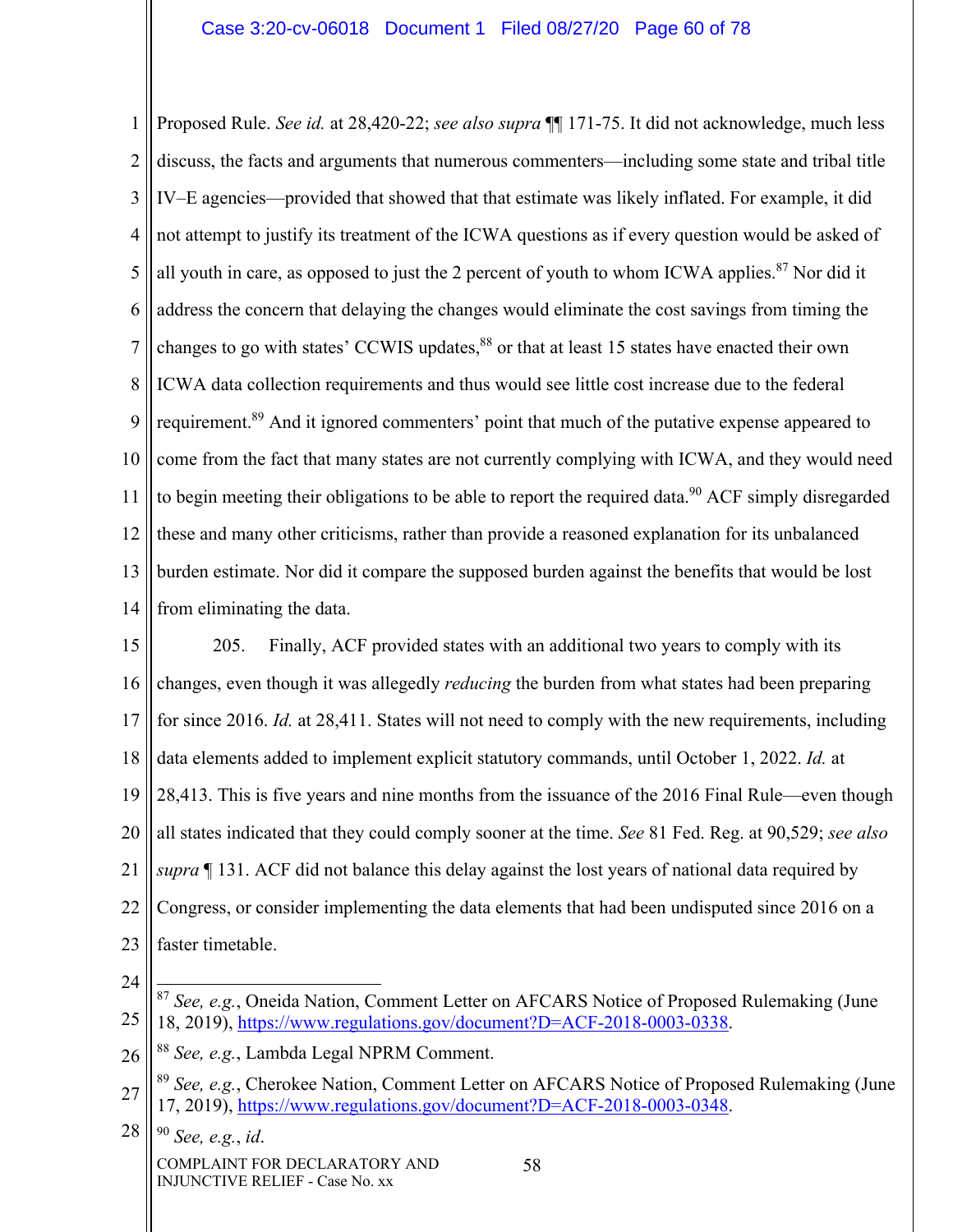#### Case 3:20-cv-06018 Document 1 Filed 08/27/20 Page 61 of 78

1

#### **V. HARM TO PLAINTIFFS**

2 3 4 5 6 7 8 206. ACF's unlawful decision to remove the ICWA and sexual orientation data elements deprives each Plaintiff of valuable information to which they are entitled by statute and regulation. 207. The Act requires Defendants to "disseminate the data and information made available through [AFCARS]." 42 U.S.C. § 679a(4); *see also* H.R. Rep. No. 99-1012 at 419 (1986), *as reprinted in* 1986 U.S.C.C.A.N. 3868, 4064 (purpose of the Clearinghouse is to "disseminate . . . research and data [on issues concerning adoption and foster care] as it becomes available to all those who voluntarily seek this information").

9 10 11 12 208. If the ICWA and sexual orientation data were collected and disseminated, as required by the 2016 Final Rule, each Plaintiff would use the data in their daily operations to improve outcomes for children in the child welfare system, just as Congress intended. By unlawfully eliminating those data elements, the 2020 Final Rule prevents Plaintiffs from doing so.

13 14 15 16 17 18 209. Independently, as detailed further below, the 2020 Final Rule also harms each Plaintiff in other ways, including by forcing Plaintiffs to divert resources to address harms to their mission-driven activities; by impairing Plaintiffs' ability to obtain funding; and by impeding the ability of tribal Plaintiffs and CTFC's members, many of whom operate title IV–E agencies and are therefore directly regulated by the 2020 Final Rule, to provide child welfare services to their children and exercise their rights under ICWA.

19

## **A. California Tribal Families Coalition**

20 21 22 23 210. The 2020 Final Rule's removal of ICWA data elements harms CTFC by impeding its ability to carry out its mission to protect the health, safety, and welfare of tribal children, implement the recommendations of California's ICWA Compliance Task Force, train child welfare workers, and obtain funding for its activities.

24 25 26 27 28 COMPLAINT FOR DECLARATORY AND INJUNCTIVE RELIEF - Case No. xx 59 211. First, the removal of ICWA data impedes CTFC's ability to allocate resources effectively and to design and advocate for legislation, regulations, and policies that target flaws in ICWA implementation. If armed with such data, CTFC would have a detailed, evidentiary record of the specific problems faced by child welfare agencies and state courts when implementing ICWA, which would in turn enable CTFC to craft appropriate policy solutions targeted at those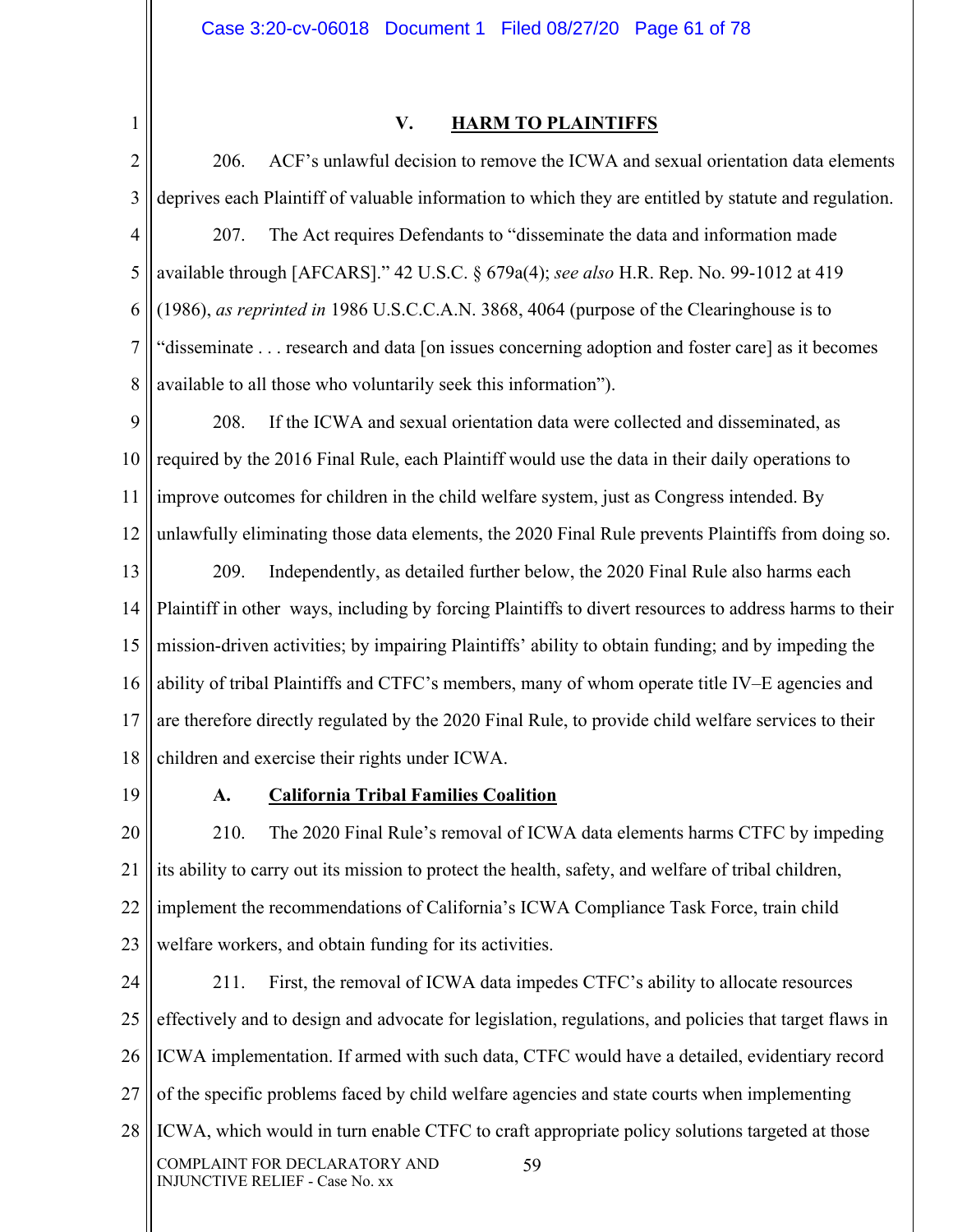1 2 specific problems. As a direct result of the 2020 Final Rule, CTFC must instead pursue more expensive and less effective reforms.<sup>91</sup>

3 4 5 6 7 8 9 10 11 12 13 14 15 212. By removing the data elements on ICWA implementation, the 2020 Final Rule also deprives CTFC of persuasive, empirical evidence that it would use in its efforts to design and implement reforms. In the absence of such data, CTFC has historically encountered resistance from stakeholders who are reluctant to take action without empirical evidence of the need for reform. For example, when CTFC sought legislation to fund diversion programs for high risk AI/AN youth, the California Department of Finance—which analyzes legislative fiscal impacts requested data on the population that would be served. Because CTFC was unable to provide the data, the legislation that was ultimately enacted provided a one-time funding allocation, rather than ongoing funding. By removing the ICWA data elements from AFCARS, the 2020 Final Rule renders CTFC's advocacy efforts less effective and more time-consuming than they otherwise would be, diverting resources away from CTFC's other activities, such as their work to ensure that tribes have access to legal counsel and the right to participate in courtroom proceedings concerning tribes, Indian families, and their children.

16 17 18 19 20 21 22 23 24 213. Second, the removal of ICWA data impedes CTFC's ability to improve ICWA competency by training individuals that work in the child welfare system. If CTFC had access to the ICWA data removed by the Rule, which tracks how state child welfare agencies and state courts are implementing ICWA's requirements, CTFC would be able to identify the most frequent and prevalent flaws in ICWA implementation. This would in turn allow CTFC to focus its finite training resources where they are most needed. As a direct result of the 2020 Final Rule, CTFC is unable to do so. The absence of such data therefore renders CTFC's training services less effective and more time-consuming than they otherwise would be, diverting resources away from CTFC's other activities.

214. Third, the 2020 Final Rule harms CTFC by impairing its ability to obtain funding.

26

<sup>25</sup>

<sup>27</sup> 28 91 Task Force Report, *supra* n.2, at 98 (finding that the lack of data on ICWA compliance makes it "much more difficult for tribes to guide policy and budget allocation processes to ensure compliance").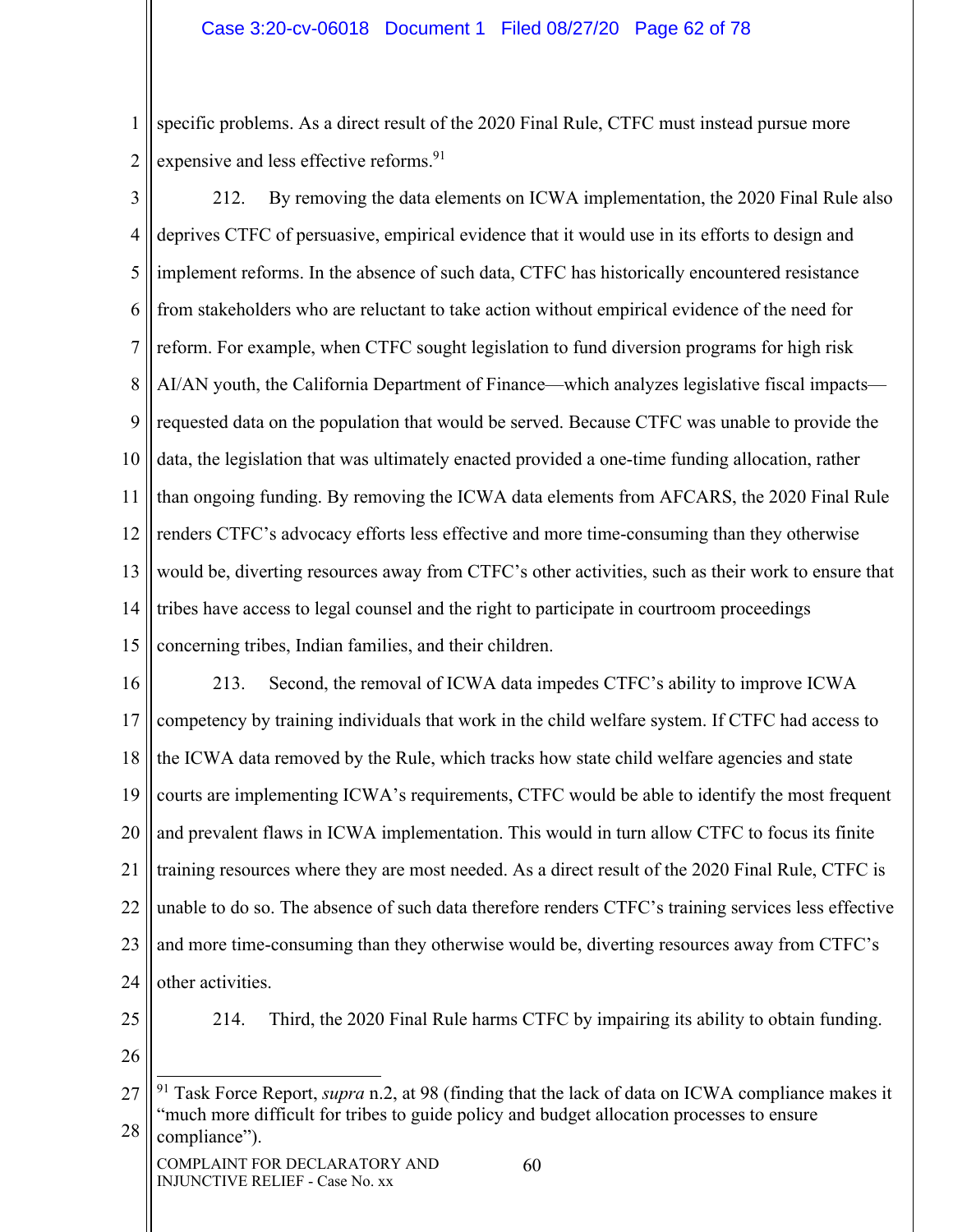### Case 3:20-cv-06018 Document 1 Filed 08/27/20 Page 63 of 78

1 2 3 For example, without the data provided by the 2020 Final Rule, CTFC cannot provide data to support its own budgetary needs or support member tribe needs when negotiating allocations from state, federal or philanthropic sources.

- 4 5 6 7 8 9 10 11 12 215. The 2020 Final Rule also harms CTFC's member tribes by impairing their ability to protect and provide services to their children and vindicate their rights under ICWA. As discussed below regarding CTFC member Yurok Tribe, CTFC tribes provide child welfare services to citizens of their tribes, work with state child welfare agencies to ensure appropriate treatment and services, and participate in state court proceedings for tribal citizens. The absence of AFCARS data makes these efforts more expensive and less effective, as CTFC's member tribes must rely on anecdotal or incomplete information to identify their children in state child welfare systems, assess the care they are receiving, determine what actions state child welfare agencies have taken, and provide services and support to their children.
- 13 14 15 16 17 18 19 20 21 22 23 216. Additionally, as ACF recognized in the 2020 Final Rule, collecting the data would allow tribes to obtain "specific information regarding a child's tribal membership or ICWA applicability" for children who are or may be a member of their tribe. 85 Fed. Reg. at 28,413; *accord* 84 Fed. Reg. at 16,578. The availability of this information would allow CTFC's members to exercise their rights in each case involving their members, which would prevent the tribes and their citizens from losing their rights under ICWA. Without the information collected by ACF, CTFC's members are frequently unable to vindicate their rights or protect their children due to states' failures to provide them with the information directly. As the Task Force that led to CTFC's creation explained, this "systemic denial of civil rights that ICWA provides is a symptom of the fundamental breakdown of the systems that are failing tribal families and children across the country."92
- 24 25 26 217. By inhibiting CTFC's member tribes' efforts to vindicate their ICWA rights and protect their children from adverse outcomes, the 2020 Final Rule injures CTFCs' members' sovereign interests. As Congress recognized in ICWA, the care of AI/AN children is "vital to the
- 27
- 28 <sup>92</sup> *Id.* at 101.
	- COMPLAINT FOR DECLARATORY AND INJUNCTIVE RELIEF - Case No. xx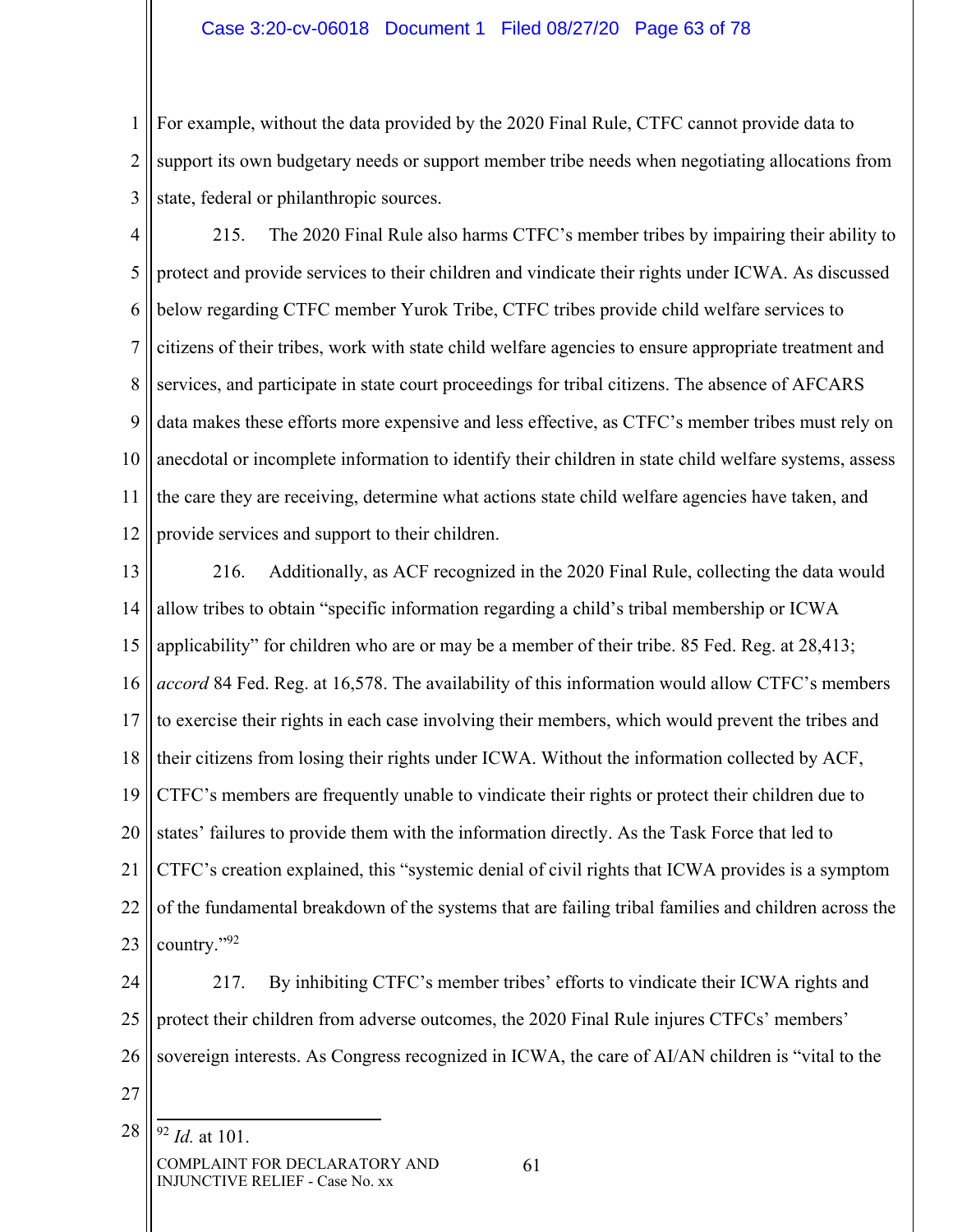#### Case 3:20-cv-06018 Document 1 Filed 08/27/20 Page 64 of 78

1 2 3 4 5 6 7 8 continued existence and integrity of Indian tribes," yet is threatened by the "alarmingly high percentage of Indian families [that] are broken up by the removal, often unwarranted, of their children from them by nontribal public and private agencies and [the] alarmingly high percentage of such children [that] are placed in non-Indian foster and adoptive homes and institutions." 25 U.S.C. § 1901(3)-(4). The removal of the ICWA data elements from the Final Rule impairs the ability of CTFC and its member tribes to realize the promise and progress of ICWA, and perpetuates the threats to the "continued existence and integrity of Indian Tribes" that Congress passed ICWA to end.

9

## **B. Yurok Tribe**

10 11 12 218. The 2020 Final Rule's removal of ICWA data elements harms the Yurok Tribe by impairing its ability to protect and provide services to Yurok children and vindicate its rights under ICWA.

13 14 15 16 17 18 19 20 21 22 23 24 25 26 27 28 COMPLAINT FOR DECLARATORY AND INJUNCTIVE RELIEF - Case No. xx 62 219. First, the 2020 Final Rule harms the Tribe by impeding the ability of Yurok Health and Human Services ("YHHS") to ensure that ICWA is properly implemented for its children and interfering with its sovereign interest in the health and well-being of its people and in ensuring that it retains connections to its members. Specifically, the 2020 Final Rule prevents tribes like Yurok from identifying recurring ICWA implementation issues and working with state title IV–E agencies to fix those problems. For example, state child welfare agencies have historically struggled to consistently identify Indian children, including Yurok children, and to provide timely notice of such cases to the child's tribe. This problem would have been addressed by the 2016 Final Rule, which included data elements designed to track and improve state title IV–E agencies' efforts to identify and notify tribes of Indian children. Among other things, the 2016 Rule required the agencies to report whether they inquired about a child's ICWA status with a number of persons as required by ICWA (including, as applicable, the biological or adoptive mother, the biological or adoptive father, the child's Indian custodian, the extended family, and the child who is the subject of the proceeding). *See* 81 Fed. Reg. at 90,535, 90,570 (codifying requirements at 45 C.F.R. § 1355.44(b)(3)). The 2020 Final Rule harms Yurok by deleting most of those requirements, instead requiring agencies to report only whether they made any undefined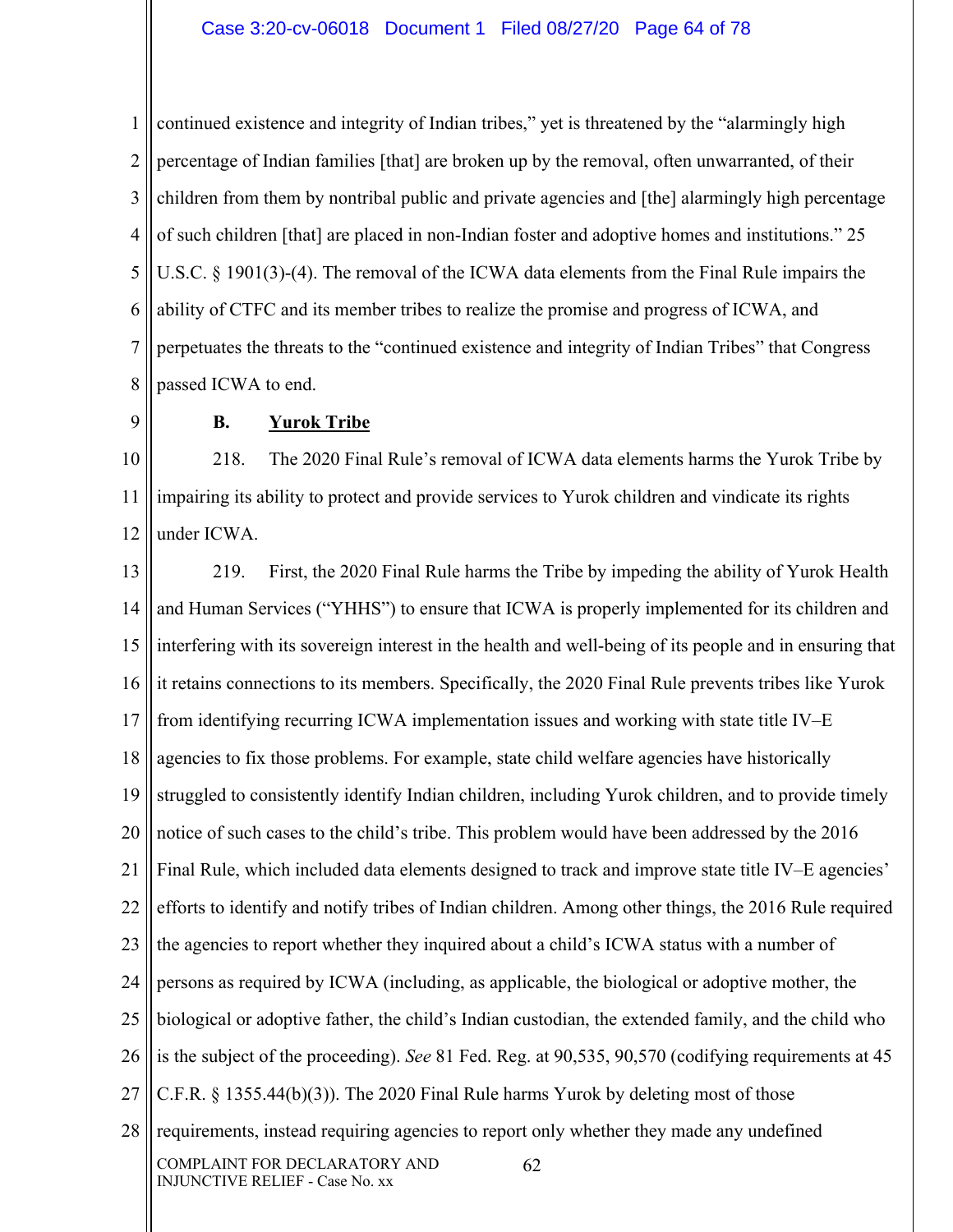1 2 3 4 5 6 7 8 "inquiries" at all as to a child's ICWA status. 85 Fed. Reg. at 28,424 (same). The 2020 Final Rule also does not identify the tribe of children who are ultimately determined to be eligible for ICWA's protections. The removal of these data elements, along with others, will make it much more difficult for Yurok to assess whether the title IV–E agencies in its jurisdiction are actually making the inquiries required by ICWA, which in turn impedes YHHS's ability to work with the agencies to improve the identification of the Tribe's children—and increases the risk that Yurok children will simply be lost to the Tribe, harming its sovereign interests and contravening its rights under ICWA.

9 10 11 12 13 14 15 16 17 18 19 220. By impairing YHHS's ability to ensure proper ICWA implementation, the 2020 Final Rule interferes with the Tribe's sovereign interests in keeping its children safe and within the tribal community. *See supra* ¶¶ 78-79, 88 (explaining that failures in ICWA implementation lead to adverse outcomes for tribal youth). For example, in a recent case, a state child welfare agency became aware of a Yurok child living in a dangerous home, but either failed to identify the child as a Yurok child or failed to provide the Tribe with timely notification of the case. As a direct result of that failure, the Tribe was unable to provide services to the child in a timely fashion. By the time YHHS became aware of the case and was able to intervene, events at the home had already escalated, resulting in severe injuries to the child. In such instances, proper ICWA implementation, including timely identification and notice, is critical because it provides Yurok the opportunity to protect its children and provide culturally appropriate services to families.

20 21 22 23 24 25 26 27 28 COMPLAINT FOR DECLARATORY AND INJUNCTIVE RELIEF - Case No. xx 63 221. Second, the 2020 Final Rule impedes Yurok's ability to accurately track the number and location of Yurok children in state care, which in turn impedes its ability to effectively administer its child welfare services through YHHS. Under the 2016 Final Rule, state child welfare agencies would have been required to report each child's tribe as formally determined by the court. 81 Fed. Reg. at 90,570 (requiring agencies to report "the Indian tribe that the court determined is the Indian child's tribe for ICWA purposes"). The 2020 Final Rule removed that data element, requiring state agencies to report only a list of tribes that "may *potentially* be the Indian child's tribe(s)." 85 Fed. Reg. at 28,424 (emphasis added). This data element will not yield an accurate count of Yurok's tribal children, as state child welfare agencies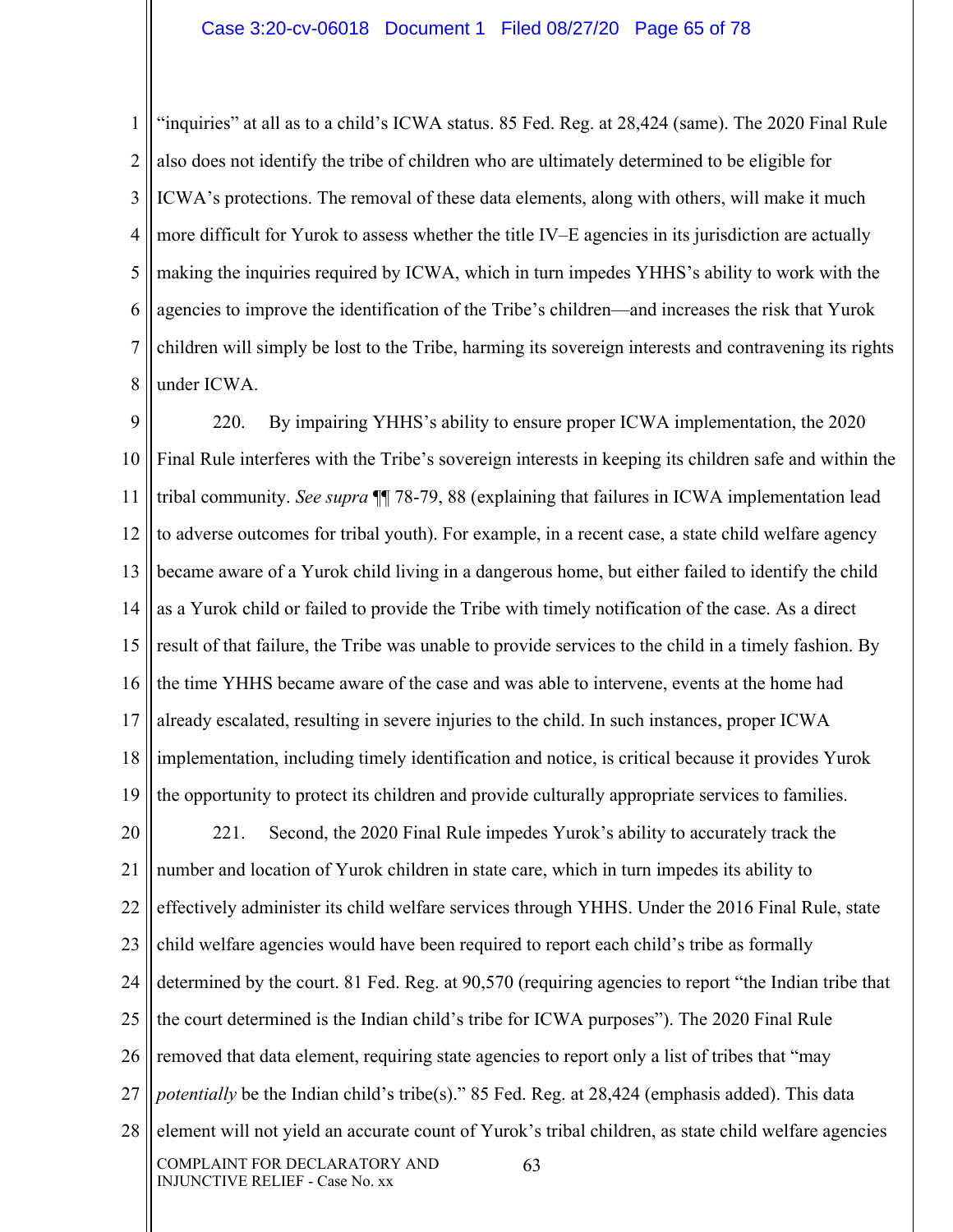#### Case 3:20-cv-06018 Document 1 Filed 08/27/20 Page 66 of 78

1 2 3 4 5 6 7 are often over-inclusive when listing potential tribal affiliations at the outset of the ICWA inquiry process, including tribes of which the child is not an eligible member. Without the ability to track and count its children, Yurok cannot effectively plan for or administer the various social services offered through YHHS and the Yurok Wellness Court. For example, without an accurate count of Yurok children in state care, Yurok is unable to estimate the number of cases it may expect to transfer to tribal court as YHHS and the Court expand their programs, which in turn impedes a wide variety of planning decisions, such as how many caseworkers to hire.

8 9 10 11 12 13 14 15 16 17 222. Third, the 2020 Rule harms the Tribe's ability to obtain funding. As explained above, title IV–E of the Social Security Act is the principle statutory provision through which the federal government funds state and tribal child welfare agencies. *Supra* ¶ 54. While tribes have the option of being directly funded by the federal government, they may also be funded indirectly under a "pass-through agreement" with the state. The amount of funds Yurok receives from California under its pass-through agreement depends on the number of children the Tribe brings into tribal court under ICWA's transfer jurisdiction provision. But, as noted above, Yurok's ability to provide that information is impeded by the 2020 Final Rule. Similarly, the lack of data on the number of Yurok children in foster care impairs the Tribe's ability to obtain funding for the Yurok Wellness Court, which relies on such data to apply for other state and federal funding.

18 19 20 21 223. In the absence of a requirement that state child welfare agencies collect and report this data through AFCARS, Yurok Tribe is forced to expend significant staff time and resources attempting to track and count the number of Yurok children in the child welfare system on a county-by-county basis. This diverts valuable resources from YHHS's other work.

22

#### **C. Cherokee Nation**

23 24 25 26 224. The 2020 Final Rule's removal of ICWA data elements harms Cherokee Nation by impeding its ability to protect and provide services to Cherokee children, vindicate its rights under ICWA, and improve the treatment of Cherokee children and families involved in state child welfare systems.

27 28 COMPLAINT FOR DECLARATORY AND INJUNCTIVE RELIEF - Case No. xx 64 225. First, the removal of ICWA data elements impairs Cherokee Nation's ability to effectively advocate for the tribal interests of Cherokee families and children in tribal and state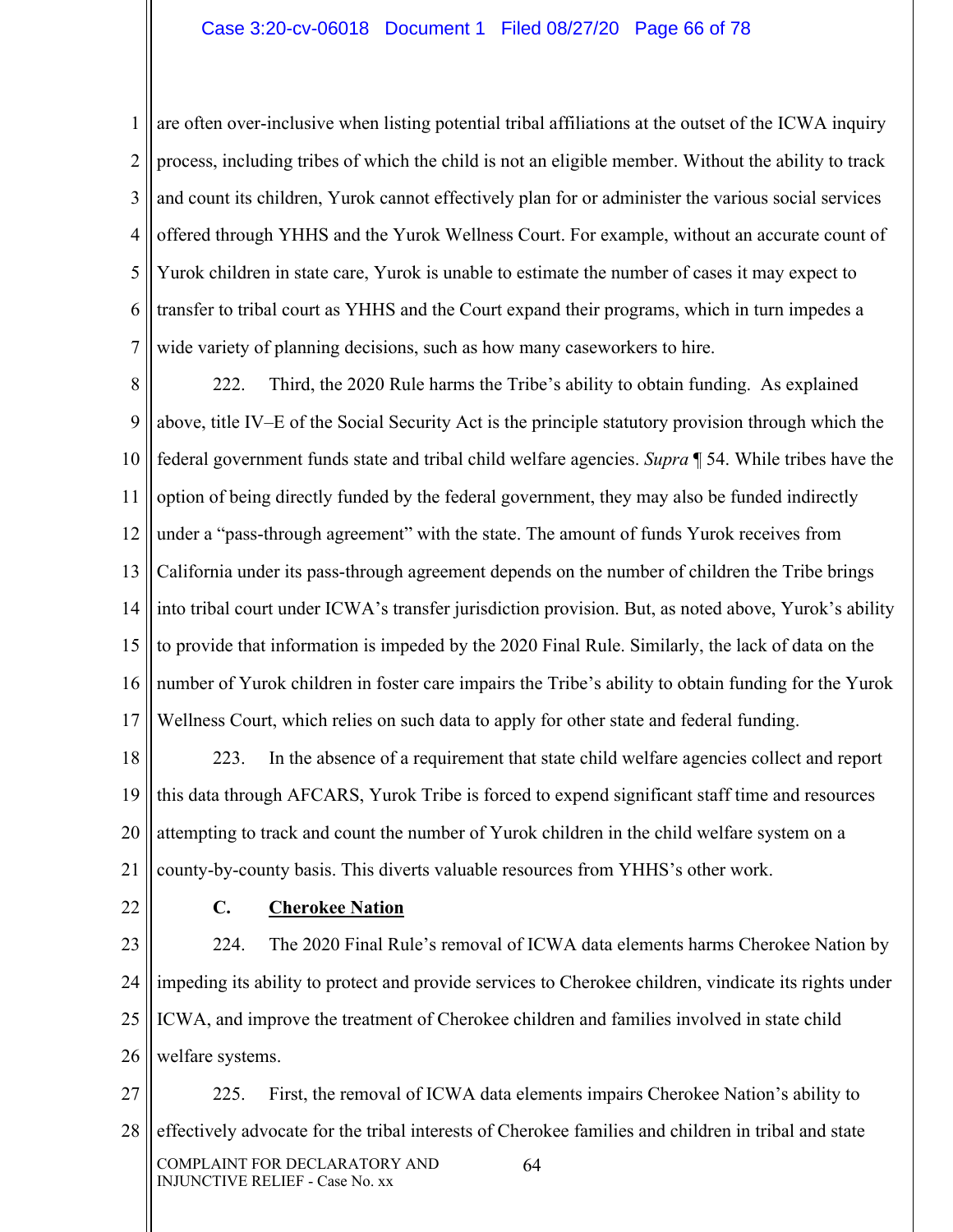1 2 3 4 5 6 7 8 9 10 11 12 13 14 court systems. Through its Court Advocacy and Permanency Service ("CAPS"), Cherokee Nation intervenes in cases involving Cherokee children to help secure and protect their rights under ICWA. The 2020 Final Rule prevents CAPS workers from identifying recurring ICWA implementation issues and working with state title IV–E agencies to fix those problems. The 2016 Final Rule would have required state agencies to submit detailed data tracking their implementation of ICWA. If Cherokee Nation had access to that data, its CAPS workers would focus on the most prevalent implementation issues when working with state agencies. For example, if Cherokee Nation knew that a particular state frequently failed to place Indian children in homes according to ICWA's placement preferences, *see* 25 U.S.C. § 1915, its CAPS workers would work with that state to improve its practices as a general matter, and would pay close attention to placement in individual cases. As a direct result of the 2020 Final Rule, Cherokee Nation is unable to do so. The absence of such data therefore renders Cherokee Nation's CAPS services less effective and more time-consuming than they otherwise would be, diverting resources away from Cherokee Nation's other activities.

15 16 17 18 19 20 21 22 23 24 25 26 27 28 COMPLAINT FOR DECLARATORY AND INJUNCTIVE RELIEF - Case No. xx 65 226. Second, the removal of ICWA data impairs Cherokee Nation's ability to provide direct child welfare services to its children by impeding Cherokee Nation's ability to identify Cherokee children in state child welfare systems in a timely fashion. As explained above, *supra* ¶¶ 88-91, state child welfare systems agencies have historically struggled to consistently and accurately identify Indian children under ICWA in a timely fashion. Because Cherokee Nation is the largest federally recognized tribe by population in the United States, state agencies tend to over-identify children as potential members of the Cherokee Nation, notifying the tribe of a significant number of cases that do not actually involve Cherokee children. Before the Nation can provide its services in those cases, it must spend a significant amount of time determining whether or not a child is actually eligible for tribal membership. In some instances, this process can take months, which significantly delays Cherokee Nation's ability to provide its services to Cherokee children. This can have negative consequences for the children, as early intervention can be critical to securing good outcomes. For example, if Cherokee Nation intervenes early in a case, its CAPS workers can ensure that a child is placed in a stable, ICWA-compliant home (*e.g.*, in a tribal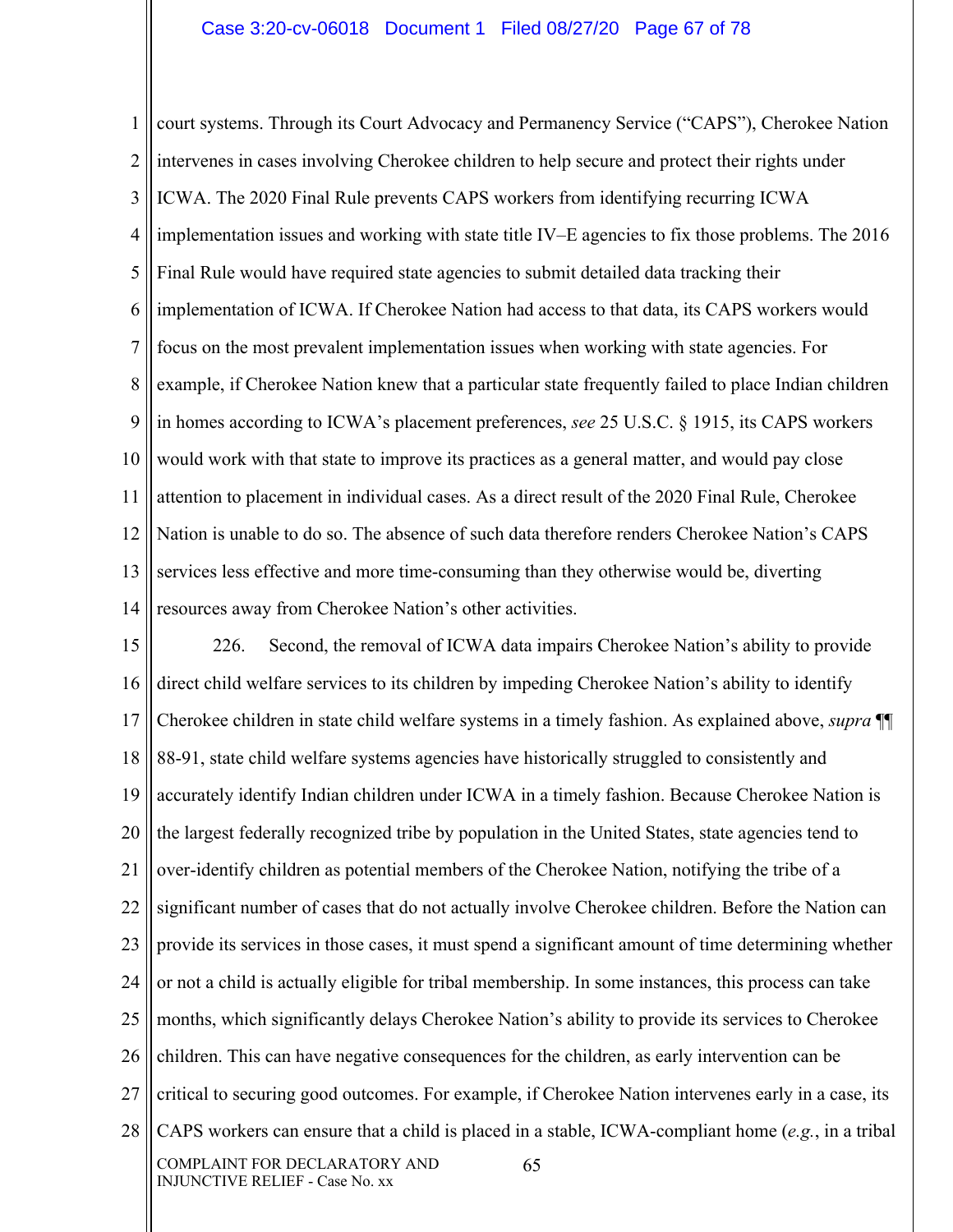#### Case 3:20-cv-06018 Document 1 Filed 08/27/20 Page 68 of 78

1 2 3 4 home) in the first instance. In contrast, if Cherokee's intervention is delayed, the child may be placed in a non-ICWA compliant home by the state child welfare agency, only to be moved to an ICWA-compliant home once the Nation is able to intervene and protect the child's rights under ICWA. These kinds of outcomes are destabilizing and harmful to Cherokee children.

5 6 7 8 9 10 11 12 13 14 15 16 17 227. The 2016 Final Rule would have addressed these issues in several ways. To begin with, by requiring state child welfare agencies to report data on each of their inquiry efforts under ICWA, the 2016 Final Rule would have ensured that state agencies are actually making the full set of inquiries in the first place. *See supra* ¶ 167 (summarizing the 2016 Final Rule's inquiry data elements). Doing so would improve the speed and accuracy of the states' identification processes, which often over-identify children as Cherokee precisely because states do not make sufficient inquiries regarding the child's status in the first place. Additionally, if Cherokee Nation had access to data on the state agencies' implementation of those inquiry requirements, the Nation could work with states through its CAPS program to improve their identification processes. By removing the inquiry data elements, the 2020 Final Rule reduces Cherokee Nation's ability to improve the speed and accuracy with which their children are identified. This in turn impairs the Nation's ability to provide services to and protect its children, harming Cherokee Nation's sovereign interest in the health and well-being of its people

18

#### **D. Facing Foster Care in Alaska**

19 20 21 22 228. The 2020 Final Rule's removal of ICWA and sexual orientation data elements harms FFCA by impeding its ability to improve the foster care system, obtain funding for its activities, and provide services to foster youth and young adults involved in the child welfare system.

23 24 25 26 27 28 COMPLAINT FOR DECLARATORY AND INJUNCTIVE RELIEF - Case No. xx 66 229. First, the removal of both types of data impairs FFCA's ability to effectively advocate for legislation, regulations, and policies that would improve outcomes and services for tribal and LGBTQ+ youth in the foster care system. Specifically, the removed data elements would help FFCA identify policies that would improve the foster care system by improving FFCA's understanding of the problems faced by tribal and LGBTQ+ youth and provide them with evidence that they could use in their advocacy efforts. With respect to tribal youth, the ICWA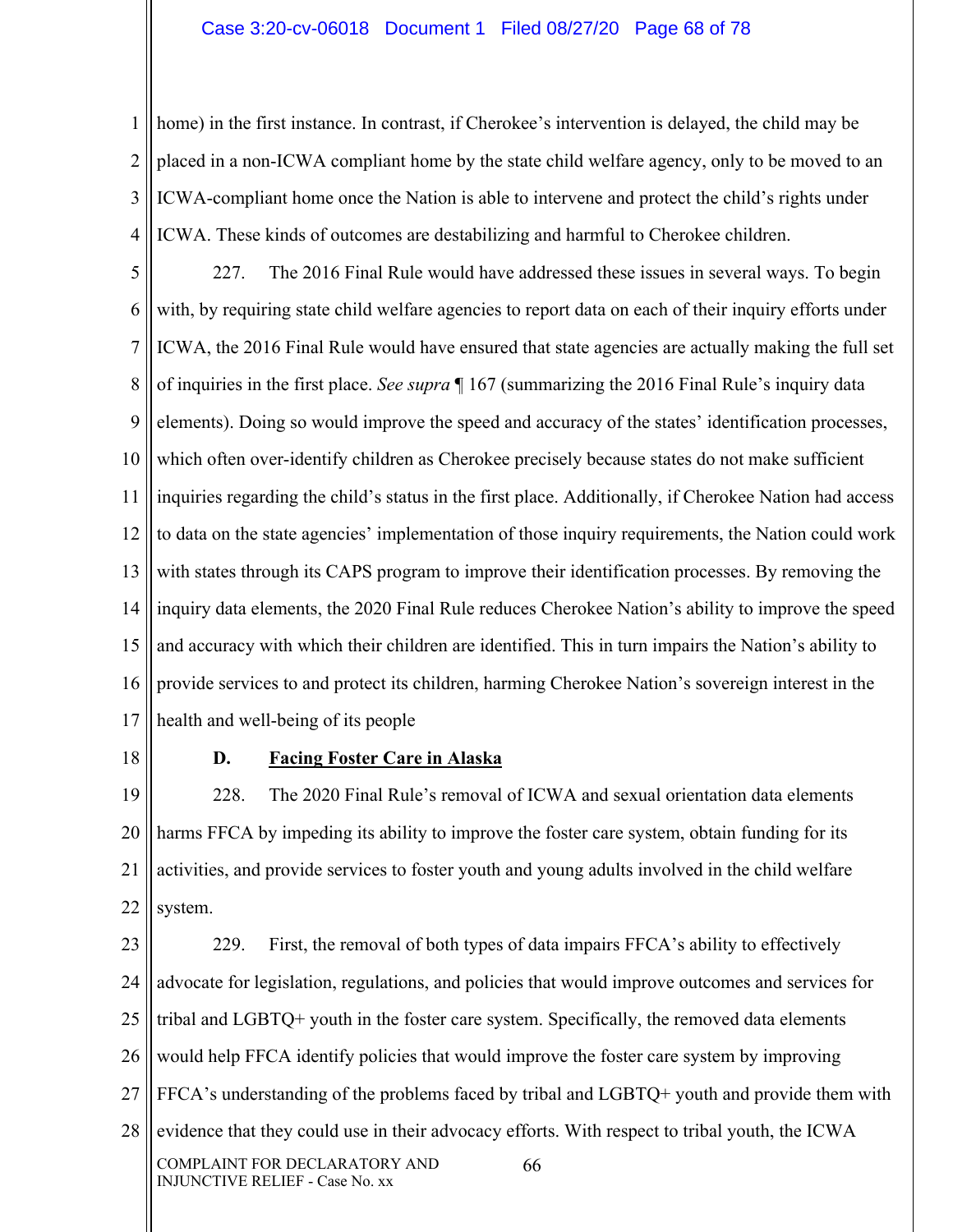1 2 3 4 5 6 7 8 9 10 implementation data would shed light on the precise ICWA protections that tribal youth in Alaska are not receiving. For LGBTQ+ youth, the sexual orientation data would indicate how many LGBTQ+ youth are in Alaska, which would provide an evidentiary basis to rebut assertions that policy reform is unnecessary due to a supposed low number of LGBTQ+ youth. For both types of youth, the ICWA and sexual orientation data would, when compared against data tracking other outcomes (e.g., homelessness and abuse), indicate the extent to which those youth disproportionately experience negative outcomes. If FFCA had access to such data, it would be able to shape its policy agenda to better address the needs of both tribal and LGBTQ+ youth (and LGBTQ+ AI/AN youth) in the foster care system, including efforts to reduce the overrepresentation of both populations in care.

11 12 13 14 15 16 17 18 19 20 21 230. The removed ICWA and sexual orientation data would also improve FFCA's ability to effectively advocate for reform by providing forceful and persuasive evidence that such reform is necessary. For example, in its work to improve Alaska's judicial processes for foster care through CIP, FFCA could cite to the removed ICWA data to advocate for reforms that would improve the state courts' implementation of ICWA, such as by improving the timely identification of relatives for placement. Similarly, in its current advocacy for a foster care bill of rights, FFCA members could cite to the sexual orientation data to demonstrate the need for the right to be free from discrimination on the basis of sexual orientation. By removing the ICWA and sexual orientation data elements from AFCARS, the 2020 Final Rule renders FFCA's advocacy efforts less effective and more time-consuming than they otherwise would be, forcing FFCA to divert resources away from its other activities.

22 23 24 25 26 27 28 COMPLAINT FOR DECLARATORY AND INJUNCTIVE RELIEF - Case No. xx 67 231. Second, the removal of the ICWA and sexual orientation data impedes FFCA's ability to improve its direct services to youth, including the trainings it conducts for youth. If FFCA had access to the abandoned data, it would better understand the needs of, and problems faced by, both tribal and LGBTQ+ youth. This would allow FFCA to shape the content of its trainings to address those needs. For example, if the removed sexual orientation data, when compared against other AFCARS data elements, indicated that LGBTQ+ youth disproportionately experience negative outcomes, such as homelessness, FFCA might adapt its training to include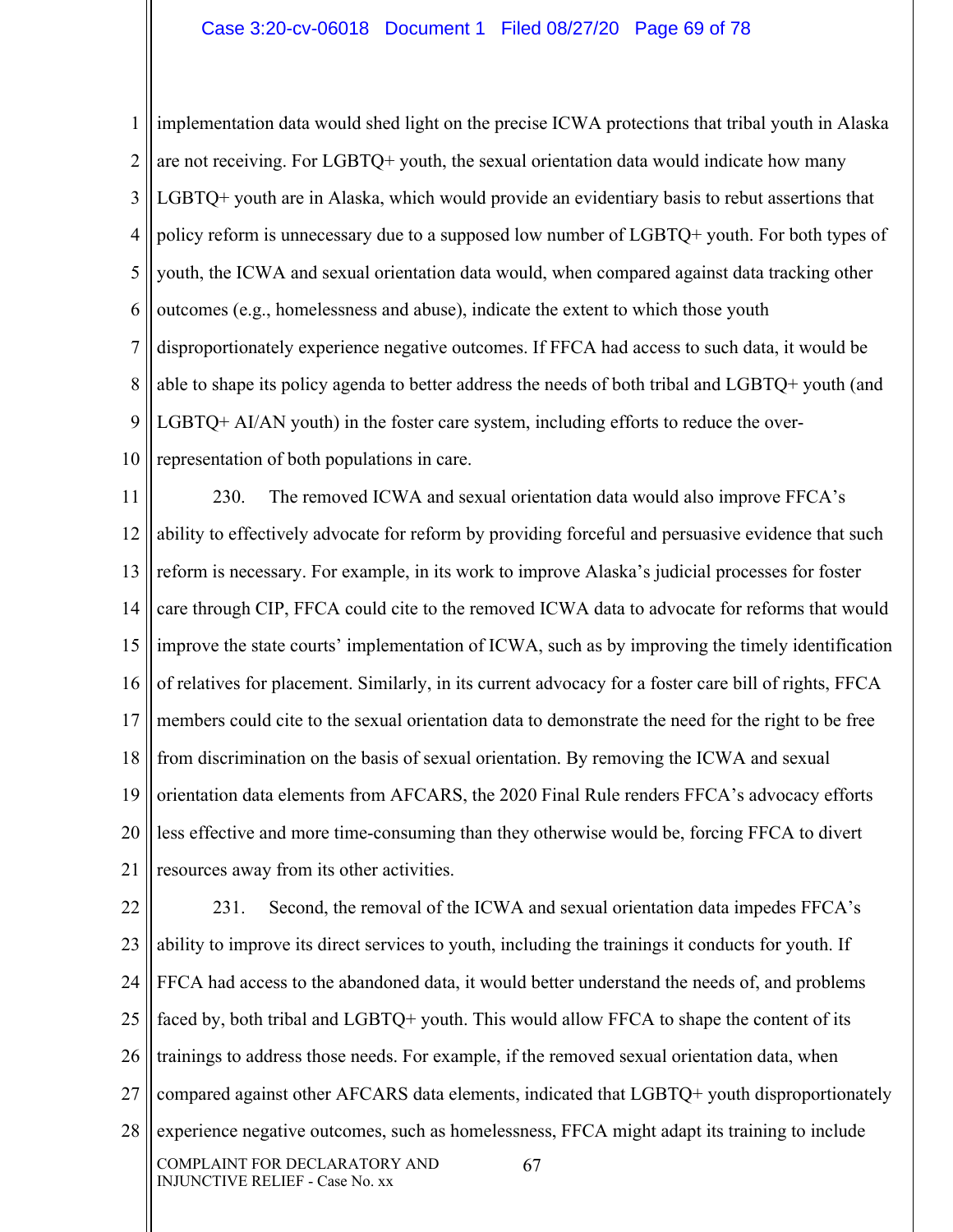1 2 3 content to address such issues. By removing the ICWA and sexual orientation data elements from AFCARS, the 2020 Final Rule renders FFCA's direct services less effective than they otherwise would be.

4 5 6 7 8 9 10 11 12 13 232. Third, the removal of the ICWA and sexual orientation data impedes FFCA's ability to improve trainings for adults involved in the child welfare system, including child welfare staff and foster parents. But for the 2020 Final Rule, FFCA would use the eliminated data to improve its trainings on the unique challenges faced by AI/AN children and the ways in which caregivers can provide safe and supporting environments for LGBTQ+ youth. Specifically, FFCA would rely on the data to convey the significance of challenges faced by tribal and LGBTQ+ youths, would update the trainings to fully capture the nature of those challenges as reflected in the removed data, and would modify its recommendations regarding how to support youths accordingly. By removing the ICWA and sexual orientation data elements from AFCARS, the 2020 Final Rule renders FFCA's training efforts less effective than they otherwise would be.

14 15 16 17 18 19 20 21 233. The 2020 Final Rule also harms FFCA by impairing its ability to obtain funding. Currently, FFCA is unable to apply for certain LGBTQ+-related grants that require applicants to submit information on the number of LGBTQ+ youth that would be served by the applicant. For example, FFCA would have applied for the Pride Foundation Grant (intended to support organizations serving LGBTQ+ populations) in past years in order to fund mental health services for LGBTQ+ youth, but was unable to do so because the grant application required information on the number of LGBTQ+ youth that FFCA would be able to serve in Alaska's foster care system. But for the 2020 Final Rule, FFCA would be able to apply for such grants going forward.

22

#### **E. Ark of Freedom Alliance**

23 24 25 26 234. The May 2020 Rule's removal of sexual orientation data elements impairs and frustrates AFA's mission and activities by impeding its ability to provide services to male and LGBTQ+ survivors of trafficking and other abuses, train law enforcement and other service providers, and obtain funding for its services.

27 28 COMPLAINT FOR DECLARATORY AND INJUNCTIVE RELIEF - Case No. xx 68 235. First, the removal of sexual orientation data impedes AFA's ability to provide its direct services to male and LGBTQ+ youth. Specifically, having access to sexual orientation data,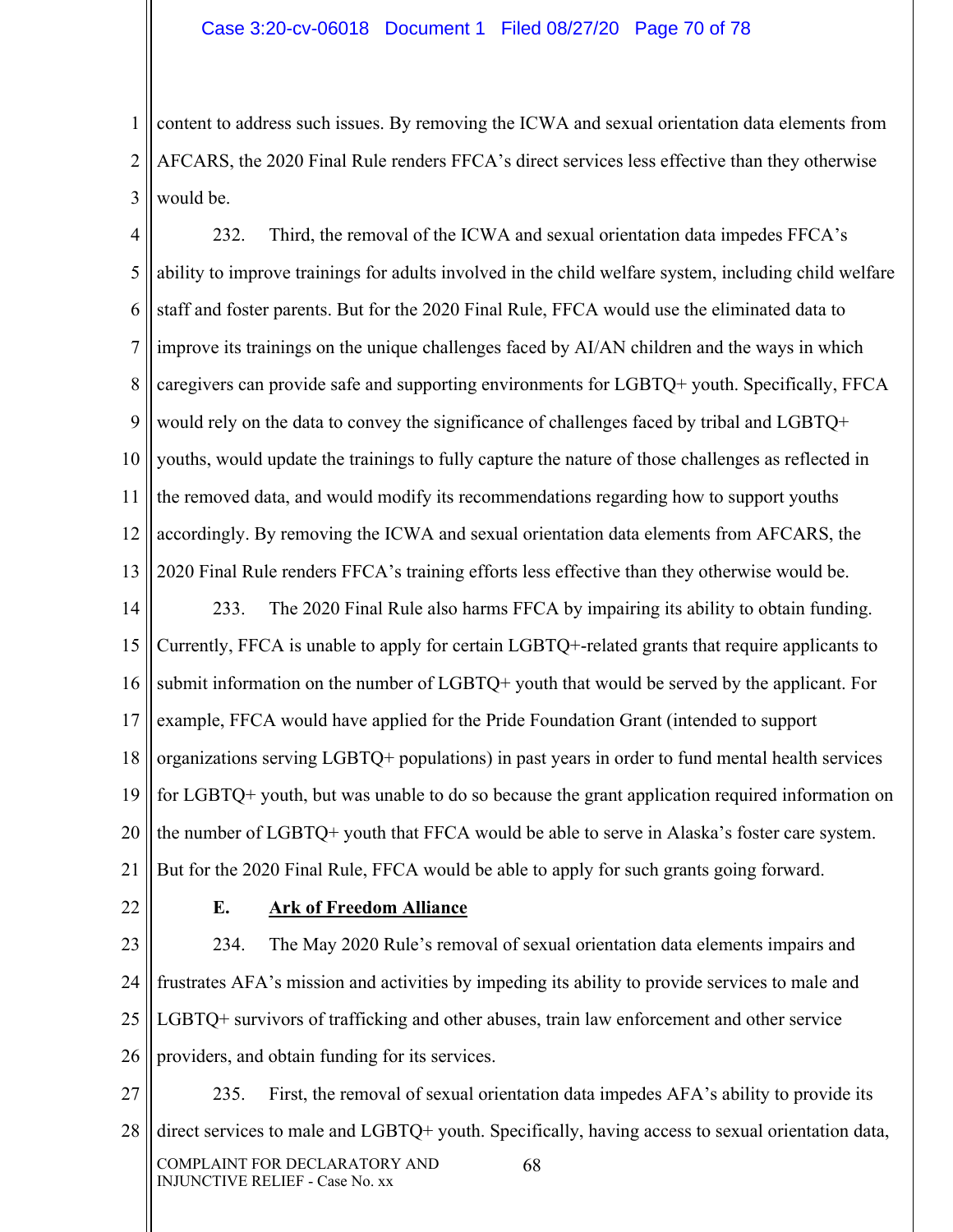1 2 3 4 5 6 7 8 9 10 11 12 13 14 15 16 along with other data tracked by AFCARS, would allow AFA to improve its preventative outreach and education services to male and LGBTQ+ youth, which rely on targeted interventions for the youth who are at risk of trafficking. Successful targeted interventions, in turn, require accurate data regarding the youth being trafficked, including, among other things, information on their demographics, the settings in which they are trafficked, and various other aspects about their experience. Such information not only allows AFA to locate and reach the youth in the first instance, it also allows AFA to tailor the content of their intervention and educational materials to reflect the demographics and culture of the specific youth. For example, interventions for cisgender, heterosexual girls will use markedly different language, anecdotes, and storytelling than interventions for boys who identify as LGBTQ+. If AFA had access to sexual orientation data, along with other AFCARS data elements (such as whether youth have been trafficked,<sup>93</sup> their gender, their race, and the type of living situation in which they are placed), it would have an improved understanding of the youth who are being trafficked in ways that would greatly improve its ability to target those youth and appropriately tailor its preventative outreach. As a direct result of the 2020 Final Rule, AFA will be unable to do so, rendering AFA's direct services less effective and more time consuming than they otherwise would be.

17 18 19 20 21 22 23 24 25 236. Second, the loss of the data impedes AFA's ability to improve its trainings for law enforcement and other service providers that interact with LGBTQ+ and marginalized youths. As noted above, if AFA had access to the removed sexual orientation data, in conjunction with AFCARS data on trafficking and other outcomes, it would better understand the extent to which LGBTQ+ youths are disproportionately impacted by human trafficking, homelessness, and violence, enabling it to more effectively train and educate adults in the community regarding how to identify and support such youths. Further, with data demonstrating the prevalence of trafficking among male and LGBTQ+ youth, AFA will be better positioned to communicate the importance

<sup>26</sup>  $93$  As noted above, title IV–E agencies are now required to report on survivors of trafficking.

<sup>27</sup> 28 *Supra* ¶¶ 61, 116; 85 Fed. Reg. at 28,429 (requiring agencies to report whether a child has been the victim of sex trafficking in various contexts, as well as whether a child is experiencing homelessness).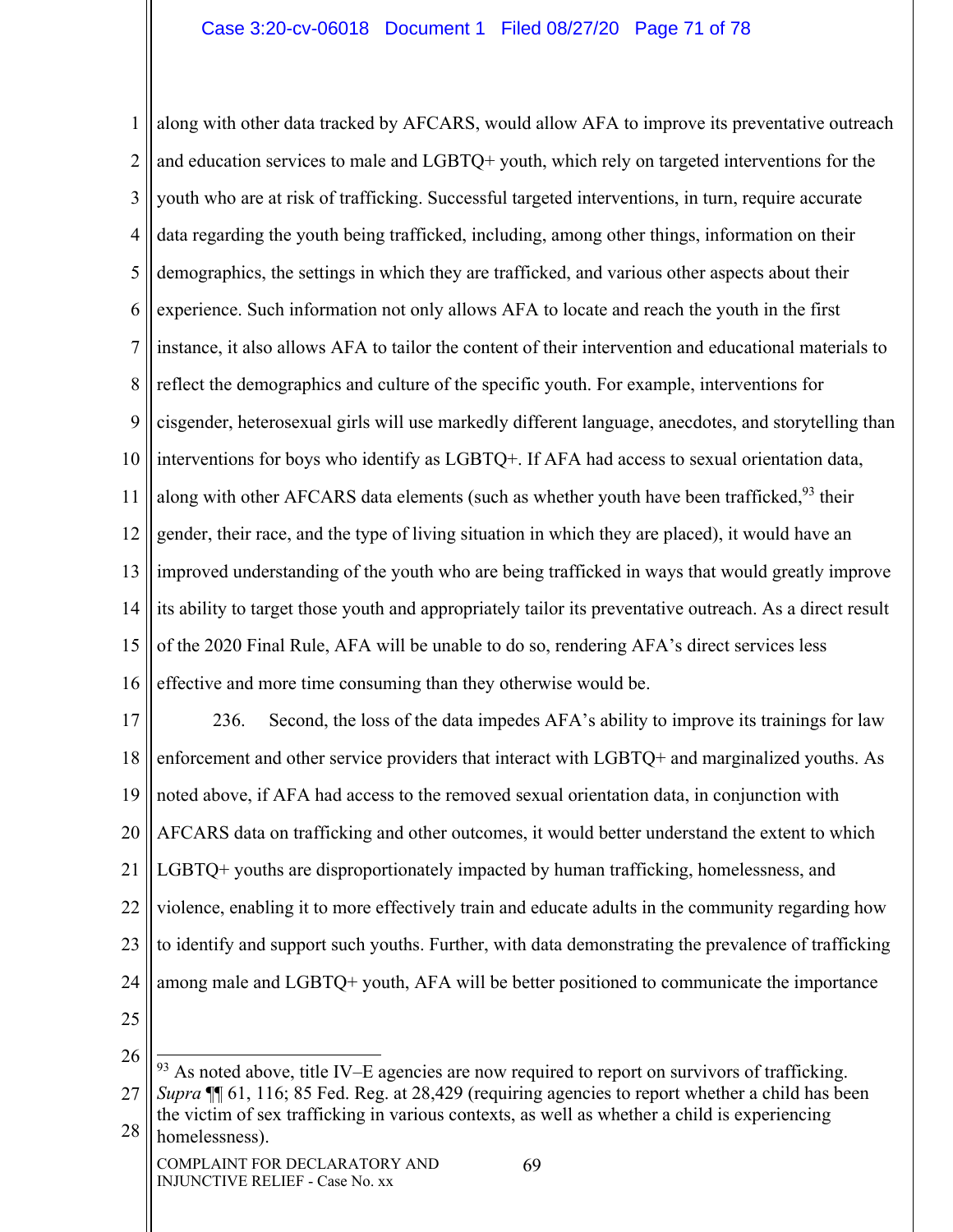### Case 3:20-cv-06018 Document 1 Filed 08/27/20 Page 72 of 78

1 2 3 4 5 6 7 of such training to law enforcement and service providers. Historically, trafficking has been misunderstood as a crime that impacts primarily cisgender girls, even though studies suggest that male and LGBTQ+ youth also fall victim of trafficking at significant and alarming rates.<sup>94</sup> These misconceptions make it difficult for law enforcement and other service providers to understand the severity of the danger for male and LGBTQ+ youth. By removing the sexual orientation data element from AFCARS, the 2020 Final Rule therefore renders AFA's education and training services less effective.

8 9 10 11 12 13 14 15 16 17 18 19 20 237. Third, the 2020 Final Rule also harms AFA by impairing its ability to obtain funding to provide its services. As noted above, trafficking is commonly misunderstood as a crime that largely impacts young girls. As a result, AFA encountered difficulty in convincing some private funders and grant providers to invest in projects that focus on preventing and addressing trafficking among male and LGBTQ+ youth. If AFA had access to comprehensive data demonstrating the prevalence of trafficking among such youth, it would be able to apply for more grants and submit stronger grant applications, thereby increasing its ability to obtain funding. For example, in a 2020 grant proposal submitted to Our Fund Foundation, AFA requested funding for a project that would provide housing and ancillary support services for LGBTQ+ youth who are victims of human trafficking, but was unable to provide data on the number of LGBTQ+ youth who experience trafficking when discussing the need for the project. If AFA had access to sexual orientation and trafficking data through AFCARS, its ability to obtain such funding would be greatly improved.

21

#### **F. Ruth Ellis Center**

22 23 24 25 238. The 2020 Final Rule's removal of sexual orientation data elements impairs and frustrates Ruth Ellis's mission and activities by impeding its ability to provide trauma-informed services to LGBTQ+ youth in Michigan, advocate for reforms that improve the treatment and outcomes of LGBTQ+ youth, including LGBTQ+ youth of color, and obtain funding for its

26

<sup>27</sup> 28 <sup>94</sup> *See, e.g.*, *The Epidemic—Who*, Ark of Freedom Alliance, https://www.aofalliance.org/theepidemic/who (last visited August 19, 2020) (discussing the prevalence of trafficking among male and LGBTQ+ youth).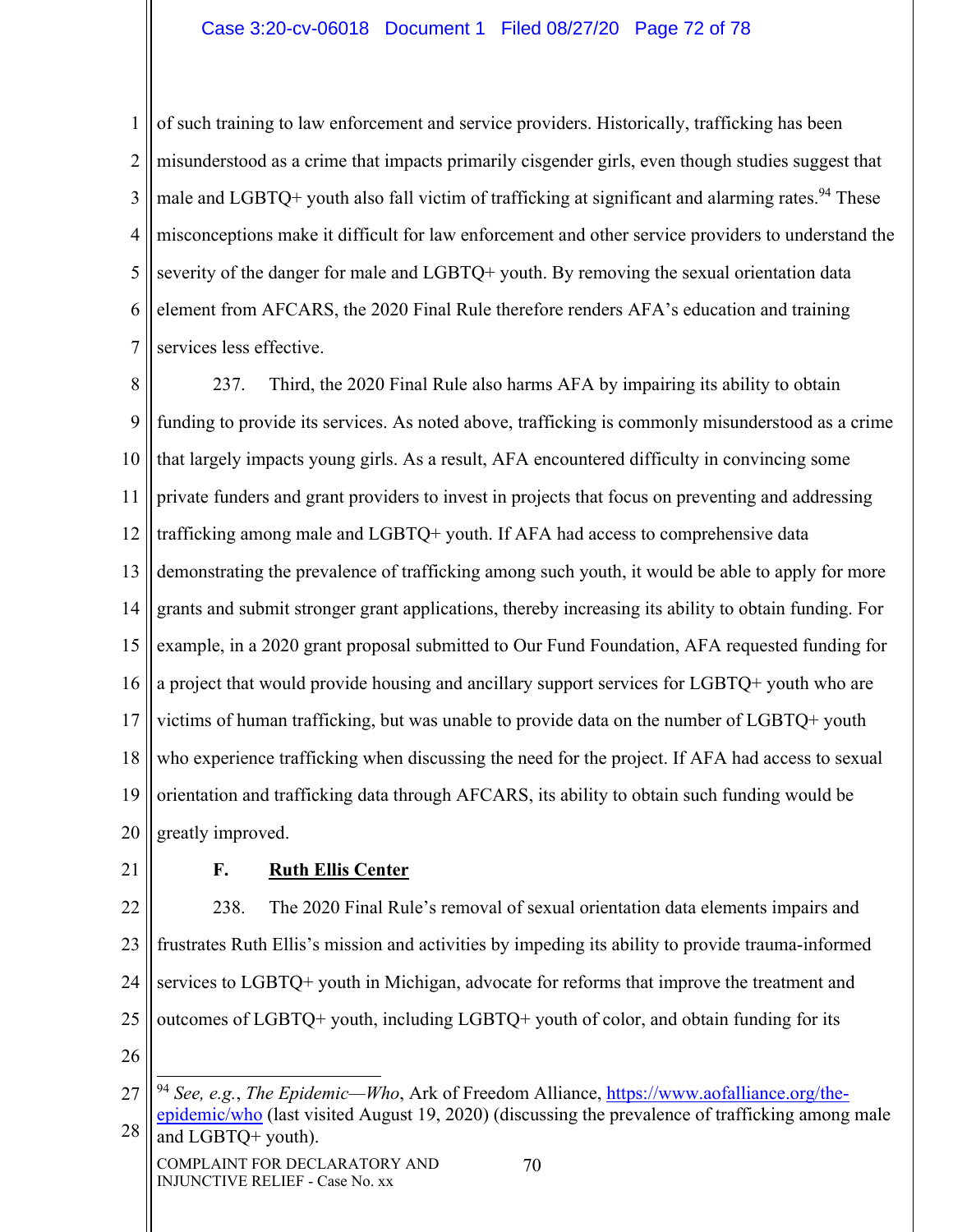1 services.

2 3 4 5 6 7 8 9 10 11 12 239. First, the removal of sexual orientation data impairs the ability of Ruth Ellis to effectively advocate through the Ruth Ellis Institute for legislation, regulations, and policies that would ensure that LGBTQ+ youth are safe and supported in the child welfare system. Specifically, the removed data elements would help Ruth Ellis to identify the most effective policies by improving Ruth Ellis's understanding of the problems faced by LGBTQ+ youth, especially with respect to race, homelessness, and other barriers to health and well-being. Because the sexual orientation data would indicate how many LGBTQ+ youth are in Michigan's child welfare system and, when compared against data tracking other outcomes and aspects of identity, the extent to which those youth disproportionately experience homelessness and other barriers to well-being, Ruth Ellis would be better positioned to advance a policy agenda that addresses those barriers and accounts for any differences by race.

13 14 15 16 17 18 19 20 21 22 240. The lost data would also improve Ruth Ellis's ability to advocate effectively for reform by providing forceful and persuasive evidence that such reform is necessary. Historically, Ruth Ellis has encountered resistance from state policymakers to certain proposed policies—such as its proposal that Michigan reform its foster care licensing rules to require that bed assignments be made based on where the child feels safest as opposed to the sex the child was assigned at birth—because Ruth Ellis could not demonstrate that there were a sufficient number of LGBTQ+ children and youth in Michigan's system to justify the cost of reform. By removing the sexual orientation data elements from AFCARS, the 2020 Final Rule renders Ruth Ellis's advocacy efforts less effective and more time-consuming than they otherwise would be, forcing Ruth Ellis to divert resources away from its other activities.

23 24 25 26 27 28 COMPLAINT FOR DECLARATORY AND INJUNCTIVE RELIEF - Case No. xx 71 241. Second, the removal of sexual orientation data impedes Ruth Ellis's ability to provide direct services to LGBTQ+ youth. If Ruth Ellis had access to the sexual orientation data, in combination with data tracking other outcomes (*e.g.*, homelessness and placement outcomes), it would be better positioned to assess the extent to which its pilot programs are successful in improving the well-being of LGBTQ+ youth. For example, if Ruth Ellis had access to such data, it could assess the impacts of its pilot program to help families accept the identity of their LGBTQ+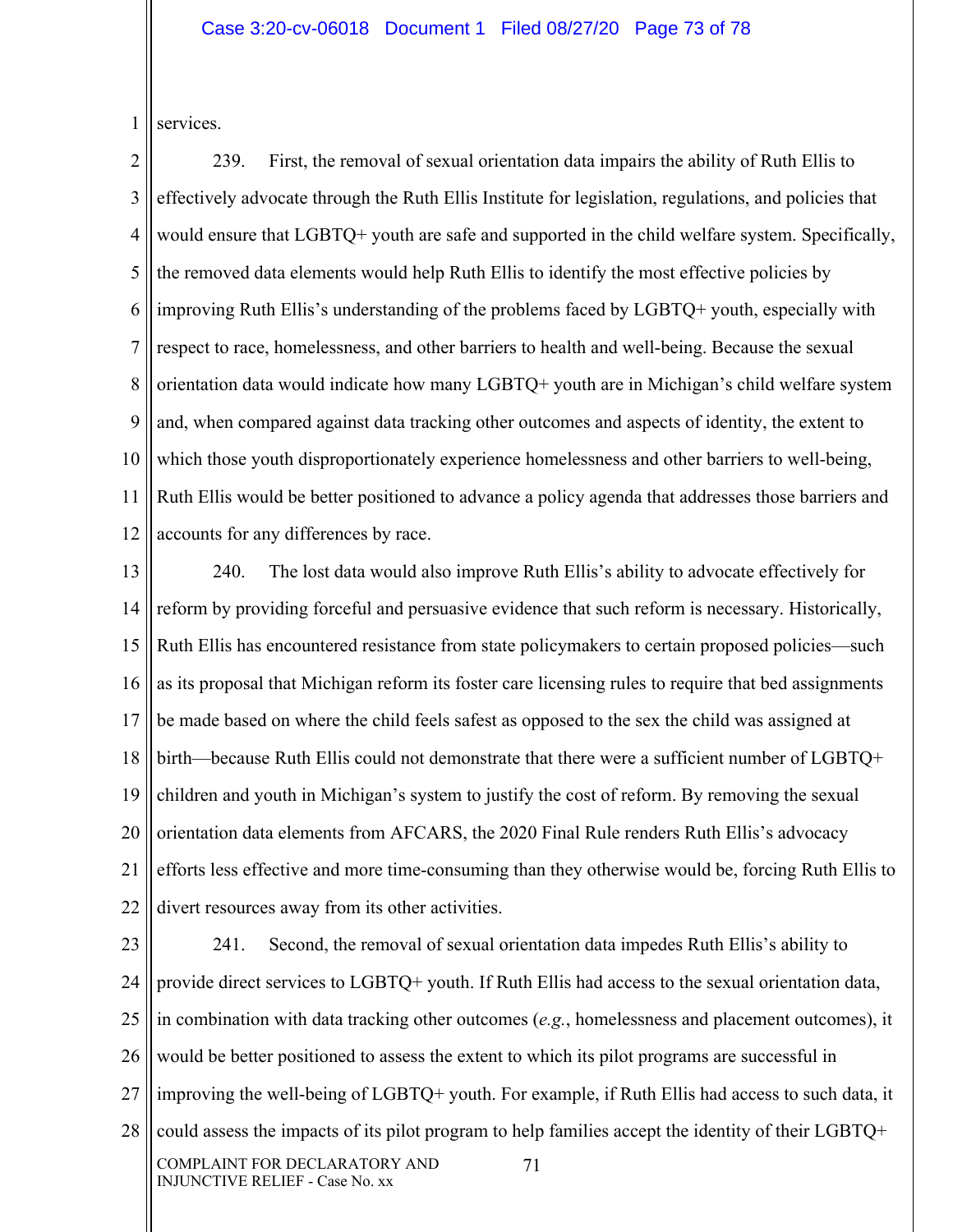## Case 3:20-cv-06018 Document 1 Filed 08/27/20 Page 74 of 78

1 2 3 children by evaluating whether homelessness and placement outcomes improved over time for LGBTQ+ youth in the geographic areas included in the program, including reducing the overrepresentation of LGBTQ+ youth in care due to family rejection.

4 5 6 7 8 9 10 11 12 13 14 15 16 242. The 2020 Final Rule also harms Ruth Ellis by impairing its ability to obtain funding to provide its services. Both private funders and Michigan's Department of Health and Human Services ("MDHSS"), which funds many of Ruth Ellis's services through government contracts, are reluctant, and often unwilling, to provide grants or contract for services without data that shows how many LGBTQ+ youth will be served. Similarly, Ruth Ellis would almost certainly be able to expand several of its programs if AFCARS required child welfare agencies to collect the sexual orientation data. For example, Ruth Ellis is currently conducting a pilot program in three counties to train social workers and other professionals working within the child welfare system on how to collect sexual orientation and gender identity data—which will in turn be useful for Ruth Ellis's other activities once collected—in a manner that is culturally competent and affirming. If all child welfare agencies in Michigan were required to collect and report those data to AFCARS, MDHSS would likely fund an expanded program to ensure that other counties receive training on data collection.

17

## **G. True Colors, Inc.**

18 19 20 243. The 2020 Final Rule's removal of sexual orientation data elements impairs and frustrates True Colors' mission and activities by impeding its ability to provide services to LGBTQ+ youth in the child welfare system.

21 22 23 24 25 26 27 28 COMPLAINT FOR DECLARATORY AND INJUNCTIVE RELIEF - Case No. xx 72 244. Specifically, the removal of sexual orientation data impedes True Colors' ability to provide mentoring programs, social activities, and leadership programs to LGBTQ+ youth in Connecticut's child welfare system. But for the 2020 Final Rule, True Colors would use the eliminated sexual orientation data to determine the effectiveness of its efforts to reach LGBTQ+ youth and to ensure that they have access to its services. Currently, True Colors relies on social workers and other professionals in the system to refer LGBTQ+ youth to the organization. While True Colors knows that many LGBTQ+ youth in Connecticut's system are not identified or referred for services, it has no way of knowing how many such youth there are or where they are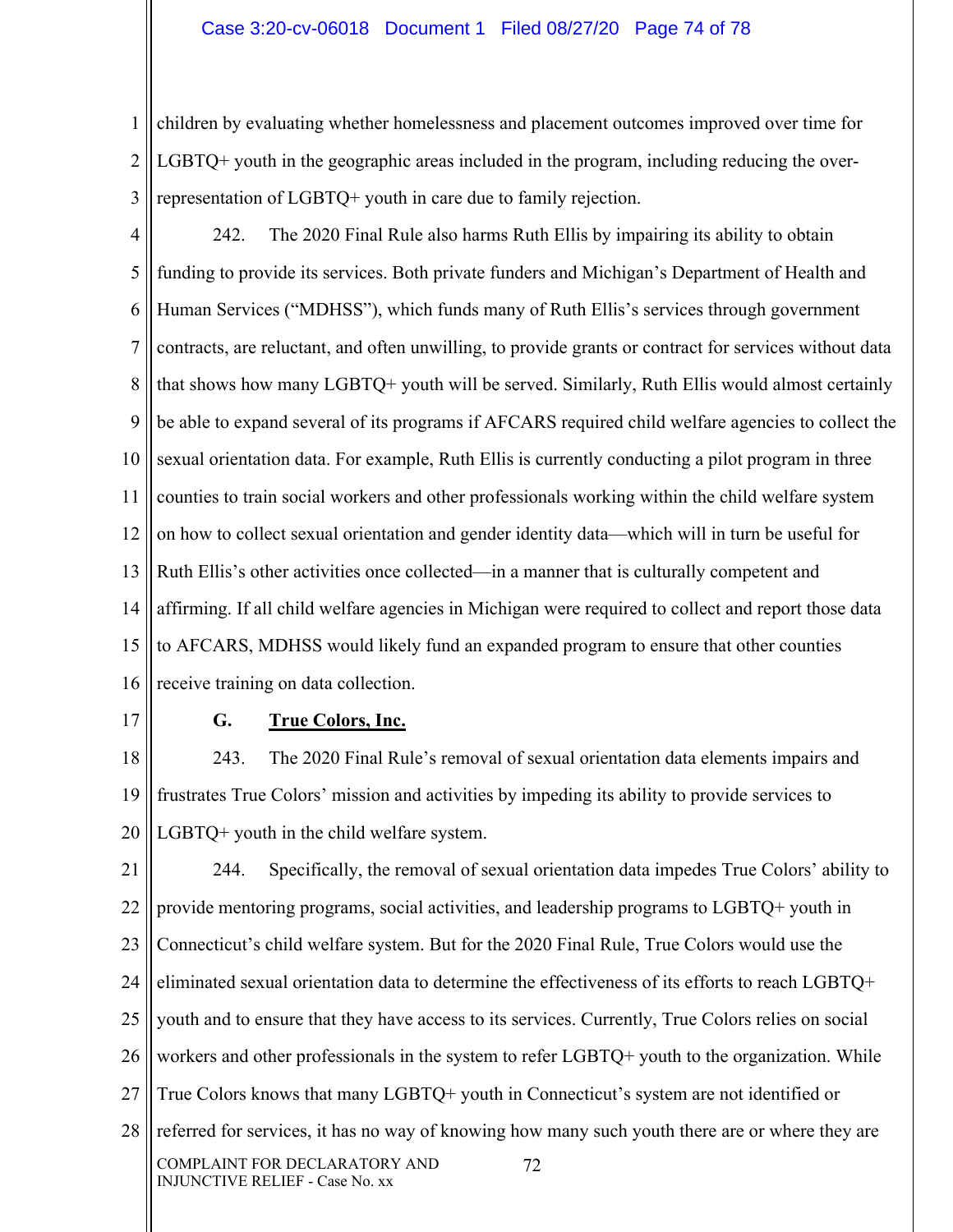## Case 3:20-cv-06018 Document 1 Filed 08/27/20 Page 75 of 78

1 2 3 4 located. If child welfare agencies in Connecticut collected sexual orientation data through AFCARS, Connecticut's Department of Children and Families ("DCF") would know how many LGBTQ+ youth were in their system and would be able to work with True Colors to provide youth with the opportunity to receive services.

5 6 7 8 9 10 11 12 13 245. Additionally, True Colors' ability to successfully recruit affirming foster parents is hindered by a lack of data on the sexual orientation of foster and adoptive parents that are already in the system. Currently, when seeking to find a home for an LGBTQ+ youth, True Colors has recruited families through informal networks and connections. If child welfare agencies in Connecticut were required to collect sexual orientation of foster and adoptive parents, DCF would have access to data on a pool of LGBTQ+ foster and adoptive parents. True Colors could then work with DCF—which funds True Colors' foster parent recruitment program—to more easily identify potential supportive homes for LGBTQ+ youth to improve permanency outcomes for them and avoid congregate where possible.

14 15 16 17 18 19 20 21 22 23 24 25 26 27 246. The 2020 Final Rule also harms True Colors by impairing its ability to obtain funding for increased services to LGBTQ+ youth. If True Colors had data on the number of LGBTQ+ youth in Connecticut, it would use the data to persuade stakeholders to increase services. In the past, through its Safe Harbor Project, True Colors has encountered resistance from DCF to fund certain proposed projects because True Colors could not demonstrate that there were a sufficient number of LGBTQ+ youth to justify the cost of the projects. For example, in past years, True Colors has sought funding from DCF to establish a congregate care facility that would be certified as safe for LGBTQ+ youth and staffed with employees who are culturally competent and affirming. Such a facility would fill an important gap in services for LGBTQ+ youth, who are more likely to end up in congregate care settings due to a lack of affirming foster homes and who are significantly more likely to experience harassment, discrimination, and violence in congregate care settings than their non-LGBTQ+ peers.<sup>95</sup> However, because funding for such facilities depends on the number of children they would serve, and because True Colors could not provide

73

<sup>28</sup> COMPLAINT FOR DECLARATORY AND INJUNCTIVE RELIEF - Case No. xx <sup>95</sup> *See, e.g.*, Equality N.C. ANPRM Comment.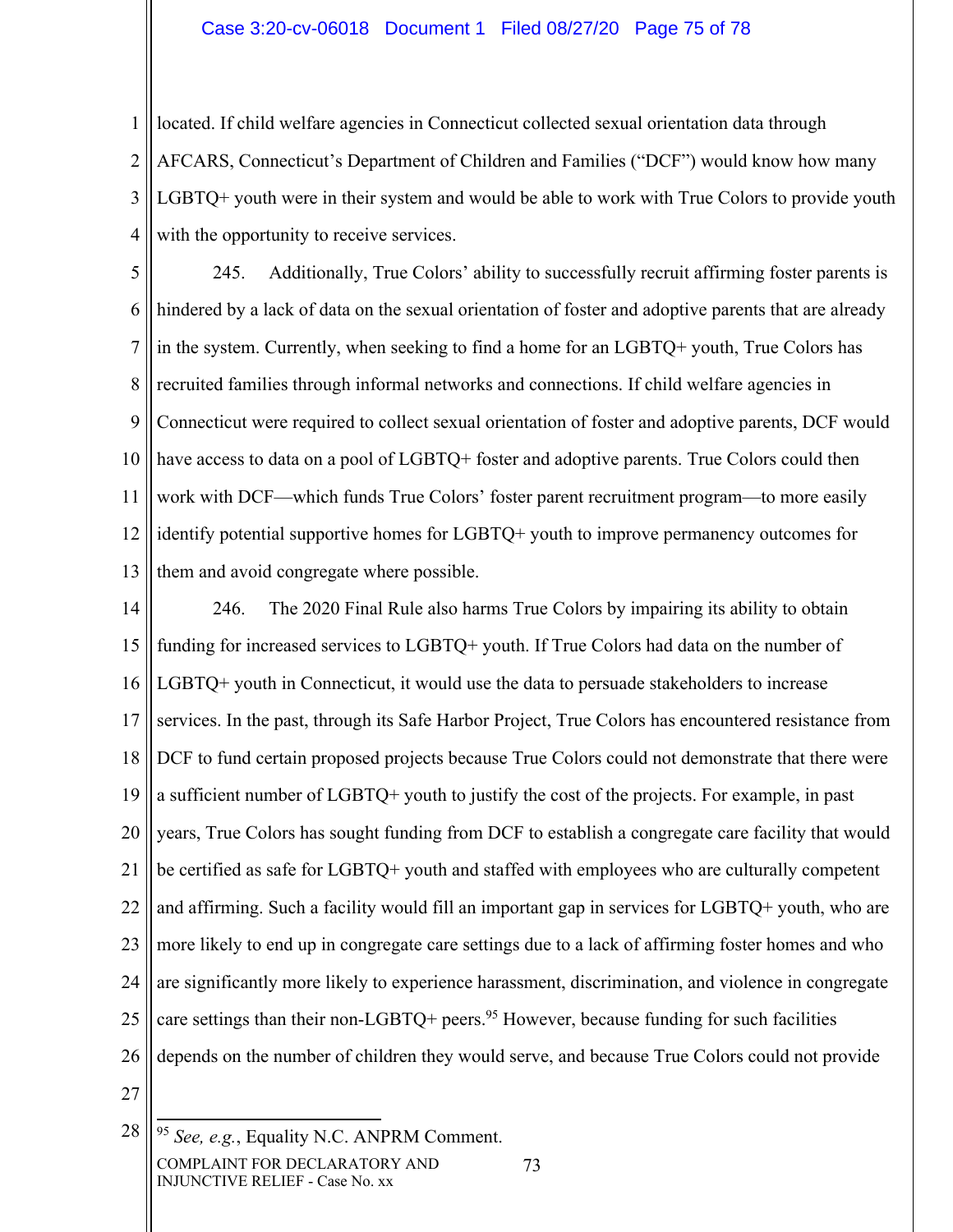1 2 3 4 5 6 any data on the number of LGBTQ+ youth in Connecticut's child welfare system who would benefit from the facility, DCF could not fund the project. If True Colors had access to sexual orientation data through AFCARS, it would have data on the number of LGBTQ+ youths in Connecticut and would be better positioned to secure funding for increased services. Instead, as a direct result of the 2020 Final Rule, True Colors is unable to rely on sexual orientation data to seek funding for LGBTQ+ youth services.

7 8 9 10 11 12 13 247. In the absence of a requirement that state child welfare agencies collect and report sexual orientation data through AFCARS, True Colors will now have to work to obtain state-level data collection requirements. As a direct response to ACF's removal of the sexual orientation data elements, True Colors has already expended, and will continue to expend, significant staff time and resources towards advocating for state legislation that will require Connecticut's child welfare agencies to collect sexual orientation data. These resources are being diverted from True Colors' other work.

14 15 16 17 18 19 20 21 22 23 24 25 26 27 28 COMPLAINT FOR DECLARATORY AND INJUNCTIVE RELIEF - Case No. xx 74 **VI. CLAIM FOR DECLARATORY AND INJUNCTIVE RELIEF COUNT ONE VIOLATION OF THE ADMINISTRATIVE PROCEDURE ACT, 5 U.S.C. §§ 706(2)(A)**  248. Plaintiffs re-allege and reincorporate the paragraphs above as fully set forth herein. 249. The APA requires that a reviewing court "hold unlawful and set aside agency action, findings, and conclusions found to be . . . arbitrary, capricious, an abuse of discretion, or otherwise not in accordance with law."  $5 \text{ U.S.C. }$   $\S$ §  $706(2)(\text{A})$ . 250. The 2020 Final Rule was arbitrary and capricious because Defendants failed to provide adequate reasoned analysis, properly balance costs and benefits, consider and respond to comments, consider all relevant statutory factors, consider reasonable alternatives, acknowledge that no underlying facts had changed since 2016, explain inconsistencies between their position and the full record of research and policy findings before it, and acknowledge or justify their changes in position. 251. Additionally, Defendants acted contrary to their statutory obligation to implement a data collection system that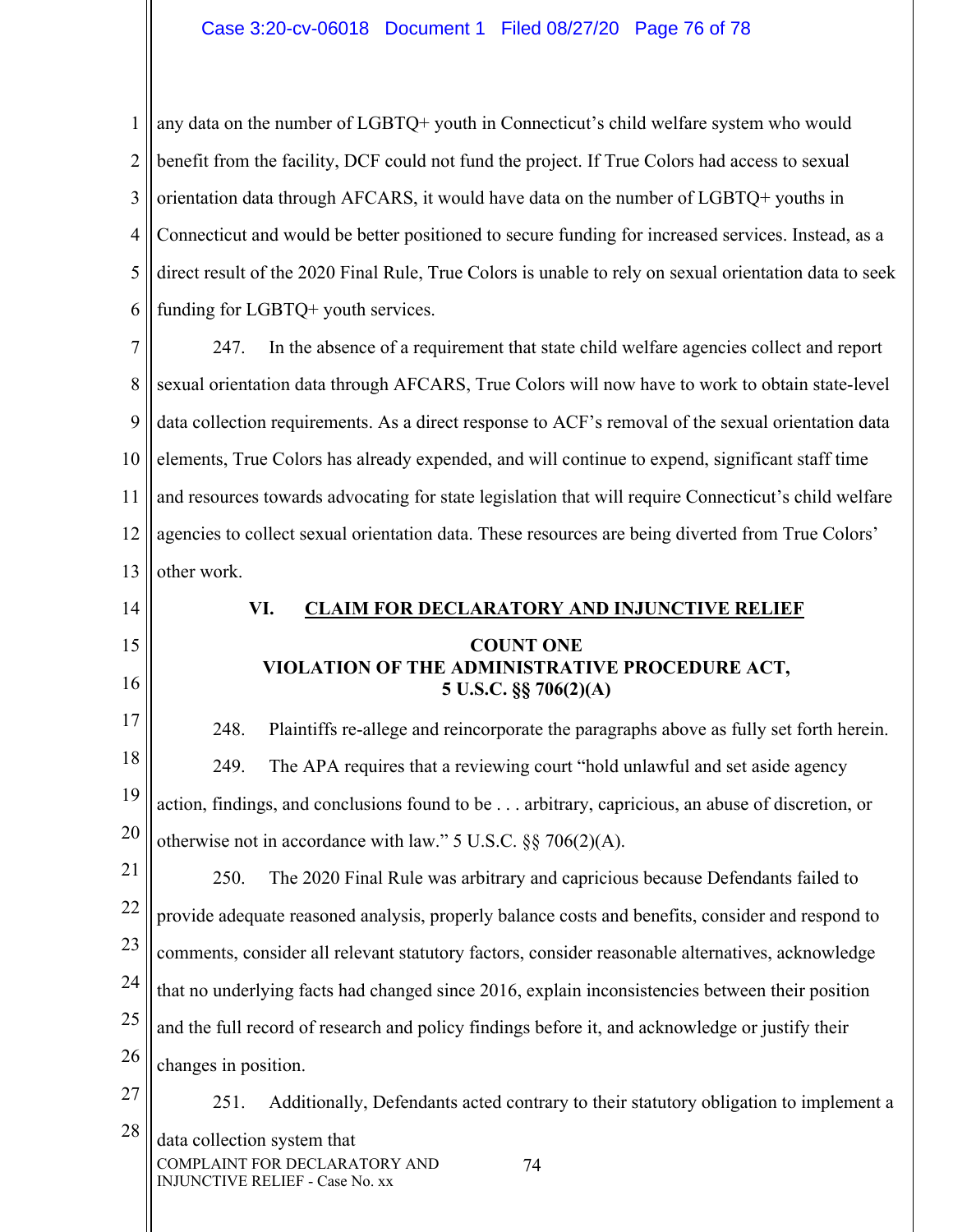|                                                 | Case 3:20-cv-06018 Document 1 Filed 08/27/20 Page 77 of 78                                                                                                                                                                                                                                                                                                                                                                                                                                                |  |  |  |  |  |
|-------------------------------------------------|-----------------------------------------------------------------------------------------------------------------------------------------------------------------------------------------------------------------------------------------------------------------------------------------------------------------------------------------------------------------------------------------------------------------------------------------------------------------------------------------------------------|--|--|--|--|--|
| 1<br>$\overline{c}$<br>3<br>$\overline{4}$<br>5 | shall $\ldots$ provide comprehensive national information with respect to (A) the<br>demographic characteristics of adoptive and foster children and their biological and<br>adoptive or foster parents, (B) the status of the foster care population, [and] (D)<br>the extent and nature of assistance provided by Federal, State, and local adoption<br>and foster care programs and the characteristics of the children with respect to<br>whom such assistance is provided.<br>42 U.S.C. § 679(c)(3). |  |  |  |  |  |
| 6                                               | 252.<br>Accordingly, the 2020 Final Rule should be vacated as arbitrary and capricious.                                                                                                                                                                                                                                                                                                                                                                                                                   |  |  |  |  |  |
| $\overline{7}$                                  | <b>PRAYER FOR RELIEF</b>                                                                                                                                                                                                                                                                                                                                                                                                                                                                                  |  |  |  |  |  |
| 8                                               | WHEREFORE, Plaintiffs pray that this Court:                                                                                                                                                                                                                                                                                                                                                                                                                                                               |  |  |  |  |  |
| 9                                               | Declare that the Final Rule violates the APA and the Social Security Act;<br>(1)                                                                                                                                                                                                                                                                                                                                                                                                                          |  |  |  |  |  |
| 10                                              | (2)<br>Issue an order holding unlawful and setting aside the Final Rule;                                                                                                                                                                                                                                                                                                                                                                                                                                  |  |  |  |  |  |
| 11                                              | Award Plaintiffs their attorneys' fees and costs pursuant to 28 U.S.C. § 2412; and<br>(4)                                                                                                                                                                                                                                                                                                                                                                                                                 |  |  |  |  |  |
| 12                                              | (5)<br>Grant such other and further relief as this Court deems proper.                                                                                                                                                                                                                                                                                                                                                                                                                                    |  |  |  |  |  |
| 13                                              | Dated: August 27, 2020<br>Respectfully submitted,                                                                                                                                                                                                                                                                                                                                                                                                                                                         |  |  |  |  |  |
| 14                                              | By: /s/ Jennifer C. Pizer                                                                                                                                                                                                                                                                                                                                                                                                                                                                                 |  |  |  |  |  |
| 15                                              | Jennifer C. Pizer (CA Bar. No. 152327)<br>Lambda Legal Defense and Education Fund                                                                                                                                                                                                                                                                                                                                                                                                                         |  |  |  |  |  |
| 16<br>17                                        | 4221 Wilshire Blvd., Suite 280<br>Los Angeles, CA 90010<br>$(213) 590 - 5903$                                                                                                                                                                                                                                                                                                                                                                                                                             |  |  |  |  |  |
| 18                                              | jpizer@lambdalegal.org                                                                                                                                                                                                                                                                                                                                                                                                                                                                                    |  |  |  |  |  |
| 19                                              | M. Currey Cook (NY Bar No. 4612834)                                                                                                                                                                                                                                                                                                                                                                                                                                                                       |  |  |  |  |  |
| 20                                              | (pro hac vice application forthcoming)<br>Lambda Legal Defense and Education Fund                                                                                                                                                                                                                                                                                                                                                                                                                         |  |  |  |  |  |
| 21                                              | 120 Wall St., 19th Fl.<br>New York, New York 10005                                                                                                                                                                                                                                                                                                                                                                                                                                                        |  |  |  |  |  |
| 22                                              | ccook@lambdalegal.org<br>Telephone: (212) 809-8585                                                                                                                                                                                                                                                                                                                                                                                                                                                        |  |  |  |  |  |
| 23                                              |                                                                                                                                                                                                                                                                                                                                                                                                                                                                                                           |  |  |  |  |  |
| 24                                              | Sasha Buchert (Oregon Bar No. 070686)<br>(pro hac vice application forthcoming)                                                                                                                                                                                                                                                                                                                                                                                                                           |  |  |  |  |  |
| 25                                              | Lambda Legal Defense and Education Fund<br>1776 K Street, N.W., 8th Floor                                                                                                                                                                                                                                                                                                                                                                                                                                 |  |  |  |  |  |
| 26                                              | Washington, DC 20006-2304<br>Sbuchert@lambdalegal.org                                                                                                                                                                                                                                                                                                                                                                                                                                                     |  |  |  |  |  |
| 27                                              | Telephone: (202) 804-6245                                                                                                                                                                                                                                                                                                                                                                                                                                                                                 |  |  |  |  |  |
| 28                                              | Jeffrey B. Dubner (DC Bar No. 1013399)                                                                                                                                                                                                                                                                                                                                                                                                                                                                    |  |  |  |  |  |
|                                                 | COMPLAINT FOR DECLARATORY AND<br>75<br><b>INJUNCTIVE RELIEF - Case No. xx</b>                                                                                                                                                                                                                                                                                                                                                                                                                             |  |  |  |  |  |